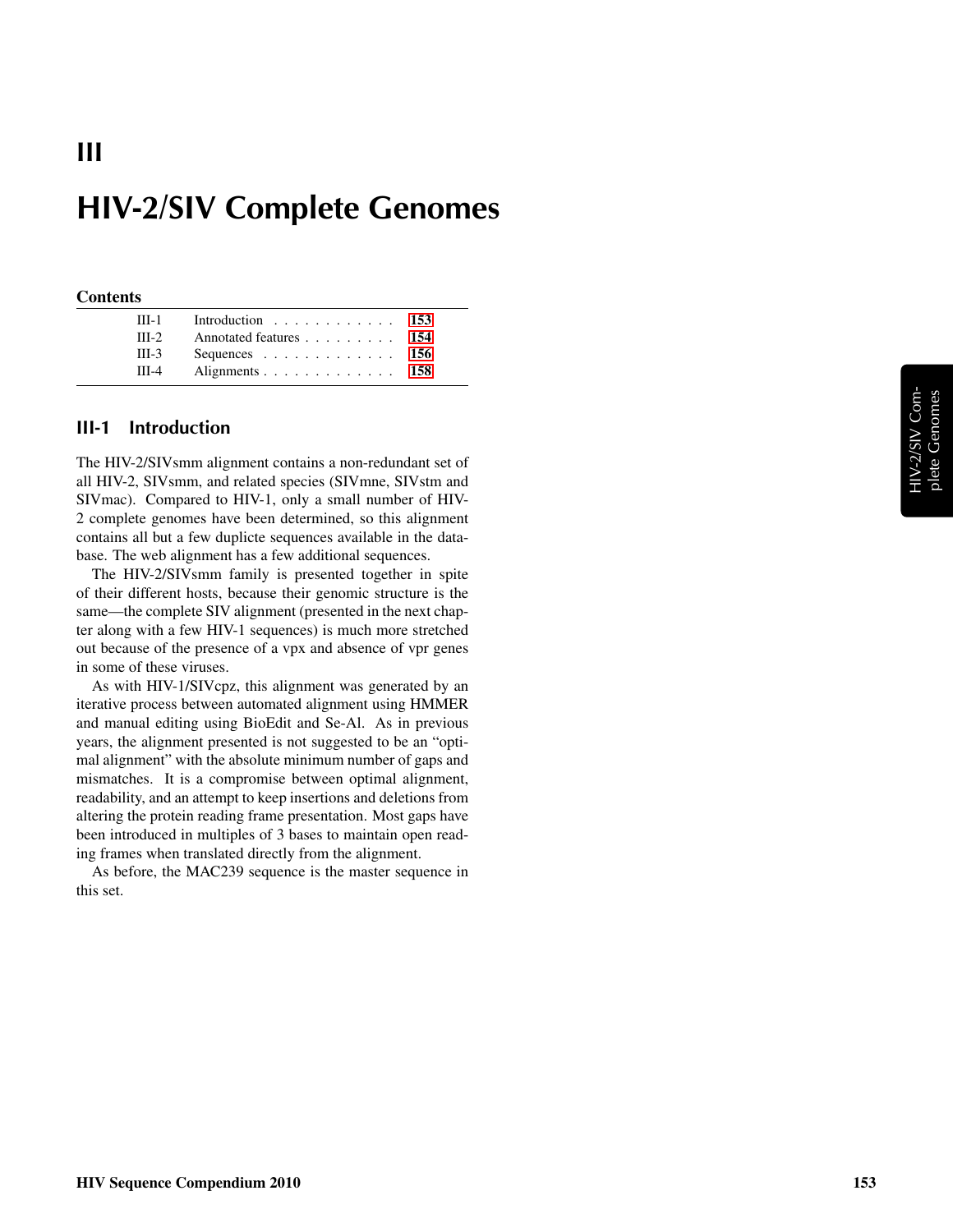# <span id="page-1-0"></span>III-2 Annotated features

Features of HIV-2 annotated in the alignment that follows.

| <b>Feature</b>                      | Location     | Page |
|-------------------------------------|--------------|------|
| 5' LTR U3 start                     | $\mathbf{1}$ | 158  |
| TCF-1 alpha                         | 309-324      | 159  |
| $NF-\kappa-B-\Pi$                   | 415-424      | 160  |
| $NF-\kappa-B-I$                     | 441-449      | 161  |
| <b>TATA Box</b>                     | 488-493      | 161  |
| TAR element start                   | 518          | 161  |
| 5' LTR U3 end                       | 520          | 161  |
| +1 mRNA start site                  | 521          | 161  |
| 5' LTR R repeat begin               | 521          | 161  |
| TAR element end                     | 642          | 162  |
| Poly-A signal                       | 671-676      | 162  |
| 5' LTR R repeat end                 | 694          | 162  |
| 5' LTR U5 start                     | 695          | 162  |
| 5' LTR U5 end                       | 818          | 163  |
| Lys tRNA primer binding site        | 821-839      | 163  |
| Gag and Gag-Pol start               | 1053         | 165  |
| Gag p17 Matrix end                  | 1457         | 167  |
| Gag p24 Capsid start                | 1458         | 167  |
| Gag p24 Capsid end                  | 2144         | 171  |
| Gag p2 Spacer start                 | 2145         | 171  |
| Gag p2 Spacer end                   | 2195         | 171  |
| Gag p8 Nucleocapsid start           | 2196         | 171  |
| Gag p8 Nucleocapsid end             | 2351         | 172  |
| Gag p1 Spacer start                 | 2352         | 172  |
| Gag-Pol -1 ribosomal slip site      | 2354         | 172  |
| Pol start                           | 2354         | 172  |
| Gag p1 spacer end                   | 2393         | 173  |
| Gag p6 start                        | 2394         | 173  |
| Pol Protease start                  | 2555         | 174  |
| Gag p6 end                          | 2585         | 174  |
| Gag end                             | 2585         | 174  |
| Pol Protease end                    | 2851         | 176  |
| Pol p66 and p51 RT start            | 2852         | 176  |
| Pol RT end                          | 4168         | 183  |
| Pol p15 RNAse H start               | 4169         | 183  |
| Pol RNAse H end                     | 4528         | 186  |
| Pol p31 Integrase start             | 4529         | 186  |
| Vif start                           | 5340         | 190  |
| Pol, Gag-Pol, and p31 Integrase end | 5410         | 191  |
| Vpx start                           | 5812         | 193  |
| Vif end                             | 5984         | 194  |
| Vpx end                             | 6150         | 195  |
| Vpr start                           | 6151         | 195  |
| Tat exon 1 start                    | 6302         | 196  |
| Vpr end                             | 6456         | 197  |
| Rev exon 1 start                    | 6528         | 197  |
| Tat Rev exon 1 end                  | 6597         | 198  |
| Tat Rev intron start                | 6598         | 198  |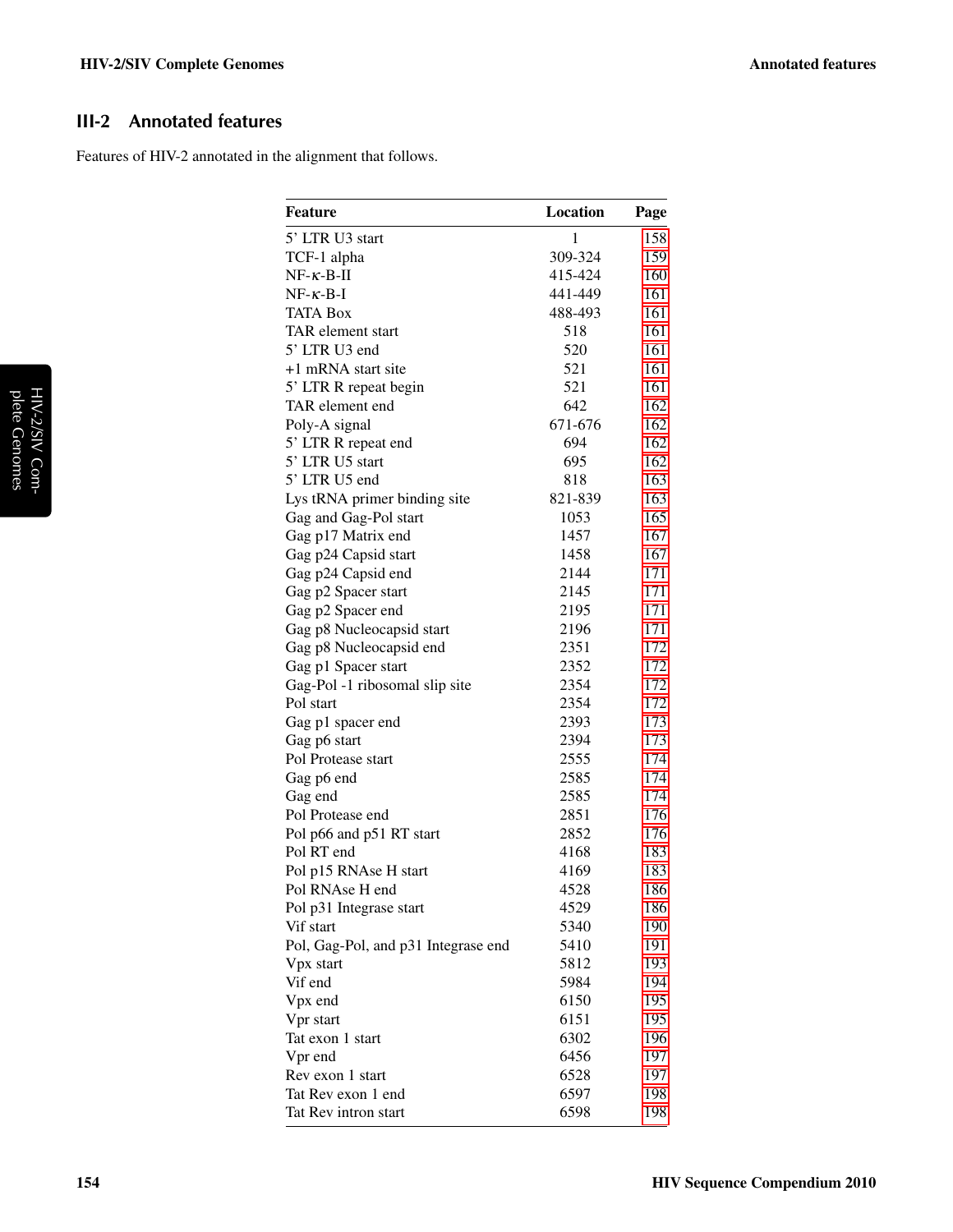| Feature                            | Location    | Page |
|------------------------------------|-------------|------|
| Env signal peptide start           | 6604        | 198  |
| Env signal peptide end             | 6669        | 198  |
| Env gp120 start                    | 6670        | 198  |
| V1 loop start                      | 6733        | 199  |
| V1 loop end                        | 6774        | 199  |
| V2 loop start                      | 6904        | 200  |
| V <sub>2</sub> loop end            | 7074        | 201  |
| V3 loop start                      | 7183        | 201  |
| V3 loop end                        | 7392        | 203  |
| V4 loop start                      | 7534        | 204  |
| V4 loop end                        | 7635        | 204  |
| V5 loop start                      | 7786        | 205  |
| V5 loop end                        | 7980        | 206  |
| Rev Responsive Element (RRE) start | 8123        | 207  |
| Env gp120 end                      | 8178        | 208  |
| Env gp41 start                     | 8179        | 208  |
| RRE end                            | 8479        | 209  |
| Tat Rev intron end                 | 8805        | 211  |
| Tat Rev exon 2 start               | 8806        | 211  |
| Tat end                            | 8902        | 212  |
| Rev end                            | 9059        | 213  |
| Nef start                          | 9077        | 213  |
| Env gp41, gp160 end                | 9243        | 214  |
| Premature stop in SMM239           | 9355        | 215  |
| 3' LTR U3 start                    | 9462        | 215  |
| TCF-1 alpha binding                | 9770-9785   | 217  |
| Nef end                            | 9868        | 218  |
| $NF-\kappa-B-\Pi$                  | 9876-9884   | 218  |
| $NF- \kappa - B-I$                 | 9891-9900   | 218  |
| <b>TATA</b> box                    | 9949-9955   | 219  |
| TAR element start                  | 9980        | 219  |
| 3' LTR U3 end                      | 9978        | 219  |
| 3' LTR repeat start                | 9979        | 219  |
| TAR element end                    | 10103       | 220  |
| Poly-A signal                      | 10132-10137 | 220  |
| 3' LTR R repeat end                | 10155       | 220  |
| 3' LTR U5 start                    | 10156       | 220  |
| 3' LTR U5 end                      | 10279       | 221  |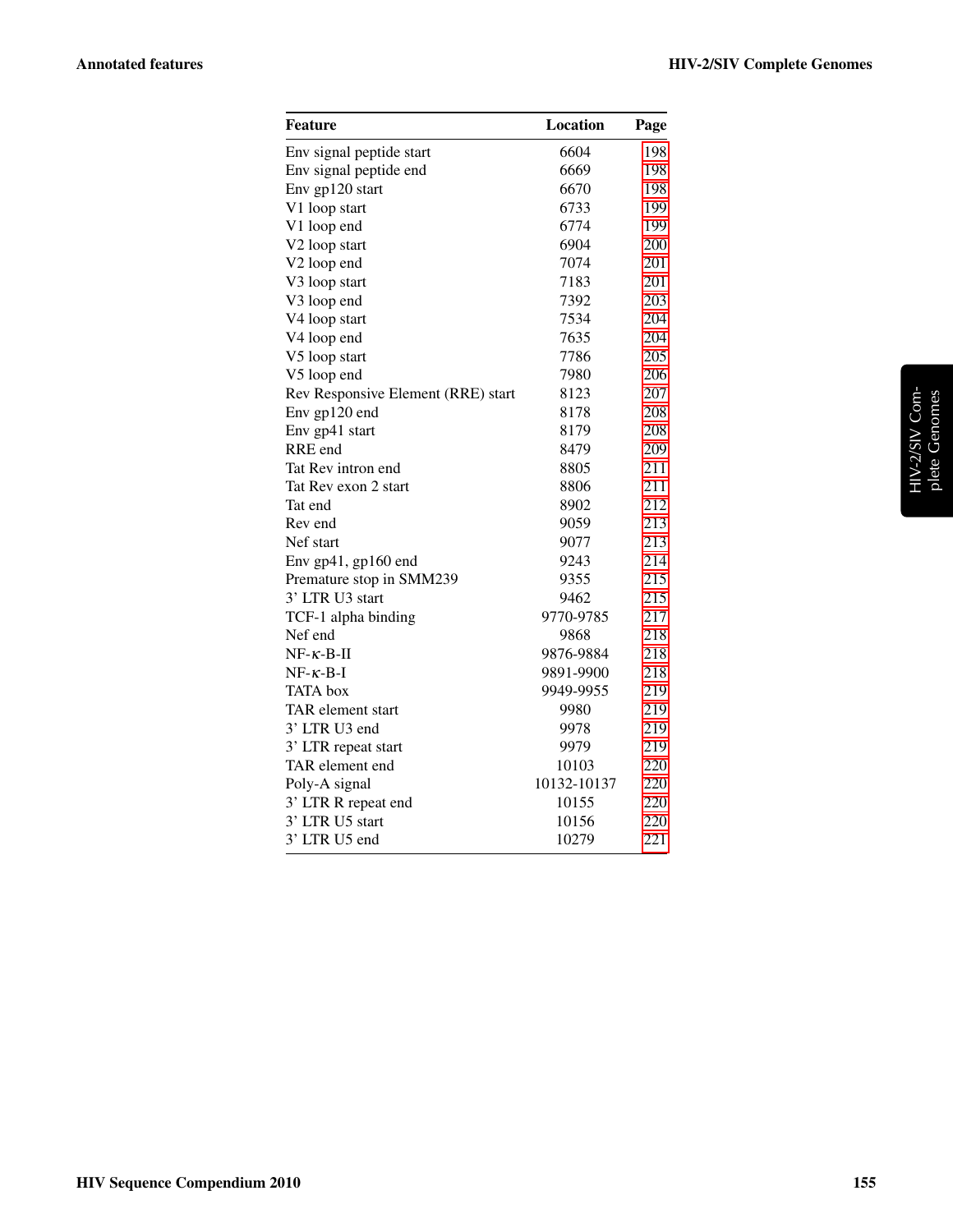# <span id="page-3-0"></span>III-3 Sequences

Sequences included in the HIV-2/SIV complete genome alignment.

| <b>Name</b>               | <b>Accession</b> | Country                  | Author                   | Reference                                        |
|---------------------------|------------------|--------------------------|--------------------------|--------------------------------------------------|
| <b>MAC.US.x.239</b>       | M33262           | <b>United States</b>     | Kestler, H.              | Science 248(4959):1109-1112<br>(1990)            |
| A.CI.88.UC2               | U38293           | Cote<br>D'Ivoire         | Barnett, S.W.            | Virology 222(1); 257-61 (1996)                   |
| A.DE.x.BEN                | M30502           | Germany                  | Kirchhoff, F.            | Virology 177(1):305-311 (1990)                   |
| A.DE.x.PEI2               | U22047           | Germany                  | Kraus, G.                | ARHR 14(1); 65-77 (1998)                         |
| A.GH.x.GH1                | M30895           | Ghana                    | Hasegawa, A.             | ARHR 5(6):593-604 (1989)                         |
| A.GM.87.D194              | J04542           | Gambia                   | Kuehnel, H.              | Proc Natl Acad Sci USA                           |
|                           |                  |                          |                          | 86(7):2383-2387 (1989)                           |
| A.GM.x.ISY                | J04498           | Gambia                   | Franchini, G.            | Proc Natl Acad Sci USA<br>86(7):2433-2437 (1989) |
| A.GM.x.MCN13              | AY509259         | Gambia                   | Schmitz, C.              | J Virol 78(4):2006-2016 (2004)                   |
| A.GM.x.MCR35              | AY509260         | Gambia                   | Schmitz, C.              | J Virol 78(4):2006-2016 (2004)                   |
| A.GW.86.FG                | J03654           | Guinea-                  | Zagury, J.F.             | Proc Natl Acad Sci USA                           |
|                           |                  | <b>Bissau</b>            |                          | 85(16):5941-5945 (1988)                          |
| A.GW.87.CAM2CG            | D00835           | Guinea-                  | Tristem, M.              | J Gen Virol 72(PT 3):721-724                     |
|                           |                  | <b>Bissau</b>            |                          | (1991)                                           |
| A.GW.x.ALI                | AF082339         | Guinea-<br><b>Bissau</b> | Azevedo-Pereira,<br>J.M. | Unpublished                                      |
| A.GW.x.MDS                | Z48731           | Guinea-<br><b>Bissau</b> | Becker, M.               | Unpublished                                      |
| A.IN.95.CRIK_147          | DQ307022         | India                    | Santhosh, C.V.           | ARHR 24(10):1315-1317 (2008)                     |
| A.IN.x.NNVA               | EU980602         | India                    | Desai, A.                | Unpublished                                      |
| A.SN.85.ROD               | M15390           | Senegal                  | Clavel, F.               | Nature 324(6098):691-695 (1986)                  |
| <b>B.CI.88.UC1</b>        | L07625           | Cote<br>D'Ivoire         | Barnett, S.W.            | J Virol 67(2):1006-1014 (1993)                   |
| B.CI.09.pPRD320-20HIV2_56 | AB485670         | Cote<br>D'Ivoire         | Takekawa, N.             | Unpublished                                      |
| <b>B.CI.x.EHO</b>         | U27200           | Cote<br>D'Ivoire         | Rey-Cuille, M.A.         | Virology 202(1):471-476 (1994)                   |
| B.GH.86.D205              | X61240           | Ghana                    | Dietrich, U.             | Nature 342(6252):948-950 (1989)                  |
| <b>B.JP.01.KR020</b>      | AB100245         | Japan                    | Kusagawa, S.             | ARHR 19(11):1045-1049 (2003)                     |
| G.CI.92.ABT96             | AF208027         | Cote<br>D'Ivoire         | Brennan, C.A.            | ARHR 13(5):401-404 (1997)                        |
| AB.CI.90.7312A            | L36874           | Cote<br>D'Ivoire         | Gao, F.                  | Unpublished                                      |
| AB.CM.03.03CM_510_03      | EU028345         | Cameroon                 | Yamaguchi, J.            | ARHR 24(1):86-91 (2008)                          |
| U.FR.96.12034             | AY530889         | France                   | Damond, F.               | ARHR 20(6):666-672 (2004)                        |
| MAC.US.x.17EC1            | AY033233         | <b>United States</b>     | Anderson, M.G.           | Virology 195(2):616-626 (1993)                   |
| MAC.US.x.17EFR            | AY033146         | <b>United States</b>     | Flaherty, M.T.           | J Virol 71(8):5790-5798 (1997)                   |
| MAC.US.x.1937             | AY611495         | <b>United States</b>     | O"Connor, D.H.           | J Virol 78(24):14012-14022 (2004)                |
| <b>MAC.US.x.2065</b>      | AY611493         | <b>United States</b>     | O"Connor, D.H.           | J Virol 78(24):14012-14022 (2004)                |
| MAC.US.x.251_1A11         | M76764           | <b>United States</b>     | Marthas, M.L.            | J Med Primatol 18(3-4):311-9<br>(1989)           |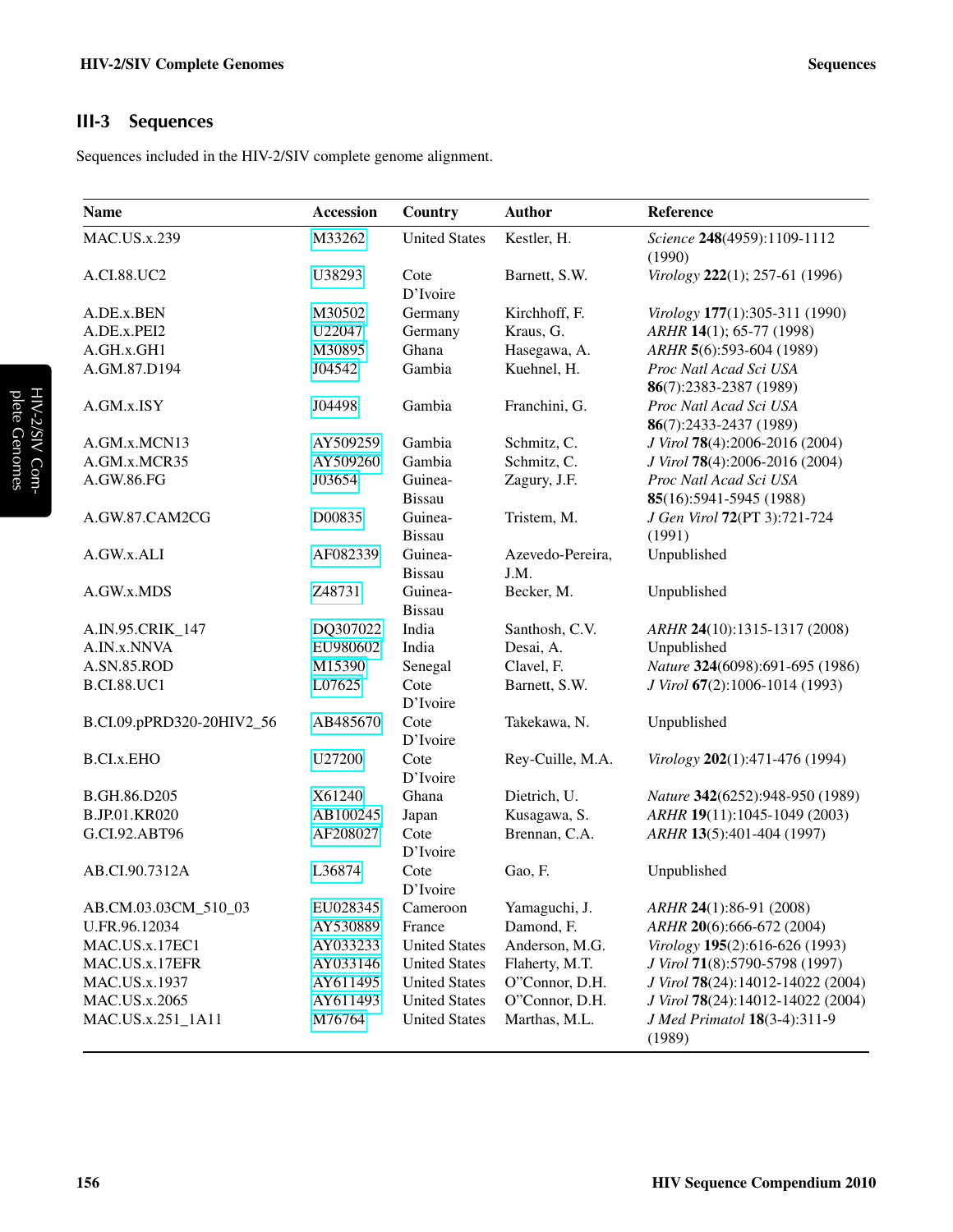| <b>Name</b>            | <b>Accession</b> | Country              | <b>Author</b>   | Reference                         |
|------------------------|------------------|----------------------|-----------------|-----------------------------------|
| MAC.US.x.251_32H_PJ5   | D01065           | <b>United States</b> | Rud, E.W.       | $(in) Brown, F, Chanock, RM$ and  |
|                        |                  |                      |                 | Ginsberg, HS(Eds); VACCINES 92:   |
|                        |                  |                      |                 | MODERN APPROACHES TO              |
|                        |                  |                      |                 | NEW VACCINES INCLUDING            |
|                        |                  |                      |                 | PREVENTION OF AIDS:               |
|                        |                  |                      |                 | 229-235; Cold Spring Harbor       |
|                        |                  |                      |                 | Laboratory Press, New York (1992) |
| MAC.US.x.251_BK28      | M19499           | <b>United States</b> | Hirsch, V.      | Cell 49(3):307-319 (1987)         |
| MAC.US.x.80035         | AY611486         | <b>United States</b> | O"Connor, D.H.  | J Virol 78(24):14012-14022 (2004) |
| MAC.US.x.97074         | AY599198         | <b>United States</b> | O"Connor, D.H.  | J Virol 78(24):14012-14022 (2004) |
| MAC.US.x.MAC239_87082  | AY600249         | <b>United States</b> | O"Connor, D.H.  | J Virol 78(24):14012-14022 (2004) |
| MAC.US.x.MM142         | Y00277           | <b>United States</b> | Chakrabarti, L. | Nature 328(6130):543-547 (1987)   |
| MAC.US.x.SMM142B       | BD131285         | <b>United States</b> | Alizon, M.      | Patent: JP 2002030099-A 2         |
|                        |                  |                      |                 | 29-JAN-2002; INSTITUT             |
|                        |                  |                      |                 | <b>PASTEUR</b>                    |
| MAC.US.x.r80025        | AY576480         | <b>United States</b> | O"Connor, D.H.  | J Virol 78(24):14012-14022 (2004) |
| MAC.US.x.r90131        | AY576481         | <b>United States</b> | O"Connor, D.H.  | J Virol 78(24):14012-14022 (2004) |
| MNE.US.82.MNE 8        | M32741           | <b>United States</b> | Kimata, J.T.    | J Virol 72(1):245-256 (1998)      |
| MNE.US.x.MNE027        | U79412           | <b>United States</b> | Kimata, J.T.    | J Virol 72(1):245-256 (1998)      |
| <b>SMM.SL.92.SL92B</b> | AF334679         | Sierra Leone         | Chen, Z.        | J Virol 70(6):3617-3627 (1996)    |
| SMM.US.x.F236 H4       | X14307           | <b>United States</b> | Hirsch, V.M.    | Nature 339(6223); 389-92 (1989)   |
| SMM.US.x.H9            | M80194           | <b>United States</b> | Courgnaud, V.   | J Virol 66(1):414-419 (1992)      |
| SMM.US.x.PBJ14_15      | L03295           | <b>United States</b> | Dewhurst, S.    | Nature 345(6276):636-640 (1990)   |
| SMM.US.x.PBJA          | M31325           | <b>United States</b> | Dewhurst, S.    | Nature 345(6276):636-640 (1990)   |
| SMM.US.x.PBJ_143       | M80193           | <b>United States</b> | Courgnaud, V.   | J Virol 66(1):414-419 (1992)      |
| SMM.US.x.PBJ_6P6       | L09212           | <b>United States</b> | Novembre, F.J.  | J Virol 67(5):2466-2474 (1993)    |
| SMM.US.x.PGM53         | AF077017         | <b>United States</b> | Novembre, F.J.  | J Virol 72(11):8841-8851 (1998)   |
| SMM.US.x.SME543        | U72748           | <b>United States</b> | Hirsch, V.      | J Virol 71(2):1608-1620 (1997)    |
| STM.US.x.STM           | M83293           | <b>United States</b> | Novembre, F.J.  | Virology 186(2):783-787 (1992)    |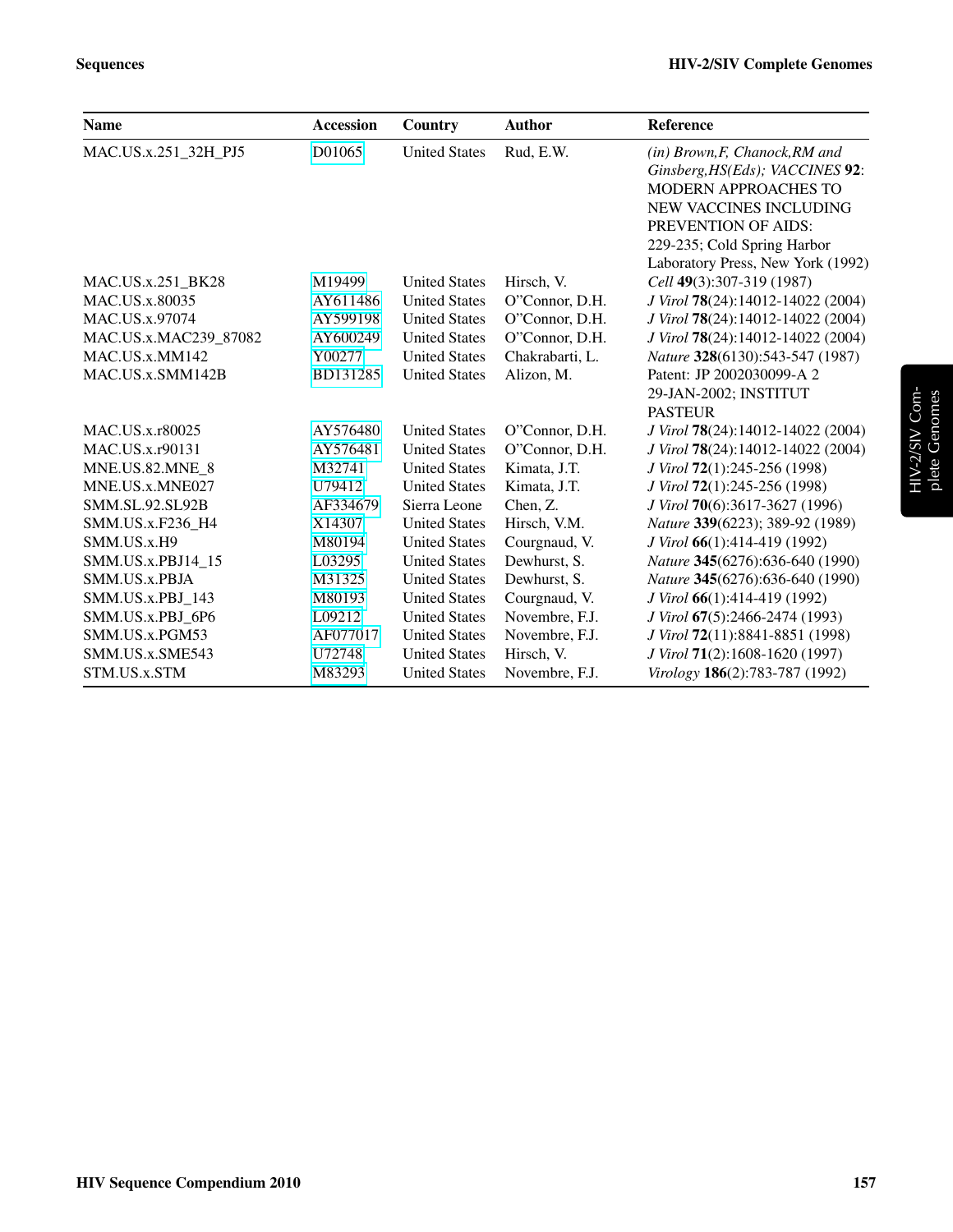<span id="page-5-1"></span>

| ו<br>גי     |  |
|-------------|--|
| ś<br>į<br>i |  |
| i           |  |

| IAC. US. x. 239                                                                                    | 5' LTR U3 start |
|----------------------------------------------------------------------------------------------------|-----------------|
| .CI.88.UC2                                                                                         |                 |
| .DE.x.BEN                                                                                          |                 |
| .DE.x.PEI2                                                                                         |                 |
| ∖.GH.x.GH1<br>.GM.87.D194<br>.GM.x.ISY<br>.GM.x.MCN13<br>GM.x.MCR35<br>.GW.86.FG                   |                 |
| GW.87.CAM2CG                                                                                       |                 |
| ∖.GW.x.ALI                                                                                         |                 |
| .GW.x.MDS                                                                                          |                 |
| IN.95.CRIK 147                                                                                     |                 |
| .IN.x.NNVA                                                                                         |                 |
| .SN.85.ROD                                                                                         |                 |
| .CI.88.UC1                                                                                         |                 |
| .CI.09.pPRD320-20HIV2 56                                                                           |                 |
| 3. C.T. x. EHO                                                                                     |                 |
| GH 86 D205                                                                                         |                 |
| 3.JP.01.KR020                                                                                      |                 |
| G.CI.92.ABT96                                                                                      |                 |
| B.CI.90.7312A                                                                                      |                 |
| B.CM.03.03CM 510 03                                                                                |                 |
| J.FR.96.12034                                                                                      |                 |
| 1AC.US.x.17EC1                                                                                     |                 |
| IAC.US.x.17EFR                                                                                     |                 |
| IAC.US.x.1937                                                                                      |                 |
| IAC.US.x.2065                                                                                      |                 |
| 1AC.US.x.251 1A11                                                                                  |                 |
| 1AC.US.x.251 <sup>-</sup> 32H PJ5                                                                  |                 |
| IAC.US.x.251 <sup>-</sup> BK28                                                                     |                 |
| IAC.US.x.80035                                                                                     |                 |
| IAC.US.x.97074                                                                                     |                 |
| IAC.US.x.MAC239 87082                                                                              |                 |
| IAC.US.x.MM142                                                                                     |                 |
| IAC.US.x.SMM142B                                                                                   |                 |
| 1AC.US.x.r80025                                                                                    |                 |
| IAC.US.x.r90131                                                                                    |                 |
| INE.US.82.MNE 8                                                                                    |                 |
| INE.US.x.MNE027                                                                                    |                 |
| MM.SL.92.SL92B                                                                                     |                 |
| MM.US.x.F236 H4                                                                                    |                 |
| MM.US.x.H9                                                                                         |                 |
| MM.US.x.PBJ14 15                                                                                   |                 |
| MM.US.x.PBJA<br>MM.US.x.PBJ 143<br>MM.US.x.PBJ <sup>-</sup> 6P6<br>MM.US.x.PGM53<br>MM.US.x.SME543 | 95              |
| TM.US.x.STM                                                                                        |                 |

<span id="page-5-0"></span>- I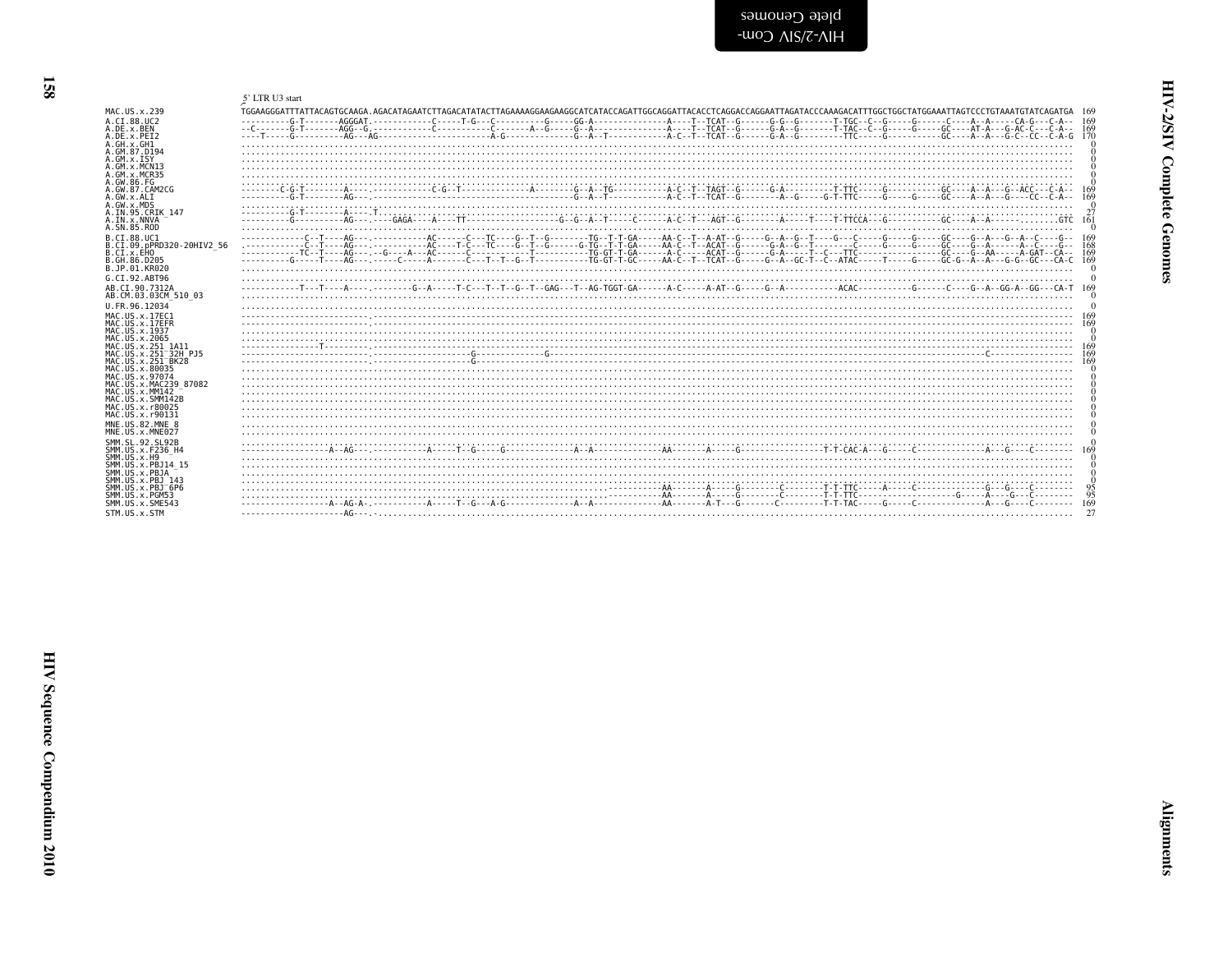| l<br>i |
|--------|
| ì      |
|        |
| Š<br>ć |

|                                                        | TCF-1 alpha                                                                                                                                                          |     |
|--------------------------------------------------------|----------------------------------------------------------------------------------------------------------------------------------------------------------------------|-----|
| MAC. US. x. 239                                        | $GGCA \ldots$ CAGGAGGATGAGGAGCATTATTTAATGCATCCAGCTCAAACTTCCCAGTGGGATGACCCTTGGGGAGGGTTCTAGCATGGAAGTTTGATCCAACTCTGGCCTACACTTATGAGGCATATGTTAGATACCCAGAAGAGTTTGGAAGCAAGT | 324 |
| A.CT.88.UC2                                            |                                                                                                                                                                      |     |
| A.DE.x.BEN                                             |                                                                                                                                                                      |     |
| A.DE.x.PET2                                            |                                                                                                                                                                      |     |
| A.GH.x.GH1<br>A. GM. 87. D194                          |                                                                                                                                                                      |     |
| A.GM.X.ISY                                             |                                                                                                                                                                      |     |
| A.GM.X.MCN13                                           |                                                                                                                                                                      |     |
| A.GM.x.MCR35                                           |                                                                                                                                                                      |     |
| A.GW.86.FG                                             |                                                                                                                                                                      |     |
| A.GW.87.CAM2CG<br>A.GW.x.ALI                           |                                                                                                                                                                      |     |
| A.GW.x.MDS                                             |                                                                                                                                                                      |     |
| A.IN.95.CRIK 147                                       |                                                                                                                                                                      |     |
| A.IN.x.NNVA                                            | CCACA--AG---GA--ACACTGAAACTCAC-GC--A-TGCACC-AGCACA--CAAGTA.---TT------AGACAT--G---ACA----T-----GA------C--AT-A-----TGA-----TA--C-T-AGGCT-C--------G--A-----GCA-----  |     |
| A.SN.85.ROD                                            |                                                                                                                                                                      |     |
| B.CT.88.UC1<br>B.CI.09.pPRD320-20HIV2 56               |                                                                                                                                                                      |     |
| B.CI.X.EHO                                             |                                                                                                                                                                      | 324 |
| B.GH.86.D205                                           |                                                                                                                                                                      |     |
| B.JP.01.KR020                                          |                                                                                                                                                                      |     |
| G.CT.92.ABT96                                          |                                                                                                                                                                      |     |
| AB.CI.90.7312A                                         |                                                                                                                                                                      |     |
| AB.CM.03.03CM 510 03                                   |                                                                                                                                                                      |     |
| U.FR.96.12034                                          |                                                                                                                                                                      |     |
| MAC.US.x.17EC1<br>MAC.US.x.17EFR                       |                                                                                                                                                                      |     |
| MAC.US.x.1937                                          |                                                                                                                                                                      |     |
| MAC. US. x. 2065                                       |                                                                                                                                                                      |     |
| MAC.US.x.251 1A11                                      |                                                                                                                                                                      |     |
| MAC.US.x.251 32H PJ5<br>MAC.US.x.251 <sup>-</sup> BK28 |                                                                                                                                                                      |     |
| MAC. US. x.80035                                       |                                                                                                                                                                      |     |
| MAC.US.x.97074                                         |                                                                                                                                                                      |     |
| MAC.US.x.MAC239 87082                                  |                                                                                                                                                                      |     |
| MAC.US.x.MM142<br>MAC.US.x.SMM142B                     |                                                                                                                                                                      |     |
| MAC. US. x. r80025                                     |                                                                                                                                                                      |     |
| MAC.US.x.r90131                                        |                                                                                                                                                                      |     |
| MNE.US.82.MNE 8                                        |                                                                                                                                                                      |     |
| MNE.US.x.MNE027                                        |                                                                                                                                                                      |     |
| SMM. SL. 92. SL92B                                     |                                                                                                                                                                      |     |
| SMM. U.S. x. F236 H4<br>$SMM. US. \times . H9$         |                                                                                                                                                                      |     |
| SMM.US.x.PBJ14 15                                      |                                                                                                                                                                      |     |
| SMM.US.x.PBJA                                          |                                                                                                                                                                      |     |
| SMM. US. x. PBJ 143                                    |                                                                                                                                                                      |     |
| SMM.US.x.PBJ <sup>6P6</sup><br>SMM.US.x.PGM53          |                                                                                                                                                                      | 250 |
| SMM.US.x.SME543                                        |                                                                                                                                                                      | 324 |
| STM.US.x.STM                                           |                                                                                                                                                                      |     |
|                                                        |                                                                                                                                                                      |     |

<span id="page-6-0"></span>**Alignments**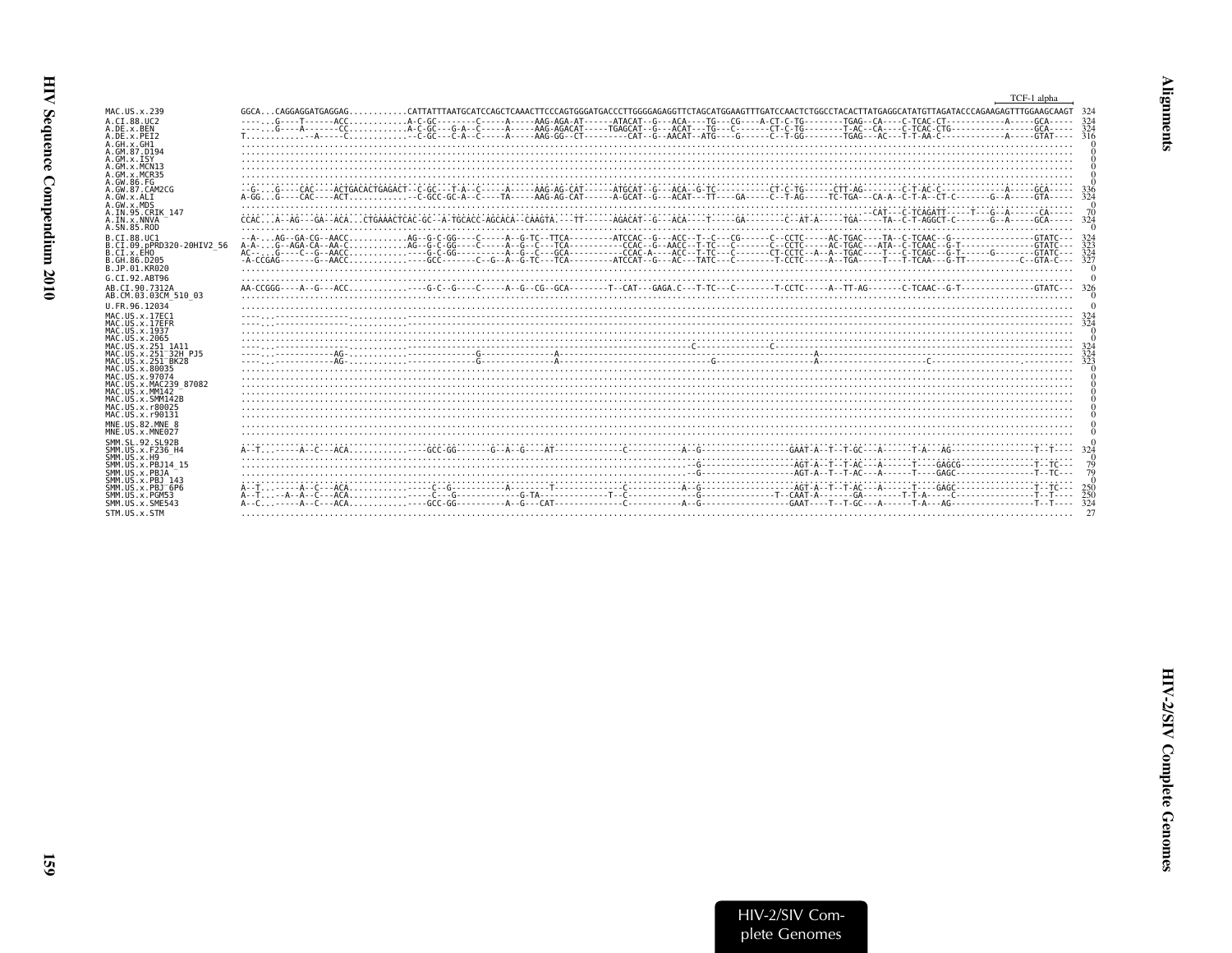<span id="page-7-0"></span>

|                                        | $NF-K-B-H$                                                                                                                                                                                                                                                                                                                                                                                       |  |
|----------------------------------------|--------------------------------------------------------------------------------------------------------------------------------------------------------------------------------------------------------------------------------------------------------------------------------------------------------------------------------------------------------------------------------------------------|--|
| MAC.US.x.239                           | $\textbf{CAGGCCTGTCAGAGGAGAGGGTTAGAAGAGGGCTGATACCGCAGAGGGCGTGTGTTTATAACATGGCTGAGAGAG.}\textbf{CCTGACAG.}\textbf{CCTGAACTGCTGAAACAGCGGGCTTTTCCACAG.}\textbf{CCTGCTGAAG.}\textbf{CCTGAAG} \textbf{CCTGACAG.}\textbf{CCTGCTGAAG} \textbf{CCTGACAG.}\textbf{CCTGACAG.}\textbf{CCTGACAG.}\textbf{CCTGACAG.}\textbf{CCTGACAG.}\textbf{CCTGACAG.}\textbf{CCTGACAG.}\textbf{CCTGACAG.}\textbf{CCTGACAG.$ |  |
| A.CI.88.UC2                            |                                                                                                                                                                                                                                                                                                                                                                                                  |  |
| A.DE.x.BEN<br>A.DE.x.PEI2              |                                                                                                                                                                                                                                                                                                                                                                                                  |  |
| A.GH.x.GH1                             |                                                                                                                                                                                                                                                                                                                                                                                                  |  |
| A.GM.87.D194                           |                                                                                                                                                                                                                                                                                                                                                                                                  |  |
| A.GM.x.ISY<br>A.GM.x.MCN13             |                                                                                                                                                                                                                                                                                                                                                                                                  |  |
| A. GM. x. MCR35                        |                                                                                                                                                                                                                                                                                                                                                                                                  |  |
| A.GW.86.FG                             |                                                                                                                                                                                                                                                                                                                                                                                                  |  |
| A.GW.87.CAM2CG<br>A.GW.x.ALT           |                                                                                                                                                                                                                                                                                                                                                                                                  |  |
| A.GW.x.MDS                             | $+ 7.42$                                                                                                                                                                                                                                                                                                                                                                                         |  |
| A.IN.95.CRIK 147<br>A. IN. x. NNVA     |                                                                                                                                                                                                                                                                                                                                                                                                  |  |
| A.SN.85.ROD                            |                                                                                                                                                                                                                                                                                                                                                                                                  |  |
| B.CT.88.UC1                            |                                                                                                                                                                                                                                                                                                                                                                                                  |  |
| B.CI.09.pPRD320-20HIV2 56              |                                                                                                                                                                                                                                                                                                                                                                                                  |  |
| B.CI.X.EHO<br>B.GH.86.D205             |                                                                                                                                                                                                                                                                                                                                                                                                  |  |
| B.JP.01.KR020                          |                                                                                                                                                                                                                                                                                                                                                                                                  |  |
| G.CI.92.ABT96                          |                                                                                                                                                                                                                                                                                                                                                                                                  |  |
| AB.CI.90.7312A                         |                                                                                                                                                                                                                                                                                                                                                                                                  |  |
| AB.CM.03.03CM 510 03                   |                                                                                                                                                                                                                                                                                                                                                                                                  |  |
| U.FR.96.12034                          |                                                                                                                                                                                                                                                                                                                                                                                                  |  |
| MAC.US.x.17EC1<br>MAC.US.x.17EFR       |                                                                                                                                                                                                                                                                                                                                                                                                  |  |
| MAC.US.x.1937                          |                                                                                                                                                                                                                                                                                                                                                                                                  |  |
| MAC.US.x.2065<br>MAC.US.x.251 1A11     |                                                                                                                                                                                                                                                                                                                                                                                                  |  |
| MAC.US.x.251 32H PJ5                   |                                                                                                                                                                                                                                                                                                                                                                                                  |  |
| MAC.US.x.251 BK28                      |                                                                                                                                                                                                                                                                                                                                                                                                  |  |
| MAC.US.x.80035<br>MAC.US.x.97074       |                                                                                                                                                                                                                                                                                                                                                                                                  |  |
| MAC.US.x.MAC239 87082                  |                                                                                                                                                                                                                                                                                                                                                                                                  |  |
| MAC.US.x.MM142                         |                                                                                                                                                                                                                                                                                                                                                                                                  |  |
| MAC.US.x.SMM142B<br>MAC.US.x.r80025    |                                                                                                                                                                                                                                                                                                                                                                                                  |  |
| MAC.US.x.r90131                        |                                                                                                                                                                                                                                                                                                                                                                                                  |  |
| MNE.US.82.MNE 8                        |                                                                                                                                                                                                                                                                                                                                                                                                  |  |
| MNE.US.x.MNE027                        |                                                                                                                                                                                                                                                                                                                                                                                                  |  |
| SMM. SL. 92. SL92B<br>SMM.US.x.F236 H4 |                                                                                                                                                                                                                                                                                                                                                                                                  |  |
| SMM. US. x.H9                          |                                                                                                                                                                                                                                                                                                                                                                                                  |  |
| SMM. US. x. PBJ14 15<br>SMM.US.x.PBJA  |                                                                                                                                                                                                                                                                                                                                                                                                  |  |
| SMM. US. x. PBJ 143                    |                                                                                                                                                                                                                                                                                                                                                                                                  |  |
| $SMM. US. x. PBJ-6P6$                  |                                                                                                                                                                                                                                                                                                                                                                                                  |  |
| SMM.US.x.PGM53<br>SMM.US.x.SME543      |                                                                                                                                                                                                                                                                                                                                                                                                  |  |
| STM.US.x.STM                           |                                                                                                                                                                                                                                                                                                                                                                                                  |  |
|                                        |                                                                                                                                                                                                                                                                                                                                                                                                  |  |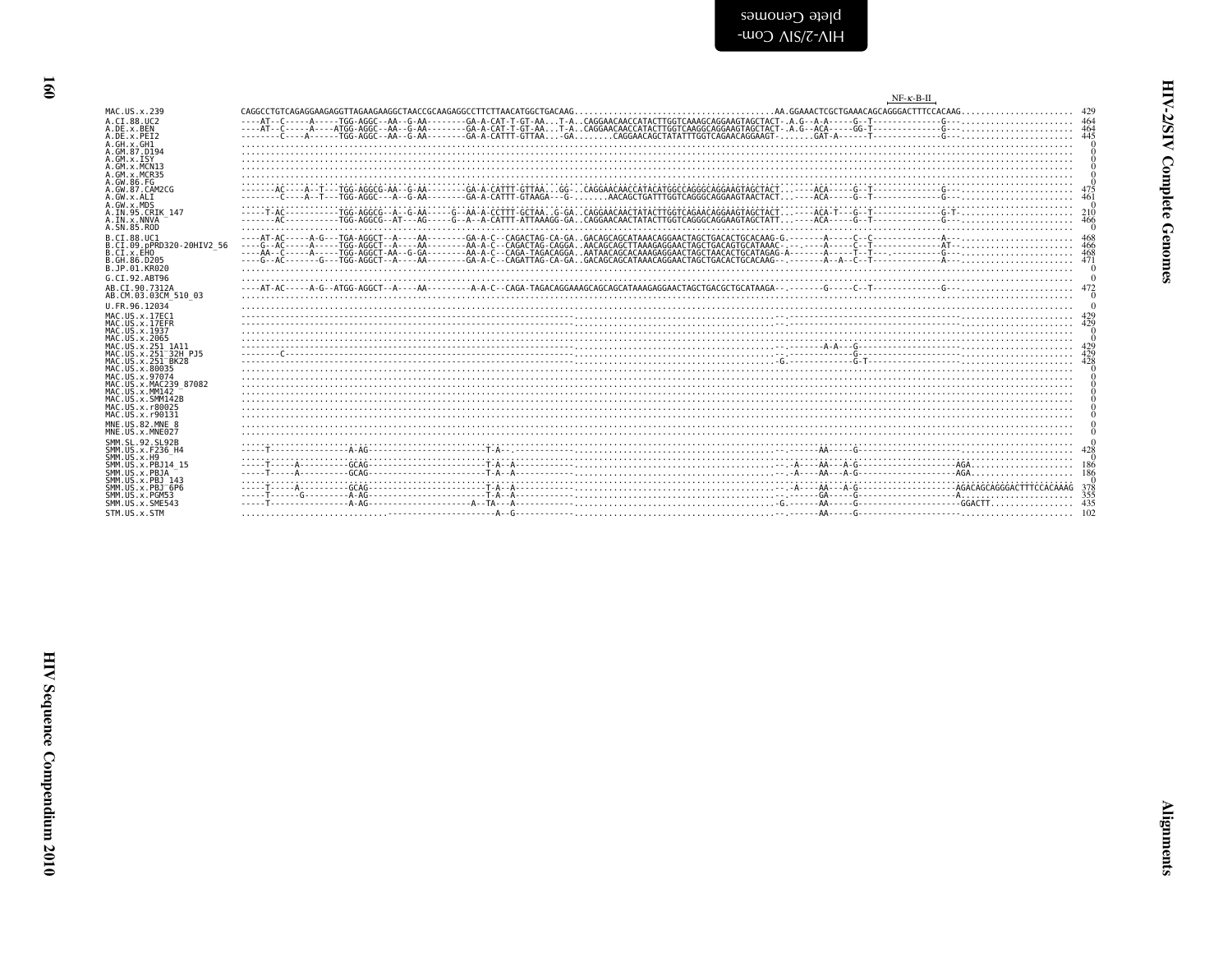<span id="page-8-0"></span>

|                                                                     |                                                                                                                                                                                                                                                                                                                                                                                        |                 | +1 mRNA start site<br>TAR element start |          |
|---------------------------------------------------------------------|----------------------------------------------------------------------------------------------------------------------------------------------------------------------------------------------------------------------------------------------------------------------------------------------------------------------------------------------------------------------------------------|-----------------|-----------------------------------------|----------|
|                                                                     | $NF - K - B - I$                                                                                                                                                                                                                                                                                                                                                                       | <b>TATA Box</b> | 5' LTR U3 end 5' LTR R repeat begin     |          |
| MAC.US.x.239                                                        | $\ldots\dots\dots\dots GGAT6TTACGGGGAGGTACTGGGGGAGACCCGGTCGGG. AACGCCCACTTTCTTGATGATATAAATATCACTGCATTTCGCTCTGTAT. TCAGTCGCTCTGCGGAGAGGCCTGGGAGGACTTGGGGAGGTTGAGCCCTGGGAGGGTTCTCCTCCAGCAGATTGGGAGGTTGGGGAGGTTGGGGAGGTTGGGGAGGCTTCTCCAGCAGATTGGGAGGTTGTTGATTAATATCACTGCTGCTTTTGATTATAATTCGCTTTTGATGATTTTGCTGCGGAGGCGTCTGGGAGGCTTCTCCTGCGAGGCTTCTGCGGAGGCTTTTGATGATTTTGTTGATGATTTTGCTTTT$ |                 |                                         |          |
| A.CI.88.UC2                                                         |                                                                                                                                                                                                                                                                                                                                                                                        |                 |                                         | $-- 611$ |
| A.DE.x.BEN                                                          |                                                                                                                                                                                                                                                                                                                                                                                        |                 |                                         |          |
| A.DE.X.PEI2<br>A.GH.x.GH1                                           |                                                                                                                                                                                                                                                                                                                                                                                        |                 |                                         |          |
| A.GM.87.D194                                                        |                                                                                                                                                                                                                                                                                                                                                                                        |                 |                                         |          |
| A.GM.x.ISY<br>A.GM.x.MCN13                                          |                                                                                                                                                                                                                                                                                                                                                                                        |                 |                                         |          |
| A.GM.x.MCR35                                                        |                                                                                                                                                                                                                                                                                                                                                                                        |                 |                                         |          |
| A.GW.86.FG<br>A.GW.87.CAM2CG                                        |                                                                                                                                                                                                                                                                                                                                                                                        |                 |                                         |          |
| A.GW.x.ALI                                                          |                                                                                                                                                                                                                                                                                                                                                                                        |                 |                                         | 607      |
| A.GW.x.MDS<br>A.IN.95.CRIK 147                                      |                                                                                                                                                                                                                                                                                                                                                                                        |                 |                                         |          |
| A. IN. x. NNVA                                                      |                                                                                                                                                                                                                                                                                                                                                                                        |                 |                                         |          |
| A.SN.85.ROD<br>B.CT.88.UC1                                          |                                                                                                                                                                                                                                                                                                                                                                                        |                 |                                         | -56      |
| B.CI.09.pPRD320-20HIV2 56                                           |                                                                                                                                                                                                                                                                                                                                                                                        |                 |                                         |          |
| B.CI.X.EHO<br>B.GH.86.D205                                          |                                                                                                                                                                                                                                                                                                                                                                                        |                 |                                         |          |
| B.JP.01.KR020                                                       |                                                                                                                                                                                                                                                                                                                                                                                        |                 |                                         |          |
| G.CI.92.ABT96                                                       |                                                                                                                                                                                                                                                                                                                                                                                        |                 |                                         |          |
| AB.CI.90.7312A<br>AB.CM.03.03CM 510 03                              |                                                                                                                                                                                                                                                                                                                                                                                        |                 |                                         |          |
| U.FR.96.12034                                                       |                                                                                                                                                                                                                                                                                                                                                                                        |                 |                                         |          |
| MAC. US. x. 17EC1                                                   |                                                                                                                                                                                                                                                                                                                                                                                        |                 |                                         |          |
| MAC.US.x.17EFR                                                      |                                                                                                                                                                                                                                                                                                                                                                                        |                 |                                         |          |
| MAC.US.x.1937<br>MAC.US.x.2065                                      |                                                                                                                                                                                                                                                                                                                                                                                        |                 |                                         |          |
| MAC.US.x.251 1A11                                                   |                                                                                                                                                                                                                                                                                                                                                                                        |                 |                                         |          |
| MAC.US.x.251 <sup>-</sup> 32H PJ5<br>MAC.US.x.251 <sup>-</sup> BK28 |                                                                                                                                                                                                                                                                                                                                                                                        |                 |                                         |          |
| MAC.US.x.80035                                                      |                                                                                                                                                                                                                                                                                                                                                                                        |                 |                                         |          |
| MAC.US.x.97074<br>MAC.US.x.MAC239 87082                             |                                                                                                                                                                                                                                                                                                                                                                                        |                 |                                         |          |
| MAC.US.x.MM142                                                      |                                                                                                                                                                                                                                                                                                                                                                                        |                 |                                         |          |
| MAC.US.x.SMM142B<br>MAC.US.x.r80025                                 |                                                                                                                                                                                                                                                                                                                                                                                        |                 |                                         |          |
| MAC.US.x.r90131                                                     |                                                                                                                                                                                                                                                                                                                                                                                        |                 |                                         |          |
| MNE.US.82.MNE 8<br>MNE.US.x.MNE027                                  |                                                                                                                                                                                                                                                                                                                                                                                        |                 |                                         | 56       |
| SMM.SL.92.SL92B                                                     |                                                                                                                                                                                                                                                                                                                                                                                        |                 |                                         |          |
| SMM. US. x. F236 H4                                                 |                                                                                                                                                                                                                                                                                                                                                                                        |                 |                                         |          |
| SMM.US.x.H9<br>SMM. US. x. PBJ14 15                                 |                                                                                                                                                                                                                                                                                                                                                                                        |                 |                                         |          |
| SMM.US.x.PBJA                                                       |                                                                                                                                                                                                                                                                                                                                                                                        |                 |                                         | 351      |
| SMM.US.x.PBJ 143<br>SMM.US.x.PBJ 6P6                                |                                                                                                                                                                                                                                                                                                                                                                                        |                 |                                         |          |
| SMM.US.x.PGM53                                                      |                                                                                                                                                                                                                                                                                                                                                                                        |                 |                                         |          |
| SMM.US.x.SME543<br>STM.US.x.STM                                     |                                                                                                                                                                                                                                                                                                                                                                                        |                 |                                         | 587      |
|                                                                     |                                                                                                                                                                                                                                                                                                                                                                                        |                 |                                         |          |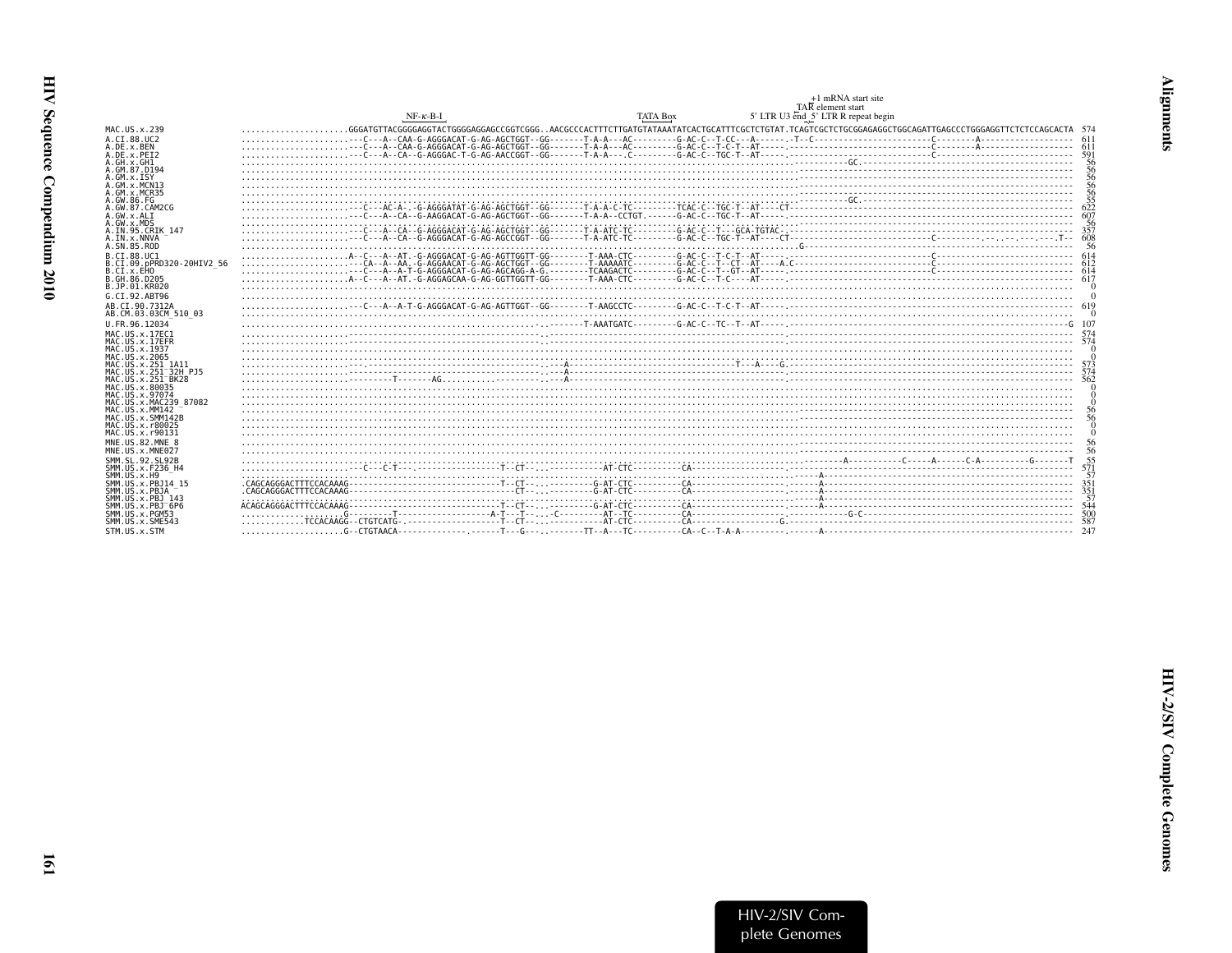<span id="page-9-0"></span>

|                                         | TAR element end                                                                                                                                                                                                                | Poly-A signal 5' LTR R repeat end 5' LTR U5 start |     |
|-----------------------------------------|--------------------------------------------------------------------------------------------------------------------------------------------------------------------------------------------------------------------------------|---------------------------------------------------|-----|
| MAC.US.x.239                            |                                                                                                                                                                                                                                |                                                   |     |
| A.CI.88.UC2                             |                                                                                                                                                                                                                                |                                                   |     |
| A.DE.x.BEN<br>A.DE.x.PET2               |                                                                                                                                                                                                                                |                                                   | 753 |
| A.GH.x.GH1                              |                                                                                                                                                                                                                                |                                                   |     |
| A.GM.87.D194<br>A.GM.X.ISY              |                                                                                                                                                                                                                                |                                                   |     |
| A.GM.x.MCN13                            |                                                                                                                                                                                                                                |                                                   |     |
| A.GM.x.MCR35                            |                                                                                                                                                                                                                                |                                                   |     |
| A.GW.86.FG<br>A.GW.87.CAM2CG            |                                                                                                                                                                                                                                |                                                   |     |
| A.GW.x.ALT                              |                                                                                                                                                                                                                                |                                                   |     |
| A.GW.x.MDS                              |                                                                                                                                                                                                                                |                                                   |     |
| A.IN.95.CRIK 147<br>A.IN.x.NNVA         |                                                                                                                                                                                                                                |                                                   |     |
| A.SN.85.ROD                             | 200 Transport Communication (200 Communication and communication and communication and communication of the community of the community of the community of the community of the community of the community of the community of |                                                   |     |
| B.CI.88.UC1                             |                                                                                                                                                                                                                                |                                                   |     |
| B.CI.09.pPRD320-20HIV2 56<br>B.CI.x.EHO |                                                                                                                                                                                                                                |                                                   |     |
| B.GH.86.D205                            |                                                                                                                                                                                                                                |                                                   |     |
| B.JP.01.KR020                           |                                                                                                                                                                                                                                |                                                   |     |
| G.CI.92.ABT96                           |                                                                                                                                                                                                                                |                                                   |     |
| AB.CI.90.7312A                          |                                                                                                                                                                                                                                |                                                   |     |
| AB.CM.03.03CM 510 03<br>U.FR.96.12034   |                                                                                                                                                                                                                                |                                                   |     |
| MAC.US.x.17EC1                          |                                                                                                                                                                                                                                |                                                   |     |
| MAC.US.x.17EFR                          |                                                                                                                                                                                                                                |                                                   |     |
| MAC.US.x.1937                           |                                                                                                                                                                                                                                |                                                   |     |
| MAC.US.x.2065<br>MAC.US.x.251 1A11      |                                                                                                                                                                                                                                |                                                   |     |
| MAC.US.x.251 <sup>-</sup> 32H P.15      |                                                                                                                                                                                                                                |                                                   |     |
| MAC.US.x.251 <sup>-</sup> BK28          |                                                                                                                                                                                                                                |                                                   |     |
| MAC.US.x.80035<br>MAC.US.x.97074        |                                                                                                                                                                                                                                |                                                   |     |
| MAC.US.x.MAC239 87082                   |                                                                                                                                                                                                                                |                                                   |     |
| MAC.US.x.MM142<br>MAC.US.x.SMM142B      |                                                                                                                                                                                                                                |                                                   |     |
| MAC.US.x.r80025                         |                                                                                                                                                                                                                                |                                                   |     |
| MAC.US.x.r90131                         |                                                                                                                                                                                                                                |                                                   |     |
| MNE.US.82.MNE 8                         |                                                                                                                                                                                                                                |                                                   |     |
| MNE.US.x.MNE027                         |                                                                                                                                                                                                                                |                                                   |     |
| SMM.SL.92.SL92B<br>SMM.US.x.F236 H4     |                                                                                                                                                                                                                                |                                                   |     |
| SMM.US.x.H9                             |                                                                                                                                                                                                                                |                                                   |     |
| SMM.US.x.PBJ14 15<br>SMM.US.x.PBJA      |                                                                                                                                                                                                                                |                                                   |     |
| SMM.US.x.PBJ 143                        |                                                                                                                                                                                                                                |                                                   |     |
| SMM.US.x.PBJ 6P6                        |                                                                                                                                                                                                                                |                                                   |     |
| SMM.US.x.PGM53<br>SMM.US.x.SME543       |                                                                                                                                                                                                                                |                                                   |     |
| STM.US.x.STM                            |                                                                                                                                                                                                                                |                                                   |     |
|                                         |                                                                                                                                                                                                                                |                                                   |     |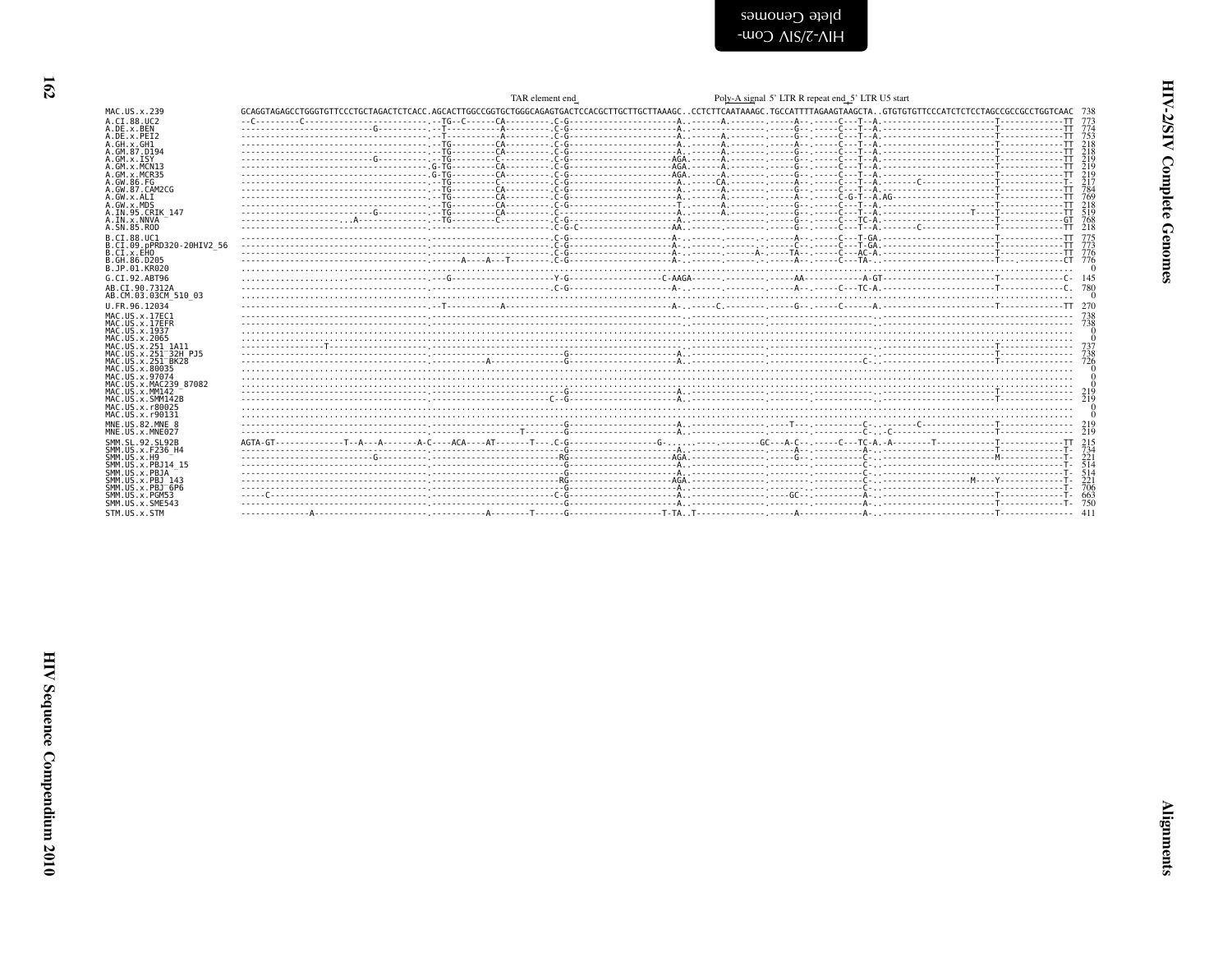<span id="page-10-0"></span>

| IV Sequence Compendiur |  |
|------------------------|--|
| m 2010                 |  |
|                        |  |
|                        |  |
|                        |  |

|                                                      | 5' LTR U5 end Lys tRNA primer binding site |  |
|------------------------------------------------------|--------------------------------------------|--|
| MAC.US.x.239                                         |                                            |  |
| A.CT.88.UC2                                          |                                            |  |
| A.DE.x.BEN<br>A.DE.x.PEI2                            |                                            |  |
| A.GH.X.GH1                                           |                                            |  |
| A.GM.87.D194<br>A.GM.X.ISY                           |                                            |  |
| A.GM.X.MCN13                                         |                                            |  |
| A. GM. x. MCR35<br>A.GW.86.FG                        |                                            |  |
| A.GW.87.CAM2CG                                       |                                            |  |
| A.GW.x.ALI<br>A.GW.x.MDS                             |                                            |  |
| A.IN.95.CRIK 147                                     |                                            |  |
| A.IN.x.NNVA<br>A.SN.85.ROD                           |                                            |  |
| B.CT.88.UC1                                          |                                            |  |
| B.CI.09.pPRD320-20HIV2 56<br>B.CI.X.EHO              |                                            |  |
| B. GH. 86. D205<br>B.JP.01.KR020                     |                                            |  |
| G.CI.92.ABT96                                        |                                            |  |
| AB.CT.90.7312A                                       |                                            |  |
| AB.CM.03.03CM 510 03                                 |                                            |  |
| U.FR.96.12034                                        |                                            |  |
| MAC.US.x.17EC1<br>MAC.US.x.17EFR                     |                                            |  |
| MAC.US.x.1937                                        |                                            |  |
| MAC.US.x.2065<br>MAC.US.x.251 1A11                   |                                            |  |
| MAC.US.x.251 <sup>-</sup> 32H PJ5                    |                                            |  |
| MAC.US.x.251 BK28<br>MAC.US.x.80035                  |                                            |  |
| MAC.US.x.97074<br>MAC. US. x. MAC239 87082           |                                            |  |
| MAC.US.x.MM142                                       |                                            |  |
| MAC.US.x.SMM142B<br>MAC.US.x.r80025                  |                                            |  |
| MAC.US.x.r90131                                      |                                            |  |
| MNE.US.82.MNE 8                                      |                                            |  |
| MNE.US.x.MNE027<br>SMM. SL. 92. SL92B                |                                            |  |
| SMM.US.x.F236 H4                                     |                                            |  |
| SMM.US.x.H9<br>SMM.US.x.PBJ14 15                     |                                            |  |
| SMM.US.x.PBJA                                        |                                            |  |
| SMM. U.S. x. PB.1 143<br>SMM.US.x.PBJ <sup>6P6</sup> |                                            |  |
| SMM.US.x.PGM53                                       |                                            |  |
| SMM.US.x.SME543                                      |                                            |  |
| STM.US.x.STM                                         |                                            |  |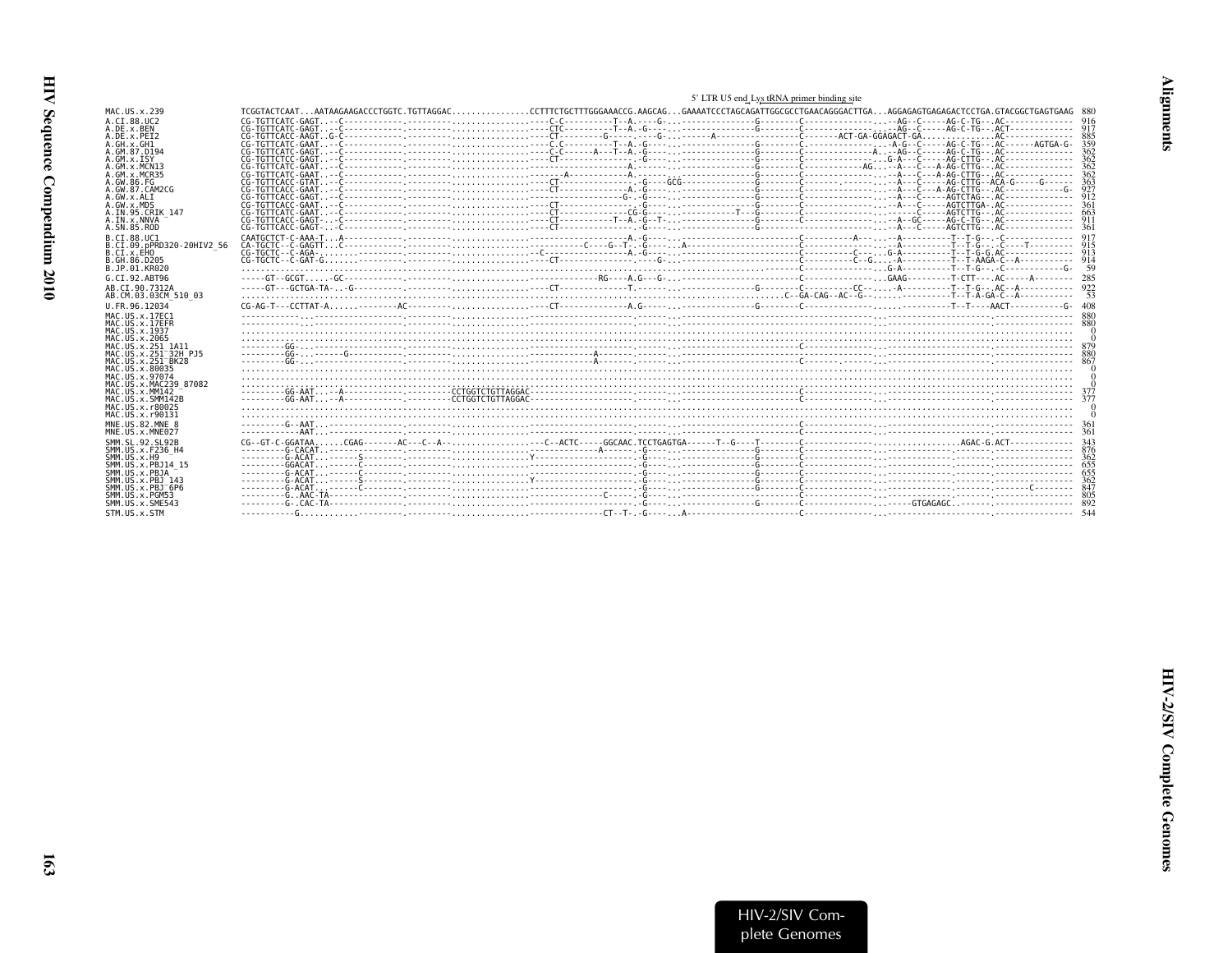| דנסיה<br>י |
|------------|
| Î<br>Ĭ     |
|            |

| plete Cenomes  |  |
|----------------|--|
| -WOO AIS/Z-AIH |  |

| MAC.US.x.239                                 |  |  |  |  |                                                                                                                       |
|----------------------------------------------|--|--|--|--|-----------------------------------------------------------------------------------------------------------------------|
| A.CT.88.UC2                                  |  |  |  |  |                                                                                                                       |
| A.DE.x.BEN                                   |  |  |  |  |                                                                                                                       |
| A.DE.x.PEI2                                  |  |  |  |  |                                                                                                                       |
| A.GH.x.GH1<br>A.GM.87.D194                   |  |  |  |  |                                                                                                                       |
| A.GM.x.ISY                                   |  |  |  |  |                                                                                                                       |
| A.GM.x.MCN13                                 |  |  |  |  | 518                                                                                                                   |
| A.GM.x.MCR35<br>A.GW.86.FG                   |  |  |  |  | 518                                                                                                                   |
| A.GW.87.CAM2CG                               |  |  |  |  |                                                                                                                       |
| A.GW.x.ALI                                   |  |  |  |  |                                                                                                                       |
| A.GW.x.MDS                                   |  |  |  |  |                                                                                                                       |
| A.IN.95.CRIK 147<br>A.IN.x.NNVA              |  |  |  |  |                                                                                                                       |
| A.SN.85.ROD                                  |  |  |  |  |                                                                                                                       |
| B.CI.88.UC1                                  |  |  |  |  |                                                                                                                       |
| B.CI.09.pPRD320-20HIV2 56                    |  |  |  |  |                                                                                                                       |
| B.CI.X.EHO                                   |  |  |  |  |                                                                                                                       |
| B.GH.86.D205<br>B.JP.01.KR020                |  |  |  |  |                                                                                                                       |
| G.CI.92.ABT96                                |  |  |  |  |                                                                                                                       |
| AB.CI.90.7312A                               |  |  |  |  |                                                                                                                       |
| AB.CM.03.03CM 510 03                         |  |  |  |  |                                                                                                                       |
| U.FR.96.12034                                |  |  |  |  |                                                                                                                       |
| MAC.US.x.17EC1                               |  |  |  |  |                                                                                                                       |
| MAC.US.x.17EFR                               |  |  |  |  |                                                                                                                       |
| MAC.US.x.1937                                |  |  |  |  |                                                                                                                       |
| MAC.US.x.2065<br>MAC.US.x.251 1A11           |  |  |  |  | <u> 178 - 189 - 199 - 199 - 199 - 199 - 199 - 199 - 199 - 199 - 199 - 199 - 199 - 199 - 199 - 199 - 199 - 199 - 1</u> |
| MAC.US.x.251 <sup>-</sup> 32H PJ5            |  |  |  |  |                                                                                                                       |
| MAC.US.x.251 <sup>-</sup> BK28               |  |  |  |  |                                                                                                                       |
| MAC.US.x.80035                               |  |  |  |  |                                                                                                                       |
| MAC.US.x.97074<br>MAC.US.x.MAC239 87082      |  |  |  |  |                                                                                                                       |
| MAC.US.x.MM142                               |  |  |  |  |                                                                                                                       |
| MAC.US.x.SMM142B                             |  |  |  |  |                                                                                                                       |
| MAC.US.x.r80025                              |  |  |  |  |                                                                                                                       |
| MAC.US.x.r90131<br>MNE.US.82.MNE 8           |  |  |  |  |                                                                                                                       |
| MNE.US.x.MNE027                              |  |  |  |  |                                                                                                                       |
| SMM. SL. 92. SL92B                           |  |  |  |  |                                                                                                                       |
| SMM.US.x.F236 H4                             |  |  |  |  |                                                                                                                       |
| SMM.US.x.H9                                  |  |  |  |  |                                                                                                                       |
| SMM.US.x.PBJ14 15                            |  |  |  |  |                                                                                                                       |
| SMM.US.x.PBJA<br>SMM.US.x.PBJ 143            |  |  |  |  | 797<br>504                                                                                                            |
| $SMM$ . U.S. $\times$ . $PB$ . $1^-$ 6 $P$ 6 |  |  |  |  | -990                                                                                                                  |
| SMM.US.x.PGM53                               |  |  |  |  |                                                                                                                       |
| SMM.US.x.SME543                              |  |  |  |  |                                                                                                                       |
| STM.US.x.STM                                 |  |  |  |  |                                                                                                                       |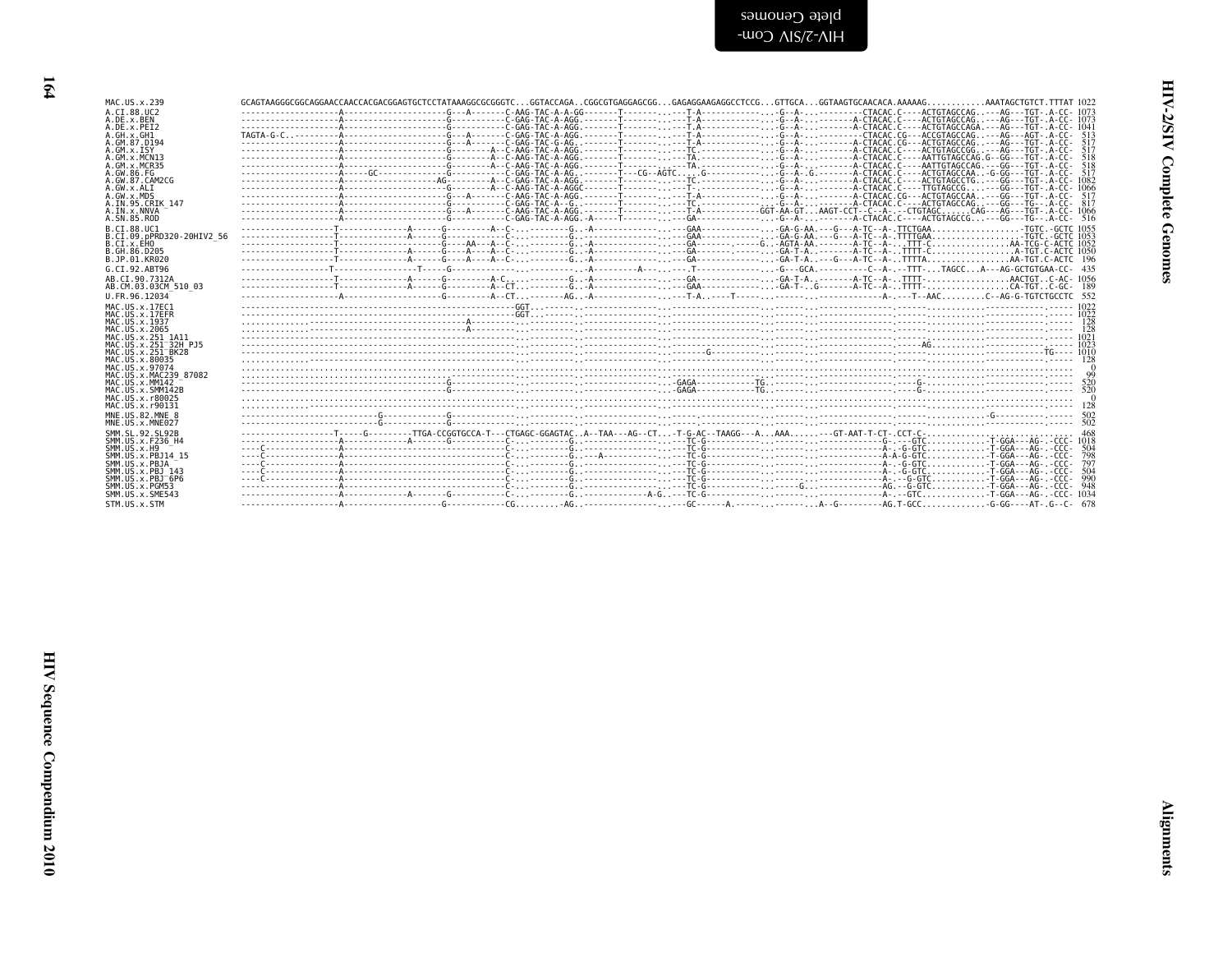<span id="page-12-0"></span>

|                                                            | Gag and Gag-Pol start                                                                                                                                                                                                                                                                                                                                                                                                                        |  |
|------------------------------------------------------------|----------------------------------------------------------------------------------------------------------------------------------------------------------------------------------------------------------------------------------------------------------------------------------------------------------------------------------------------------------------------------------------------------------------------------------------------|--|
| MAC.US.x.239<br>Gag                                        | M G V R N S V L S G K K A D E L E K I R L R P N G K K K Y M L K H V V W A A N E L D R F G L                                                                                                                                                                                                                                                                                                                                                  |  |
| A.CI.88.UC2<br>A.DE.x.BEN                                  |                                                                                                                                                                                                                                                                                                                                                                                                                                              |  |
| A.DE.x.PEI2<br>A.GH.x.GH1<br>A.GM.87.D194                  |                                                                                                                                                                                                                                                                                                                                                                                                                                              |  |
| A.GM.X.ISY<br>A.GM.X.MCN13                                 |                                                                                                                                                                                                                                                                                                                                                                                                                                              |  |
| A.GM.x.MCR35<br>A.GW.86.FG                                 |                                                                                                                                                                                                                                                                                                                                                                                                                                              |  |
| A.GW.87.CAM2CG<br>A.GW.x.ALI<br>A.GW.x.MDS                 |                                                                                                                                                                                                                                                                                                                                                                                                                                              |  |
| A.IN.95.CRIK 147<br>A.IN.x.NNVA<br>A.SN.85.ROD             |                                                                                                                                                                                                                                                                                                                                                                                                                                              |  |
| B.CI.88.UC1<br>B.CI.09.pPRD320-20HIV2 56                   |                                                                                                                                                                                                                                                                                                                                                                                                                                              |  |
| B.CT.x.EHO<br>B. GH. 86. D205<br>B.JP.01.KR020             |                                                                                                                                                                                                                                                                                                                                                                                                                                              |  |
| G.CI.92.ABT96                                              |                                                                                                                                                                                                                                                                                                                                                                                                                                              |  |
| AB.CI.90.7312A<br>AB.CM.03.03CM 510 03                     | $-1 - AAG - 1 - AGTAG - CA$<br>$T_0 \sim A_1 \sim A_0 \sim A_1 \sim A_2 \sim A_3 \sim A_4 \sim A_5 \sim A_6 \sim A_7 \sim A_8 \sim A_9 \sim A_9 \sim A_1 \sim A_1 \sim A_1 \sim A_2 \sim A_3 \sim A_1 \sim A_2 \sim A_3 \sim A_3 \sim A_4 \sim A_5 \sim A_1 \sim A_1 \sim A_2 \sim A_3 \sim A_3 \sim A_4 \sim A_5 \sim A_5 \sim A_6 \sim A_7 \sim A_7 \sim A_7 \sim A_8 \sim A_7 \sim A_8 \sim A_8 \sim A_9 \sim A_9 \sim A_9 \sim A_9 \sim$ |  |
| U.FR.96.12034<br>MAC.US.x.17EC1                            |                                                                                                                                                                                                                                                                                                                                                                                                                                              |  |
| MAC.US.x.17EFR<br>MAC. US. x. 1937                         |                                                                                                                                                                                                                                                                                                                                                                                                                                              |  |
| MAC.US.x.2065<br>MAC.US.x.251 1A11<br>MAC.US.x.251 32H PJ5 |                                                                                                                                                                                                                                                                                                                                                                                                                                              |  |
| MAC.US.x.251 BK28<br>MAC.US.x.80035                        |                                                                                                                                                                                                                                                                                                                                                                                                                                              |  |
| MAC.US.x.97074<br>MAC.US.x.MAC239 87082<br>MAC.US.x.MM142  |                                                                                                                                                                                                                                                                                                                                                                                                                                              |  |
| MAC.US.x.SMM142B<br>MAC.US.x.r80025                        |                                                                                                                                                                                                                                                                                                                                                                                                                                              |  |
| MAC.US.x.r90131<br>MNE.US.82.MNE 8<br>MNE.US.x.MNE027      |                                                                                                                                                                                                                                                                                                                                                                                                                                              |  |
| SMM. SL. 92. SL92B<br>SMM.US.x.F236 H4                     |                                                                                                                                                                                                                                                                                                                                                                                                                                              |  |
| SMM. US. x.H9<br>SMM.US.x.PBJ14 15<br>SMM.US.x.PBJA        |                                                                                                                                                                                                                                                                                                                                                                                                                                              |  |
| SMM.US.x.PBJ 143<br>SMM.US.x.PBJ <sup>6P6</sup>            |                                                                                                                                                                                                                                                                                                                                                                                                                                              |  |
| SMM.US.x.PGM53<br>SMM.US.x.SME543                          |                                                                                                                                                                                                                                                                                                                                                                                                                                              |  |
| STM.US.x.STM                                               |                                                                                                                                                                                                                                                                                                                                                                                                                                              |  |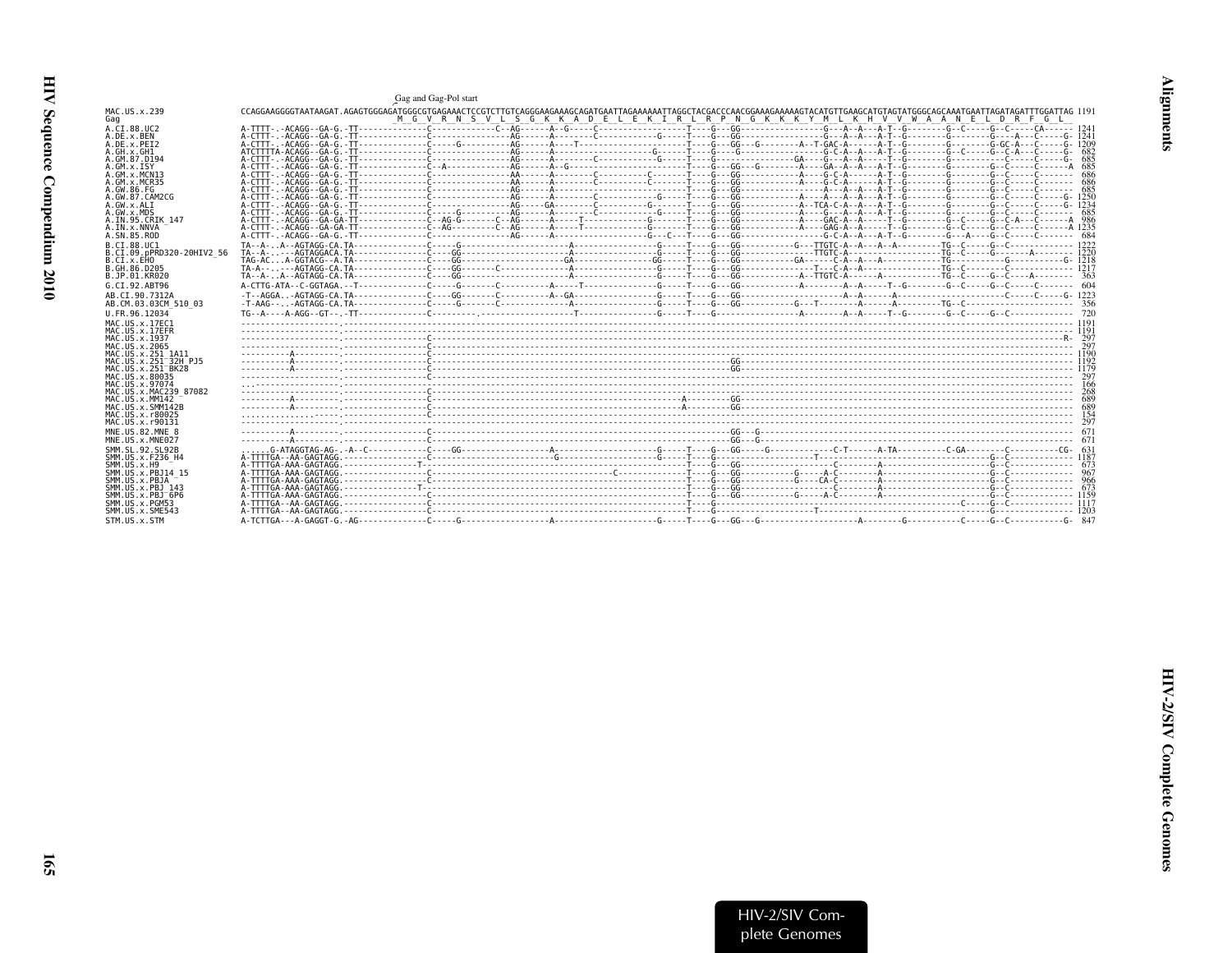| MAC.US.x.239<br>Gag                                 | CAGAAAGCCTGTTGGAGAACAAAGAAGGATGTCAAAAAATACTTTCGGTCTTAGCTCCATTAGTGCCAACAGGCTCAGAAAATTTTAAAAAGCCTTTATAATACTGTCTGCGTCATCTGGTGCATTCACGCAGAAGGAAAGTGAAACACACTGAGGAAGAAGACACTGAAAACAGCATA 1361<br>A E S L L E N K E G C O K I L S V L A P L V P T G S E N L K S L Y N T V C V I W C I H A E E K V K H T E E A K O I |  |  |             |
|-----------------------------------------------------|---------------------------------------------------------------------------------------------------------------------------------------------------------------------------------------------------------------------------------------------------------------------------------------------------------------|--|--|-------------|
| A.CI.88.UC2                                         |                                                                                                                                                                                                                                                                                                               |  |  |             |
| A.DE.x.BEN                                          |                                                                                                                                                                                                                                                                                                               |  |  |             |
| A.DE.x.PEI2<br>A.GH.x.GH1                           |                                                                                                                                                                                                                                                                                                               |  |  |             |
| A.GM.87.D194                                        |                                                                                                                                                                                                                                                                                                               |  |  | 855         |
| A.GM.x.ISY<br>A.GM.x.MCN13                          |                                                                                                                                                                                                                                                                                                               |  |  | 855<br>-856 |
| A.GM.x.MCR35                                        |                                                                                                                                                                                                                                                                                                               |  |  |             |
| A.GW.86.FG<br>A.GW.87.CAM2CG                        |                                                                                                                                                                                                                                                                                                               |  |  |             |
| A.GW.x.ALI                                          |                                                                                                                                                                                                                                                                                                               |  |  |             |
| A.GW.x.MDS<br>A.IN.95.CRIK 147                      |                                                                                                                                                                                                                                                                                                               |  |  |             |
| A.IN.x.NNVA                                         |                                                                                                                                                                                                                                                                                                               |  |  |             |
| A.SN.85.ROD                                         |                                                                                                                                                                                                                                                                                                               |  |  |             |
| B.CI.88.UC1<br>B.CI.09.pPRD320-20HIV2 56            |                                                                                                                                                                                                                                                                                                               |  |  |             |
| B.CI.x.EHO                                          |                                                                                                                                                                                                                                                                                                               |  |  |             |
| B.GH.86.D205<br>B.JP.01.KR020                       |                                                                                                                                                                                                                                                                                                               |  |  |             |
| G.CT.92.ABT96                                       |                                                                                                                                                                                                                                                                                                               |  |  |             |
| AB.CI.90.7312A                                      |                                                                                                                                                                                                                                                                                                               |  |  |             |
| AB.CM.03.03CM 510 03                                |                                                                                                                                                                                                                                                                                                               |  |  |             |
| U.FR.96.12034                                       |                                                                                                                                                                                                                                                                                                               |  |  |             |
| MAC. US. x. 17EC1<br>MAC.US.x.17EFR                 |                                                                                                                                                                                                                                                                                                               |  |  |             |
| MAC.US.x.1937                                       |                                                                                                                                                                                                                                                                                                               |  |  |             |
| MAC.US.x.2065                                       |                                                                                                                                                                                                                                                                                                               |  |  |             |
| MAC.US.x.251 1A11<br>MAC.US.x.251 32H PJ5           |                                                                                                                                                                                                                                                                                                               |  |  |             |
| MAC.US.x.251 <sup>-</sup> BK28                      |                                                                                                                                                                                                                                                                                                               |  |  |             |
| MAC.US.x.80035<br>MAC.US.x.97074                    |                                                                                                                                                                                                                                                                                                               |  |  |             |
| MAC. U.S. x. MAC239 87082                           |                                                                                                                                                                                                                                                                                                               |  |  |             |
| MAC.US.x.MM142<br>MAC. US. x. SMM142B               |                                                                                                                                                                                                                                                                                                               |  |  |             |
| MAC.US.x.r80025                                     |                                                                                                                                                                                                                                                                                                               |  |  |             |
| MAC.US.x.r90131                                     |                                                                                                                                                                                                                                                                                                               |  |  |             |
| MNE.US.82.MNE 8<br>MNE.US.x.MNE027                  |                                                                                                                                                                                                                                                                                                               |  |  |             |
| SMM. SL. 92. SL92B                                  |                                                                                                                                                                                                                                                                                                               |  |  |             |
| SMM.US.x.F236 H4                                    |                                                                                                                                                                                                                                                                                                               |  |  |             |
| SMM.US.x.H9<br>SMM.US.x.PBJ14 15                    |                                                                                                                                                                                                                                                                                                               |  |  |             |
| SMM.US.x.PBJA                                       |                                                                                                                                                                                                                                                                                                               |  |  |             |
| SMM. US. x. PBJ 143<br>SMM.US.x.PBJ <sup>-6P6</sup> |                                                                                                                                                                                                                                                                                                               |  |  |             |
| SMM.US.x.PGM53                                      |                                                                                                                                                                                                                                                                                                               |  |  |             |
| SMM.US.x.SME543                                     |                                                                                                                                                                                                                                                                                                               |  |  |             |
| STM.US.x.STM                                        |                                                                                                                                                                                                                                                                                                               |  |  |             |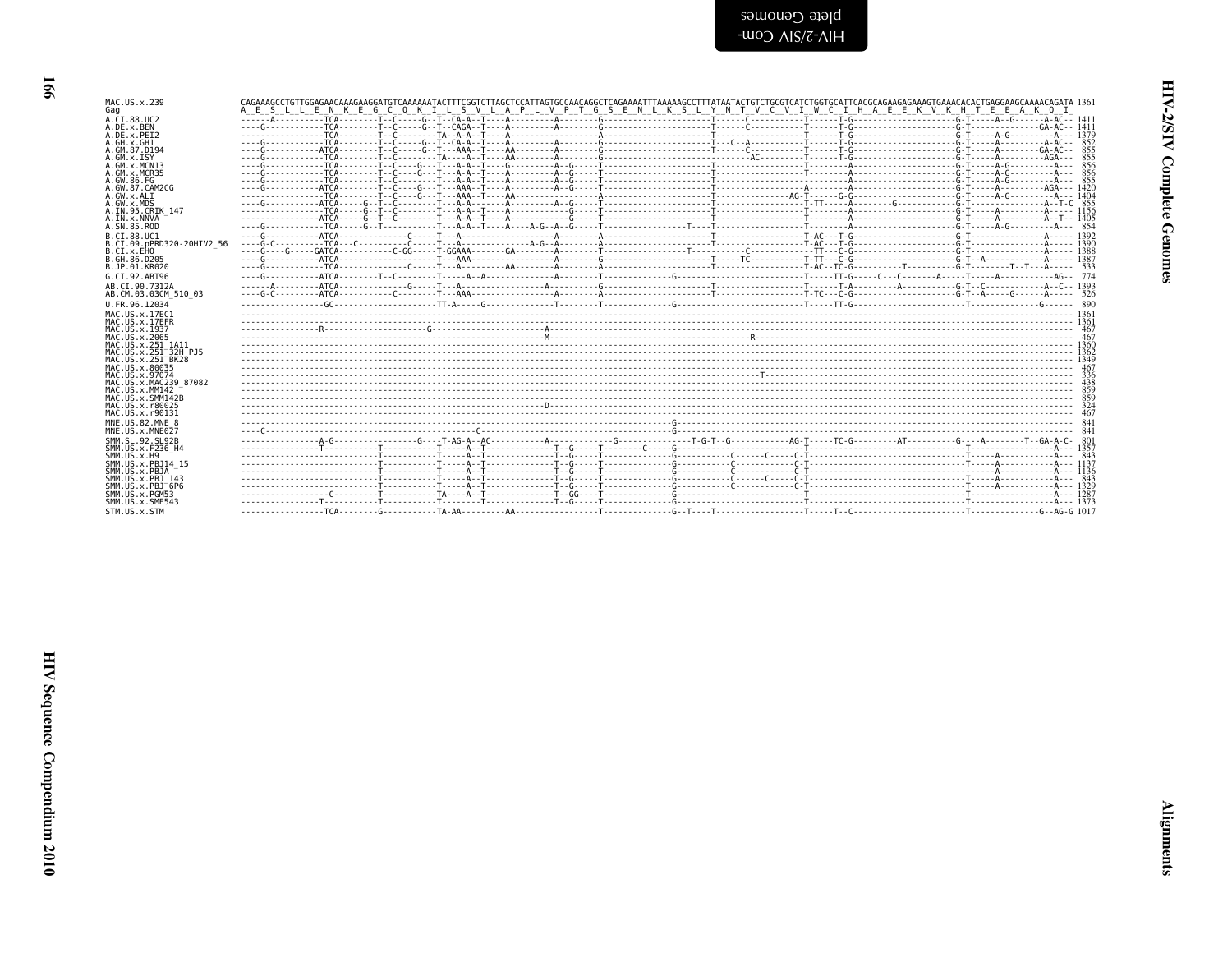<span id="page-14-0"></span>

|                           | Gag p17 Matrix end_Gag p24 Capsid start                                                                                                                                                                                                                                |
|---------------------------|------------------------------------------------------------------------------------------------------------------------------------------------------------------------------------------------------------------------------------------------------------------------|
| MAC.US.x.239<br>Gag       | GTGCAGAGACACCTAGTGGTGGAAACAGGAACAACAAGAAACTATGCCAAAAACAAGTAGAGCAACAGCACCATCTAGCGGCAGAGGAGAAATTACCCAGTACAACAAATAGGTGGTAACTATGTCCACCTGCCATTAAGCCCGAGAACATTGAATGCCTGGGTAAA 1528<br>ETMPKTSRPTAPSSGRGGNYPV00.IGGNYVHLP<br>V O R H L V V E T G T T<br>L S P R T L N A W V K |
| A.CI.88.UC2               |                                                                                                                                                                                                                                                                        |
| A.DE.x.BEN                |                                                                                                                                                                                                                                                                        |
| A.DE.X.PEI2               |                                                                                                                                                                                                                                                                        |
| A.GH.X.GH1                |                                                                                                                                                                                                                                                                        |
| A.GM.87.D194              |                                                                                                                                                                                                                                                                        |
| A.GM.X.ISY                |                                                                                                                                                                                                                                                                        |
| A.GM.x.MCN13              |                                                                                                                                                                                                                                                                        |
| A.GM.x.MCR35              |                                                                                                                                                                                                                                                                        |
| A. GW. 86. FG             |                                                                                                                                                                                                                                                                        |
| A.GW.87.CAM2CG            |                                                                                                                                                                                                                                                                        |
| A.GW.x.ALI                |                                                                                                                                                                                                                                                                        |
| A.GW.x.MDS                |                                                                                                                                                                                                                                                                        |
| A.IN.95.CRIK 147          |                                                                                                                                                                                                                                                                        |
| A. IN. x. NNVA            |                                                                                                                                                                                                                                                                        |
| A.SN.85.ROD               |                                                                                                                                                                                                                                                                        |
| B.CT.88.UC1               |                                                                                                                                                                                                                                                                        |
| B.CI.09.pPRD320-20HIV2 56 |                                                                                                                                                                                                                                                                        |
| B.CI.X.EHO                |                                                                                                                                                                                                                                                                        |
| B. GH. 86. D205           |                                                                                                                                                                                                                                                                        |
| B.JP.01.KR020             |                                                                                                                                                                                                                                                                        |
| G.CI.92.ABT96             |                                                                                                                                                                                                                                                                        |
| AB.CT.90.7312A            |                                                                                                                                                                                                                                                                        |
| AB.CM.03.03CM 510 03      |                                                                                                                                                                                                                                                                        |
| U.FR.96.12034             |                                                                                                                                                                                                                                                                        |
| MAC.US.x.17EC1            |                                                                                                                                                                                                                                                                        |
| MAC.US.x.17EFR            |                                                                                                                                                                                                                                                                        |
| MAC.US.x.1937             |                                                                                                                                                                                                                                                                        |
| MAC.US.x.2065             |                                                                                                                                                                                                                                                                        |
| MAC.US.x.251 1A11         |                                                                                                                                                                                                                                                                        |
| MAC.US.x.251 32H PJ5      |                                                                                                                                                                                                                                                                        |
| MAC. US. x. 251 BK28      |                                                                                                                                                                                                                                                                        |
| MAC.US.x.80035            |                                                                                                                                                                                                                                                                        |
| MAC. US. x. 97074         |                                                                                                                                                                                                                                                                        |
| MAC.US.x.MAC239 87082     |                                                                                                                                                                                                                                                                        |
| MAC.US.x.MM142            |                                                                                                                                                                                                                                                                        |
| MAC.US.x.SMM142B          |                                                                                                                                                                                                                                                                        |
| MAC.US.x.r80025           |                                                                                                                                                                                                                                                                        |
| MAC.US.x.r90131           |                                                                                                                                                                                                                                                                        |
| MNE.US.82.MNE 8           |                                                                                                                                                                                                                                                                        |
| MNE.US.x.MNE027           |                                                                                                                                                                                                                                                                        |
| SMM. SL. 92. SL92B        |                                                                                                                                                                                                                                                                        |
| SMM.US.x.F236 H4          |                                                                                                                                                                                                                                                                        |
| SMM. US. x.H9             |                                                                                                                                                                                                                                                                        |
| SMM. US. x. PBJ14 15      |                                                                                                                                                                                                                                                                        |
| SMM.US.x.PBJA             |                                                                                                                                                                                                                                                                        |
| SMM. US. x. PBJ 143       |                                                                                                                                                                                                                                                                        |
| SMM.US.x.PBJ 6P6          |                                                                                                                                                                                                                                                                        |
| SMM.US.x.PGM53            |                                                                                                                                                                                                                                                                        |
| SMM. U.S. x. SME543       |                                                                                                                                                                                                                                                                        |
| STM.US.x.STM              |                                                                                                                                                                                                                                                                        |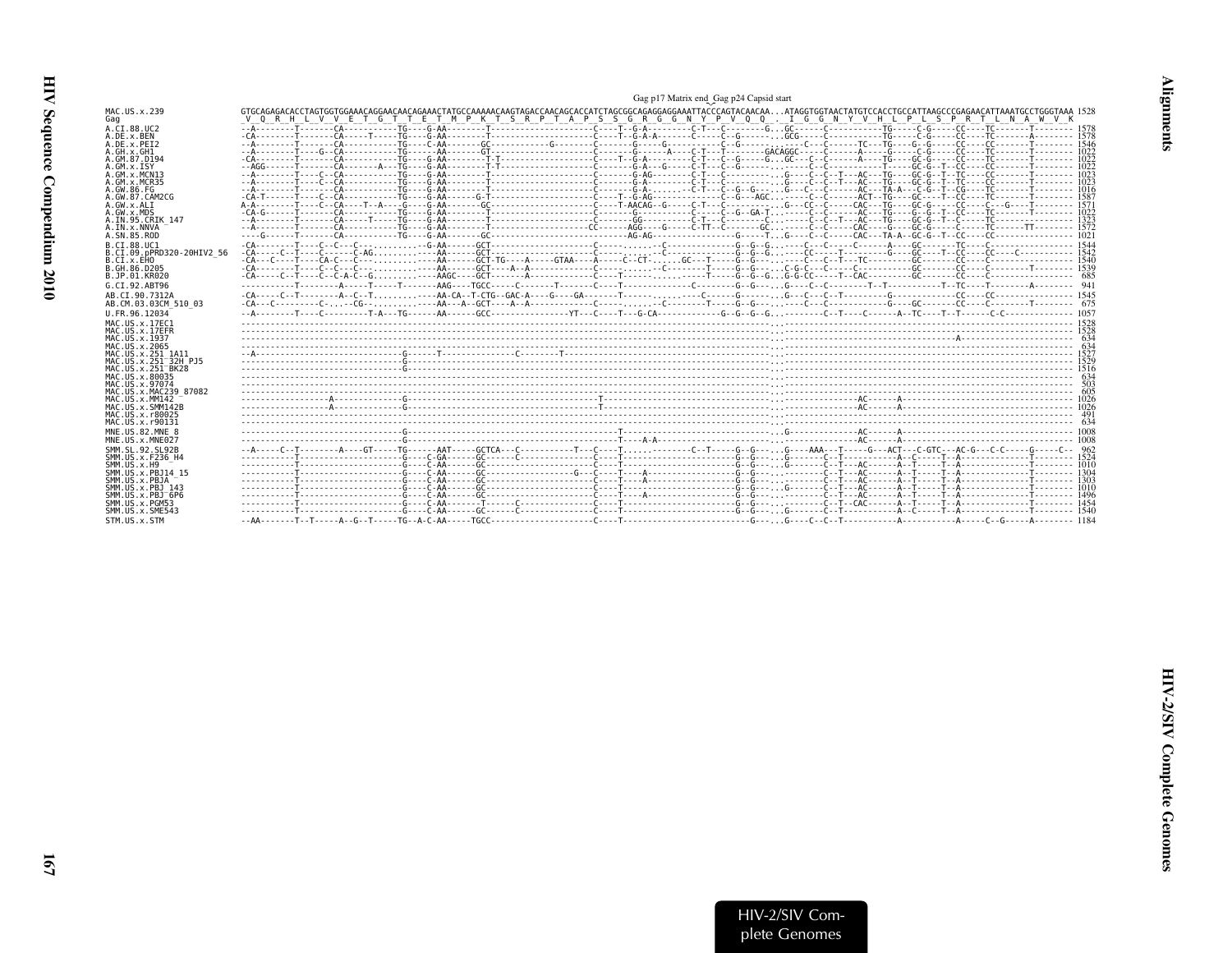| ו<br>קול<br>ľ    |  |
|------------------|--|
| ١<br>ì<br>i<br>č |  |
|                  |  |

| admonai) atalu |  |  |
|----------------|--|--|
| -WO∩ ∧IS/Z-∧IH |  |  |

| MAC. US. x. 239                                  | ATTGATAGAGGAAAAGAAATTTGGAGCAGAAGTAGTGCCAGGATTTCAGGCACTGTCAGAAGGTTGCACCCCCTATGACATTAATCAGATTAAATTGTGGGAGACCATCAAGCGGCTATGCAGATTATCAGAGATATTATAAACGAGGGGCCCCCAGATTGCGGAGATTGCAGATTATAAACGAGGGCCCCCAGATTGCGAGATTGCAGAGATTGCAGAGAT |  |  |  |  |  |
|--------------------------------------------------|--------------------------------------------------------------------------------------------------------------------------------------------------------------------------------------------------------------------------------|--|--|--|--|--|
| Gag                                              | LI E E K K F G A E V V P G F O A L S E G C T P Y D I N O M L N C V G D H O A A M O I I R D I I N E E A A D W D                                                                                                                 |  |  |  |  |  |
| A.CI.88.UC2<br>A.DE.x.BEN                        |                                                                                                                                                                                                                                |  |  |  |  |  |
| A.DE.x.PEI2                                      |                                                                                                                                                                                                                                |  |  |  |  |  |
| A.GH.x.GH1                                       |                                                                                                                                                                                                                                |  |  |  |  |  |
| A.GM.87.D194                                     |                                                                                                                                                                                                                                |  |  |  |  |  |
| A.GM.x.ISY                                       |                                                                                                                                                                                                                                |  |  |  |  |  |
| A.GM.x.MCN13<br>A.GM.x.MCR35                     |                                                                                                                                                                                                                                |  |  |  |  |  |
| A.GW.86.FG                                       |                                                                                                                                                                                                                                |  |  |  |  |  |
| A.GW.87.CAM2CG                                   |                                                                                                                                                                                                                                |  |  |  |  |  |
| A.GW.x.ALT                                       |                                                                                                                                                                                                                                |  |  |  |  |  |
| A.GW.x.MDS                                       |                                                                                                                                                                                                                                |  |  |  |  |  |
| A.IN.95.CRIK 147<br>A.IN.x.NNVA                  |                                                                                                                                                                                                                                |  |  |  |  |  |
| A.SN.85.ROD                                      |                                                                                                                                                                                                                                |  |  |  |  |  |
| B.CT.88.UC1                                      |                                                                                                                                                                                                                                |  |  |  |  |  |
| B.CI.09.pPRD320-20HIV2 56                        |                                                                                                                                                                                                                                |  |  |  |  |  |
| B.CI.x.EHO                                       |                                                                                                                                                                                                                                |  |  |  |  |  |
| B.GH.86.D205                                     |                                                                                                                                                                                                                                |  |  |  |  |  |
| B.JP.01.KR020                                    |                                                                                                                                                                                                                                |  |  |  |  |  |
| G.CI.92.ABT96                                    |                                                                                                                                                                                                                                |  |  |  |  |  |
| AB.CI.90.7312A                                   |                                                                                                                                                                                                                                |  |  |  |  |  |
| AB.CM.03.03CM 510 03                             |                                                                                                                                                                                                                                |  |  |  |  |  |
| U.FR.96.12034                                    | (122)                                                                                                                                                                                                                          |  |  |  |  |  |
| MAC.US.x.17EC1<br>MAC.US.x.17EFR                 |                                                                                                                                                                                                                                |  |  |  |  |  |
| MAC.US.x.1937                                    |                                                                                                                                                                                                                                |  |  |  |  |  |
| MAC.US.x.2065                                    |                                                                                                                                                                                                                                |  |  |  |  |  |
| MAC.US.x.251 1A11                                |                                                                                                                                                                                                                                |  |  |  |  |  |
| MAC.US.x.251 <sup>-</sup> 32H P.15               |                                                                                                                                                                                                                                |  |  |  |  |  |
| MAC.US.x.251 <sup>-</sup> BK28<br>MAC.US.x.80035 |                                                                                                                                                                                                                                |  |  |  |  |  |
| MAC.US.x.97074                                   |                                                                                                                                                                                                                                |  |  |  |  |  |
| MAC.US.x.MAC239 87082                            |                                                                                                                                                                                                                                |  |  |  |  |  |
| MAC.US.x.MM142                                   |                                                                                                                                                                                                                                |  |  |  |  |  |
| MAC.US.x.SMM142B<br>MAC.US.x.r80025              |                                                                                                                                                                                                                                |  |  |  |  |  |
| MAC.US.x.r90131                                  |                                                                                                                                                                                                                                |  |  |  |  |  |
| MNE.US.82.MNE 8                                  |                                                                                                                                                                                                                                |  |  |  |  |  |
| MNE.US.x.MNE027                                  |                                                                                                                                                                                                                                |  |  |  |  |  |
| SMM. SL. 92. SL92B                               |                                                                                                                                                                                                                                |  |  |  |  |  |
| SMM.US.x.F236 H4                                 |                                                                                                                                                                                                                                |  |  |  |  |  |
| SMM.US.x.H9                                      |                                                                                                                                                                                                                                |  |  |  |  |  |
| SMM.US.x.PBJ14 15<br>SMM.US.x.PBJA               |                                                                                                                                                                                                                                |  |  |  |  |  |
| SMM.US.x.PBJ 143                                 |                                                                                                                                                                                                                                |  |  |  |  |  |
| SMM.US.x.PBJ 6P6                                 |                                                                                                                                                                                                                                |  |  |  |  |  |
| SMM.US.x.PGM53                                   |                                                                                                                                                                                                                                |  |  |  |  |  |
| SMM.US.x.SME543                                  |                                                                                                                                                                                                                                |  |  |  |  |  |
| STM IIS x STM                                    |                                                                                                                                                                                                                                |  |  |  |  |  |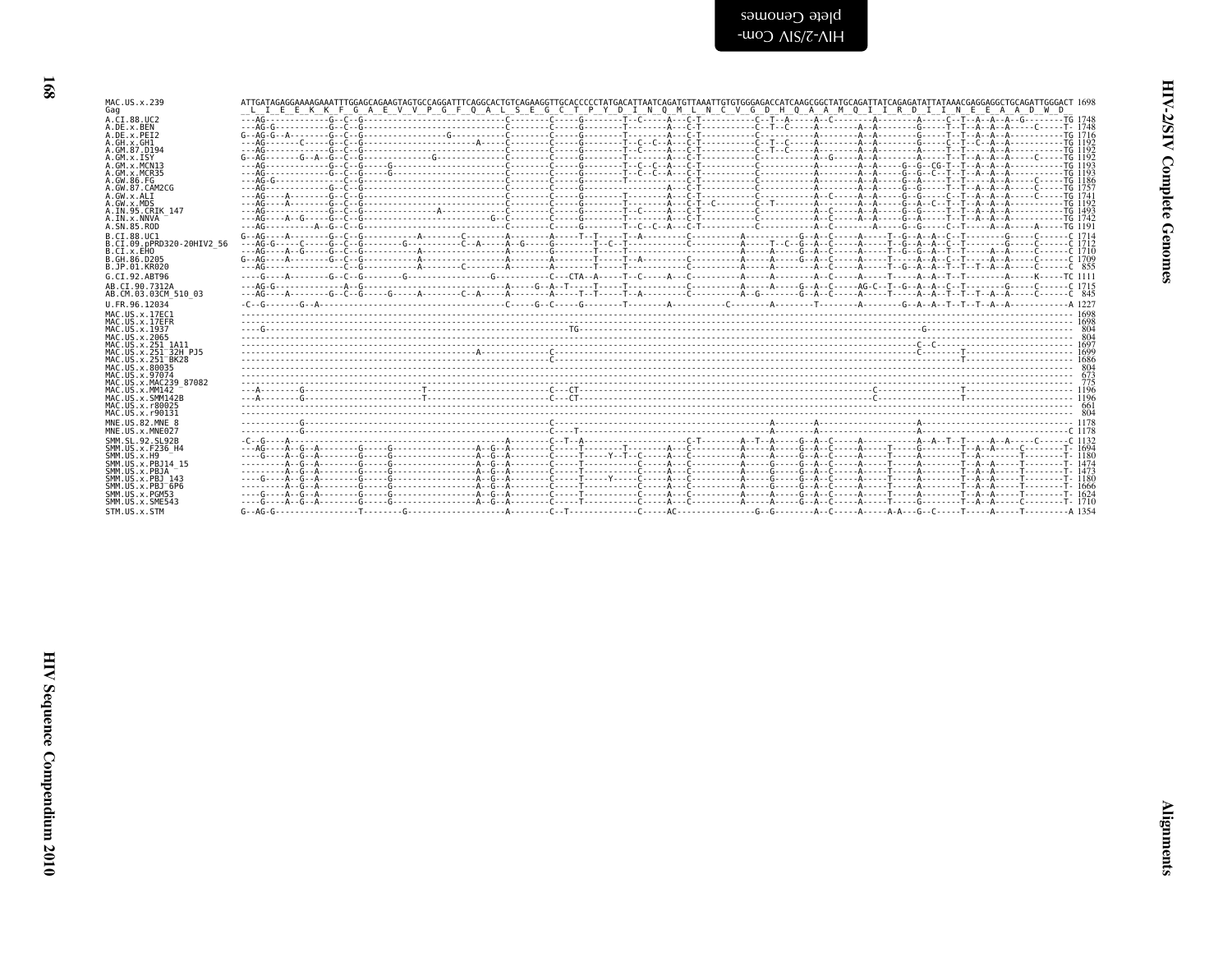| MAC.US.x.239                         | TGCAGCACCCACCACCAGCTCCACAACAAGGACAACTTAGGGAGCCGTCAGGATCAGATATTGCAGGAACAACTAGTTCAGTAGAATCCAATGCATGTACAGACAACAGAACCCCATACCAGTAGGCAACATTTACAGGAACATGGATCCAACTCCAACTCCACTCCATTCCAGTAGGCAACATTTACAGGAACTGCAACTGCATCCAGTAGGC |
|--------------------------------------|------------------------------------------------------------------------------------------------------------------------------------------------------------------------------------------------------------------------|
| Gag                                  | LOHPOPAP O O GOLREPS GS D I A GTTS S V D E O I O W M Y R O O N P<br>I P V G N I Y R R W I O L                                                                                                                          |
| A.CI.88.UC2                          |                                                                                                                                                                                                                        |
| A.DE.x.BEN                           |                                                                                                                                                                                                                        |
| A.DE.x.PET2                          |                                                                                                                                                                                                                        |
| A.GH.x.GH1<br>A.GM.87.D194           |                                                                                                                                                                                                                        |
| A.GM.X.ISY                           |                                                                                                                                                                                                                        |
| A.GM.X.MCN13                         |                                                                                                                                                                                                                        |
| A.GM.x.MCR35                         |                                                                                                                                                                                                                        |
| A. GW. 86. FG                        |                                                                                                                                                                                                                        |
| A. GW. 87. CAM2CG<br>A.GW.x.ALT      |                                                                                                                                                                                                                        |
| A.GW. x.MDS                          |                                                                                                                                                                                                                        |
| A. IN. 95. CRIK 147                  |                                                                                                                                                                                                                        |
| A.IN.x.NNVA                          |                                                                                                                                                                                                                        |
| A.SN.85.ROD                          |                                                                                                                                                                                                                        |
| B.CT.88.UC1                          | A - - - - - - - GAT - - - - G - - - CTGCCA GC - - - - - - - - - - - C - CAG - - G - - - - - - - A - - - - - - C - CAG - - G - - - - - - C - CAG - - G - - - - - - - G - - - C - CAC - - - - - - - G - - - - - - - -    |
| B.CI.09.pPRD320-20HIV2 56            |                                                                                                                                                                                                                        |
| B.CI.X.EHO                           | AA - - - - T - - TCG - - - GC - - ATGCCA GC - - G - - - C - - - A - AAG - - G - - - C - - A - G - - C - - C - - A - C - - C - A - G - - C - - A - G - - C - - A - G - - C - - A - G - - - C - A - G - - G - - G - -    |
| B.GH.86.D205<br>B.JP.01.KR020        |                                                                                                                                                                                                                        |
|                                      |                                                                                                                                                                                                                        |
| G.CI.92.ABT96                        |                                                                                                                                                                                                                        |
| AB.CI.90.7312A                       | A - - - - - - - - GGTG - - - G - - - CTGCCA GC - - - - - - - - - - - C - CAG - - - - - - - - - - - C - C - CAG - - - - - - - C - CAG - - - - - - - - - C - - CAG - - - - - - - G - - C - - C - - C - - C - - C - - C   |
| AB.CM.03.03CM 510 03                 |                                                                                                                                                                                                                        |
| U.FR.96.12034                        |                                                                                                                                                                                                                        |
| MAC. US. x. 17EC1<br>MAC.US.x.17EFR  |                                                                                                                                                                                                                        |
| MAC.US.x.1937                        |                                                                                                                                                                                                                        |
| MAC.US.x.2065                        |                                                                                                                                                                                                                        |
| MAC.US.x.251 1A11                    |                                                                                                                                                                                                                        |
| MAC.US.x.251 <sup>-32H</sup> PJ5     |                                                                                                                                                                                                                        |
| MAC.US.x.251 <sup>-</sup> BK28       |                                                                                                                                                                                                                        |
| MAC.US.x.80035<br>MAC. US. x. 97074  |                                                                                                                                                                                                                        |
| MAC.US.x.MAC239 87082                |                                                                                                                                                                                                                        |
| MAC.US.x.MM142                       |                                                                                                                                                                                                                        |
| MAC.US.x.SMM142B                     |                                                                                                                                                                                                                        |
| MAC.US.x.r80025                      |                                                                                                                                                                                                                        |
| MAC.US.x.r90131                      |                                                                                                                                                                                                                        |
| MNE.US.82.MNE 8                      |                                                                                                                                                                                                                        |
| MNE.US.x.MNE027                      |                                                                                                                                                                                                                        |
| SMM.SL.92.SL92B                      |                                                                                                                                                                                                                        |
| SMM. US. x. F236 H4<br>SMM. US. x.H9 |                                                                                                                                                                                                                        |
| SMM. US. x. PBJ14 15                 |                                                                                                                                                                                                                        |
| SMM.US.x.PBJA                        |                                                                                                                                                                                                                        |
| SMM.US.x.PBJ 143                     |                                                                                                                                                                                                                        |
| $SMM. US. x. PBJ-6P6$                |                                                                                                                                                                                                                        |
| SMM.US.x.PGM53                       |                                                                                                                                                                                                                        |
| SMM.US.x.SME543                      |                                                                                                                                                                                                                        |
| STM.US.x.STM                         |                                                                                                                                                                                                                        |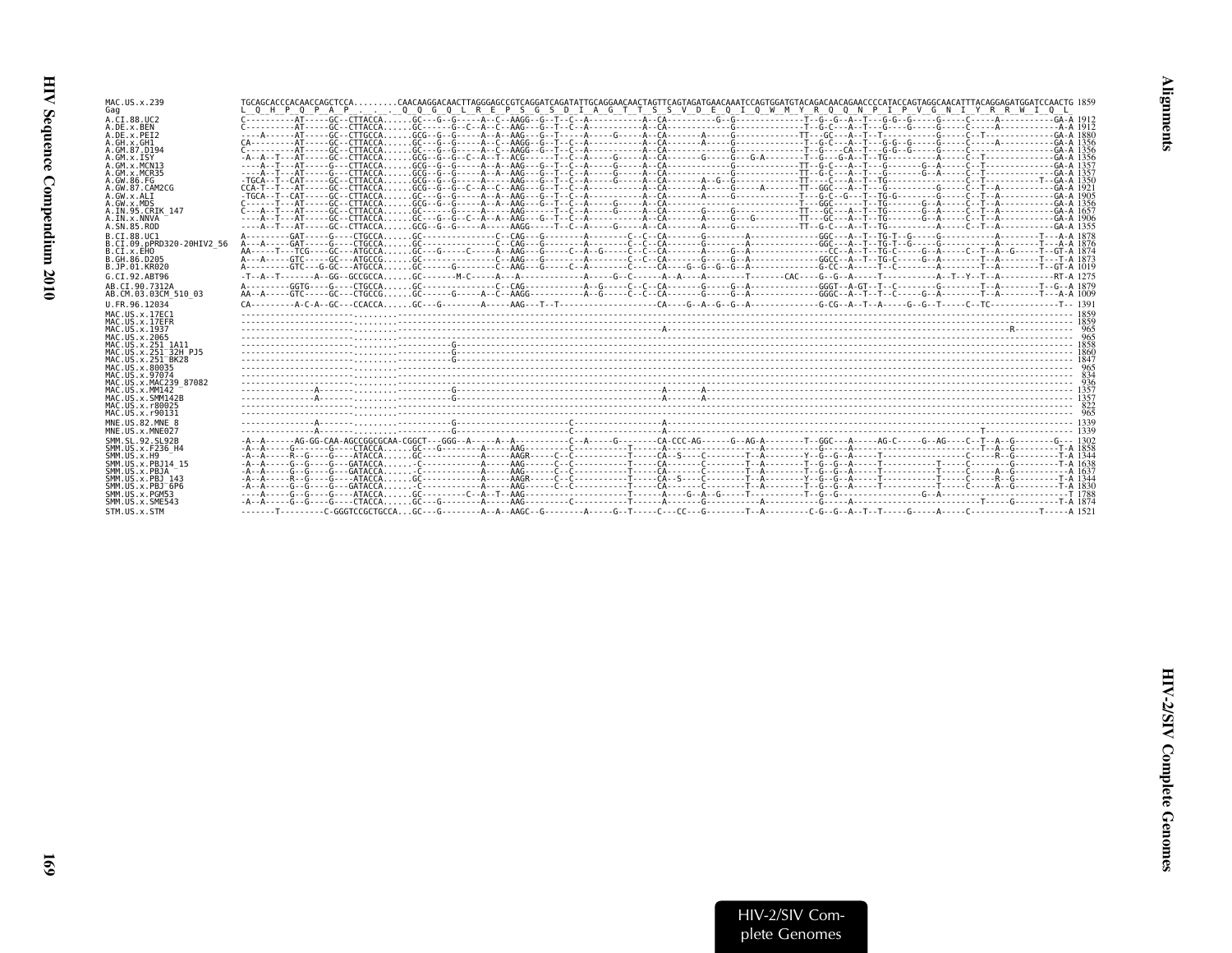| MAC.US.x.239<br>Gag                     | G L Q K C V R M Y N P T N I L D V K Q G P K E P F Q S Y V D R F Y K S L R A E Q T D A A V K N W M T Q T L L I Q N                                                                                                          |  |
|-----------------------------------------|----------------------------------------------------------------------------------------------------------------------------------------------------------------------------------------------------------------------------|--|
| A.CI.88.UC2                             |                                                                                                                                                                                                                            |  |
| A.DE.x.BEN                              | ិស្តិ៍ នេះ បានបញ្ជាក់ នេះ បានបញ្ជាក់ នេះ បញ្ជាក់ នេះ បញ្ជាក់ នេះ បានបញ្ជាក់ នេះ បញ្ជាក់ នេះ បញ្ជាក់ នេះ បញ្ជាក់ នេះ បញ្ជាក់ នេះ បញ្ជាក់ នេះ បញ្ជាក់ នេះ បញ្ជាក់ នេះ បញ្ជាក់ នេះ បញ្ជាក់ នេះ បញ្ជាក់ នេះ បញ្ជាក់ នេះ បញ្ជាក |  |
| A.DE.x.PEI2<br>A.GH.x.GH1               |                                                                                                                                                                                                                            |  |
| A. GM. 87. D194                         |                                                                                                                                                                                                                            |  |
| A.GM.X.ISY                              |                                                                                                                                                                                                                            |  |
| A.GM.x.MCN13                            |                                                                                                                                                                                                                            |  |
| A. GM. x. MCR35                         |                                                                                                                                                                                                                            |  |
| A.GW.86.FG                              |                                                                                                                                                                                                                            |  |
| A.GW.87.CAM2CG<br>A.GW.x.ALI            |                                                                                                                                                                                                                            |  |
| A.GW.x.MDS                              |                                                                                                                                                                                                                            |  |
| A.IN.95.CRIK 147                        |                                                                                                                                                                                                                            |  |
| A. IN. x. NNVA                          |                                                                                                                                                                                                                            |  |
| A. SN. 85. ROD                          |                                                                                                                                                                                                                            |  |
| B.CI.88.UC1                             |                                                                                                                                                                                                                            |  |
| B.CI.09.pPRD320-20HIV2 56               |                                                                                                                                                                                                                            |  |
| B.CI.X.EHO<br>B.GH.86.D205              |                                                                                                                                                                                                                            |  |
| B.JP.01.KR020                           |                                                                                                                                                                                                                            |  |
| G.CI.92.ABT96                           |                                                                                                                                                                                                                            |  |
| AB.CI.90.7312A                          |                                                                                                                                                                                                                            |  |
| AB.CM.03.03CM 510 03                    |                                                                                                                                                                                                                            |  |
| U.FR.96.12034                           |                                                                                                                                                                                                                            |  |
| MAC.US.x.17EC1                          |                                                                                                                                                                                                                            |  |
| MAC.US.x.17EFR                          |                                                                                                                                                                                                                            |  |
| MAC.US.x.1937<br>MAC.US.x.2065          |                                                                                                                                                                                                                            |  |
| MAC.US.x.251 1A11                       |                                                                                                                                                                                                                            |  |
| MAC.US.x.251 32H PJ5                    |                                                                                                                                                                                                                            |  |
| MAC.US.x.251 BK28                       |                                                                                                                                                                                                                            |  |
| MAC.US.x.80035                          |                                                                                                                                                                                                                            |  |
| MAC.US.x.97074<br>MAC.US.x.MAC239 87082 |                                                                                                                                                                                                                            |  |
| MAC.US.x.MM142                          |                                                                                                                                                                                                                            |  |
| MAC.US.x.SMM142B                        |                                                                                                                                                                                                                            |  |
| MAC.US.x.r80025                         |                                                                                                                                                                                                                            |  |
| MAC.US.x.r90131                         |                                                                                                                                                                                                                            |  |
| MNE.U.S.82.MNE 8                        |                                                                                                                                                                                                                            |  |
| MNE.US.x.MNE027                         |                                                                                                                                                                                                                            |  |
| SMM.SL.92.SL92B<br>SMM. US. x. F236 H4  |                                                                                                                                                                                                                            |  |
| SMM.US.x.H9                             |                                                                                                                                                                                                                            |  |
| SMM. U.S. x. PB. 114 15                 |                                                                                                                                                                                                                            |  |
| SMM.US.x.PBJA                           |                                                                                                                                                                                                                            |  |
| SMM. US. x. PBJ 143                     |                                                                                                                                                                                                                            |  |
| SMM.US.x.PBJ <sup>-6P6</sup>            |                                                                                                                                                                                                                            |  |
| SMM.US.x.PGM53<br>SMM.US.x.SME543       |                                                                                                                                                                                                                            |  |
| STM.US.x.STM                            |                                                                                                                                                                                                                            |  |
|                                         |                                                                                                                                                                                                                            |  |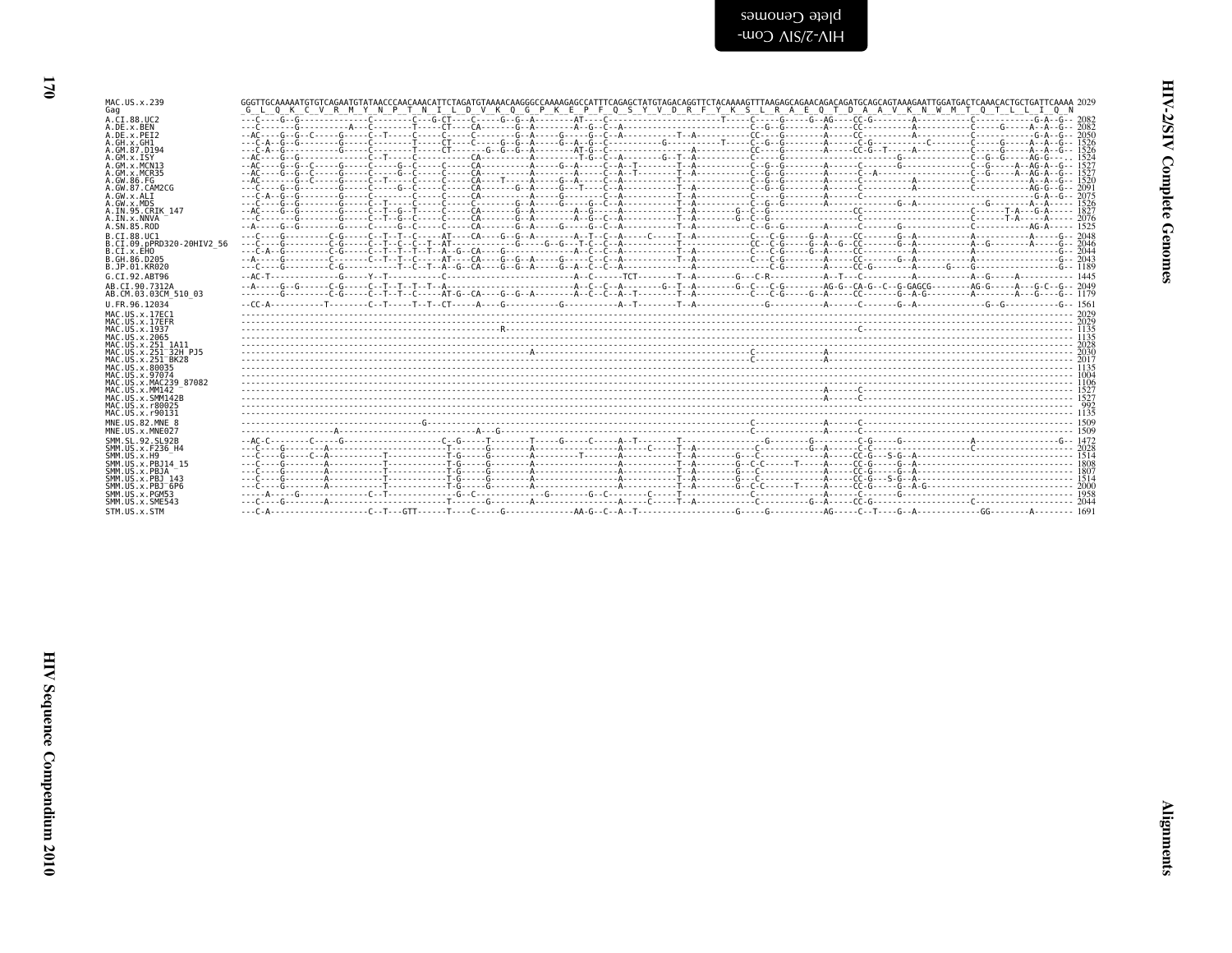<span id="page-18-0"></span>

|                                                                                                                                                                                                                                                                                | Gag p24 Capsid end_Gag p2 Spacer start                                                                                                                              | Gag p2 Spacer end Gag p8 Nucleoca |
|--------------------------------------------------------------------------------------------------------------------------------------------------------------------------------------------------------------------------------------------------------------------------------|---------------------------------------------------------------------------------------------------------------------------------------------------------------------|-----------------------------------|
| MAC.US.x.239<br>Gag                                                                                                                                                                                                                                                            | A N P D C K L V L K G L G V N P T L E E M L T A C O G V G G P G O K A R L M A E A L K E A L A P V P I P F A A A                                                     |                                   |
| A.CI.88.UC2<br>A.DE.x.BEN<br>A.DE.x.PET2<br>A.GH.x.GH1<br>A.GM.87.D194<br>A.GM.X.ISY<br>A.GM.x.MCN13<br>A.GM.x.MCR35<br>A.GW.86.FG<br>A.GW.87.CAM2CG<br>A.GW.x.ALI<br>A.GW.x.MDS<br>A.IN.95.CRIK 147                                                                           |                                                                                                                                                                     |                                   |
| A.IN.x.NNVA<br>A.SN.85.ROD<br>B.CT.88.UC1<br>B.CI.09.pPRD320-20HIV2 56<br>B.CI.X.EHO<br>B.GH.86.D205<br>B.JP.01.KR020<br>G.CI.92.ABT96<br>AB.CI.90.7312A<br>AB.CM.03.03CM 510 03<br>U.FR.96.12034                                                                              | -----------C-----AT----A--T----C-----A4----C------A----G--------A--A--C--C---GA---G--A--G--A--G--A--G--G---T-G-G--AT--G--A---T-GA---TCCA--TT-A--A-----T---T-T- 1359 |                                   |
| MAC.US.x.17EC1<br>MAC.US.x.17EFR<br>MAC. US. x. 1937<br>MAC. US. x. 2065<br>MAC.US.x.251 1A11<br>MAC.US.x.251 <sup>-</sup> 32H PJ5<br>MAC. US. x. 251 <sup>-</sup> BK28<br>MAC.US.x.80035<br>MAC.US.x.97074<br>MAC.US.x.MAC239 87082<br>MAC.US.x.MM142<br>MAC. U.S. x. SMM142B |                                                                                                                                                                     |                                   |
| MAC.US.x.r80025<br>MAC.US.x.r90131<br>MNE.US.82.MNE 8<br>MNE.US.x.MNE027<br>SMM. SL. 92. SL92B<br>SMM.US.x.F236 H4<br>SMM. US. x. H9<br>SMM.US.x.PBJ14 15<br>SMM.US.x.PBJA<br>SMM. U.S. x. PB.1 143<br>$SMM. US. x. PBJ-6P6$<br>SMM.US.x.PGM53<br>SMM. U.S. x. SME543          |                                                                                                                                                                     |                                   |
| STM.US.x.STM                                                                                                                                                                                                                                                                   |                                                                                                                                                                     |                                   |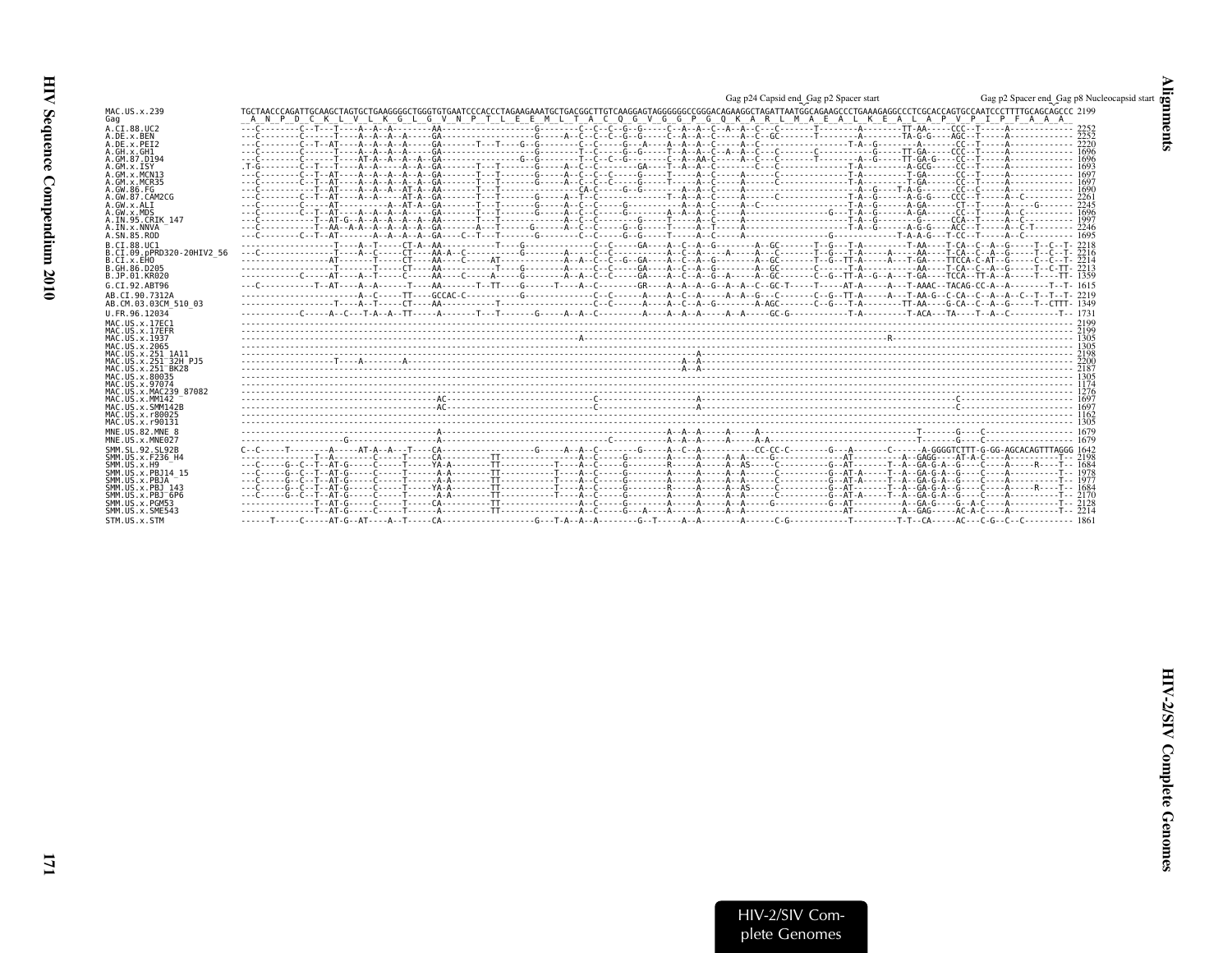<span id="page-19-0"></span>

|                                           | Gag-Pol -1 ribosomal slip site<br>Pol start<br>Gag p8 Nucleocapsid end_Gag p1 Spacer start                                                                 |
|-------------------------------------------|------------------------------------------------------------------------------------------------------------------------------------------------------------|
| MAC.US.x.239                              | AACAGAGGGGACCAAGAAAGCCAATTAAGTGTTGGAATTGTGGGAAAGAGGGACACTCTGCAAGGCAATGCAGAGAGACAGGGATGCTGGAAATGTGGAAAATGGACCATGTTATGGCCAAATGCCCAGACAGGCGGGTTTTTTTAGGC 2360 |
| Pol                                       | Q Q R G P R K . P I K C W N C G K E G H S A R Q C R A P R R Q G C W K C G K M D H V M A K C P D R Q A G F L G                                              |
| Gag<br>A.CI.88.UC2                        |                                                                                                                                                            |
| A.DE.x.BEN                                |                                                                                                                                                            |
| A.DE.x.PET2<br>A.GH.x.GH1                 |                                                                                                                                                            |
| A.GM.87.D194<br>A.GM.X.ISY                |                                                                                                                                                            |
| A.GM.X.MCN13                              |                                                                                                                                                            |
| A.GM.x.MCR35<br>A.GW.86.FG                |                                                                                                                                                            |
| A.GW.87.CAM2CG<br>A.GW.x.ALI              |                                                                                                                                                            |
| A.GW.x.MDS<br>A.IN.95.CRIK 147            |                                                                                                                                                            |
| A.IN.x.NNVA                               |                                                                                                                                                            |
| A.SN.85.ROD<br>B.CI.88.UC1                |                                                                                                                                                            |
| B.CI.09.pPRD320-20HIV2 56                 |                                                                                                                                                            |
| B.CI.X.EHO<br>B. GH. 86. D205             |                                                                                                                                                            |
| B.JP.01.KR020<br>G.CI.92.ABT96            |                                                                                                                                                            |
| AB.CI.90.7312A                            |                                                                                                                                                            |
| AB.CM.03.03CM 510 03                      |                                                                                                                                                            |
| U.FR.96.12034<br>MAC. U.S. x. 17EC1       |                                                                                                                                                            |
| MAC.US.x.17EFR                            |                                                                                                                                                            |
| MAC.US.x.1937<br>MAC.US.x.2065            |                                                                                                                                                            |
| MAC.US.x.251 1A11<br>MAC.US.x.251 32H PJ5 |                                                                                                                                                            |
| MAC.US.x.251 BK28                         |                                                                                                                                                            |
| MAC.US.x.80035<br>MAC.US.x.97074          |                                                                                                                                                            |
| MAC.US.x.MAC239 87082<br>MAC.US.x.MM142   |                                                                                                                                                            |
| MAC.US.x.SMM142B<br>MAC.US.x.r80025       |                                                                                                                                                            |
| MAC.US.x.r90131                           |                                                                                                                                                            |
| MNE.US.82.MNE 8<br>MNE.US.x.MNE027        |                                                                                                                                                            |
| SMM. SL. 92. SL92B                        |                                                                                                                                                            |
| SMM.US.x.F236 H4<br>SMM.US.x.H9           |                                                                                                                                                            |
| SMM. US. x. PBJ14 15                      |                                                                                                                                                            |
| SMM.US.x.PBJA<br>SMM.US.x.PBJ 143         |                                                                                                                                                            |
| SMM.US.x.PBJ 6P6<br>SMM.US.x.PGM53        |                                                                                                                                                            |
| SMM.US.x.SME543                           |                                                                                                                                                            |
| STM.US.x.STM                              |                                                                                                                                                            |

HIV Sequence Compendium 2010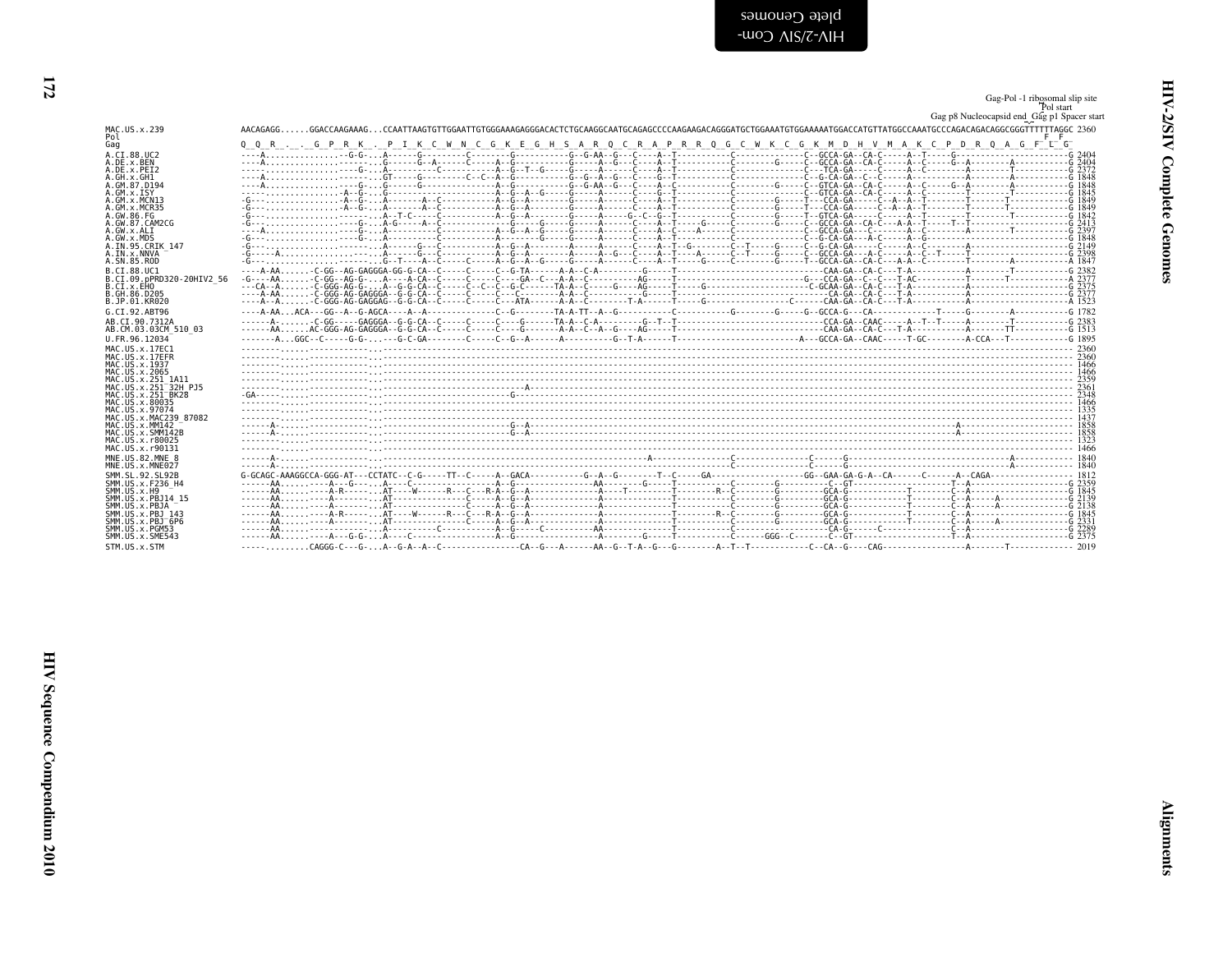<span id="page-20-0"></span>

|                                         | Gag p1 spacer end_Gag p6 start                                                                                                                                                                                                                                                                |
|-----------------------------------------|-----------------------------------------------------------------------------------------------------------------------------------------------------------------------------------------------------------------------------------------------------------------------------------------------|
| MAC.US.x.239                            |                                                                                                                                                                                                                                                                                               |
| Pol<br>Gag                              | G K E A P O F P H G S<br>S A S G A D A N C S P R G P S C G S A K E L H A V G O A A E R K A E<br>-S.<br>the contract of the contract of the con-<br>L G P W G K K P R N F P M A O V H O G L M P T A P P E D P A V D L L K N Y M O L G K O O R E K O R E<br>the contract of the contract of the |
| A.CT.88.UC2                             |                                                                                                                                                                                                                                                                                               |
| A.DE.x.BEN<br>A.DE.x.PEI2               |                                                                                                                                                                                                                                                                                               |
| A.GH.x.GH1<br>A.GM.87.D194              |                                                                                                                                                                                                                                                                                               |
| A.GM.x. ISY                             |                                                                                                                                                                                                                                                                                               |
| A.GM.x.MCN13<br>A.GM. x.MCR35           |                                                                                                                                                                                                                                                                                               |
| A.GW.86.FG                              |                                                                                                                                                                                                                                                                                               |
| A.GW.87.CAM2CG<br>A.GW.x.ALI            |                                                                                                                                                                                                                                                                                               |
| A.GW. x.MDS<br>A.IN.95.CRIK 147         |                                                                                                                                                                                                                                                                                               |
| A.IN.x.NNVA                             |                                                                                                                                                                                                                                                                                               |
| A.SN.85.ROD<br>B.CT.88.UC1              |                                                                                                                                                                                                                                                                                               |
| B.CI.09.pPRD320-20HIV2 56               |                                                                                                                                                                                                                                                                                               |
| B.CI.X.EHO<br>B.GH.86.D205              |                                                                                                                                                                                                                                                                                               |
| B.JP.01.KR020                           |                                                                                                                                                                                                                                                                                               |
| G.CI.92.ABT96                           | . 1919                                                                                                                                                                                                                                                                                        |
| AB.CT.90.7312A<br>AB.CM.03.03CM 510 03  |                                                                                                                                                                                                                                                                                               |
|                                         |                                                                                                                                                                                                                                                                                               |
| U.FR.96.12034                           |                                                                                                                                                                                                                                                                                               |
| MAC. US. x. 17EC1                       |                                                                                                                                                                                                                                                                                               |
| MAC.US.x.17EFR<br>MAC.US.x.1937         |                                                                                                                                                                                                                                                                                               |
| MAC.US.x.2065<br>MAC.US.x.251 1A11      |                                                                                                                                                                                                                                                                                               |
| MAC.US.x.251 <sup>-32H</sup> PJ5        |                                                                                                                                                                                                                                                                                               |
| MAC. US. x. 251 BK28<br>MAC.US.x.80035  |                                                                                                                                                                                                                                                                                               |
| MAC.US.x.97074<br>MAC.US.x.MAC239 87082 |                                                                                                                                                                                                                                                                                               |
| MAC. US. x. MM142                       |                                                                                                                                                                                                                                                                                               |
| MAC.US.x.SMM142B<br>MAC. U.S. x. r80025 |                                                                                                                                                                                                                                                                                               |
| MAC.US.x.r90131                         |                                                                                                                                                                                                                                                                                               |
| MNE.US.82.MNE 8<br>MNE.US.x.MNE027      | $\ddot{a}$                                                                                                                                                                                                                                                                                    |
| SMM. SL. 92. SL92B                      |                                                                                                                                                                                                                                                                                               |
| SMM.US.x.F236 H4<br>SMM.US.x.H9         |                                                                                                                                                                                                                                                                                               |
| SMM.US.x.PBJ14 15                       |                                                                                                                                                                                                                                                                                               |
| SMM.US.x.PBJA<br>SMM. US. x. PBJ 143    |                                                                                                                                                                                                                                                                                               |
| SMM.US.x.PBJ 6P6<br>SMM.US.x.PGM53      |                                                                                                                                                                                                                                                                                               |
| SMM.US.x.SME543<br>STM.US.x.STM         |                                                                                                                                                                                                                                                                                               |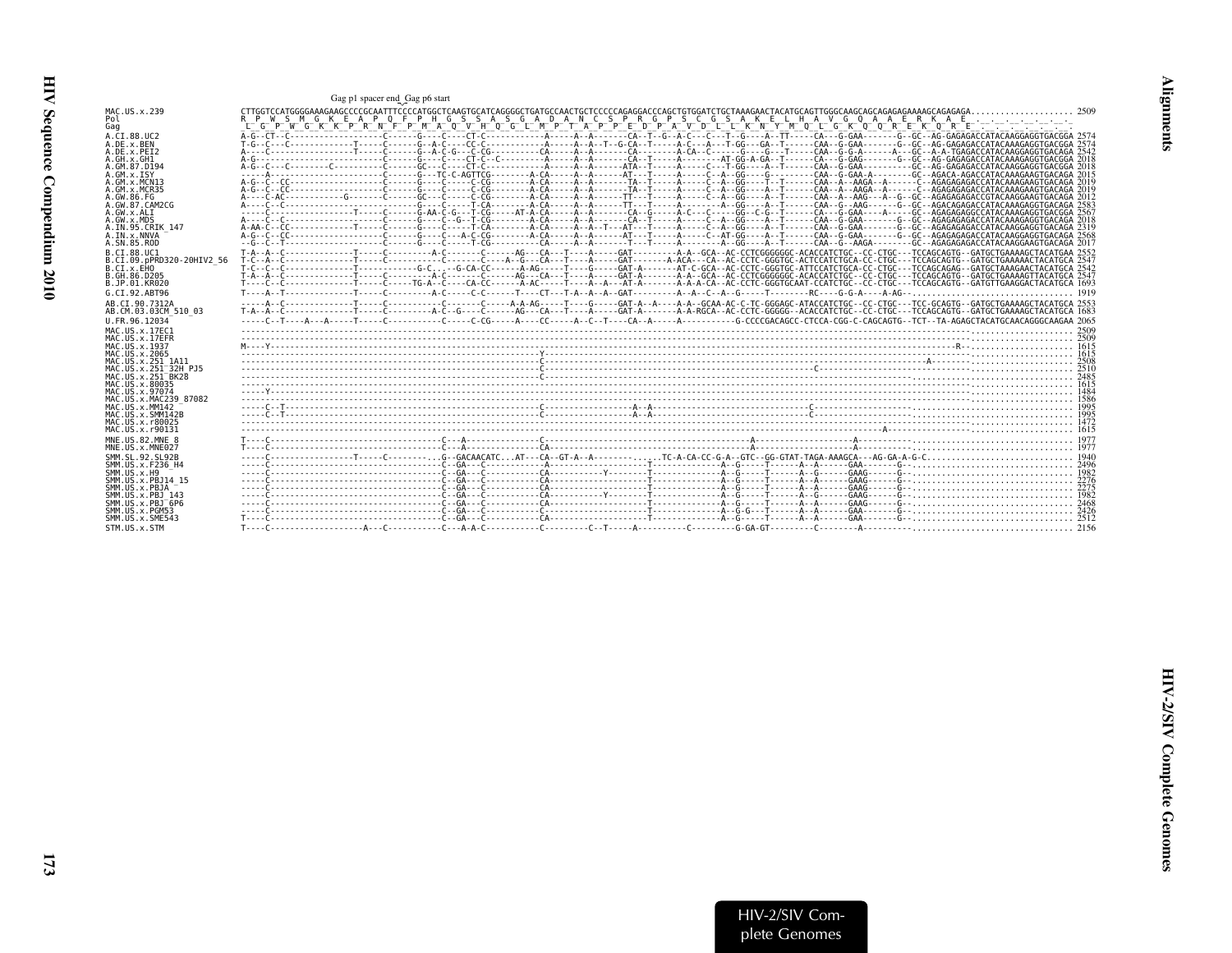<span id="page-21-0"></span>

|                                                          | Gag end<br>Gag p6 end<br>Pol Protease start                                                                                                              |  |
|----------------------------------------------------------|----------------------------------------------------------------------------------------------------------------------------------------------------------|--|
| MAC.US.x.239                                             | .AAGCAGAGAGAAGACCTTACAAGGAGGTGACAGAGGATTTGCTGCACCTCAATTCTCTTTTGGAGGAGACCAGTAGTCACTGCTCATATTGAAGGACAGCCTGTAGAAGTATTACTGGATACAGGGGCTGATGATTCTATTGTAAC 2655 |  |
| Pol<br>Gag                                               |                                                                                                                                                          |  |
| A.CI.88.UC2                                              |                                                                                                                                                          |  |
| A.DE.x.BEN<br>A.DE.x.PEI2                                |                                                                                                                                                          |  |
| A.GH.X.GH1<br>A.GM.87.D194                               |                                                                                                                                                          |  |
| A.GM.X.ISY<br>A.GM.x.MCN13                               |                                                                                                                                                          |  |
| A.GM.x.MCR35<br>A.GW.86.FG                               |                                                                                                                                                          |  |
| A.GW.87.CAM2CG                                           |                                                                                                                                                          |  |
| A.GW.x.ALI<br>A.GW.x.MDS                                 |                                                                                                                                                          |  |
| A.IN.95.CRIK 147<br>A.IN.x.NNVA                          |                                                                                                                                                          |  |
| A.SN.85.ROD<br>B.CT.88.UC1                               |                                                                                                                                                          |  |
| B.CI.09.pPRD320-20HIV2 56                                |                                                                                                                                                          |  |
| B.CI.X.EHO<br>B.GH.86.D205                               |                                                                                                                                                          |  |
| B.JP.01.KR020<br>G.CI.92.ABT96                           |                                                                                                                                                          |  |
| AB.CI.90.7312A                                           |                                                                                                                                                          |  |
| AB.CM.03.03CM 510 03<br>U.FR.96.12034                    |                                                                                                                                                          |  |
| MAC.US.x.17EC1                                           |                                                                                                                                                          |  |
| MAC.US.x.17EFR<br>MAC.US.x.1937                          |                                                                                                                                                          |  |
| MAC.US.x.2065<br>MAC.US.x.251 1A11                       |                                                                                                                                                          |  |
| MAC.US.x.251 <sup>-32H</sup> PJ5<br>MAC. US. x. 251 BK28 |                                                                                                                                                          |  |
| MAC.US.x.80035                                           |                                                                                                                                                          |  |
| MAC.US.x.97074<br>MAC.US.x.MAC239 87082                  |                                                                                                                                                          |  |
| MAC.US.x.MM142<br>MAC.US.x.SMM142B                       |                                                                                                                                                          |  |
| MAC.US.x.r80025<br>MAC.US.x.r90131                       |                                                                                                                                                          |  |
| MNE.US.82.MNE 8<br>MNE.US.x.MNE027                       |                                                                                                                                                          |  |
| SMM.SL.92.SL92B                                          |                                                                                                                                                          |  |
| SMM.US.x.F236 H4<br>SMM.US.x.H9                          | $\ldots\ldots\ldots\ldots\ldots\ldots\ldots\ldots\ldots$                                                                                                 |  |
| SMM. U.S. x. PB. 114 15<br>SMM.US.x.PBJA                 |                                                                                                                                                          |  |
| SMM.US.x.PBJ 143<br>SMM.US.x.PBJ <sup>6P6</sup>          |                                                                                                                                                          |  |
| SMM.US.x.PGM53                                           |                                                                                                                                                          |  |
| SMM.US.x.SME543<br>STM.US.x.STM                          |                                                                                                                                                          |  |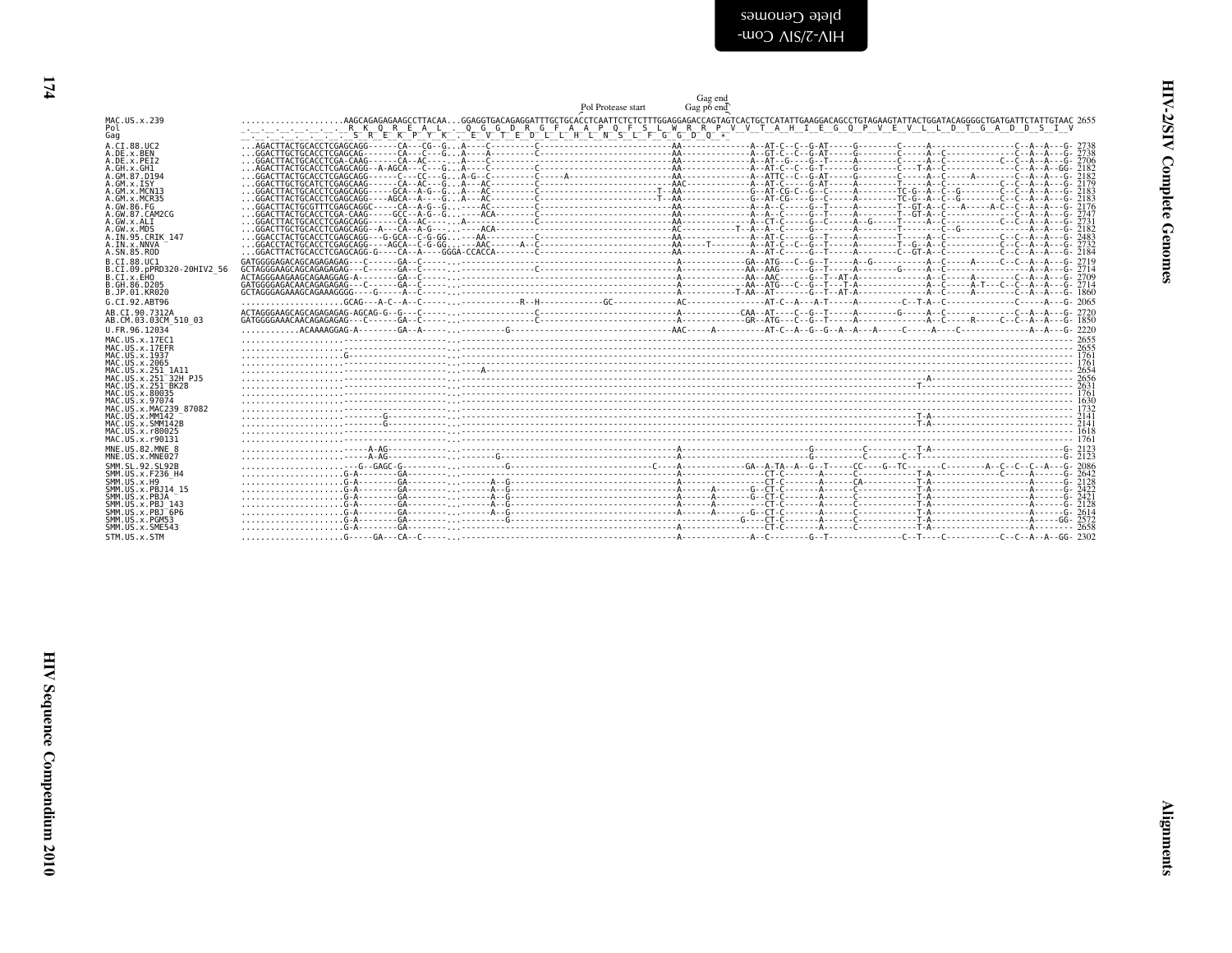| MAC.US.x.239<br>Pol                                                                                                                                                 | AGGAATAGAGTTAGGTCCACATTATACCCCAAAAATAGTAGGAGGAATAGGAGGTTTTATTAATACTAAAGAATAGAAAAATGTAGAAATGAAATTATAGGCAAAAGGATTAAAGGGACAATCATGACAGGGGACACCCCCGATTAACATTTTTGGTAGAAATTTGCTAA 2825<br>T G I E L G P H Y T P K I V G G I G G F I N T K E Y K N V E I E V L G K R I K G T I M T G D T P I N I F<br>GRNL |
|---------------------------------------------------------------------------------------------------------------------------------------------------------------------|----------------------------------------------------------------------------------------------------------------------------------------------------------------------------------------------------------------------------------------------------------------------------------------------------|
| A.CI.88.UC2                                                                                                                                                         |                                                                                                                                                                                                                                                                                                    |
| A.DE.x.BEN                                                                                                                                                          |                                                                                                                                                                                                                                                                                                    |
| A.DE.x.PEI2                                                                                                                                                         |                                                                                                                                                                                                                                                                                                    |
| A.GH.x.GH1                                                                                                                                                          |                                                                                                                                                                                                                                                                                                    |
| A.GM.87.D194                                                                                                                                                        |                                                                                                                                                                                                                                                                                                    |
| A.GM.X.ISY                                                                                                                                                          |                                                                                                                                                                                                                                                                                                    |
| A.GM.x.MCN13                                                                                                                                                        |                                                                                                                                                                                                                                                                                                    |
| A.GM.x.MCR35                                                                                                                                                        |                                                                                                                                                                                                                                                                                                    |
| A.GW.86.FG                                                                                                                                                          |                                                                                                                                                                                                                                                                                                    |
| A.GW.87.CAM2CG                                                                                                                                                      |                                                                                                                                                                                                                                                                                                    |
| A.GW.x.ALI                                                                                                                                                          |                                                                                                                                                                                                                                                                                                    |
| A.GW.x.MDS                                                                                                                                                          |                                                                                                                                                                                                                                                                                                    |
| A.IN.95.CRIK 147                                                                                                                                                    |                                                                                                                                                                                                                                                                                                    |
| A.IN.x.NNVA                                                                                                                                                         |                                                                                                                                                                                                                                                                                                    |
| A.SN.85.ROD                                                                                                                                                         |                                                                                                                                                                                                                                                                                                    |
| B.CI.88.UC1<br>B.CI.09.pPRD320-20HIV2 56<br>B.CI.X.EHO<br>B.GH.86.D205<br>B.JP.01.KR020<br>G.CI.92.ABT96<br>AB.CI.90.7312A<br>AB.CM.03.03CM 510 03<br>U.FR.96.12034 |                                                                                                                                                                                                                                                                                                    |
| MAC.US.x.17EC1                                                                                                                                                      |                                                                                                                                                                                                                                                                                                    |
| MAC.US.x.17EFR                                                                                                                                                      |                                                                                                                                                                                                                                                                                                    |
| MAC.US.x.1937                                                                                                                                                       |                                                                                                                                                                                                                                                                                                    |
| MAC.US.x.2065                                                                                                                                                       |                                                                                                                                                                                                                                                                                                    |
| MAC.US.x.251 1A11                                                                                                                                                   |                                                                                                                                                                                                                                                                                                    |
| MAC.US.x.251 32H PJ5                                                                                                                                                |                                                                                                                                                                                                                                                                                                    |
| MAC. US. x. 251 <sup>-</sup> BK28                                                                                                                                   |                                                                                                                                                                                                                                                                                                    |
| MAC.US.x.80035                                                                                                                                                      |                                                                                                                                                                                                                                                                                                    |
| MAC.US.x.97074                                                                                                                                                      |                                                                                                                                                                                                                                                                                                    |
| MAC. US. x. MAC239 87082                                                                                                                                            |                                                                                                                                                                                                                                                                                                    |
| MAC.US.x.MM142                                                                                                                                                      |                                                                                                                                                                                                                                                                                                    |
| MAC.US.x.SMM142B                                                                                                                                                    |                                                                                                                                                                                                                                                                                                    |
| MAC.US.x.r80025                                                                                                                                                     |                                                                                                                                                                                                                                                                                                    |
| MAC.US.x.r90131                                                                                                                                                     |                                                                                                                                                                                                                                                                                                    |
| MNE.US.82.MNE 8                                                                                                                                                     |                                                                                                                                                                                                                                                                                                    |
| MNE.US.x.MNE027                                                                                                                                                     |                                                                                                                                                                                                                                                                                                    |
| SMM. SL. 92. SL92B                                                                                                                                                  |                                                                                                                                                                                                                                                                                                    |
| SMM. US. x. F236 H4                                                                                                                                                 |                                                                                                                                                                                                                                                                                                    |
| SMM.US. x.H9                                                                                                                                                        |                                                                                                                                                                                                                                                                                                    |
| SMM.US.x.PBJ14 15                                                                                                                                                   |                                                                                                                                                                                                                                                                                                    |
| SMM.US.x.PBJA                                                                                                                                                       |                                                                                                                                                                                                                                                                                                    |
| SMM. US. x. PBJ 143                                                                                                                                                 |                                                                                                                                                                                                                                                                                                    |
| SMM.US.x.PBJ <sup>6P6</sup>                                                                                                                                         |                                                                                                                                                                                                                                                                                                    |
| SMM.US.x.PGM53                                                                                                                                                      |                                                                                                                                                                                                                                                                                                    |
| SMM.US.x.SME543                                                                                                                                                     |                                                                                                                                                                                                                                                                                                    |
| STM.US.x.STM                                                                                                                                                        |                                                                                                                                                                                                                                                                                                    |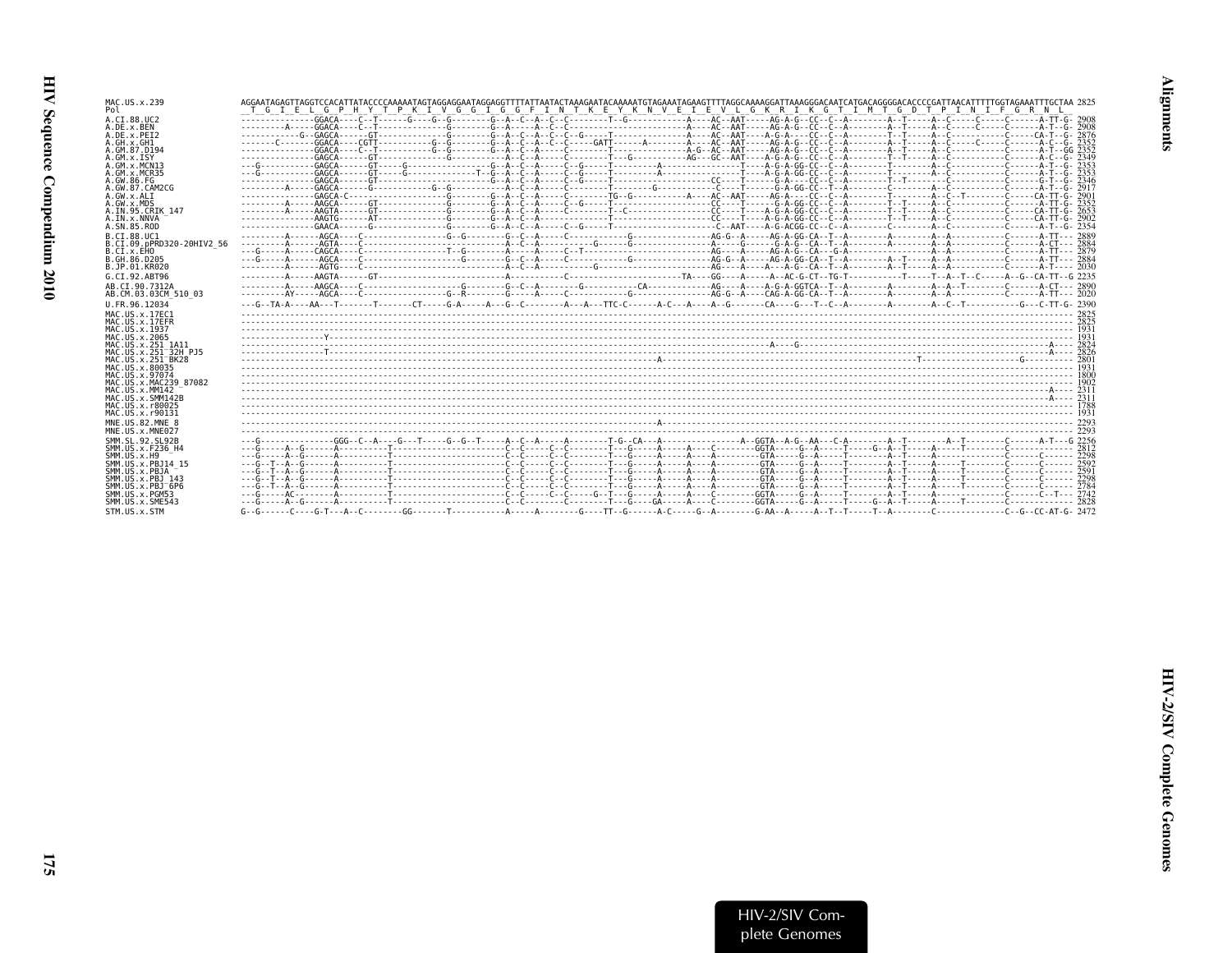| ļ<br>ľ |  |
|--------|--|
| ì<br>i |  |
| 5<br>Í |  |

<span id="page-23-0"></span>blete Genomes<br>PHV-2/SIV Com-

| CAGCTCTGGGGATGTCTCTAAATTTTCCCATAGCTAAAGTAGAGCCTGTAAAAGTCGCCTTAAAGCCAGGAAAGGATGGACCAAAATTGAAGCAGTGGCCATTATCAAAAGAAAAGATAGTTGCATTAAGAGAAATCTGTGAAAAG, ATGGAAAAGGATGGTCAGTTGGCA 2994<br>MAC.US.x.239<br>L T A L G M S L N F P I A K V E P V K V A L K P G K D G P K L K Q W P L S K E K I V A L R E I C E#K M E K D G Q L<br>A.CI.88.UC2<br>A.DE.x.BEN<br>A.DE.x.PEI2<br>A.GH.x.GH1<br>A.GM.87.D194<br>A.GM.x.ISY<br>A.GM.x.MCN13<br>A.GM.x.MCR35<br>A.GW.86.FG<br>A.GW.87.CAM2CG<br>A.GW.x.ALI<br>A.GW.x.MDS<br>A.IN.95.CRIK 147<br>A.IN.x.NNVA<br>A.SN.85.ROD<br>B.CI.88.UC1<br>B.CI.09.pPRD320-20HIV2 56<br>B.CI.x.EHO<br>B.GH.86.D205<br>B.JP.01.KR020<br>G.CI.92.ABT96<br>AB.CI.90.7312A<br>AB.CM.03.03CM 510 03<br>U.FR.96.12034<br>MAC.US.x.17EC1<br>MAC.US.x.17EFR<br>MAC.US.x.1937<br>MAC.US.x.2065<br>MAC.US.x.251 1A11<br>MAC.US.x.251 <sup>-</sup> 32H PJ5<br>MAC.US.x.251 <sup>-</sup> BK28<br>MAC.US.x.80035<br>MAC.US.x.97074<br>MAC.US.x.MAC239 87082<br>MAC.US.x.MM142<br>MAC.US.x.SMM142B<br>MAC.US.x.r80025<br>MAC.US.x.r90131<br>MNE.US.82.MNE 8<br>MNE.US.x.MNE027<br>SMM.SL.92.SL92B<br>SMM.US.x.F236 H4<br>SMM.US.x.H9<br>SMM.US.x.PBJ14 15<br>SMM.US.x.PBJA<br>SMM.US.x.PBJ 143<br>SMM.US.x.PBJ <sup>-</sup> 6P6<br>SMM.US.x.PGM53<br>SMM.US.x.SME543 |              | Pol Protease end Pol p66 and p51 RT start |  |
|----------------------------------------------------------------------------------------------------------------------------------------------------------------------------------------------------------------------------------------------------------------------------------------------------------------------------------------------------------------------------------------------------------------------------------------------------------------------------------------------------------------------------------------------------------------------------------------------------------------------------------------------------------------------------------------------------------------------------------------------------------------------------------------------------------------------------------------------------------------------------------------------------------------------------------------------------------------------------------------------------------------------------------------------------------------------------------------------------------------------------------------------------------------------------------------------------------------------------------------------------------------------------|--------------|-------------------------------------------|--|
|                                                                                                                                                                                                                                                                                                                                                                                                                                                                                                                                                                                                                                                                                                                                                                                                                                                                                                                                                                                                                                                                                                                                                                                                                                                                            |              |                                           |  |
|                                                                                                                                                                                                                                                                                                                                                                                                                                                                                                                                                                                                                                                                                                                                                                                                                                                                                                                                                                                                                                                                                                                                                                                                                                                                            |              |                                           |  |
|                                                                                                                                                                                                                                                                                                                                                                                                                                                                                                                                                                                                                                                                                                                                                                                                                                                                                                                                                                                                                                                                                                                                                                                                                                                                            |              |                                           |  |
|                                                                                                                                                                                                                                                                                                                                                                                                                                                                                                                                                                                                                                                                                                                                                                                                                                                                                                                                                                                                                                                                                                                                                                                                                                                                            |              |                                           |  |
|                                                                                                                                                                                                                                                                                                                                                                                                                                                                                                                                                                                                                                                                                                                                                                                                                                                                                                                                                                                                                                                                                                                                                                                                                                                                            |              |                                           |  |
|                                                                                                                                                                                                                                                                                                                                                                                                                                                                                                                                                                                                                                                                                                                                                                                                                                                                                                                                                                                                                                                                                                                                                                                                                                                                            |              |                                           |  |
|                                                                                                                                                                                                                                                                                                                                                                                                                                                                                                                                                                                                                                                                                                                                                                                                                                                                                                                                                                                                                                                                                                                                                                                                                                                                            |              |                                           |  |
|                                                                                                                                                                                                                                                                                                                                                                                                                                                                                                                                                                                                                                                                                                                                                                                                                                                                                                                                                                                                                                                                                                                                                                                                                                                                            |              |                                           |  |
|                                                                                                                                                                                                                                                                                                                                                                                                                                                                                                                                                                                                                                                                                                                                                                                                                                                                                                                                                                                                                                                                                                                                                                                                                                                                            | STM.US.x.STM |                                           |  |

176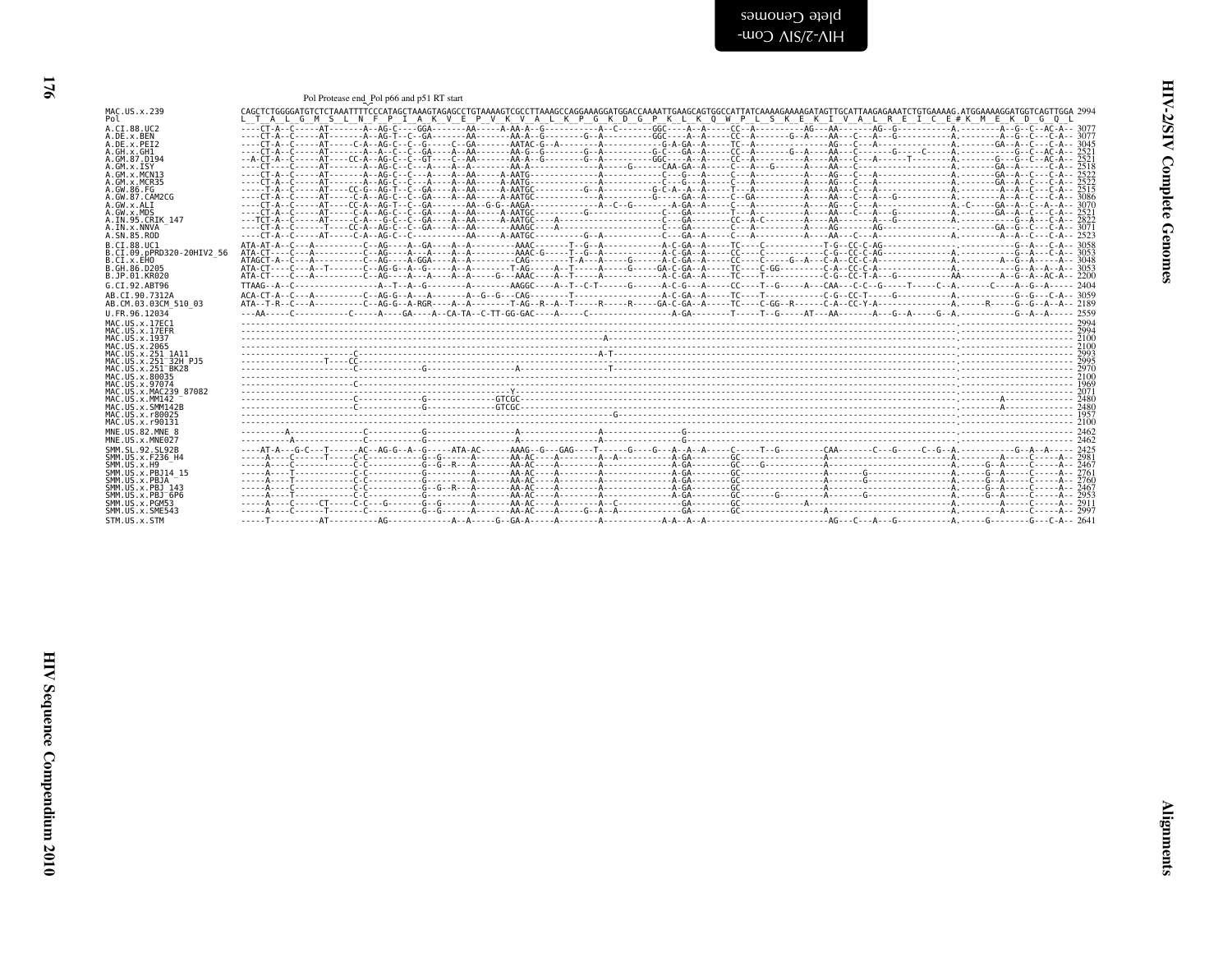| MAC.US.x.239                                   | GGAAGCTCCCCCAACCAATCCATACAACACCCCCACATTTGCTATAAAGAAAAAGGATAAGAACAAATGGAGAATGCTGATAGATTTTAGGGAACTAAATAGGGTCACTCAGGACTTTACGGAAGTCCAATTAGGAATACCACACCCTGCAGGACTAGCAAAAAGGAAAA 3164 |  |
|------------------------------------------------|---------------------------------------------------------------------------------------------------------------------------------------------------------------------------------|--|
| Po <sub>1</sub>                                | E E A P P T N P Y N T P T F A I K K K D K N K W R M L I D F R E L N R V T O D F T E V O L G I P H P A G L A K R                                                                 |  |
| A.CT.88.UC2                                    |                                                                                                                                                                                 |  |
| A.DE.x.BEN<br>A.DE.X.PET2                      |                                                                                                                                                                                 |  |
| A.GH.x.GH1                                     |                                                                                                                                                                                 |  |
| A.GM.87.D194<br>A.GM.X.ISY                     |                                                                                                                                                                                 |  |
| A.GM.x.MCN13                                   |                                                                                                                                                                                 |  |
| A.GM.x.MCR35                                   |                                                                                                                                                                                 |  |
| A. GW. 86. FG<br>A.GW.87.CAM2CG                |                                                                                                                                                                                 |  |
| A.GW.x.ALT                                     |                                                                                                                                                                                 |  |
| A.GW.x.MDS                                     |                                                                                                                                                                                 |  |
| A.IN.95.CRIK 147<br>A.IN.x.NNVA                |                                                                                                                                                                                 |  |
| A. SN. 85. ROD                                 |                                                                                                                                                                                 |  |
| B.CI.88.UC1                                    |                                                                                                                                                                                 |  |
| B.CI.09.pPRD320-20HIV2 56<br>B.CI.x.EHO        |                                                                                                                                                                                 |  |
| B. GH. 86. D205                                |                                                                                                                                                                                 |  |
| B.JP.01.KR020                                  |                                                                                                                                                                                 |  |
| G.CI.92.ABT96                                  |                                                                                                                                                                                 |  |
| AB.CT.90.7312A<br>AB.CM.03.03CM 510 03         |                                                                                                                                                                                 |  |
| U.FR.96.12034                                  |                                                                                                                                                                                 |  |
| MAC.US.x.17EC1                                 |                                                                                                                                                                                 |  |
| MAC.US.x.17EFR                                 |                                                                                                                                                                                 |  |
| MAC. US. x. 1937<br>MAC.US.x.2065              |                                                                                                                                                                                 |  |
| MAC.US.x.251 1A11                              |                                                                                                                                                                                 |  |
| MAC.US.x.251 32H PJ5<br>MAC.US.x.251 BK28      |                                                                                                                                                                                 |  |
| MAC.US.x.80035                                 |                                                                                                                                                                                 |  |
| MAC. U.S. x. 97074                             |                                                                                                                                                                                 |  |
| MAC.US.x.MAC239 87082<br>MAC.US.x.MM142        |                                                                                                                                                                                 |  |
| MAC.US.x.SMM142B                               |                                                                                                                                                                                 |  |
| MAC. U.S. x. r80025<br>MAC.US.x.r90131         |                                                                                                                                                                                 |  |
| MNE.US.82.MNE 8                                |                                                                                                                                                                                 |  |
| MNE.US.x.MNE027                                |                                                                                                                                                                                 |  |
| SMM. SL. 92. SL92B                             |                                                                                                                                                                                 |  |
| SMM. US. x. F236 H4<br>SMM. US. x.H9           |                                                                                                                                                                                 |  |
| SMM. U.S. x. PB. 114 15                        |                                                                                                                                                                                 |  |
| SMM.US.x.PBJA                                  |                                                                                                                                                                                 |  |
| SMM. U.S. x. PB.1 143<br>$SMM. US. x. PBJ-6P6$ |                                                                                                                                                                                 |  |
| SMM.US.x.PGM53                                 |                                                                                                                                                                                 |  |
| SMM.US.x.SME543                                |                                                                                                                                                                                 |  |
| STM.US.x.STM                                   |                                                                                                                                                                                 |  |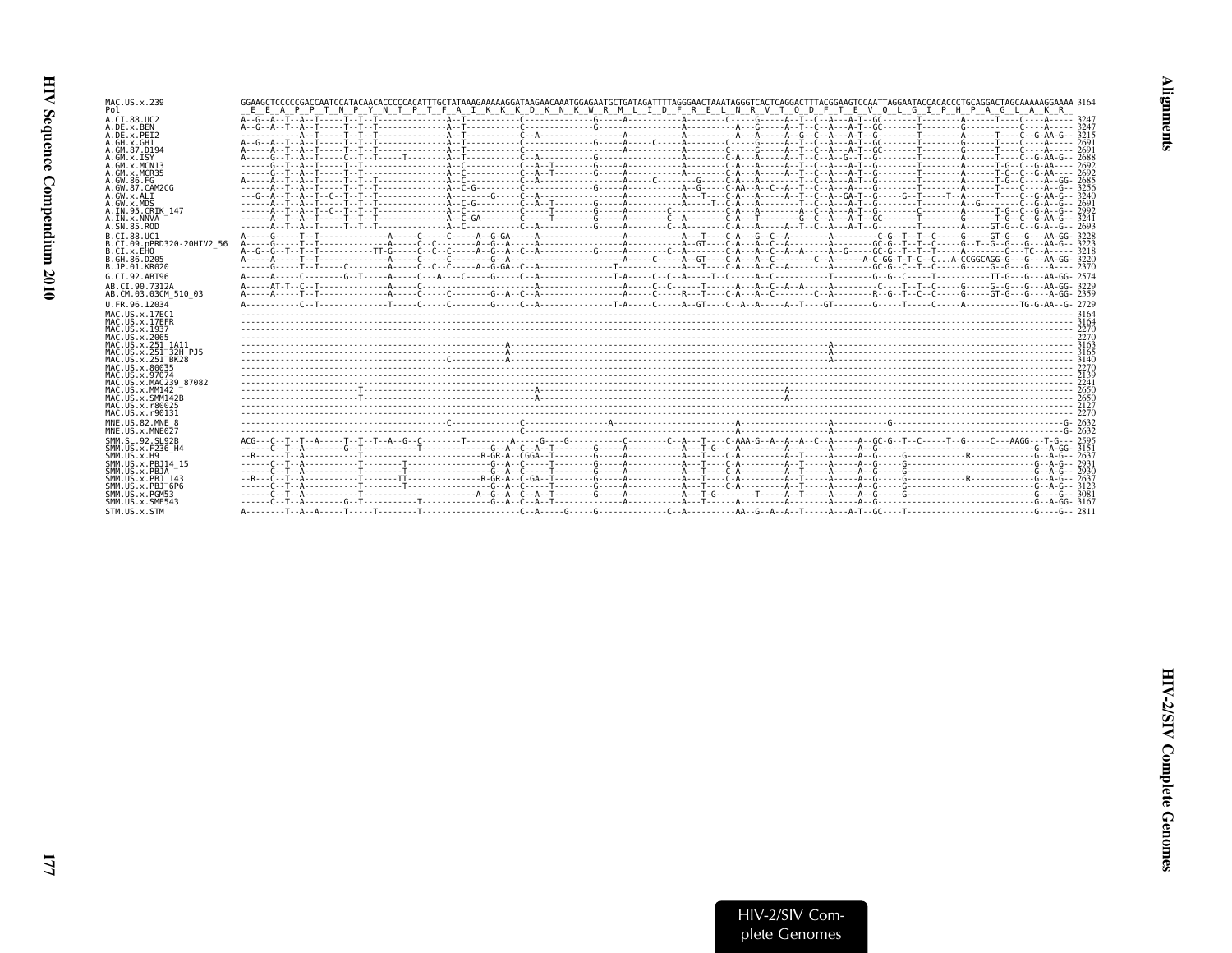| plete Genomes  |  |
|----------------|--|
| -ພoງ AIS/Շ-AIH |  |

| MAC.US.x.239                   | GAATTACAGTACTGGATATAGGTGATACTACTATTTCTCCATACCTCTAGATGAAGAATTTAGGCAGTACACTGCCTTTACTTTACCATCAGTAAATAATGCAGAGCCAGGAAAACGATACATTTATAAGGTTCTGCCTCAGGGATGGAAGGGGTCACCAGCCATCTTCCAA 3334 |
|--------------------------------|-----------------------------------------------------------------------------------------------------------------------------------------------------------------------------------|
| Pol                            | K R I T V L D I G D A Y F S I P L D E E F R O Y T A F T L P S V N N A E P G K R Y I Y K V L P O G W K G S P A I F                                                                 |
| A.CI.88.UC2                    |                                                                                                                                                                                   |
| A.DE.x.BEN                     |                                                                                                                                                                                   |
| A.DE.x.PEI2                    |                                                                                                                                                                                   |
| A.GH.x.GH1                     |                                                                                                                                                                                   |
| A.GM.87.D194                   |                                                                                                                                                                                   |
| A.GM.x.TSY                     |                                                                                                                                                                                   |
| A.GM.x.MCN13                   |                                                                                                                                                                                   |
| A. GM. x. MCR35                |                                                                                                                                                                                   |
| A.GW.86.FG                     |                                                                                                                                                                                   |
| A.GW.87.CAM2CG                 |                                                                                                                                                                                   |
| A.GW.x.ALI                     |                                                                                                                                                                                   |
| A.GW.x.MDS                     |                                                                                                                                                                                   |
| A.IN.95.CRIK 147               |                                                                                                                                                                                   |
| A.IN.x.NNVA                    |                                                                                                                                                                                   |
| A.SN.85.ROD                    |                                                                                                                                                                                   |
| B.CI.88.UC1                    |                                                                                                                                                                                   |
| B.CI.09.pPRD320-20HIV2 56      |                                                                                                                                                                                   |
| B.CI.x.EHO                     |                                                                                                                                                                                   |
| B.GH.86.D205                   |                                                                                                                                                                                   |
| B.JP.01.KR020                  |                                                                                                                                                                                   |
| G.CI.92.ABT96                  |                                                                                                                                                                                   |
| AB.CI.90.7312A                 |                                                                                                                                                                                   |
| AB.CM.03.03CM 510 03           |                                                                                                                                                                                   |
| U.FR.96.12034                  |                                                                                                                                                                                   |
| MAC.US.x.17EC1                 |                                                                                                                                                                                   |
| MAC.US.x.17EFR                 |                                                                                                                                                                                   |
| MAC.US.x.1937                  |                                                                                                                                                                                   |
| MAC.US.x.2065                  |                                                                                                                                                                                   |
| MAC.US.x.251 1A11              |                                                                                                                                                                                   |
| MAC.US.x.251 32H PJ5           |                                                                                                                                                                                   |
| MAC.US.x.251 <sup>-</sup> BK28 |                                                                                                                                                                                   |
| MAC.US.x.80035                 |                                                                                                                                                                                   |
| MAC. U.S. x. 97074             |                                                                                                                                                                                   |
| MAC. U.S. x. MAC239 87082      |                                                                                                                                                                                   |
| MAC.US.x.MM142                 |                                                                                                                                                                                   |
| MAC.US.x.SMM142B               |                                                                                                                                                                                   |
| MAC.US.x.r80025                |                                                                                                                                                                                   |
| MAC.US.x.r90131                |                                                                                                                                                                                   |
| MNE.US.82.MNE 8                |                                                                                                                                                                                   |
| MNE.US.x.MNE027                |                                                                                                                                                                                   |
| SMM. SL. 92. SL92B             |                                                                                                                                                                                   |
| SMM.US.x.F236 H4               |                                                                                                                                                                                   |
| SMM.US. x.H9                   |                                                                                                                                                                                   |
| SMM. U.S. x. PB. 114 15        |                                                                                                                                                                                   |
| SMM.US.x.PBJA                  |                                                                                                                                                                                   |
| SMM. U.S. x. PB.1 143          |                                                                                                                                                                                   |
| SMM.US.x.PBJ <sup>6P6</sup>    |                                                                                                                                                                                   |
| SMM.US.x.PGM53                 |                                                                                                                                                                                   |
| SMM. U.S. x. SME543            |                                                                                                                                                                                   |
| STM.US.x.STM                   |                                                                                                                                                                                   |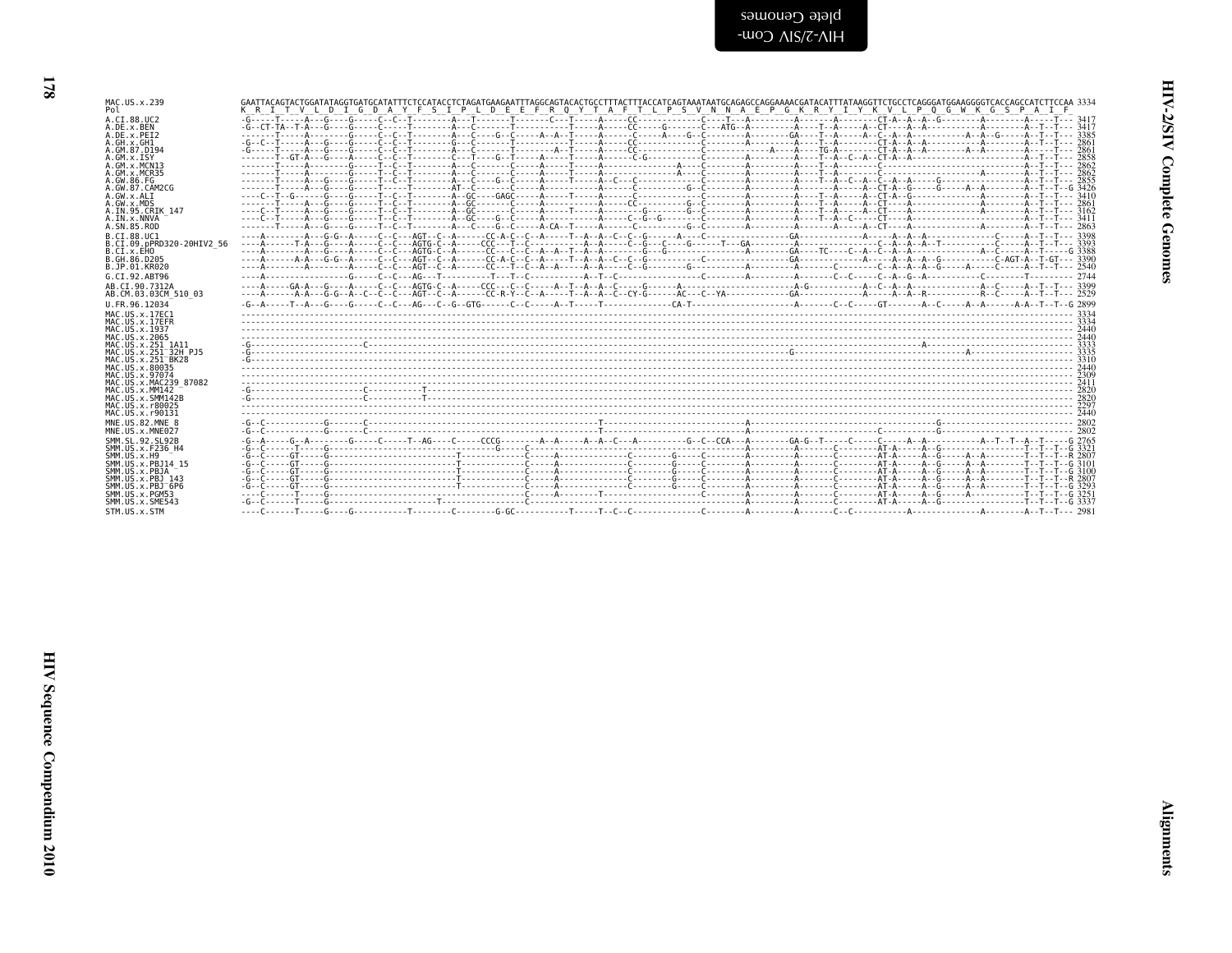| MAC.US.x.239                       | TACACTATGAGACATGTGCTAGAACCCTTCAGGAAGGCAAATCCAGATGTGACCTTAGTCCAGTATATGGATGACATCTTAATAGCTAGTGACAGGACATGAACATGACAGGGTAGTTTTACAGTCAAAGGAACTCTTGAATAGCATAGGGTTTTCTACCCCAGA_3504                                                                                 |  |
|------------------------------------|------------------------------------------------------------------------------------------------------------------------------------------------------------------------------------------------------------------------------------------------------------|--|
| Pol                                | O Y T M R H V L E P F R K A N P D V T L V O Y M D D I L I A S D R T D L E H D R V V L O S K E L L N S I G F S T                                                                                                                                            |  |
| A.CT.88.UC2                        |                                                                                                                                                                                                                                                            |  |
| A.DE.x.BEN<br>A.DE.x.PET2          |                                                                                                                                                                                                                                                            |  |
| A.GH.x.GH1                         |                                                                                                                                                                                                                                                            |  |
| A.GM.87.D194                       |                                                                                                                                                                                                                                                            |  |
| A.GM.X.ISY                         |                                                                                                                                                                                                                                                            |  |
| A.GM.X.MCN13<br>A.GM.x.MCR35       | 3032                                                                                                                                                                                                                                                       |  |
| A.GW.86.FG                         |                                                                                                                                                                                                                                                            |  |
| A. GW. 87. CAM2CG                  |                                                                                                                                                                                                                                                            |  |
| A.GW.x.ALI                         | $c_{11}$ $c_{22}$ $c_{33}$ $c_{41}$ $c_{54}$ $c_{64}$ $c_{74}$ $c_{85}$ $c_{10}$ $c_{11}$ $c_{12}$ $c_{13}$ $c_{14}$ $c_{15}$ $c_{16}$ $c_{17}$ $c_{18}$ $c_{19}$ $c_{10}$ $c_{11}$ $c_{12}$ $c_{13}$ $c_{15}$ $c_{16}$ $c_{17}$ $c_{18}$ $c_{19}$ $c_{10$ |  |
| A.GW.x.MDS<br>A. IN. 95. CRIK 147  |                                                                                                                                                                                                                                                            |  |
| A. IN. x. NNVA                     |                                                                                                                                                                                                                                                            |  |
| A. SN. 85. ROD                     |                                                                                                                                                                                                                                                            |  |
| B.CT.88.UC1                        |                                                                                                                                                                                                                                                            |  |
| B.CI.09.pPRD320-20HIV2 56          |                                                                                                                                                                                                                                                            |  |
| B.CI.X.EHO<br>B.GH.86.D205         |                                                                                                                                                                                                                                                            |  |
| B.JP.01.KR020                      |                                                                                                                                                                                                                                                            |  |
| G.CT.92.ABT96                      |                                                                                                                                                                                                                                                            |  |
| AB.CI.90.7312A                     |                                                                                                                                                                                                                                                            |  |
| AB.CM.03.03CM 510 03               |                                                                                                                                                                                                                                                            |  |
| U.FR.96.12034                      |                                                                                                                                                                                                                                                            |  |
| MAC. US. x. 17EC1                  |                                                                                                                                                                                                                                                            |  |
| MAC.US.x.17EFR                     |                                                                                                                                                                                                                                                            |  |
| MAC.US.x.1937<br>MAC.US.x.2065     |                                                                                                                                                                                                                                                            |  |
| MAC.US.x.251 1A11                  |                                                                                                                                                                                                                                                            |  |
| MAC.US.x.251 32H PJ5               |                                                                                                                                                                                                                                                            |  |
| MAC.US.x.251 BK28                  |                                                                                                                                                                                                                                                            |  |
| MAC.US.x.80035<br>MAC.US.x.97074   |                                                                                                                                                                                                                                                            |  |
| MAC.US.x.MAC239 87082              |                                                                                                                                                                                                                                                            |  |
| MAC.US.x.MM142                     |                                                                                                                                                                                                                                                            |  |
| MAC.US.x.SMM142B                   |                                                                                                                                                                                                                                                            |  |
| MAC.US.x.r80025<br>MAC.US.x.r90131 |                                                                                                                                                                                                                                                            |  |
| MNE.US.82.MNE 8                    | <u> Carrier (1988), 1997, 1997, 1997, 1997, 1998, 1998, 1998, 1998, 1999, 1998, 1999, 1999, 1999, 1999, 1999, 199</u>                                                                                                                                      |  |
| MNE.US.x.MNE027                    |                                                                                                                                                                                                                                                            |  |
| SMM. SL. 92. SL92B                 |                                                                                                                                                                                                                                                            |  |
| SMM.US.x.F236 H4                   |                                                                                                                                                                                                                                                            |  |
| SMM. US. x.H9                      |                                                                                                                                                                                                                                                            |  |
| SMM.US.x.PBJ14 15<br>SMM.US.x.PBJA |                                                                                                                                                                                                                                                            |  |
| SMM. U.S. x. PB.1 143              |                                                                                                                                                                                                                                                            |  |
| SMM.US. x. PBJ 6P6                 |                                                                                                                                                                                                                                                            |  |
| SMM.US.x.PGM53                     |                                                                                                                                                                                                                                                            |  |
| SMM.US.x.SME543                    |                                                                                                                                                                                                                                                            |  |
| STM.US.x.STM                       |                                                                                                                                                                                                                                                            |  |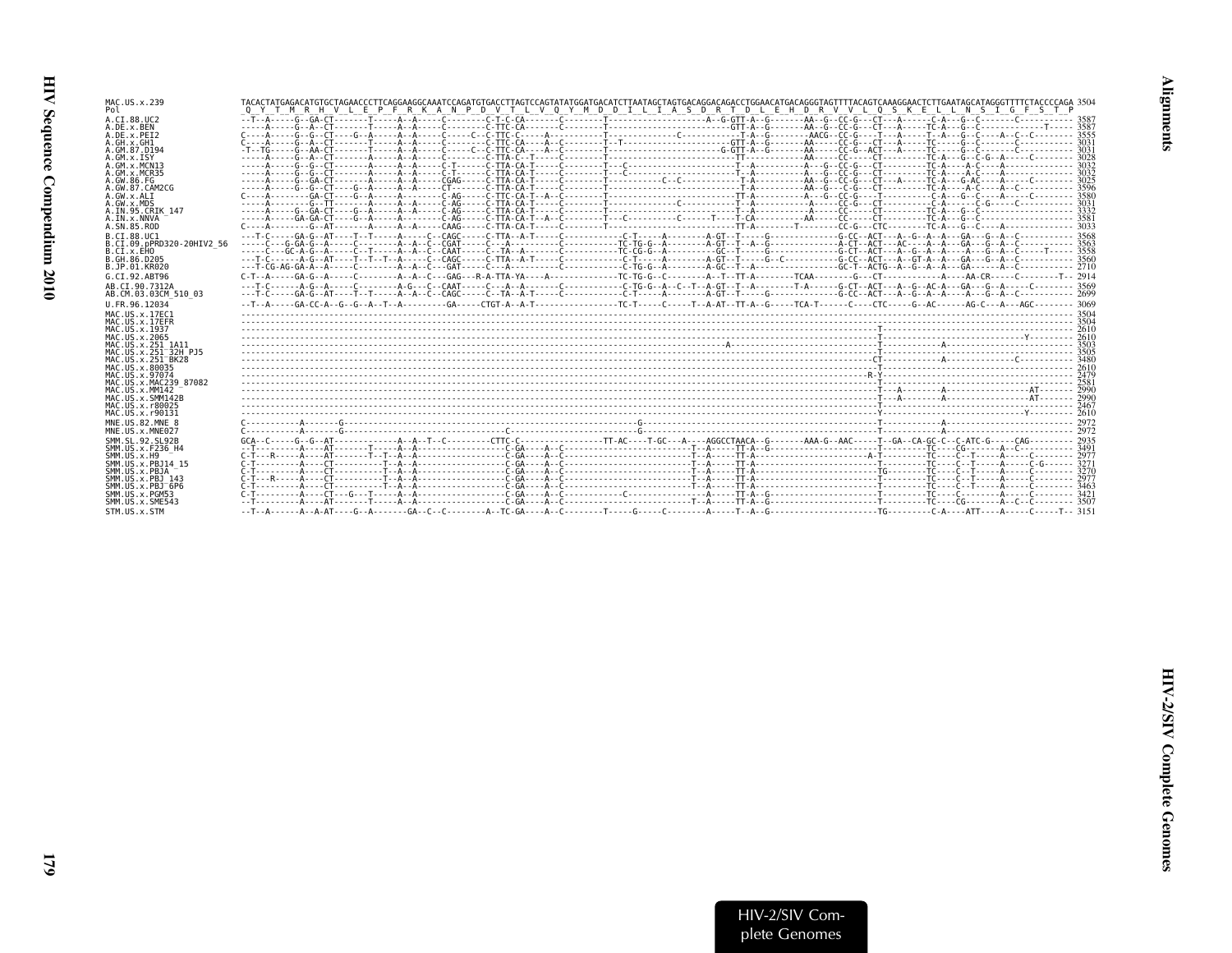| plete Cenomes  |  |
|----------------|--|
| -wo) AIS/Z-AIH |  |

| MAC.US.x.239                      | AGAGAAATTCCAAAAAGATCCCCCATTTCAATGGATGGGTACGAATTGTGGCCAACAAATTGGAAATTGCAAAAGATAGAAGATGCCACAAAGGAGACCTGGACAGTGAATGATATACAGAAGTTAGTAGGAGTATTAAATTGGGCAGCTCAAATTTATCCAGGTATAA 3674                                                |
|-----------------------------------|-------------------------------------------------------------------------------------------------------------------------------------------------------------------------------------------------------------------------------|
| Pol                               | E E K F 0 K D P P F 0 W M G Y E L W P T K W K L O K I E L P 0 R E T W T V N D T 0 K L V G V L N W A A 0 T Y P G                                                                                                               |
| A.CI.88.UC2                       |                                                                                                                                                                                                                               |
| A.DE.x.BEN                        |                                                                                                                                                                                                                               |
| A.DE.X.PEI2                       |                                                                                                                                                                                                                               |
| A.GH.x.GH1                        |                                                                                                                                                                                                                               |
| A.GM.87.D194                      |                                                                                                                                                                                                                               |
| A.GM.X.ISY                        |                                                                                                                                                                                                                               |
| A.GM.x.MCN13                      |                                                                                                                                                                                                                               |
| A.GM.x.MCR35                      |                                                                                                                                                                                                                               |
| A.GW.86.FG                        |                                                                                                                                                                                                                               |
| A.GW.87.CAM2CG                    |                                                                                                                                                                                                                               |
| A.GW.x.ALI                        |                                                                                                                                                                                                                               |
| A.GW.x.MDS                        |                                                                                                                                                                                                                               |
| A.IN.95.CRIK 147                  |                                                                                                                                                                                                                               |
| A.IN.x.NNVA                       |                                                                                                                                                                                                                               |
| A.SN.85.ROD                       |                                                                                                                                                                                                                               |
| B.CI.88.UC1                       |                                                                                                                                                                                                                               |
| B.CI.09.pPRD320-20HIV2 56         |                                                                                                                                                                                                                               |
| B.CI.x.EHO                        |                                                                                                                                                                                                                               |
| B.GH.86.D205                      |                                                                                                                                                                                                                               |
| B.JP.01.KR020                     |                                                                                                                                                                                                                               |
| G.CI.92.ABT96                     |                                                                                                                                                                                                                               |
| AB.CI.90.7312A                    | AG.-C--T-----C--G--------T--T--GC-C-------AG--G------C------A---C-AA-A---G----GTT------A----C-T----AC---G-----C-------C--------C---TC--C--A--C- 3739                                                                          |
| AB.CM.03.03CM 510 03              |                                                                                                                                                                                                                               |
| U.FR.96.12034                     | C - A - - - - T - G - - - - C - A - - CACA - - - - - - - C - T - - C - A - - - T - A - - G - - - TA - - G - - - - - A - - - C - A - - - T - - C - A - - - C - A - - - C - A - - - C - A - - - T - - C - C - - - - - A - - C - |
| MAC.US.x.17EC1                    |                                                                                                                                                                                                                               |
| MAC.US.x.17EFR                    |                                                                                                                                                                                                                               |
| MAC.US.x.1937                     |                                                                                                                                                                                                                               |
| MAC. US. x. 2065                  |                                                                                                                                                                                                                               |
| MAC.US.x.251 1A11                 |                                                                                                                                                                                                                               |
| MAC.US.x.251 32H PJ5              |                                                                                                                                                                                                                               |
| MAC. US. x. 251 <sup>-</sup> BK28 |                                                                                                                                                                                                                               |
| MAC.US.x.80035                    |                                                                                                                                                                                                                               |
| MAC. U.S. x. 97074                |                                                                                                                                                                                                                               |
| MAC.US.x.MAC239 87082             |                                                                                                                                                                                                                               |
| MAC. US. x. MM142                 |                                                                                                                                                                                                                               |
| MAC.US.x.SMM142B                  |                                                                                                                                                                                                                               |
| MAC. US. x. r80025                |                                                                                                                                                                                                                               |
| MAC.US.x.r90131                   |                                                                                                                                                                                                                               |
| MNE.US.82.MNE 8                   |                                                                                                                                                                                                                               |
| MNE.US.x.MNE027                   |                                                                                                                                                                                                                               |
| SMM. SL. 92. SL92B                |                                                                                                                                                                                                                               |
| SMM.US.x.F236 H4                  |                                                                                                                                                                                                                               |
| SMM.US.x.H9                       |                                                                                                                                                                                                                               |
| SMM. US. x. PBJ14 15              |                                                                                                                                                                                                                               |
| SMM.US.x.PBJA                     |                                                                                                                                                                                                                               |
| SMM.US.x.PBJ 143                  |                                                                                                                                                                                                                               |
| $SMM. US. x. PBJ-6P6$             |                                                                                                                                                                                                                               |
| SMM.US.x.PGM53                    |                                                                                                                                                                                                                               |
| SMM. US. x. SME543                |                                                                                                                                                                                                                               |
| STM.US.x.STM                      |                                                                                                                                                                                                                               |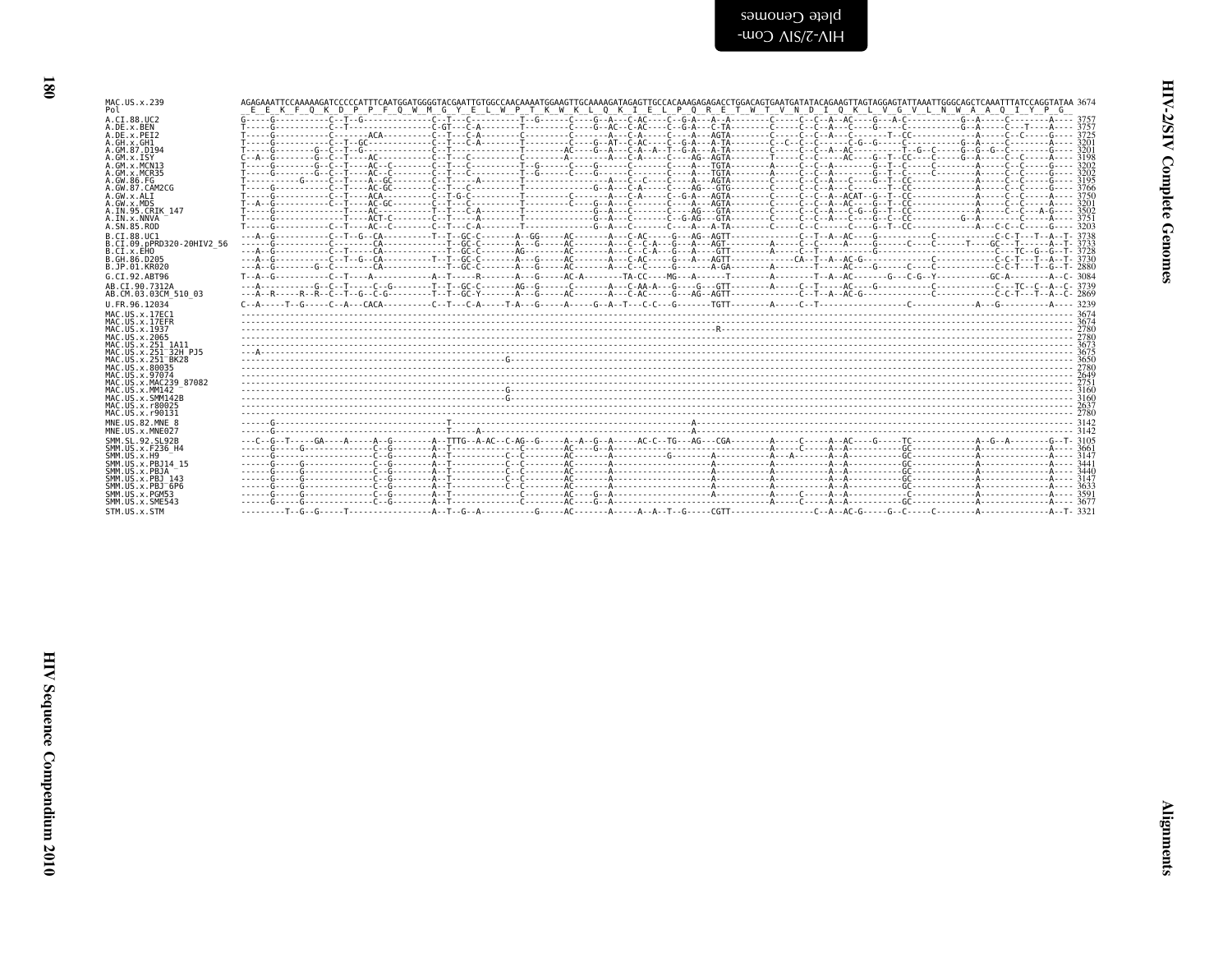| MAC.US.x.239<br>Pol                                                                                                                                                                                                                                                                             | HL CRL IRGKMTL TEEVOWTEMAE AEYEENKIIL SOE OE GCYYOEGKP<br>T K<br>L E A T V I |
|-------------------------------------------------------------------------------------------------------------------------------------------------------------------------------------------------------------------------------------------------------------------------------------------------|------------------------------------------------------------------------------|
| A.CI.88.UC2<br>A.DE.x.BEN<br>A.DE.x.PEI2<br>A.GH.x.GH1<br>A.GM.87.D194<br>A.GM.X.ISY<br>A.GM.x.MCN13<br>A.GM.x.MCR35<br>A. GW. 86. FG<br>A.GW.87.CAM2CG<br>A.GW.x.ALI<br>A.GW.x.MDS<br>A.IN.95.CRIK 147<br>A.IN.x.NNVA<br>A.SN.85.ROD<br>B.CT.88.UC1<br>B.CI.09.pPRD320-20HIV2 56<br>B.CI.X.EHO | $-- 3895$<br>---A 3920<br>- - - 3371                                         |
| B. GH. 86. D205<br>B.JP.01.KR020<br>G.CI.92.ABT96<br>AB.CT.90.7312A<br>AB.CM.03.03CM 510 03                                                                                                                                                                                                     |                                                                              |
| U.FR.96.12034<br>MAC.US.x.17EC1<br>MAC.US.x.17EFR<br>MAC.US.x.1937<br>MAC.US.x.2065<br>MAC.US.x.251 1A11<br>MAC.US.x.251 32H PJ5<br>MAC.US.x.251 <sup>-</sup> BK28<br>MAC.US.x.80035<br>MAC. US. x. 97074<br>MAC.US.x.MAC239 87082<br>MAC.US.x.MM142                                            |                                                                              |
| MAC.US.x.SMM142B<br>MAC.US.x.r80025<br>MAC.US.x.r90131<br>MNE.US.82.MNE 8<br>MNE.US.x.MNE027                                                                                                                                                                                                    |                                                                              |
| SMM. SL. 92. SL92B<br>SMM. US. x. F236 H4<br>SMM. US. x.H9<br>SMM.US.x.PBJ14 15<br>SMM.US.x.PBJA<br>SMM. U.S. x. PB.1 143<br>SMM.US.x.PBJ 6P6<br>SMM.US.x.PGM53<br>SMM.US.x.SME543<br>STM.US.x.STM                                                                                              |                                                                              |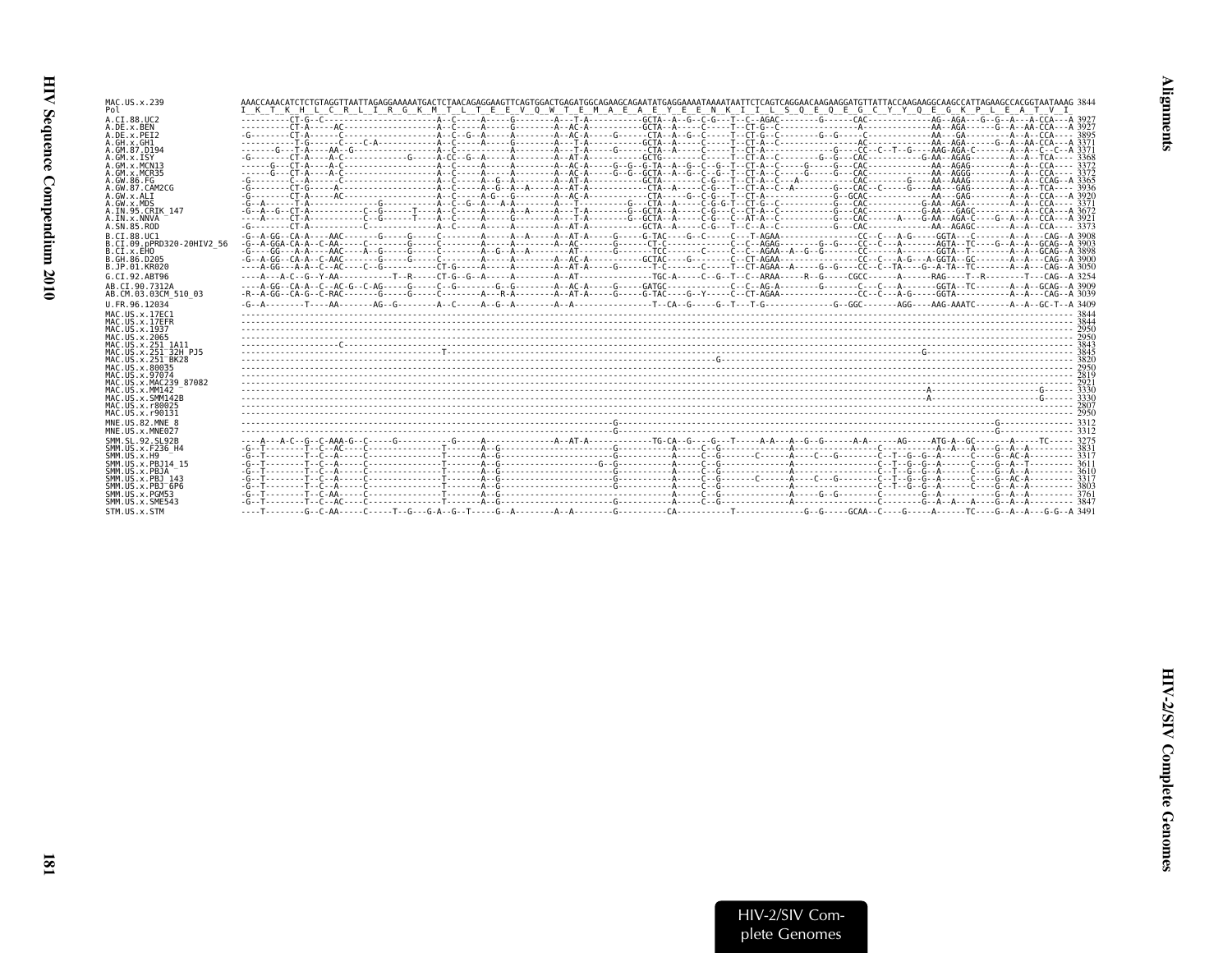| plete Cenomes  |
|----------------|
| HIN-3\8IN Com- |

| MAC.US.x.239                                                                 |                                                                                                                                                                                                                                                                                                                                                                                                                                                           |
|------------------------------------------------------------------------------|-----------------------------------------------------------------------------------------------------------------------------------------------------------------------------------------------------------------------------------------------------------------------------------------------------------------------------------------------------------------------------------------------------------------------------------------------------------|
| Pol                                                                          | K S O D N O W S Y K I H O E D K I L K V # G K F A K I K N T H T N G V R L L A H V I O K I G K E A I V I W G O V P                                                                                                                                                                                                                                                                                                                                         |
| A.CI.88.UC2                                                                  |                                                                                                                                                                                                                                                                                                                                                                                                                                                           |
| A.DE.x.BEN                                                                   |                                                                                                                                                                                                                                                                                                                                                                                                                                                           |
| A.DE.x.PEI2                                                                  |                                                                                                                                                                                                                                                                                                                                                                                                                                                           |
| A.GH.x.GH1                                                                   |                                                                                                                                                                                                                                                                                                                                                                                                                                                           |
| A. GM. 87. D194                                                              |                                                                                                                                                                                                                                                                                                                                                                                                                                                           |
| A.GM.X.ISY                                                                   |                                                                                                                                                                                                                                                                                                                                                                                                                                                           |
| A.GM.x.MCN13                                                                 |                                                                                                                                                                                                                                                                                                                                                                                                                                                           |
| A.GM.x.MCR35                                                                 |                                                                                                                                                                                                                                                                                                                                                                                                                                                           |
| A.GW.86.FG                                                                   |                                                                                                                                                                                                                                                                                                                                                                                                                                                           |
| A. GW. 87. CAM2CG                                                            |                                                                                                                                                                                                                                                                                                                                                                                                                                                           |
| A.GW.X.ALI                                                                   |                                                                                                                                                                                                                                                                                                                                                                                                                                                           |
| A.GW.x.MDS                                                                   |                                                                                                                                                                                                                                                                                                                                                                                                                                                           |
| A.IN.95.CRIK 147                                                             |                                                                                                                                                                                                                                                                                                                                                                                                                                                           |
| A.IN.x.NNVA                                                                  |                                                                                                                                                                                                                                                                                                                                                                                                                                                           |
| A.SN.85.ROD                                                                  |                                                                                                                                                                                                                                                                                                                                                                                                                                                           |
| B.CI.88.UC1                                                                  |                                                                                                                                                                                                                                                                                                                                                                                                                                                           |
| B.CI.09.pPRD320-20HIV2 56                                                    | $\frac{1}{2} \cdot \frac{1}{2} \cdot \frac{1}{2} \cdot \frac{1}{2} \cdot \frac{1}{2} \cdot \frac{1}{2} \cdot \frac{1}{2} \cdot \frac{1}{2} \cdot \frac{1}{2} \cdot \frac{1}{2} \cdot \frac{1}{2} \cdot \frac{1}{2} \cdot \frac{1}{2} \cdot \frac{1}{2} \cdot \frac{1}{2} \cdot \frac{1}{2} \cdot \frac{1}{2} \cdot \frac{1}{2} \cdot \frac{1}{2} \cdot \frac{1}{2} \cdot \frac{1}{2} \cdot \frac{1}{2} \cdot \frac{1}{2} \cdot \frac{1}{2} \cdot \frac{1$ |
| B.CI.X.EHO                                                                   |                                                                                                                                                                                                                                                                                                                                                                                                                                                           |
| B. GH. 86. D205                                                              |                                                                                                                                                                                                                                                                                                                                                                                                                                                           |
| B.JP.01.KR020                                                                |                                                                                                                                                                                                                                                                                                                                                                                                                                                           |
| G.CT.92.ABT96                                                                |                                                                                                                                                                                                                                                                                                                                                                                                                                                           |
| AB.CI.90.7312A                                                               |                                                                                                                                                                                                                                                                                                                                                                                                                                                           |
| AB.CM.03.03CM 510 03                                                         | $-40-70-7$                                                                                                                                                                                                                                                                                                                                                                                                                                                |
| U.FR.96.12034                                                                |                                                                                                                                                                                                                                                                                                                                                                                                                                                           |
| MAC.US.x.17EC1                                                               |                                                                                                                                                                                                                                                                                                                                                                                                                                                           |
| MAC.US.x.17EFR                                                               |                                                                                                                                                                                                                                                                                                                                                                                                                                                           |
| MAC. US. x. 1937                                                             |                                                                                                                                                                                                                                                                                                                                                                                                                                                           |
| MAC.US.x.2065                                                                |                                                                                                                                                                                                                                                                                                                                                                                                                                                           |
| MAC.US.x.251 1A11                                                            |                                                                                                                                                                                                                                                                                                                                                                                                                                                           |
| MAC.US.x.251 32H PJ5                                                         |                                                                                                                                                                                                                                                                                                                                                                                                                                                           |
| MAC. US. x. 251 BK28                                                         |                                                                                                                                                                                                                                                                                                                                                                                                                                                           |
| MAC.US.x.80035                                                               |                                                                                                                                                                                                                                                                                                                                                                                                                                                           |
| MAC. US. x. 97074                                                            |                                                                                                                                                                                                                                                                                                                                                                                                                                                           |
| MAC.US.x.MAC239 87082                                                        |                                                                                                                                                                                                                                                                                                                                                                                                                                                           |
| MAC.US.x.MM142                                                               |                                                                                                                                                                                                                                                                                                                                                                                                                                                           |
| MAC.US.x.SMM142B                                                             |                                                                                                                                                                                                                                                                                                                                                                                                                                                           |
| MAC.US.x.r80025                                                              |                                                                                                                                                                                                                                                                                                                                                                                                                                                           |
| MAC.US.x.r90131                                                              |                                                                                                                                                                                                                                                                                                                                                                                                                                                           |
| MNE.US.82.MNE 8<br>MNE.US.x.MNE027                                           |                                                                                                                                                                                                                                                                                                                                                                                                                                                           |
| SMM.SL.92.SL92B<br>SMM. US. x. F236 H4<br>SMM. US. x.H9<br>SMM.US.x.PBJ14 15 |                                                                                                                                                                                                                                                                                                                                                                                                                                                           |
| SMM.US.x.PBJA<br>SMM. U.S. x. PB.1 143<br>SMM.US.x.PBJ 6P6                   |                                                                                                                                                                                                                                                                                                                                                                                                                                                           |
| SMM.US.x.PGM53<br>SMM. US. x. SME543<br>STM.US.x.STM                         |                                                                                                                                                                                                                                                                                                                                                                                                                                                           |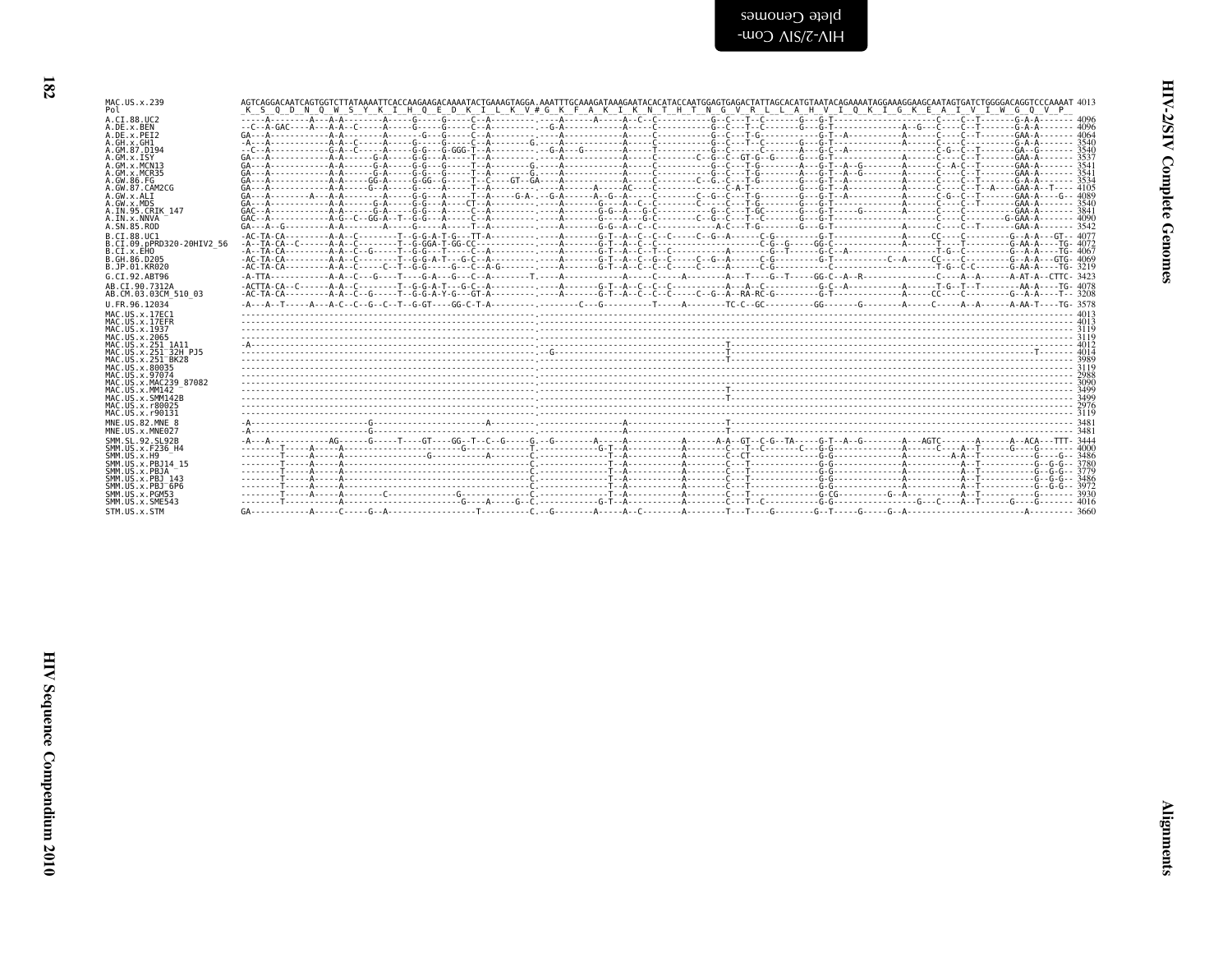<span id="page-30-0"></span>

|                                                                                                                                                                                                                                                                                                                       | Pol RT end_Pol p15 RNAse H start                                                                                                                                                                                                                                                                                                                                                                                                                                                                                                                                                                                                                                                                                                                                                                                                                                                                                                                                                                                                                         |  |
|-----------------------------------------------------------------------------------------------------------------------------------------------------------------------------------------------------------------------------------------------------------------------------------------------------------------------|----------------------------------------------------------------------------------------------------------------------------------------------------------------------------------------------------------------------------------------------------------------------------------------------------------------------------------------------------------------------------------------------------------------------------------------------------------------------------------------------------------------------------------------------------------------------------------------------------------------------------------------------------------------------------------------------------------------------------------------------------------------------------------------------------------------------------------------------------------------------------------------------------------------------------------------------------------------------------------------------------------------------------------------------------------|--|
| MAC.US.x.239<br>Pol                                                                                                                                                                                                                                                                                                   | TCCACTTACCAGTTGAGAAGGATGTATGGGAACAGTGGTGGACAGACTATTGGCAGGTAACCTGGATACCGGAATGGGATTTTATCTCAACACCGCCTAGTAAGATTAGTCTTCAATCTAGTGAAGGACCCTATAGAGGGAGAAGAAACCTATTATACAGATGGATCGA 4183<br>V W E O W W T<br>D Y W O V T W I P E W D F I S T P P L V R L V F N L V K D<br>E K D<br>P<br>I E G E E T Y Y T D<br>KFHL<br>V                                                                                                                                                                                                                                                                                                                                                                                                                                                                                                                                                                                                                                                                                                                                           |  |
| A.CI.88.UC2<br>A.DE.x.BEN<br>A.DE.x.PEI2<br>A.GH.x.GH1<br>A.GM.87.D194<br>$A.GM.x.$ TSY<br>A.GM.x.MCN13<br>A. GM. x. MCR35<br>A.GW.86.FG<br>A.GW.87.CAM2CG<br>A.GW.x.ALI<br>A.GW.x.MDS<br>A.IN.95.CRIK 147<br>A.IN.x.NNVA<br>A.SN.85.ROD<br>B.CT.88.UC1<br>B.CI.09.pPRD320-20HIV2 56<br>B.CI.X.EHO<br>B. GH. 86. D205 | $-1-\frac{1}{2}$ , $-1-\frac{1}{2}$ , $-1-\frac{1}{2}$ , $-1-\frac{1}{2}$ , $-1-\frac{1}{2}$ , $-1-\frac{1}{2}$ , $-1-\frac{1}{2}$ , $-1-\frac{1}{2}$ , $-1-\frac{1}{2}$ , $-1-\frac{1}{2}$ , $-1-\frac{1}{2}$ , $-1-\frac{1}{2}$ , $-1-\frac{1}{2}$ , $-1-\frac{1}{2}$ , $-1-\frac{1}{2}$ , $-1-\frac{1}{2}$<br>-T--C-------A---GA-G-C-----G--------GATA---C-------G-A----C--A-C----C--G-A-T-C----A-G--C--CA--G--CA--T--CT---AGG---T-----CA-CAC--G---G---TC--C---------CA-7<br>$-1-\frac{1}{2}-\frac{1}{2}-\frac{1}{2}-\frac{1}{2}-\frac{1}{2}-\frac{1}{2}-\frac{1}{2}-\frac{1}{2}-\frac{1}{2}-\frac{1}{2}-\frac{1}{2}-\frac{1}{2}-\frac{1}{2}-\frac{1}{2}-\frac{1}{2}-\frac{1}{2}-\frac{1}{2}-\frac{1}{2}-\frac{1}{2}-\frac{1}{2}-\frac{1}{2}-\frac{1}{2}-\frac{1}{2}-\frac{1}{2}-\frac{1}{2}-\frac{1}{2}-\frac{1}{2}-\frac{1}{2}-\frac{1}{2}-\frac{1}{2}-\frac{1}{2}-\$<br>-T--C------A---GA--AA-C-----G---------GATA---C-----A--G--A--C--A-C----C--A-C---C-G--T--C---A--G--C-------CG--T--C--G--AGG---T------CCA--T-C---G-------CCA--TC--C--------CC |  |
| B.JP.01.KR020<br>G.CI.92.ABT96                                                                                                                                                                                                                                                                                        |                                                                                                                                                                                                                                                                                                                                                                                                                                                                                                                                                                                                                                                                                                                                                                                                                                                                                                                                                                                                                                                          |  |
| AB.CT.90.7312A<br>AB.CM.03.03CM 510 03<br>U.FR.96.12034                                                                                                                                                                                                                                                               |                                                                                                                                                                                                                                                                                                                                                                                                                                                                                                                                                                                                                                                                                                                                                                                                                                                                                                                                                                                                                                                          |  |
| MAC.US.x.17EC1<br>MAC.US.x.17EFR<br>MAC. US. x. 1937<br>MAC. US. x. 2065<br>MAC.US.x.251 1A11<br>MAC.US.x.251 32H PJ5<br>MAC.US.x.251 <sup>-</sup> BK28<br>MAC.US.x.80035<br>MAC.US.x.97074<br>MAC.US.x.MAC239 87082<br>MAC.US.x.MM142<br>MAC.US.x.SMM142B<br>MAC.US.x.r80025                                         | $- - - - -$                                                                                                                                                                                                                                                                                                                                                                                                                                                                                                                                                                                                                                                                                                                                                                                                                                                                                                                                                                                                                                              |  |
| MAC.US.x.r90131<br>MNE.US.82.MNE 8<br>MNE.US.x.MNE027<br>SMM. SL. 92. SL92B                                                                                                                                                                                                                                           |                                                                                                                                                                                                                                                                                                                                                                                                                                                                                                                                                                                                                                                                                                                                                                                                                                                                                                                                                                                                                                                          |  |
| SMM. US. x. F236 H4<br>SMM. US. x.H9<br>SMM.US.x.PBJ14 15<br>SMM.US.x.PBJA<br>SMM.US.x.PBJ 143<br>SMM.US.x.PBJ <sup>6P6</sup><br>SMM. U.S. x. PGM53<br>SMM.US.x.SME543<br>STM.US.x.STM                                                                                                                                |                                                                                                                                                                                                                                                                                                                                                                                                                                                                                                                                                                                                                                                                                                                                                                                                                                                                                                                                                                                                                                                          |  |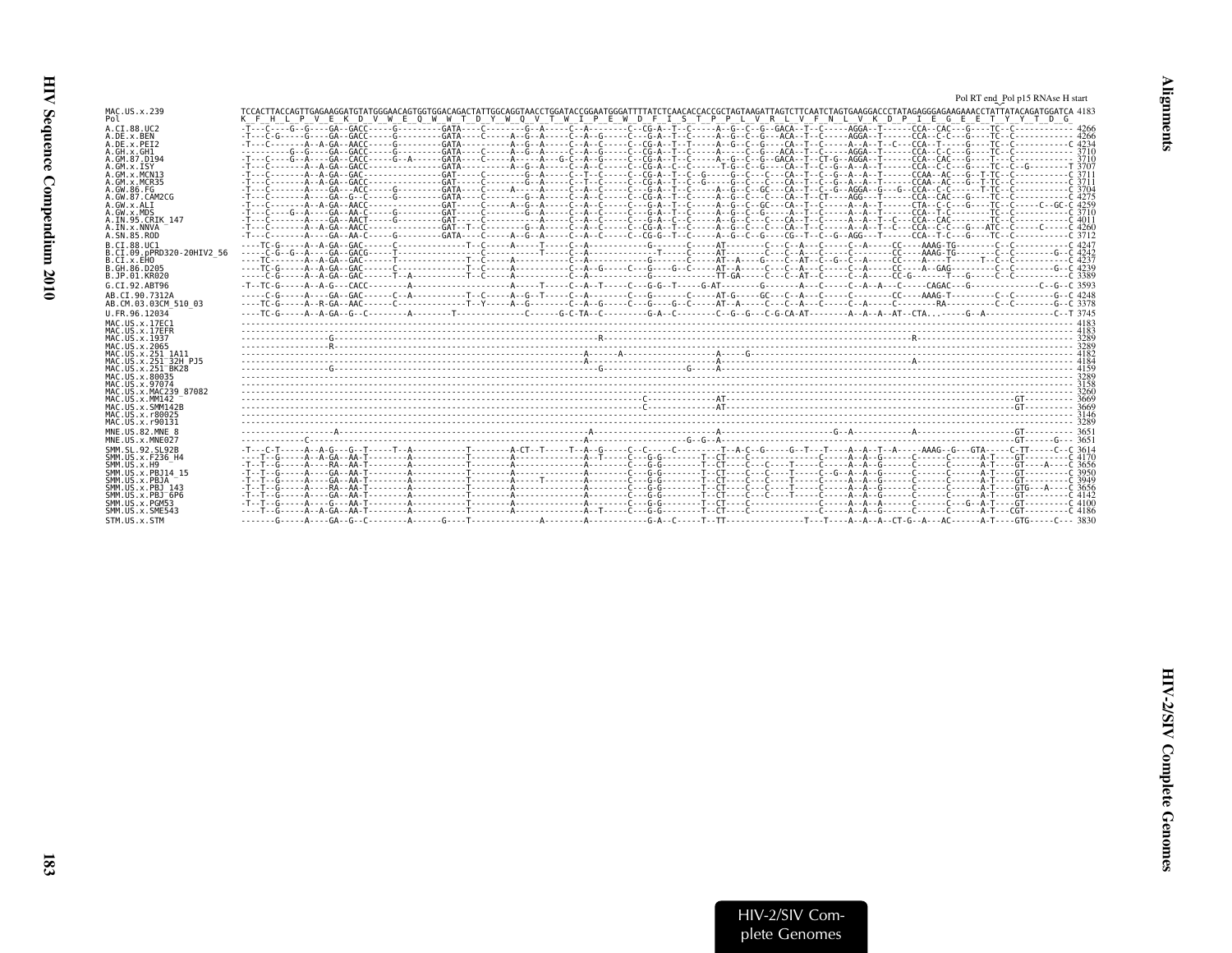| somnao: ) otoln                              |  |  |
|----------------------------------------------|--|--|
| $-WO \cap \overline{A}K/Z$ - $\overline{A}H$ |  |  |

| MAC.US.x.239                              | TGTAATAAACAGTCAAAAGAAGGGAAAGCAGGATATATCACAGATAGGGGCAAAGGCAAAGTAAAAGTGTTAGAACAGACTACTAATCAACAGAATTGGAAGCATTTCTCATGGCATTCACGGCCATTCACGGGCCAAAGGCAAATTATAGTAGATTCACAATATGT 4353 |
|-------------------------------------------|------------------------------------------------------------------------------------------------------------------------------------------------------------------------------|
| Pol                                       | S C N K O S K E G K A G Y I T D R G K D K V K V L E O T T N O O A E L E A F L M A L T D S G P K A N I I V D S O Y                                                            |
| A.CI.88.UC2                               |                                                                                                                                                                              |
| A.DE.x.BEN                                |                                                                                                                                                                              |
| A.DE.x.PEI2                               |                                                                                                                                                                              |
| A.GH.X.GH1                                |                                                                                                                                                                              |
| A.GM.87.D194                              |                                                                                                                                                                              |
| A.GM.X.ISY                                |                                                                                                                                                                              |
| A.GM.x.MCN13                              |                                                                                                                                                                              |
| A.GM. x.MCR35                             |                                                                                                                                                                              |
| A.GW.86.FG                                |                                                                                                                                                                              |
| A.GW.87.CAM2CG                            |                                                                                                                                                                              |
| A.GW.x.ALT                                |                                                                                                                                                                              |
| A.GW.x.MDS                                |                                                                                                                                                                              |
| A. IN. 95. CRIK 147<br>A.IN.x.NNVA        |                                                                                                                                                                              |
| A.SN.85.ROD<br>B.CI.88.UC1                |                                                                                                                                                                              |
| B.CI.09.pPRD320-20HIV2 56                 |                                                                                                                                                                              |
| B.CT.x.EHO                                |                                                                                                                                                                              |
| B.GH.86.D205                              |                                                                                                                                                                              |
| B.JP.01.KR020                             |                                                                                                                                                                              |
| G.CI.92.ABT96                             |                                                                                                                                                                              |
| AB.CI.90.7312A                            |                                                                                                                                                                              |
| AB.CM.03.03CM 510 03                      |                                                                                                                                                                              |
| U.FR.96.12034                             |                                                                                                                                                                              |
| MAC.US.x.17EC1<br>MAC.US.x.17EFR          |                                                                                                                                                                              |
| MAC.US.x.1937<br>MAC.US.x.2065            |                                                                                                                                                                              |
| MAC.US.x.251 1A11<br>MAC.US.x.251 32H PJ5 |                                                                                                                                                                              |
| MAC.US.x.251 <sup>-</sup> BK28            |                                                                                                                                                                              |
| MAC.US.x.80035                            |                                                                                                                                                                              |
| MAC.US.x.97074                            |                                                                                                                                                                              |
| MAC.US.x.MAC239 87082                     |                                                                                                                                                                              |
| MAC.US.x.MM142                            |                                                                                                                                                                              |
| MAC.US.x.SMM142B                          |                                                                                                                                                                              |
| MAC.US.x.r80025                           |                                                                                                                                                                              |
| MAC.US.x.r90131                           |                                                                                                                                                                              |
| MNE.US.82.MNE 8                           |                                                                                                                                                                              |
| MNE.US.x.MNE027                           |                                                                                                                                                                              |
| SMM. SL. 92. SL92B                        |                                                                                                                                                                              |
| SMM.US.x.F236 H4                          |                                                                                                                                                                              |
| SMM.US.x.H9                               |                                                                                                                                                                              |
| SMM. U.S. x. PB. 114 15                   |                                                                                                                                                                              |
| SMM.US.x.PBJA                             |                                                                                                                                                                              |
| SMM. U.S. x. PB.1 143                     |                                                                                                                                                                              |
| $SMM. US. x. PBJ-6P6$                     |                                                                                                                                                                              |
| SMM. U.S. x. PGM53                        |                                                                                                                                                                              |
| SMM. U.S. x. SME543                       |                                                                                                                                                                              |
| STM.US.x.STM                              |                                                                                                                                                                              |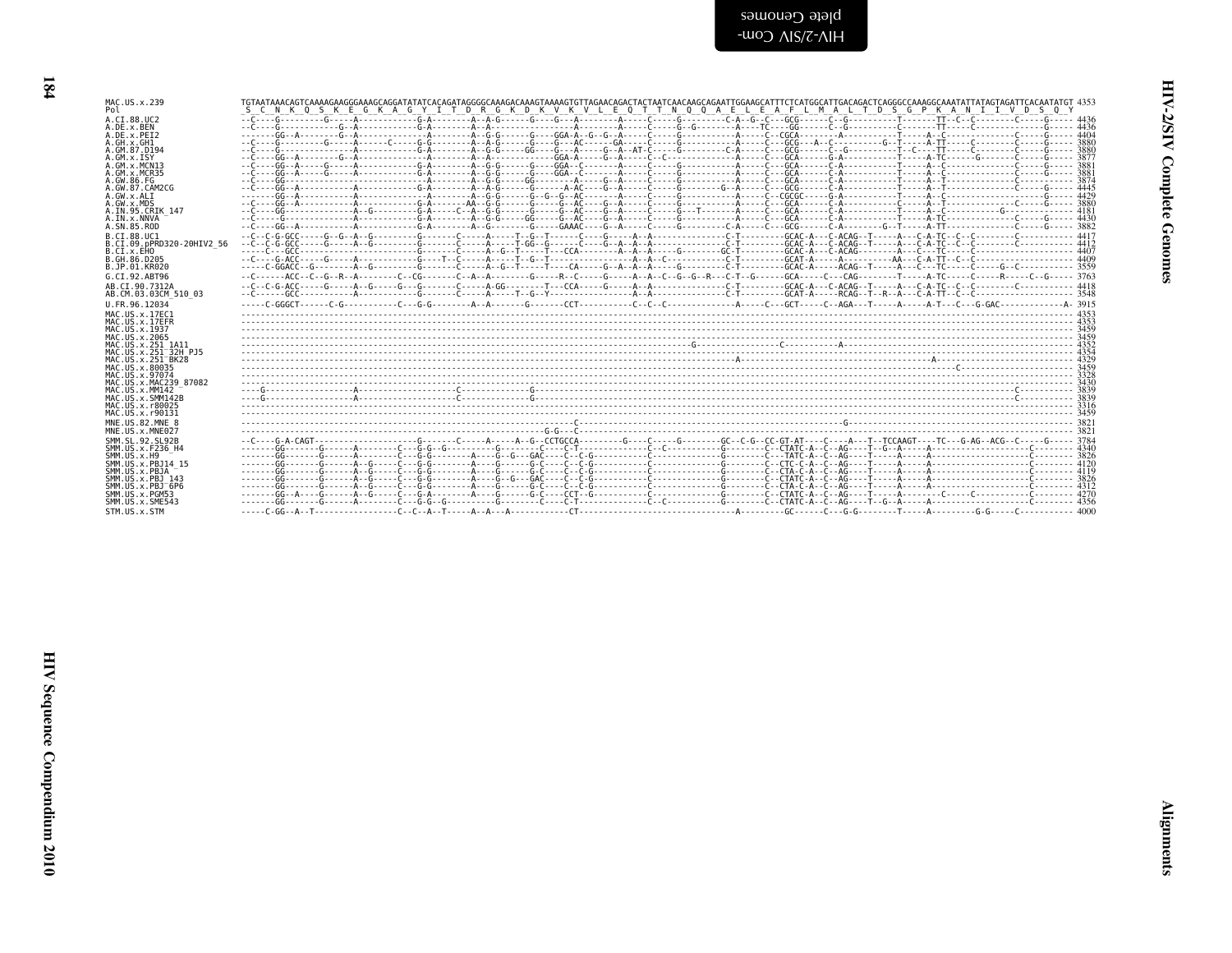| MAC.US.x.239                              |                                                                                                                 |
|-------------------------------------------|-----------------------------------------------------------------------------------------------------------------|
| Pol                                       | V M G I I T G C P T E S E S R L V N O I I E E M I K K S E I Y V A W V P A H K G I G G N O E I D H L V S O G I R |
| A.CI.88.UC2                               |                                                                                                                 |
| A.DE.X.BEN<br>A.DE.x.PEI2                 |                                                                                                                 |
| A.GH.x.GH1                                |                                                                                                                 |
| A.GM.87.D194<br>A.GM.x.ISY                |                                                                                                                 |
| A.GM.x.MCN13                              |                                                                                                                 |
| A.GM.x.MCR35                              |                                                                                                                 |
| A.GW.86.FG<br>A.GW.87.CAM2CG              |                                                                                                                 |
| A.GW.x.ALI                                |                                                                                                                 |
| A.GW.x.MDS<br>A.IN.95.CRIK 147            |                                                                                                                 |
| A.IN.x.NNVA                               |                                                                                                                 |
| A.SN.85.ROD                               |                                                                                                                 |
| B.CI.88.UC1<br>B.CI.09.pPRD320-20HIV2 56  |                                                                                                                 |
| B.CT.x.EHO                                |                                                                                                                 |
| B. GH. 86. D205                           |                                                                                                                 |
| B.JP.01.KR020                             |                                                                                                                 |
| G.CI.92.ABT96                             |                                                                                                                 |
| AB.CI.90.7312A<br>AB.CM.03.03CM 510 03    |                                                                                                                 |
| U.FR.96.12034                             |                                                                                                                 |
| MAC.US.x.17EC1                            |                                                                                                                 |
| MAC.US.x.17EFR<br>MAC. US. x. 1937        |                                                                                                                 |
| MAC.US.x.2065                             |                                                                                                                 |
| MAC.US.x.251 1A11<br>MAC.US.x.251 32H PJ5 |                                                                                                                 |
| MAC.US.x.251 <sup>-</sup> BK28            |                                                                                                                 |
| MAC.US.x.80035                            |                                                                                                                 |
| MAC.US.x.97074<br>MAC.US.x.MAC239 87082   |                                                                                                                 |
| MAC.US.x.MM142                            |                                                                                                                 |
| MAC.US.x.SMM142B<br>MAC.US.x.r80025       |                                                                                                                 |
| MAC.US.x.r90131                           |                                                                                                                 |
| MNE.US.82.MNE 8                           |                                                                                                                 |
| MNE.US.x.MNE027                           |                                                                                                                 |
| SMM. SL. 92. SL92B<br>SMM.US.x.F236 H4    |                                                                                                                 |
| SMM. US. x.H9                             |                                                                                                                 |
| SMM. US. x. PBJ14 15                      |                                                                                                                 |
| SMM.US.x.PBJA<br>SMM.US.x.PBJ 143         |                                                                                                                 |
| SMM.US.x.PBJ 6P6                          |                                                                                                                 |
| SMM.US.x.PGM53<br>SMM.US.x.SME543         |                                                                                                                 |
| STM.US.x.STM                              |                                                                                                                 |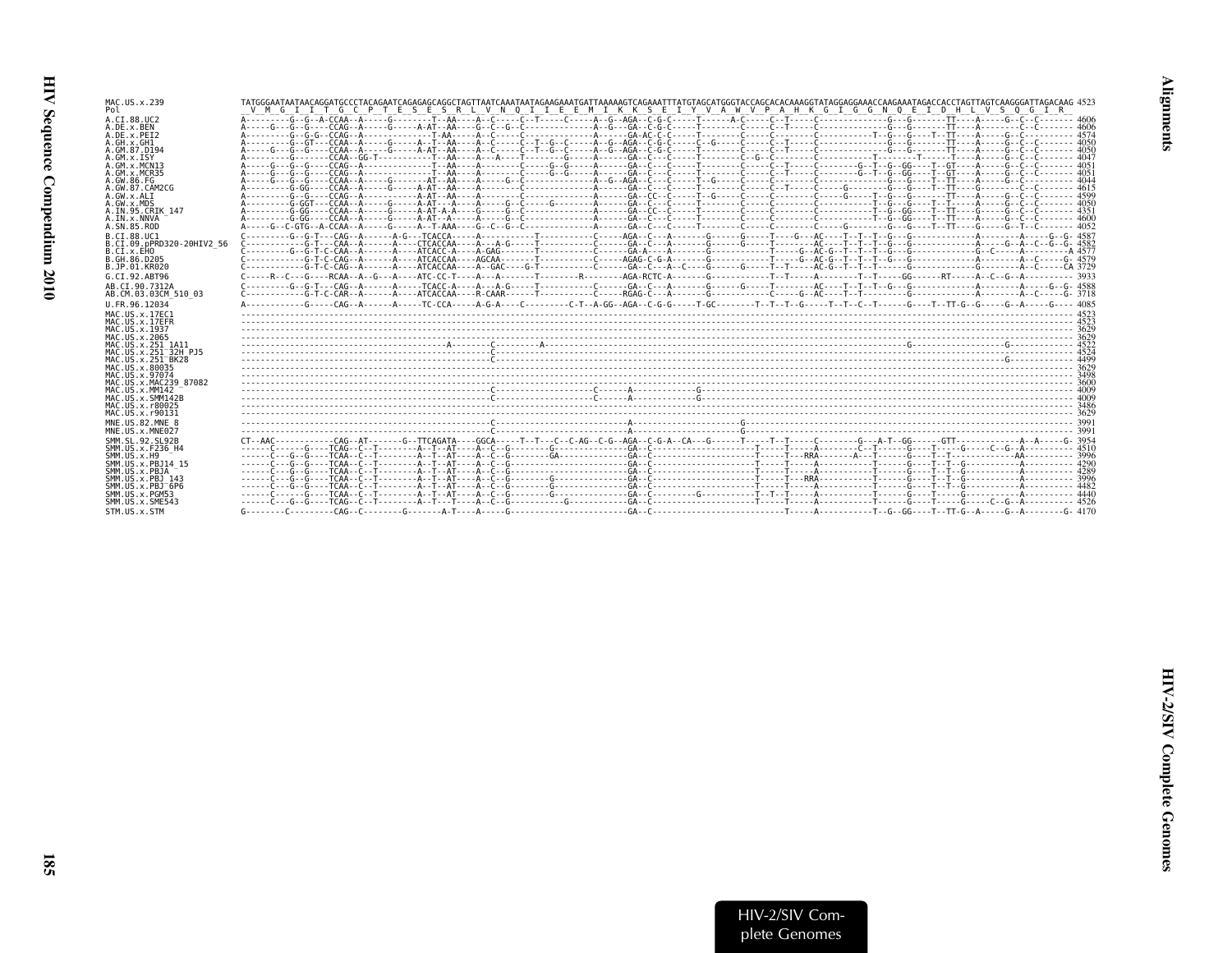<span id="page-33-0"></span>blete Genomes<br>HIV-2/SIV Com-

### Pol RNAse H end Pol p31 Integrase start

| MAC.US.x.239<br>Pol                                                 | O V L F#L E K I E P A O E E H D K Y H S N V K E L V F K F G L P R I V A R O I V D T C D K C H O K G E A I H G O A                                                                                                                                                                                                                  |  |
|---------------------------------------------------------------------|------------------------------------------------------------------------------------------------------------------------------------------------------------------------------------------------------------------------------------------------------------------------------------------------------------------------------------|--|
| A.CI.88.UC2<br>A.DE.x.BEN                                           |                                                                                                                                                                                                                                                                                                                                    |  |
| A.DE.x.PET2                                                         |                                                                                                                                                                                                                                                                                                                                    |  |
| A.GH.x.GH1<br>A.GM.87.D194                                          |                                                                                                                                                                                                                                                                                                                                    |  |
| A.GM.x.ISY                                                          |                                                                                                                                                                                                                                                                                                                                    |  |
| A.GM.x.MCN13<br>.GM. x.MCR35                                        |                                                                                                                                                                                                                                                                                                                                    |  |
| 4.GW.86.FG<br>A.GW.87.CAM2CG                                        |                                                                                                                                                                                                                                                                                                                                    |  |
| A.GW.x.ALI                                                          |                                                                                                                                                                                                                                                                                                                                    |  |
| A.GW.x.MDS<br>4.IN.95.CRIK 147                                      |                                                                                                                                                                                                                                                                                                                                    |  |
| A.IN.x.NNVA<br>4.SN.85.ROD                                          | $-61.6 - 61.7 - 61.7 - 61.7 - 61.7 - 61.7 - 61.7 - 61.7 - 61.7 - 61.7 - 61.7 - 61.7 - 61.7 - 61.7 - 61.7 - 61.7 - 61.7 - 61.7 - 61.7 - 61.7 - 61.7 - 61.7 - 61.7 - 61.7 - 61.7 - 61.7 - 61.7 - 61.7 - 61.7 - 61.7 - 61.7 - 61.7 - 61.7 - 61.7 - 61.7 - 61.7 - 61.$                                                                 |  |
| B.CT.88.UC1                                                         |                                                                                                                                                                                                                                                                                                                                    |  |
| B.CI.09.pPRD320-20HIV2 56<br>B.CI.x.EHO                             |                                                                                                                                                                                                                                                                                                                                    |  |
| B.GH.86.D205                                                        |                                                                                                                                                                                                                                                                                                                                    |  |
| B.JP.01.KR020<br>G.CI.92.ABT96                                      |                                                                                                                                                                                                                                                                                                                                    |  |
| AB.CI.90.7312A                                                      |                                                                                                                                                                                                                                                                                                                                    |  |
| AB.CM.03.03CM 510 03                                                |                                                                                                                                                                                                                                                                                                                                    |  |
|                                                                     |                                                                                                                                                                                                                                                                                                                                    |  |
| J.FR.96.12034                                                       |                                                                                                                                                                                                                                                                                                                                    |  |
| MAC.US.x.17EC1<br>MAC.US.x.17EFR                                    |                                                                                                                                                                                                                                                                                                                                    |  |
| MAC.US.x.1937                                                       |                                                                                                                                                                                                                                                                                                                                    |  |
| MAC.US.x.2065<br>MAC.US.x.251 1A11                                  |                                                                                                                                                                                                                                                                                                                                    |  |
| MAC.US.x.251 <sup>—</sup> 32H PJ5<br>MAC.US.x.251 <sup>-</sup> BK28 |                                                                                                                                                                                                                                                                                                                                    |  |
| MAC.US.x.80035                                                      |                                                                                                                                                                                                                                                                                                                                    |  |
| MAC.US.x.97074<br>MAC.US.x.MAC239 87082                             |                                                                                                                                                                                                                                                                                                                                    |  |
| MAC.US.x.MM142<br>MAC.US.x.SMM142B                                  |                                                                                                                                                                                                                                                                                                                                    |  |
| MAC.US.x.r80025                                                     |                                                                                                                                                                                                                                                                                                                                    |  |
| MAC.US.x.r90131<br>MNE.US.82.MNE 8                                  |                                                                                                                                                                                                                                                                                                                                    |  |
| MNE.US.x.MNE027                                                     |                                                                                                                                                                                                                                                                                                                                    |  |
| SMM.SL.92.SL92B<br>SMM.US.x.F236 H4                                 |                                                                                                                                                                                                                                                                                                                                    |  |
| SMM.US.x.H9                                                         |                                                                                                                                                                                                                                                                                                                                    |  |
| SMM.US.x.PBJ14 15<br>SMM.US.x.PBJA                                  |                                                                                                                                                                                                                                                                                                                                    |  |
| SMM.US.x.PBJ 143                                                    | $\overline{A_1}$ , $\overline{A_2}$ , $\overline{A_3}$ , $\overline{A_4}$ , $\overline{A_5}$ , $\overline{A_6}$ , $\overline{A_7}$ , $\overline{A_8}$ , $\overline{A_9}$ , $\overline{A_1}$ , $\overline{A_2}$ , $\overline{A_3}$ , $\overline{A_4}$ , $\overline{A_5}$ , $\overline{A_6}$ , $\overline{A_7}$ , $\overline{A_8}$ , |  |
| SMM.US.x.PBJ <sup>-</sup> 6P6<br>SMM.US.x.PGM53                     |                                                                                                                                                                                                                                                                                                                                    |  |
| SMM.US.x.SME543<br>STM.US.x.STM                                     |                                                                                                                                                                                                                                                                                                                                    |  |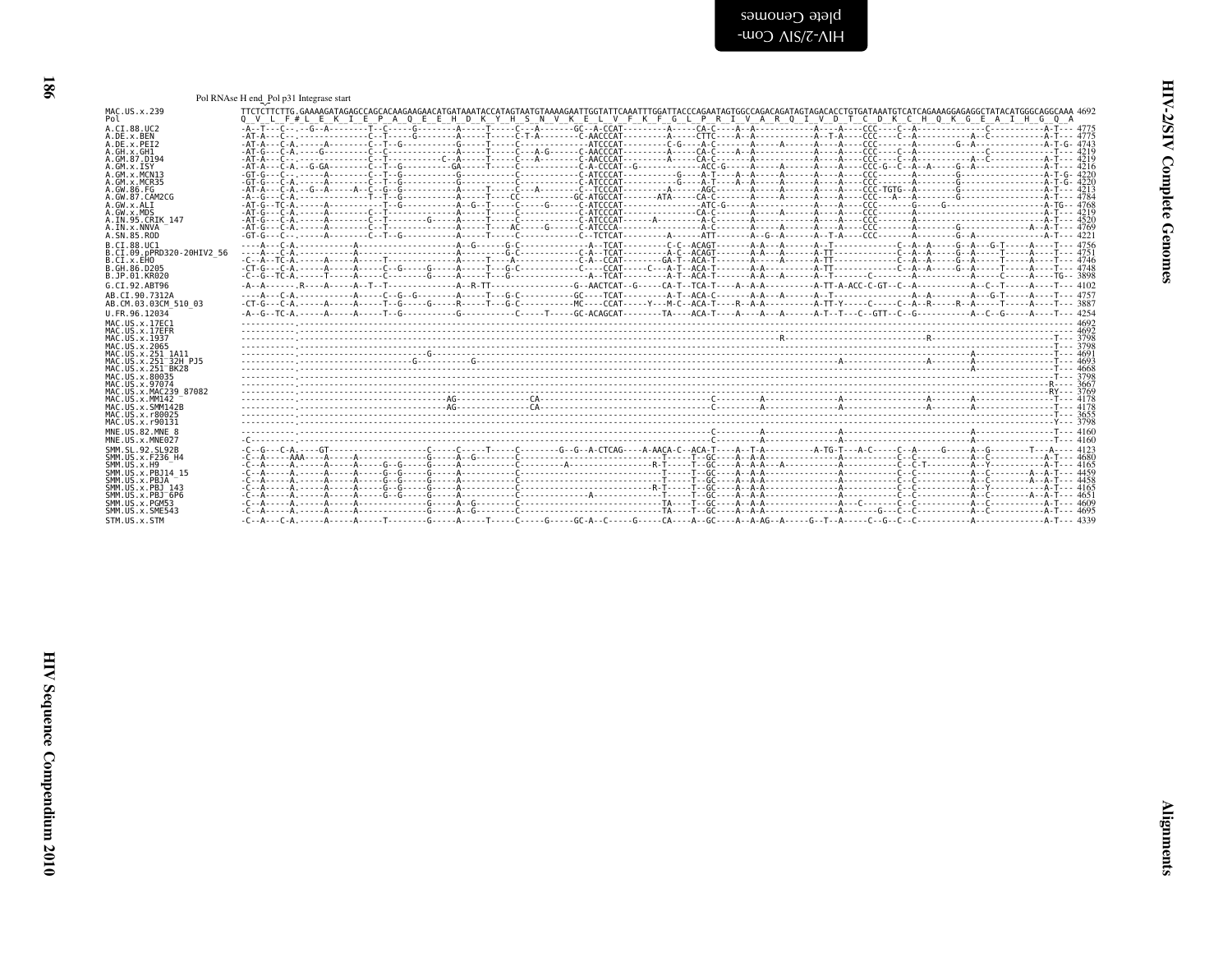| l<br>: |
|--------|
|        |
| ľ      |
| Š      |

| MAC.US.x.239<br>Pol                                       | TTCAGATCTAGGGACTTGGCAAATGGATTGTACCCATCTAGAGGGAAAAATAATCATAGTCAGTACATGTAGATGGATTCGATAGAAGGCAGAGGGTAATTCCACAAGGACAGGAAGACAGCAGCACTATTTCTGTTAAAATTGGCAGAGGCAGATGGCCTATTACAC. 4862<br>N S D L G T W O M D C T H L E G K I I I V A V H V A S G F I E A E V I P O E T G R O T A L F L L K L A G R W P I |              |
|-----------------------------------------------------------|---------------------------------------------------------------------------------------------------------------------------------------------------------------------------------------------------------------------------------------------------------------------------------------------------|--------------|
| A.CI.88.UC2                                               |                                                                                                                                                                                                                                                                                                   |              |
| A.DE.x.BEN<br>A.DE.x.PEI2                                 |                                                                                                                                                                                                                                                                                                   |              |
| A.GH.x.GH1                                                |                                                                                                                                                                                                                                                                                                   |              |
| A.GM.87.D194<br>A.GM.X.ISY                                |                                                                                                                                                                                                                                                                                                   | - - - - 4386 |
| A.GM.X.MCN13                                              |                                                                                                                                                                                                                                                                                                   |              |
| A.GM. x.MCR35                                             |                                                                                                                                                                                                                                                                                                   |              |
| A. GW. 86. FG<br>A.GW.87.CAM2CG                           |                                                                                                                                                                                                                                                                                                   |              |
| A.GW.x.ALI                                                |                                                                                                                                                                                                                                                                                                   |              |
| A.GW.x.MDS<br>A.IN.95.CRIK 147                            |                                                                                                                                                                                                                                                                                                   |              |
| A. IN. x. NNVA                                            |                                                                                                                                                                                                                                                                                                   |              |
| A.SN.85.ROD                                               |                                                                                                                                                                                                                                                                                                   |              |
| B.CT.88.UC1<br>B.CI.09.pPRD320-20HIV2 56                  |                                                                                                                                                                                                                                                                                                   |              |
| B.CT.x.EHO                                                |                                                                                                                                                                                                                                                                                                   |              |
| B. GH. 86. D205                                           |                                                                                                                                                                                                                                                                                                   |              |
| B.JP.01.KR020<br>G.CT.92.ABT96                            |                                                                                                                                                                                                                                                                                                   |              |
| AB.CT.90.7312A                                            |                                                                                                                                                                                                                                                                                                   |              |
| AB.CM.03.03CM 510 03                                      | -G----A--------A-----G-----C--C--A---T---A----G-T-A-----A-----C------C-----G-Y----------AR----A-C----AT---------T--C--C------G-----G----AT-----A-----A-----C---- 4057                                                                                                                             |              |
| U.FR.96.12034                                             |                                                                                                                                                                                                                                                                                                   |              |
| MAC. US. x. 17EC1                                         |                                                                                                                                                                                                                                                                                                   |              |
| MAC.US.x.17EFR<br>MAC. US. x. 1937                        |                                                                                                                                                                                                                                                                                                   |              |
| MAC. US. x. 2065                                          |                                                                                                                                                                                                                                                                                                   |              |
| MAC.US.x.251 1A11<br>MAC. US. x. 251 <sup>-32H</sup> P.15 |                                                                                                                                                                                                                                                                                                   |              |
| MAC.US.x.251 BK28                                         |                                                                                                                                                                                                                                                                                                   |              |
| MAC.US.x.80035                                            |                                                                                                                                                                                                                                                                                                   |              |
| MAC. U.S. x. 97074<br>MAC.US.x.MAC239 87082               |                                                                                                                                                                                                                                                                                                   |              |
| MAC.US.x.MM142                                            |                                                                                                                                                                                                                                                                                                   |              |
| MAC.US.x.SMM142B<br>MAC.US.x.r80025                       |                                                                                                                                                                                                                                                                                                   |              |
| MAC. US. x. r90131                                        |                                                                                                                                                                                                                                                                                                   |              |
| MNE.U.S.82.MNE 8                                          |                                                                                                                                                                                                                                                                                                   |              |
| MNE.US.x.MNE027                                           |                                                                                                                                                                                                                                                                                                   |              |
| SMM. SL. 92. SL92B<br>SMM.US.x.F236 H4                    |                                                                                                                                                                                                                                                                                                   |              |
| SMM.US.x.H9                                               |                                                                                                                                                                                                                                                                                                   |              |
| SMM.US.x.PBJ14 15                                         |                                                                                                                                                                                                                                                                                                   |              |
| SMM.US.x.PBJA<br>SMM. U.S. x. PB.1 143                    |                                                                                                                                                                                                                                                                                                   |              |
| SMM.US.x.PBJ 6P6                                          |                                                                                                                                                                                                                                                                                                   |              |
| SMM.US.x.PGM53<br>SMM.US.x.SME543                         |                                                                                                                                                                                                                                                                                                   |              |
| STM.US.x.STM                                              |                                                                                                                                                                                                                                                                                                   |              |
|                                                           |                                                                                                                                                                                                                                                                                                   |              |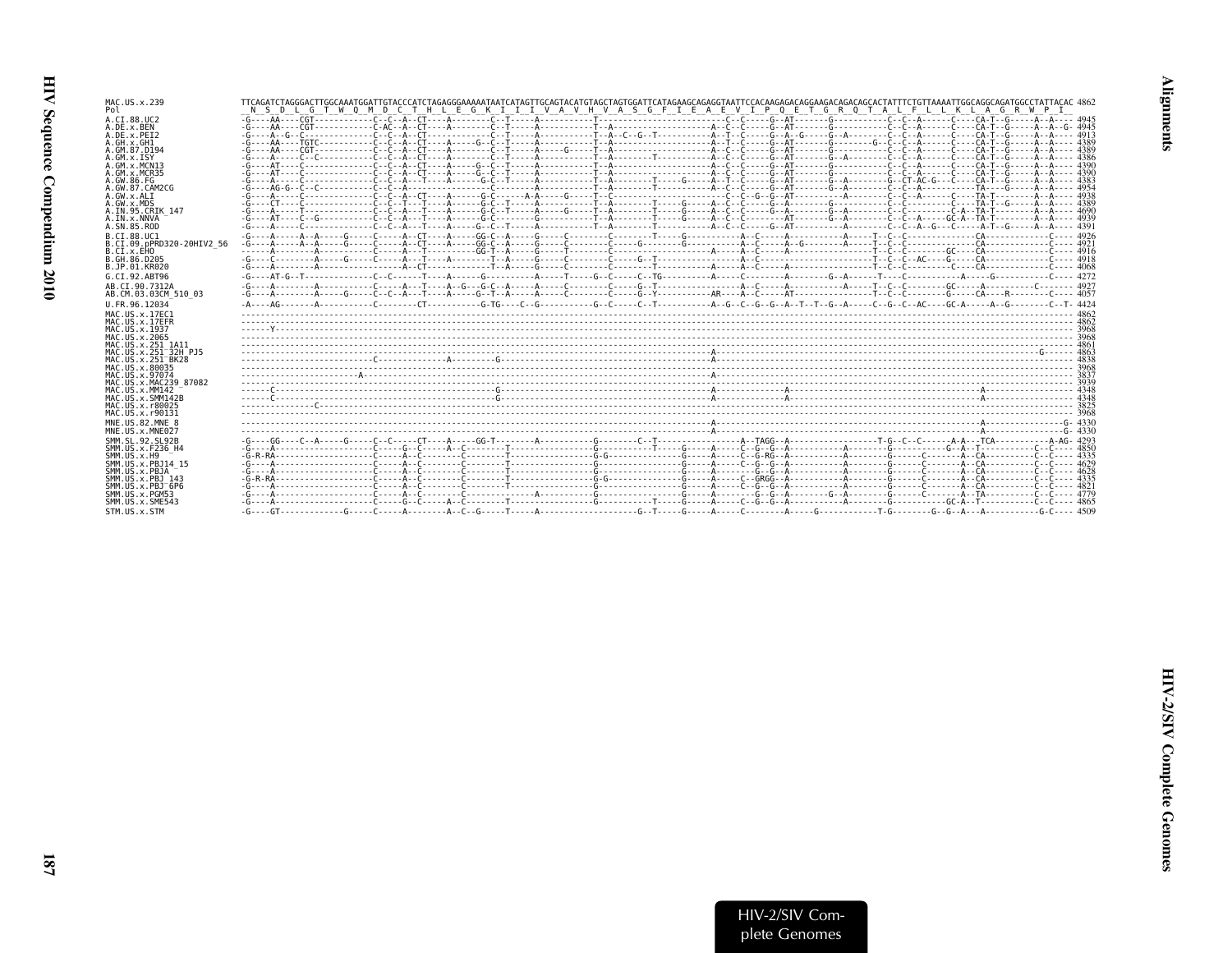| MAC.US.x.239                                                                            |                                                               |
|-----------------------------------------------------------------------------------------|---------------------------------------------------------------|
| Pol                                                                                     | THL HTDNG ANFASOEVK MVAWWAGIEHTFGVPYNPOSOGVVEAMNHHLK NOIDRIRE |
| A.CI.88.UC2                                                                             |                                                               |
| A.DE.x.BEN                                                                              |                                                               |
| A.DE.x.PEI2                                                                             |                                                               |
| A.GH.x.GH1                                                                              |                                                               |
| A.GM.87.D194                                                                            |                                                               |
| A.GM.x.ISY                                                                              |                                                               |
| A.GM.X.MCN13                                                                            |                                                               |
| A. GM. x. MCR35                                                                         |                                                               |
| A.GW.86.FG                                                                              |                                                               |
| A.GW.87.CAM2CG                                                                          |                                                               |
| A.GW.x.ALT                                                                              |                                                               |
| A.GW.x.MDS                                                                              |                                                               |
| A.IN.95.CRIK 147                                                                        |                                                               |
| A. IN. x. NNVA                                                                          |                                                               |
| A.SN.85.ROD                                                                             |                                                               |
| B.CI.88.UC1<br>B.CI.09.pPRD320-20HIV2 56<br>B.CI.x.EHO<br>B.GH.86.D205<br>B.JP.01.KR020 |                                                               |
| G.CI.92.ABT96                                                                           |                                                               |
| AB.CI.90.7312A                                                                          |                                                               |
| AB.CM.03.03CM 510 03                                                                    |                                                               |
| U.FR.96.12034                                                                           |                                                               |
| MAC. U.S. x. 17EC1                                                                      |                                                               |
| MAC.US.x.17EFR                                                                          |                                                               |
| MAC.US.x.1937                                                                           |                                                               |
| MAC. US. x. 2065                                                                        |                                                               |
| MAC.US.x.251 1A11                                                                       |                                                               |
| MAC.US.x.251 32H PJ5                                                                    |                                                               |
| MAC.US.x.251 <sup>-</sup> BK28                                                          |                                                               |
| MAC. U.S. x. 80035                                                                      |                                                               |
| MAC.US.x.97074                                                                          |                                                               |
| MAC. US. x. MAC239 87082                                                                |                                                               |
| MAC. US. x. MM142                                                                       |                                                               |
| MAC. US. x. SMM142B                                                                     |                                                               |
| MAC. US. x. r80025                                                                      |                                                               |
| MAC.US.x.r90131                                                                         |                                                               |
| MNE.US.82.MNE 8                                                                         |                                                               |
| MNE.US.x.MNE027                                                                         |                                                               |
| SMM. SL. 92. SL92B                                                                      |                                                               |
| SMM. US. x. F236 H4                                                                     |                                                               |
| SMM.US.x.H9                                                                             |                                                               |
| SMM. US. x. PBJ14 15                                                                    |                                                               |
| SMM.US.x.PBJA                                                                           |                                                               |
| SMM. U.S. x. PB.1 143                                                                   |                                                               |
| SMM.US.x.PBJ <sup>6P6</sup>                                                             |                                                               |
| SMM.US.x.PGM53                                                                          |                                                               |
| SMM. US. x. SME543                                                                      |                                                               |
| STM.US.x.STM                                                                            |                                                               |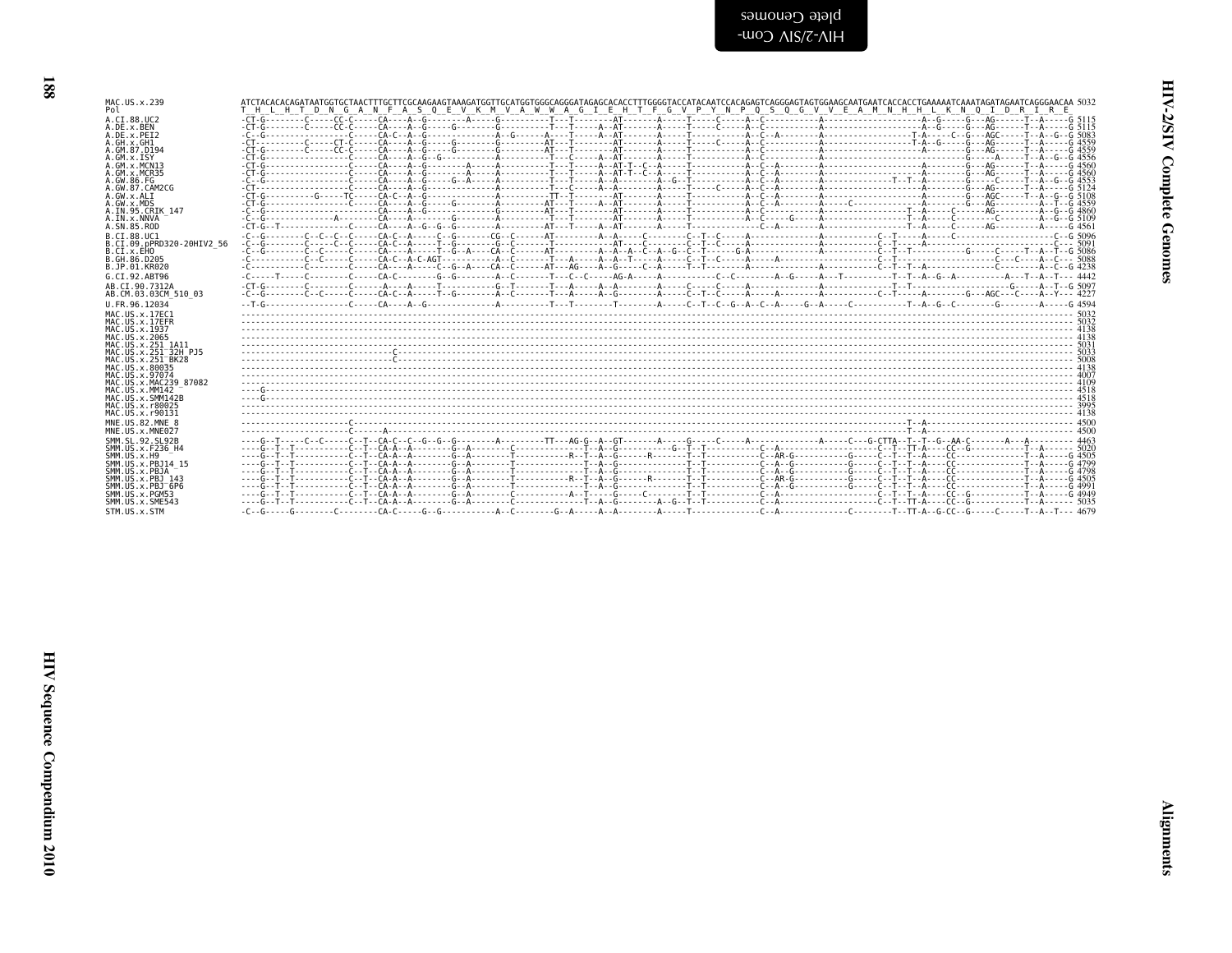| MAC.US.x.239<br>Pol                         | O A N S V E T I V L M A V H C M N F K R G G I G D M T P A E R L I N M I T T E O E I O F O O S K N S K F K N F R |  |  |
|---------------------------------------------|-----------------------------------------------------------------------------------------------------------------|--|--|
| A.CT.88.UC2                                 |                                                                                                                 |  |  |
| A.DE.x.BEN<br>A.DE.X.PET2                   | A.GA.com/internation/internation/internation/internation/internation/internation/internation/interna            |  |  |
| A.GH.x.GH1                                  |                                                                                                                 |  |  |
| A.GM.87.D194<br>$A.GM.x.$ TSY               |                                                                                                                 |  |  |
| A.GM.x.MCN13                                |                                                                                                                 |  |  |
| A.GM.x.MCR35<br>A.GW.86.FG                  |                                                                                                                 |  |  |
| A. GW. 87. CAM2CG                           |                                                                                                                 |  |  |
| A.GW.x.ALI                                  |                                                                                                                 |  |  |
| A.GW.x.MDS<br>A.IN.95.CRIK 147              |                                                                                                                 |  |  |
| A.IN.x.NNVA                                 |                                                                                                                 |  |  |
| A.SN.85.ROD<br>B.CI.88.UC1                  |                                                                                                                 |  |  |
| B.CI.09.pPRD320-20HIV2 56                   |                                                                                                                 |  |  |
| B.CI.X.EHO<br>B. GH. 86. D205               |                                                                                                                 |  |  |
| B.JP.01.KR020                               |                                                                                                                 |  |  |
| G.CI.92.ABT96                               |                                                                                                                 |  |  |
| AB.CI.90.7312A                              |                                                                                                                 |  |  |
| AB.CM.03.03CM 510 03<br>U.FR.96.12034       |                                                                                                                 |  |  |
| MAC.US.x.17EC1                              |                                                                                                                 |  |  |
| MAC.US.x.17EFR                              |                                                                                                                 |  |  |
| MAC.US.x.1937<br>MAC.US.x.2065              |                                                                                                                 |  |  |
| MAC.US.x.251 1A11                           |                                                                                                                 |  |  |
| MAC.US.x.251 32H PJ5<br>MAC.US.x.251 BK28   |                                                                                                                 |  |  |
| MAC.US.x.80035                              |                                                                                                                 |  |  |
| MAC. U.S. x. 97074<br>MAC.US.x.MAC239 87082 |                                                                                                                 |  |  |
| MAC.US.x.MM142                              |                                                                                                                 |  |  |
| MAC.US.x.SMM142B<br>MAC.US.x.r80025         |                                                                                                                 |  |  |
| MAC. US. x. r90131                          |                                                                                                                 |  |  |
| MNE.US.82.MNE 8<br>MNE.US.x.MNE027          |                                                                                                                 |  |  |
| SMM.SL.92.SL92B                             |                                                                                                                 |  |  |
| SMM. US. x. F236 H4                         |                                                                                                                 |  |  |
| SMM.US.x.H9<br>SMM. US. x. PBJ14 15         |                                                                                                                 |  |  |
| SMM.US.x.PBJA                               |                                                                                                                 |  |  |
| SMM.US.x.PBJ 143<br>SMM.US.x.PBJ 6P6        |                                                                                                                 |  |  |
| SMM.US.x.PGM53                              |                                                                                                                 |  |  |
| SMM.US.x.SME543<br>STM.US.x.STM             |                                                                                                                 |  |  |
|                                             |                                                                                                                 |  |  |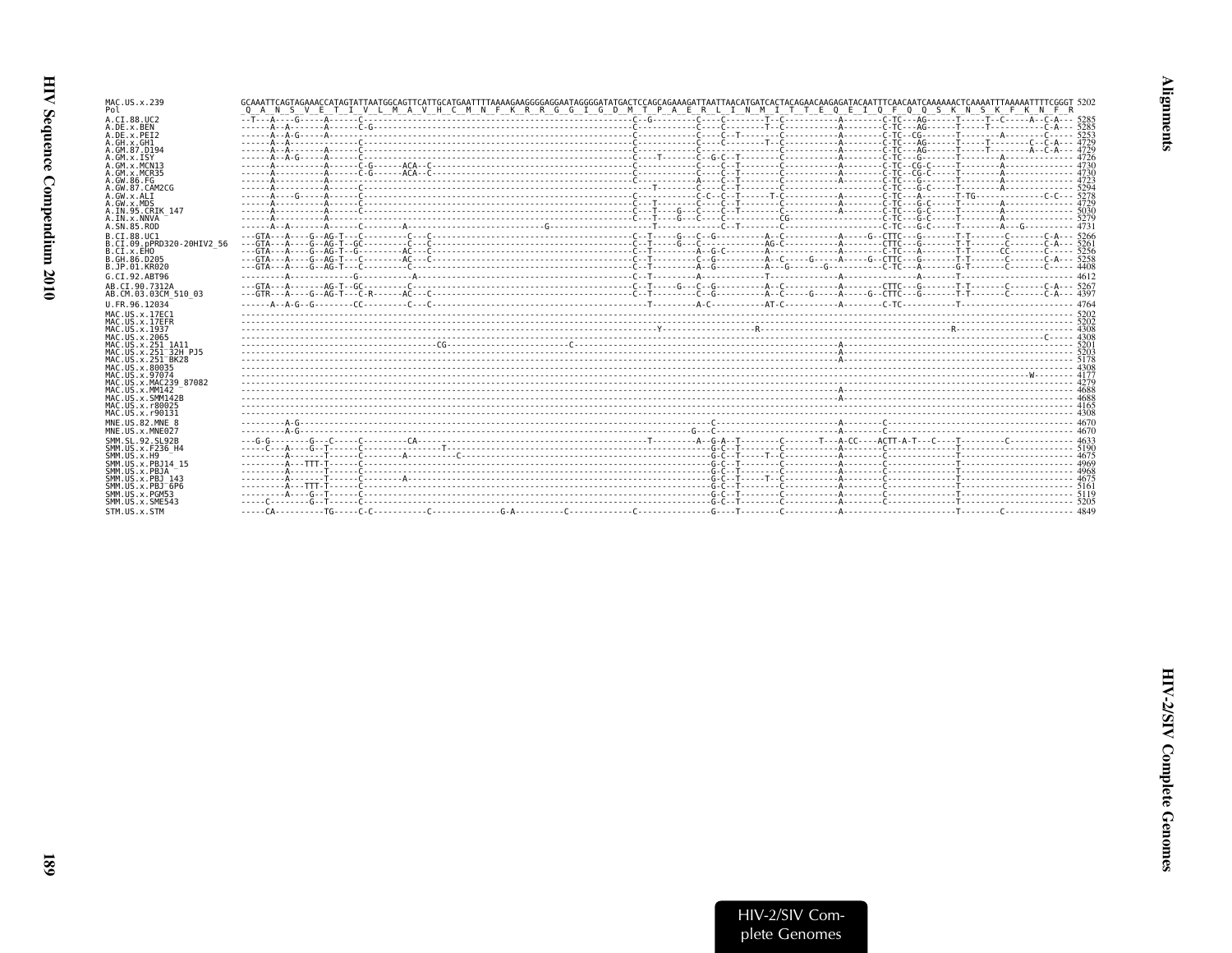<span id="page-37-0"></span>

|                                                        | Vif start                                                                                                                                                                                                                                                                                      |  |
|--------------------------------------------------------|------------------------------------------------------------------------------------------------------------------------------------------------------------------------------------------------------------------------------------------------------------------------------------------------|--|
| MAC.US.x.239<br>Pol                                    | CTATTACAGAGAAGGCAGAGATCAACTGTGGAAGGGACCCGGTGAGCTATTGTGGAAAGGGGAAGGAGCAGTCATCTTAAAGGTAGGACACACATTAAGGTAGTACCCAGAAGAAAGGCTAAAATTATCAAAGATTATGGAGGAGAAAGGGTGGATAGCAGTTCCC 5372<br>V Y Y R E G R D O L W K G P G E L L W K G E G A V T L K V G T D T K V V P R R K A K T T K D Y G G G K E V D S S |  |
| Vif                                                    | MEEEEKRWIAVP                                                                                                                                                                                                                                                                                   |  |
| A.CI.88.UC2<br>A.DE.x.BEN                              |                                                                                                                                                                                                                                                                                                |  |
| A.DE.x.PEI2                                            |                                                                                                                                                                                                                                                                                                |  |
| A.GH.x.GH1<br>A.GM.87.D194                             |                                                                                                                                                                                                                                                                                                |  |
| A.GM.X.ISY<br>A.GM.x.MCN13                             |                                                                                                                                                                                                                                                                                                |  |
| A.GM.x.MCR35                                           |                                                                                                                                                                                                                                                                                                |  |
| A. GW. 86. FG<br>A.GW.87.CAM2CG                        |                                                                                                                                                                                                                                                                                                |  |
| A.GW.x.ALI                                             |                                                                                                                                                                                                                                                                                                |  |
| A.GW.x.MDS<br>A.IN.95.CRIK 147                         |                                                                                                                                                                                                                                                                                                |  |
| A.IN.x.NNVA<br>A.SN.85.ROD                             |                                                                                                                                                                                                                                                                                                |  |
| B.CT.88.UC1                                            |                                                                                                                                                                                                                                                                                                |  |
| B.CI.09.pPRD320-20HIV2 56<br>B.CI.x.EHO                |                                                                                                                                                                                                                                                                                                |  |
| B.GH.86.D205                                           |                                                                                                                                                                                                                                                                                                |  |
| B.JP.01.KR020<br>G.CI.92.ABT96                         |                                                                                                                                                                                                                                                                                                |  |
| AB.CI.90.7312A                                         |                                                                                                                                                                                                                                                                                                |  |
| AB.CM.03.03CM 510 03                                   |                                                                                                                                                                                                                                                                                                |  |
| U.FR.96.12034                                          |                                                                                                                                                                                                                                                                                                |  |
| MAC.US.x.17EC1<br>MAC.US.x.17EFR                       |                                                                                                                                                                                                                                                                                                |  |
| MAC. US. x. 1937<br>MAC.US.x.2065                      |                                                                                                                                                                                                                                                                                                |  |
| MAC.US.x.251 1A11                                      |                                                                                                                                                                                                                                                                                                |  |
| MAC.US.x.251 32H PJ5<br>MAC.US.x.251 <sup>-</sup> BK28 |                                                                                                                                                                                                                                                                                                |  |
| MAC.US.x.80035<br>MAC. U.S. x. 97074                   |                                                                                                                                                                                                                                                                                                |  |
| MAC.US.x.MAC239 87082                                  |                                                                                                                                                                                                                                                                                                |  |
| MAC. US. x. MM142<br>MAC.US.x.SMM142B                  |                                                                                                                                                                                                                                                                                                |  |
| MAC.US.x.r80025<br>MAC.US.x.r90131                     |                                                                                                                                                                                                                                                                                                |  |
| MNE.US.82.MNE 8                                        |                                                                                                                                                                                                                                                                                                |  |
| MNE.US.x.MNE027                                        |                                                                                                                                                                                                                                                                                                |  |
| SMM. SL. 92. SL92B<br>SMM. US. x. F236 H4              |                                                                                                                                                                                                                                                                                                |  |
| SMM. US. x.H9                                          |                                                                                                                                                                                                                                                                                                |  |
| SMM.US.x.PBJ14 15<br>SMM.US.x.PBJA                     |                                                                                                                                                                                                                                                                                                |  |
| SMM. US. x. PBJ 143<br>$SMM. US. x. PBJ-6P6$           |                                                                                                                                                                                                                                                                                                |  |
| SMM.US.x.PGM53                                         |                                                                                                                                                                                                                                                                                                |  |
| SMM.US.x.SME543<br>STM.US.x.STM                        |                                                                                                                                                                                                                                                                                                |  |
|                                                        |                                                                                                                                                                                                                                                                                                |  |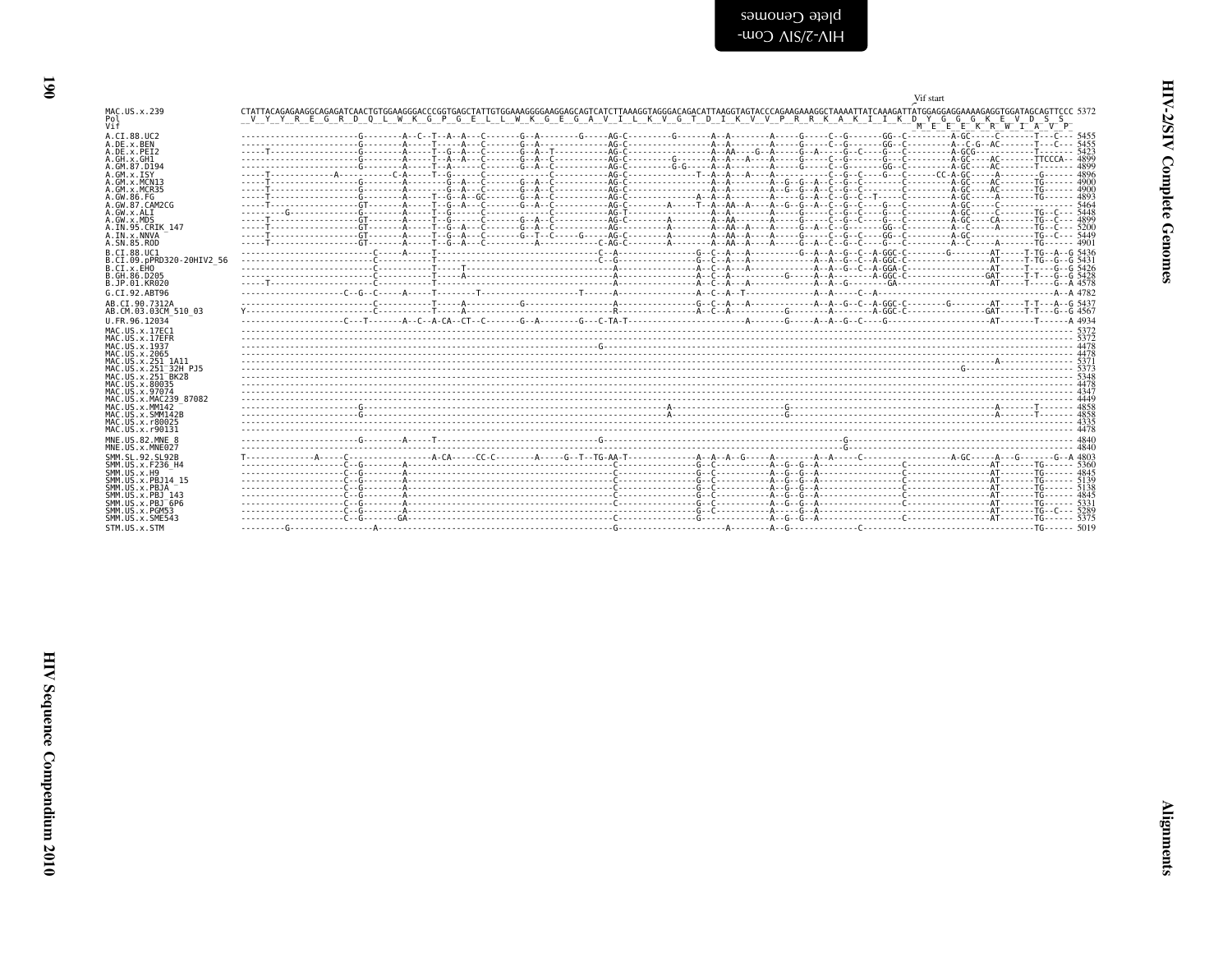<span id="page-38-0"></span>

|                                                           | Pol, Gag-Pol, and p31 Integrase end                                                                                                                                                       |
|-----------------------------------------------------------|-------------------------------------------------------------------------------------------------------------------------------------------------------------------------------------------|
| MAC.US.x.239<br>Pol                                       | ACATGGAGGATACCGGAGAGGCTAGAGAGGTGGCATAGCCTCATAAAATATCTGAAATATAAAACTAAAGATCTACAAAAGGTTTGCTATGTGCCCCATTTTAAGGTCGGATGGGCATGGGACCTGCAGCAGAGTAATCTTCCCACTACAGGAAGGCAATCC.5539<br>SHMEDTGEA.REVA |
| Vif                                                       | TWRIPERLETRWHSLIKYLKYKTKDLOKVCYVPHFKVGWAWWTCSRVIFPLOEGSHL                                                                                                                                 |
| A.CI.88.UC2                                               |                                                                                                                                                                                           |
| A.DE.x.BEN<br>A.DE.X.PEI2                                 |                                                                                                                                                                                           |
| A.GH.x.GH1                                                |                                                                                                                                                                                           |
| A.GM.87.D194<br>A.GM.X.ISY                                |                                                                                                                                                                                           |
| A.GM.x.MCN13                                              |                                                                                                                                                                                           |
| A.GM.x.MCR35                                              |                                                                                                                                                                                           |
| A.GW.86.FG<br>A. GW. 87. CAM2CG                           |                                                                                                                                                                                           |
| A.GW.x.ALI                                                |                                                                                                                                                                                           |
| A.GW.x.MDS                                                |                                                                                                                                                                                           |
| A.IN.95.CRIK 147<br>A.IN.x.NNVA                           |                                                                                                                                                                                           |
| A.SN.85.ROD                                               |                                                                                                                                                                                           |
| B.CI.88.UC1                                               |                                                                                                                                                                                           |
| B.CI.09.pPRD320-20HIV2 56<br>B.CI.X.EHO                   |                                                                                                                                                                                           |
| B.GH.86.D205                                              |                                                                                                                                                                                           |
| B.JP.01.KR020                                             |                                                                                                                                                                                           |
| G.CI.92.ABT96                                             |                                                                                                                                                                                           |
| AB.CI.90.7312A<br>AB.CM.03.03CM 510 03                    |                                                                                                                                                                                           |
| U.FR.96.12034                                             |                                                                                                                                                                                           |
| MAC. U.S. x. 17EC1                                        |                                                                                                                                                                                           |
| MAC.US.x.17EFR<br>MAC.US.x.1937                           |                                                                                                                                                                                           |
| MAC.US.x.2065                                             |                                                                                                                                                                                           |
| MAC.US.x.251 1A11<br>MAC.US.x.251 32H PJ5                 |                                                                                                                                                                                           |
| MAC.US.x.251 <sup>-</sup> BK28                            |                                                                                                                                                                                           |
| MAC.US.x.80035<br>MAC.US.x.97074                          |                                                                                                                                                                                           |
| MAC.US.x.MAC239 87082                                     |                                                                                                                                                                                           |
| MAC.US.x.MM142                                            |                                                                                                                                                                                           |
| MAC.US.x.SMM142B<br>MAC.US.x.r80025                       |                                                                                                                                                                                           |
| MAC.US.x.r90131                                           |                                                                                                                                                                                           |
| MNE.US.82.MNE 8<br>MNE.US.x.MNE027                        |                                                                                                                                                                                           |
| SMM. SL. 92. SL92B                                        |                                                                                                                                                                                           |
| SMM.US.x.F236 H4                                          |                                                                                                                                                                                           |
| SMM. US. x.H9<br>SMM. US. x. PBJ14 15                     |                                                                                                                                                                                           |
| SMM.US.x.PBJA                                             |                                                                                                                                                                                           |
| SMM.US.x.PBJ 143<br>$SMM$ . U.S. $\times$ . PB. $1^-$ 6P6 |                                                                                                                                                                                           |
| SMM.US.x.PGM53                                            |                                                                                                                                                                                           |
| SMM. U.S. x. SME543                                       |                                                                                                                                                                                           |
| STM.US.x.STM                                              |                                                                                                                                                                                           |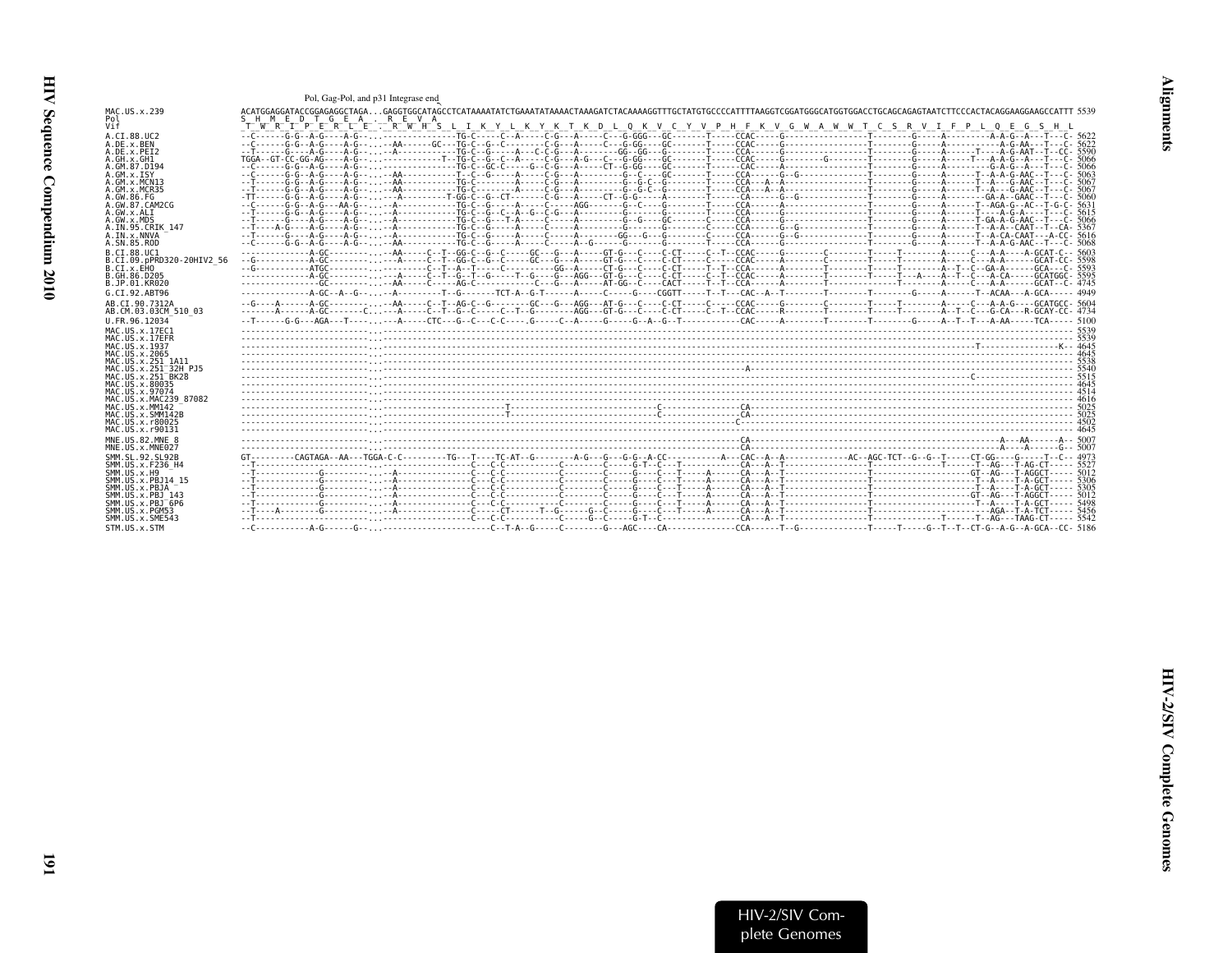| י<br>י<br>r |  |
|-------------|--|
| Ĭ           |  |
|             |  |

| MAC.US.x.239                              | AGAAGTACAAGGGTATTGGCATTTGACACCAGAAAAAGGGTGGCTCAGTACTTATGCAGTGAGGATAACCTGGTACTCAAAGAACTTTTGGACAGATGTAACACCAAACTATGCAGACATTTTACTGCATAGCACTTATTTCCCTTGCTTTACAGGGGAGAAGTGAAGAAGTGAGAAGTGAGAAGTGAGAAGTGAGAAGTGAGAAGTGAGAAGTGAGAAGTG |  |  |
|-------------------------------------------|--------------------------------------------------------------------------------------------------------------------------------------------------------------------------------------------------------------------------------|--|--|
|                                           | E V O G Y W H L T P E K G W L S T Y A V R I T W Y S K N F W T D V T P N Y A D I L L H S T Y F P C F T A G E V R                                                                                                                |  |  |
| A.CI.88.UC2<br>A.DE.x.BEN                 | $---A---G--A$                                                                                                                                                                                                                  |  |  |
| A.DE.X.PEI2                               |                                                                                                                                                                                                                                |  |  |
| A.GH.x.GH1                                |                                                                                                                                                                                                                                |  |  |
| A.GM.87.D194                              |                                                                                                                                                                                                                                |  |  |
| $A.GM.x.$ TSY<br>A.GM.X.MCN13             |                                                                                                                                                                                                                                |  |  |
| A.GM.x.MCR35                              |                                                                                                                                                                                                                                |  |  |
| A.GW.86.FG                                | $G - GA -$                                                                                                                                                                                                                     |  |  |
| A.GW.87.CAM2CG                            |                                                                                                                                                                                                                                |  |  |
| A.GW.x.ALI<br>A.GW.x.MDS                  |                                                                                                                                                                                                                                |  |  |
| A.IN.95.CRIK 147                          |                                                                                                                                                                                                                                |  |  |
| A.IN.x.NNVA                               |                                                                                                                                                                                                                                |  |  |
| A.SN.85.ROD                               |                                                                                                                                                                                                                                |  |  |
| B.CT.88.UC1                               |                                                                                                                                                                                                                                |  |  |
| B.CI.09.pPRD320-20HIV2 56<br>B.CI.X.EHO   |                                                                                                                                                                                                                                |  |  |
| B. GH. 86. D205                           |                                                                                                                                                                                                                                |  |  |
| B.JP.01.KR020                             |                                                                                                                                                                                                                                |  |  |
| G.CI.92.ABT96                             |                                                                                                                                                                                                                                |  |  |
| AB.CI.90.7312A                            |                                                                                                                                                                                                                                |  |  |
| AB.CM.03.03CM 510 03                      |                                                                                                                                                                                                                                |  |  |
| U.FR.96.12034                             |                                                                                                                                                                                                                                |  |  |
| MAC.US.x.17EC1<br>MAC.US.x.17EFR          |                                                                                                                                                                                                                                |  |  |
| MAC.US.x.1937                             |                                                                                                                                                                                                                                |  |  |
| MAC.US.x.2065                             |                                                                                                                                                                                                                                |  |  |
| MAC.US.x.251 1A11                         |                                                                                                                                                                                                                                |  |  |
| MAC.US.x.251 32H PJ5<br>MAC.US.x.251 BK28 |                                                                                                                                                                                                                                |  |  |
| MAC.US.x.80035                            |                                                                                                                                                                                                                                |  |  |
| MAC. U.S. x. 97074                        |                                                                                                                                                                                                                                |  |  |
| MAC.US.x.MAC239 87082<br>MAC.US.x.MM142   |                                                                                                                                                                                                                                |  |  |
| MAC.US.x.SMM142B                          |                                                                                                                                                                                                                                |  |  |
| MAC.US.x.r80025                           |                                                                                                                                                                                                                                |  |  |
| MAC.US.x.r90131                           |                                                                                                                                                                                                                                |  |  |
| MNE.US.82.MNE 8                           |                                                                                                                                                                                                                                |  |  |
| MNE.US.x.MNE027                           |                                                                                                                                                                                                                                |  |  |
| SMM. SL. 92. SL92B<br>SMM.US.x.F236 H4    |                                                                                                                                                                                                                                |  |  |
| SMM. <u>US.x.H9</u>                       |                                                                                                                                                                                                                                |  |  |
| SMM.US.x.PBJ14 15                         |                                                                                                                                                                                                                                |  |  |
| SMM.US.x.PBJA<br>SMM. US. x. PBJ 143      |                                                                                                                                                                                                                                |  |  |
| SMM.US.x.PBJ 6P6                          |                                                                                                                                                                                                                                |  |  |
| SMM.US.x.PGM53                            |                                                                                                                                                                                                                                |  |  |
| SMM.US.x.SME543                           |                                                                                                                                                                                                                                |  |  |
| STM.US.x.STM                              |                                                                                                                                                                                                                                |  |  |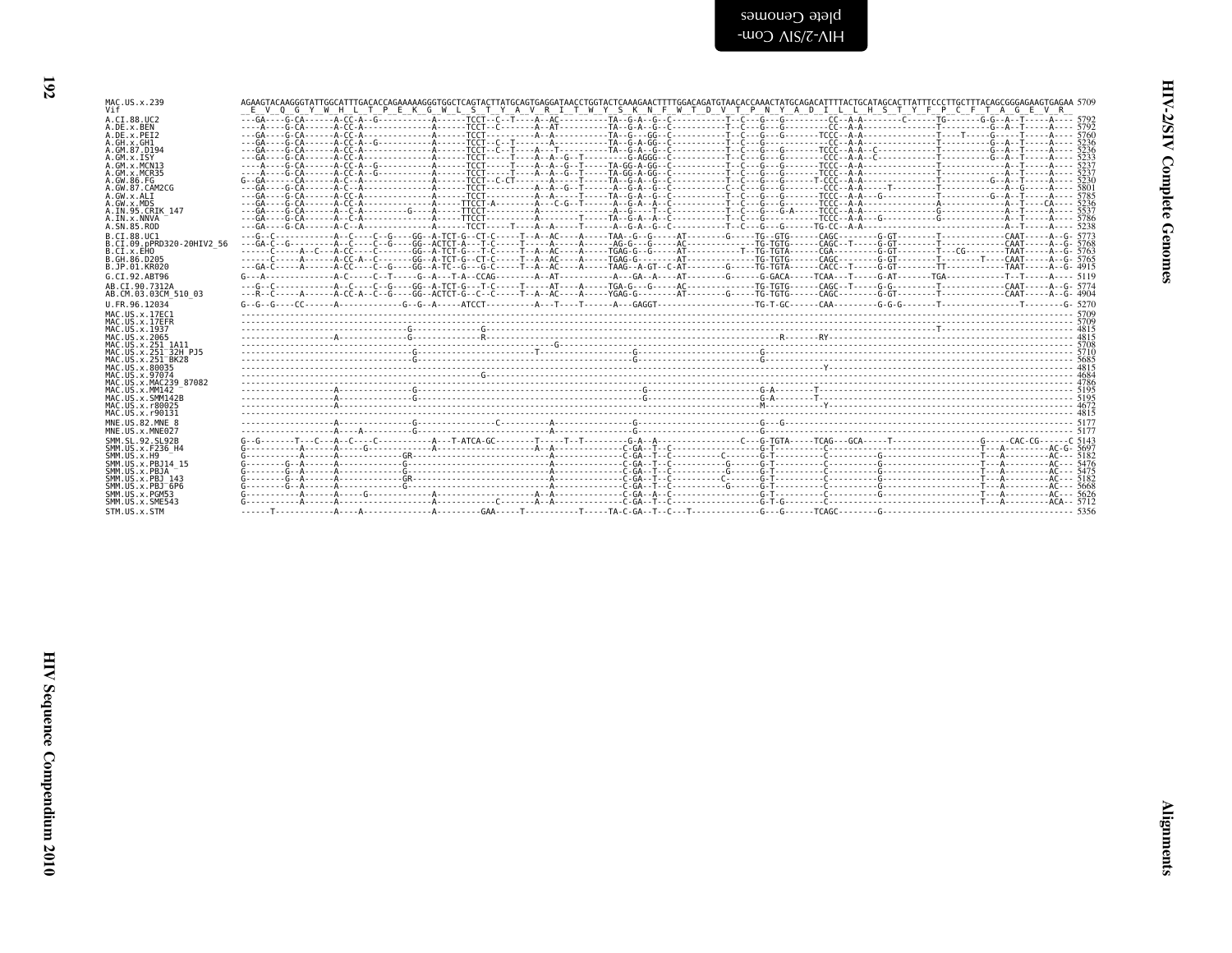<span id="page-40-0"></span>

|                                                   | Vpx start                                                                                                                                                                                                                     |  |
|---------------------------------------------------|-------------------------------------------------------------------------------------------------------------------------------------------------------------------------------------------------------------------------------|--|
| MAC.US.x.239                                      | GATGTCAGATCCCAGGGAGAGAATCCCACCTGGAAACAGTGGAGAAGAGACAATAGGAGAGGC_5873.<br>GGGCCATCAGGGGAGAACAACTGCTGTCTTGCTGCAGGTTCCCGAGAGCTCATAAGTACCAGGTACCAAGCCTACAGTACTTAGCACTGAAAGTAGTAGTAGC<br>M S D P R E R I P P G N S G E E T I G E A |  |
| Vpx<br>Vif                                        | R A I R G E Q L L S C C R F P R A H K Y Q V P S L Q Y L A L K V V S D "V "R "S "Q "G "E "N "P "T "W "K "Q "W "R "R "D "N "R "G "                                                                                              |  |
| A.CI.88.UC2<br>A.DE.x.BEN                         | -A--------A-G---A-GT-A----C-------AT-A---CCA--C----GA-CTA-------GTTA--C--A-TTC-G--CT-AGT------GCAACAAA---G----C-----G------AA-A-C-G-A-----A-----G-----C----TA--T--T--------- 592                                              |  |
| A.DE.x.PEI2<br>A.GH.x.GH1<br>A.GM.87.D194         |                                                                                                                                                                                                                               |  |
| A.GM.X.ISY<br>A.GM.X.MCN13                        |                                                                                                                                                                                                                               |  |
| A.GM.x.MCR35                                      |                                                                                                                                                                                                                               |  |
| A.GW.86.FG<br>A. GW. 87. CAM2CG                   |                                                                                                                                                                                                                               |  |
| A.GW.x.ALI<br>A.GW.x.MDS                          | -A--------A-G--A-GT-AT---C-------AT-AT--CCAG--C------A-CT--------G-CA--T--A-TTC-G--CT-AGTG-----GCAACAAA--G----C-----A----C-G-A-----A-------C--C--C------T--C-AGC---- 5403                                                     |  |
| A.IN.95.CRIK 147                                  |                                                                                                                                                                                                                               |  |
| A. IN. x. NNVA<br>A.SN.85.ROD                     |                                                                                                                                                                                                                               |  |
| B.CI.88.UC1<br>B.CI.09.pPRD320-20HIV2 56          |                                                                                                                                                                                                                               |  |
| B.CI.X.EHO                                        |                                                                                                                                                                                                                               |  |
| B.GH.86.D205<br>B.JP.01.KR020                     |                                                                                                                                                                                                                               |  |
| G.CI.92.ABT96                                     |                                                                                                                                                                                                                               |  |
| AB.CI.90.7312A                                    |                                                                                                                                                                                                                               |  |
| AB.CM.03.03CM 510 03                              |                                                                                                                                                                                                                               |  |
| U.FR.96.12034                                     |                                                                                                                                                                                                                               |  |
| MAC.US.x.17EC1<br>MAC.US.x.17EFR<br>MAC.US.x.1937 |                                                                                                                                                                                                                               |  |
| MAC.US.x.2065                                     |                                                                                                                                                                                                                               |  |
| MAC.US.x.251 1A11<br>MAC.US.x.251 32H PJ5         |                                                                                                                                                                                                                               |  |
| MAC.US.x.251 <sup>-</sup> BK28<br>MAC.US.x.80035  |                                                                                                                                                                                                                               |  |
| MAC.US.x.97074<br>MAC.US.x.MAC239 87082           |                                                                                                                                                                                                                               |  |
| MAC.US.x.MM142                                    |                                                                                                                                                                                                                               |  |
| MAC.US.x.SMM142B<br>MAC.US.x.r80025               |                                                                                                                                                                                                                               |  |
| MAC.US.x.r90131<br>MNE.US.82.MNE 8                |                                                                                                                                                                                                                               |  |
| MNE.US.x.MNE027                                   |                                                                                                                                                                                                                               |  |
| SMM. SL. 92. SL92B<br>SMM.US.x.F236 H4            |                                                                                                                                                                                                                               |  |
| $SMM.$ US. $x.$ H9                                |                                                                                                                                                                                                                               |  |
| SMM.US.x.PBJ14 15<br>SMM.US.x.PBJA                |                                                                                                                                                                                                                               |  |
| SMM.US.x.PBJ 143<br>$SMM. US. x. PBJ-6P6$         |                                                                                                                                                                                                                               |  |
| SMM.US.x.PGM53<br>SMM.US.x.SME543                 |                                                                                                                                                                                                                               |  |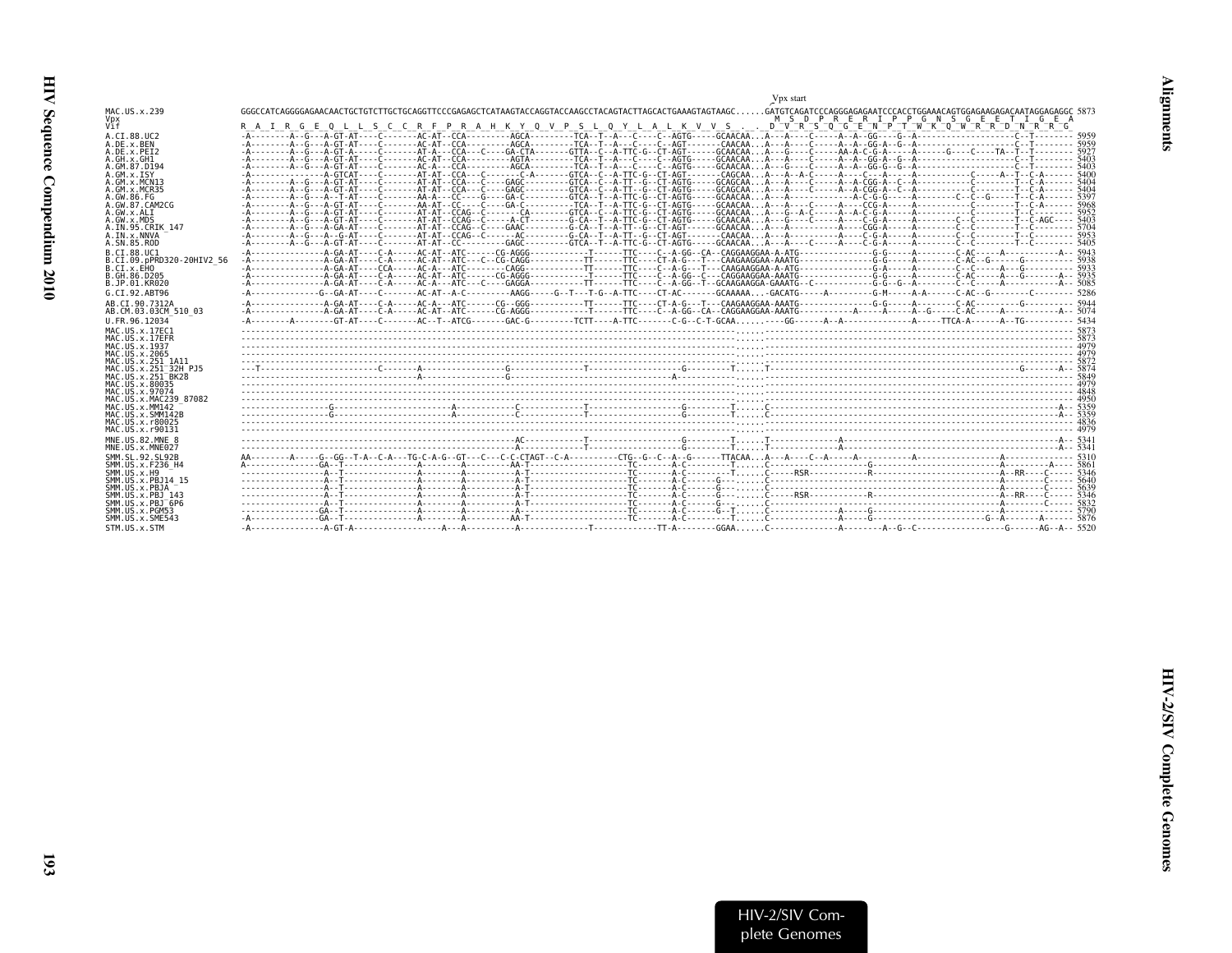<span id="page-41-0"></span>

|                                      | Vif end                                                                                                                                                                                                                                                                                                                                                                                                         |
|--------------------------------------|-----------------------------------------------------------------------------------------------------------------------------------------------------------------------------------------------------------------------------------------------------------------------------------------------------------------------------------------------------------------------------------------------------------------|
| MAC.US.x.239<br>Vpx<br>Vif           | CTTCGAATGGCTAAACAGAACAGTAGAGGAGATAAACAGAGAGGCGGTAAACCACCTACCAAGGGAGCTAATTTTCCAGGTTTGGCAAAGGTCTTGGGAATACTGACAAGACAAGGGATGTCACCAAGCTATGTAAAATACAGATACTTGTGTTTAATACAAAAGG 6043<br>F E W L N R T V E E I N R E A V N H L P R E L I F O V W O R S W E Y W H D E O G M S P S Y V K Y R Y L C L I O K<br>"LIR "MI"A "KI"Q "NI"S "RI"G "DI"KI"Q "RI"G "G "KI"P "P "T "KI"G "A "NI"F "P "G "LI"A "KI"V "LI"G "I "LI"A "* |
| A.CI.88.UC2                          |                                                                                                                                                                                                                                                                                                                                                                                                                 |
| A.DE.x.BEN                           |                                                                                                                                                                                                                                                                                                                                                                                                                 |
| A.DE.x.PEI2                          |                                                                                                                                                                                                                                                                                                                                                                                                                 |
| A.GH.x.GH1                           |                                                                                                                                                                                                                                                                                                                                                                                                                 |
| A.GM.87.D194                         |                                                                                                                                                                                                                                                                                                                                                                                                                 |
| A.GM.X.ISY                           |                                                                                                                                                                                                                                                                                                                                                                                                                 |
| A.GM.x.MCN13                         |                                                                                                                                                                                                                                                                                                                                                                                                                 |
| A.GM.x.MCR35                         |                                                                                                                                                                                                                                                                                                                                                                                                                 |
| A. GW. 86. FG                        |                                                                                                                                                                                                                                                                                                                                                                                                                 |
| A.GW.87.CAM2CG                       |                                                                                                                                                                                                                                                                                                                                                                                                                 |
| A.GW.x.ALI                           |                                                                                                                                                                                                                                                                                                                                                                                                                 |
| A.GW.x.MDS                           |                                                                                                                                                                                                                                                                                                                                                                                                                 |
| A. IN. 95. CRIK 147                  |                                                                                                                                                                                                                                                                                                                                                                                                                 |
| A.IN.x.NNVA                          |                                                                                                                                                                                                                                                                                                                                                                                                                 |
| A.SN.85.ROD                          |                                                                                                                                                                                                                                                                                                                                                                                                                 |
| B.CT.88.UC1                          |                                                                                                                                                                                                                                                                                                                                                                                                                 |
| B.CI.09.pPRD320-20HIV2 56            |                                                                                                                                                                                                                                                                                                                                                                                                                 |
| B.CI.X.EHO                           |                                                                                                                                                                                                                                                                                                                                                                                                                 |
| B.GH.86.D205                         |                                                                                                                                                                                                                                                                                                                                                                                                                 |
| B.JP.01.KR020                        |                                                                                                                                                                                                                                                                                                                                                                                                                 |
| G.CI.92.ABT96                        |                                                                                                                                                                                                                                                                                                                                                                                                                 |
| AB.CI.90.7312A                       |                                                                                                                                                                                                                                                                                                                                                                                                                 |
| AB.CM.03.03CM 510 03                 |                                                                                                                                                                                                                                                                                                                                                                                                                 |
| U.FR.96.12034                        | T - - AGT - - - - - G-A - - - - T - - GAGA - T - C - - - - G - CA - A - GC - A - T - T - C - - - - A - T - C - - - A - T - - C - - - - - - C - - - - - C - - - - C - - - C - - - - - G - - - C - - - G - - A - 5604                                                                                                                                                                                             |
| MAC.US.x.17EC1                       |                                                                                                                                                                                                                                                                                                                                                                                                                 |
| MAC.US.x.17EFR                       |                                                                                                                                                                                                                                                                                                                                                                                                                 |
| MAC.US.x.1937                        |                                                                                                                                                                                                                                                                                                                                                                                                                 |
| MAC.US.x.2065                        |                                                                                                                                                                                                                                                                                                                                                                                                                 |
| MAC.US.x.251 1A11                    |                                                                                                                                                                                                                                                                                                                                                                                                                 |
| MAC. US. x. 251 <sup>-32H</sup> P.15 |                                                                                                                                                                                                                                                                                                                                                                                                                 |
| MAC.US.x.251 BK28                    |                                                                                                                                                                                                                                                                                                                                                                                                                 |
| MAC.US.x.80035                       |                                                                                                                                                                                                                                                                                                                                                                                                                 |
| MAC.US.x.97074                       |                                                                                                                                                                                                                                                                                                                                                                                                                 |
| MAC.US.x.MAC239 87082                |                                                                                                                                                                                                                                                                                                                                                                                                                 |
| MAC.US.x.MM142                       |                                                                                                                                                                                                                                                                                                                                                                                                                 |
| MAC.US.x.SMM142B                     |                                                                                                                                                                                                                                                                                                                                                                                                                 |
| MAC. U.S. x. r80025                  |                                                                                                                                                                                                                                                                                                                                                                                                                 |
| MAC.US.x.r90131                      |                                                                                                                                                                                                                                                                                                                                                                                                                 |
| MNE.US.82.MNE 8                      |                                                                                                                                                                                                                                                                                                                                                                                                                 |
| MNE.US.x.MNE027                      |                                                                                                                                                                                                                                                                                                                                                                                                                 |
| SMM. SL. 92. SL92B                   |                                                                                                                                                                                                                                                                                                                                                                                                                 |
| SMM.US.x.F236 H4                     |                                                                                                                                                                                                                                                                                                                                                                                                                 |
| $SMM$ , U.S., $\times$ , H.9         |                                                                                                                                                                                                                                                                                                                                                                                                                 |
| SMM.US.x.PB.114 15                   |                                                                                                                                                                                                                                                                                                                                                                                                                 |
| SMM.US.x.PBJA                        |                                                                                                                                                                                                                                                                                                                                                                                                                 |
| SMM.US.x.PBJ 143                     |                                                                                                                                                                                                                                                                                                                                                                                                                 |
| $SMM$ . U.S. $\times$ . PB. $T$ 6P6  |                                                                                                                                                                                                                                                                                                                                                                                                                 |
| SMM.US.x.PGM53                       |                                                                                                                                                                                                                                                                                                                                                                                                                 |
| SMM.US.x.SME543                      |                                                                                                                                                                                                                                                                                                                                                                                                                 |
| STM.US.x.STM                         |                                                                                                                                                                                                                                                                                                                                                                                                                 |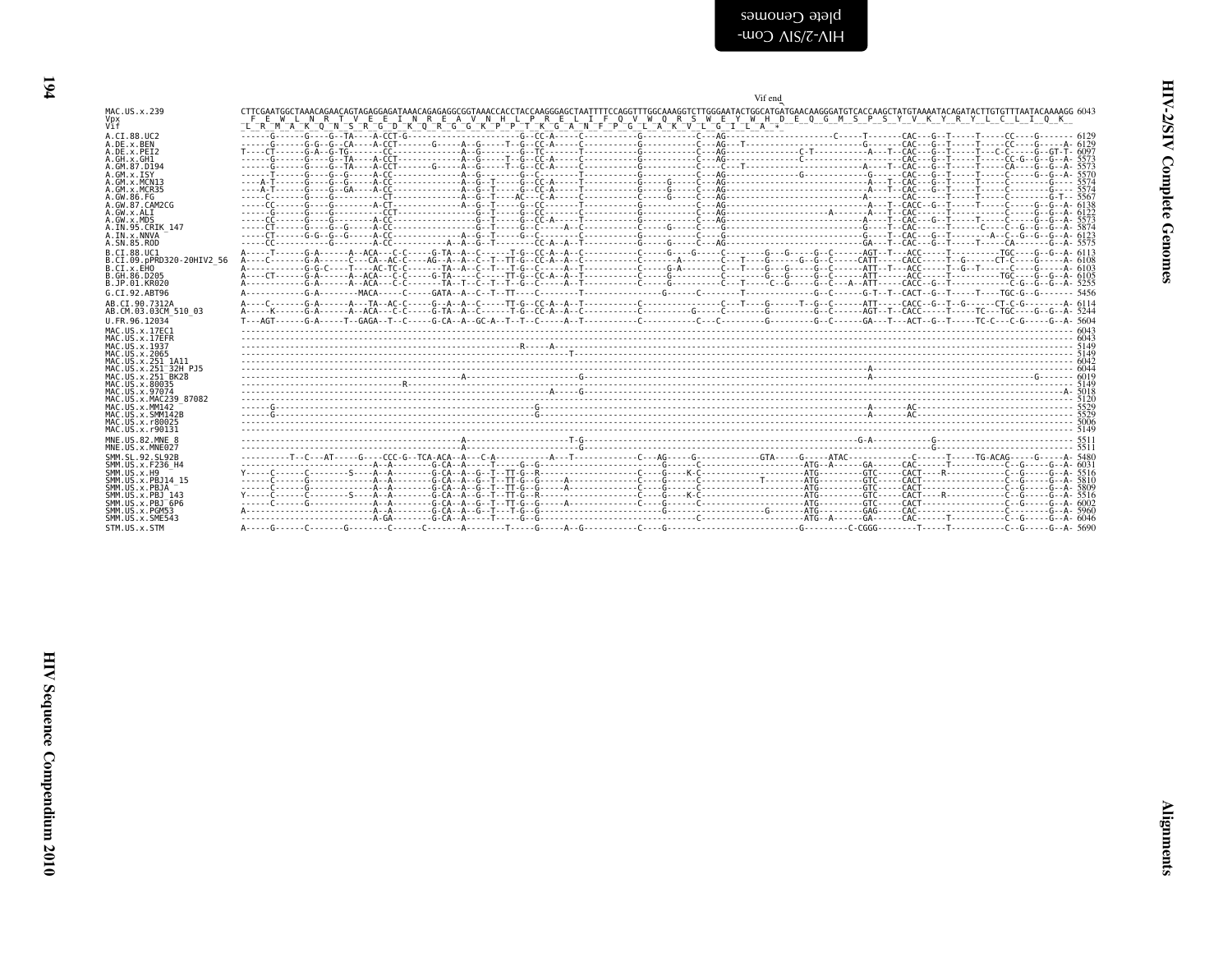<span id="page-42-0"></span>

|                                                                                                                                                                                        | Vpx end<br>Vpr start                                                                                                                                                                                                                              |
|----------------------------------------------------------------------------------------------------------------------------------------------------------------------------------------|---------------------------------------------------------------------------------------------------------------------------------------------------------------------------------------------------------------------------------------------------|
| MAC.US.x.239<br>Vpx                                                                                                                                                                    | CTTTATTTATGCATTGCAAGAAAGGCTGTAGATGTCTAGGGGAAGGACATGGGGCAGGGGGATGGAGACCAGGACCTCCTCCTCCTCCCCCCTCCAGGACTAGCATAA<br>.ATGGAAGAAAGACCTCCAGAAAATGAAGGACCACAAAGGGAACCAT 6196<br>A L F M H C K K G C R C L G E G H G A G G W R . P G P P P P P P P G L A * |
| Vnr                                                                                                                                                                                    | MEERPP##ENEGPOREP                                                                                                                                                                                                                                 |
| A.CI.88.UC2<br>A.DE.x.BEN<br>A.DE.X.PEI2<br>A.GH.x.GH1<br>A.GM.87.D194<br>A.GM.X.ISY<br>A.GM.x.MCN13<br>A. GM. x. MCR35<br>A.GW.86.FG<br>A.GW.87.CAM2CG<br>A.GW.x.ALI                  |                                                                                                                                                                                                                                                   |
| A.GW.x.MDS<br>A.IN.95.CRIK 147<br>A.IN.x.NNVA<br>A.SN.85.ROD                                                                                                                           |                                                                                                                                                                                                                                                   |
| B.CI.88.UC1<br>B.CI.09.pPRD320-20HIV2 56<br>B.CT.x.EHO<br>B.GH.86.D205<br>B.JP.01.KR020                                                                                                |                                                                                                                                                                                                                                                   |
| G.CI.92.ABT96                                                                                                                                                                          |                                                                                                                                                                                                                                                   |
| AB.CT.90.7312A<br>AB.CM.03.03CM 510 03                                                                                                                                                 |                                                                                                                                                                                                                                                   |
| U.FR.96.12034                                                                                                                                                                          |                                                                                                                                                                                                                                                   |
| MAC.US.x.17EC1<br>MAC.US.x.17EFR<br>MAC.US.x.1937<br>MAC. US. x. 2065<br>MAC.US.x.251 1A11<br>MAC. US. x. 251 <sup>-32H</sup> P.15<br>MAC.US.x.251 <sup>-</sup> BK28<br>MAC.US.x.80035 |                                                                                                                                                                                                                                                   |
| MAC.US.x.97074                                                                                                                                                                         |                                                                                                                                                                                                                                                   |
| MAC.US.x.MAC239 87082<br>MAC.US.x.MM142<br>MAC.US.x.SMM142B<br>MAC.US.x.r80025<br>MAC.US.x.r90131                                                                                      |                                                                                                                                                                                                                                                   |
| MNE.US.82.MNE 8<br>MNE.US.x.MNE027                                                                                                                                                     |                                                                                                                                                                                                                                                   |
| SMM. SL. 92. SL92B<br>SMM.US.x.F236 H4<br>SMM. US. x.H9<br>SMM. US. x. PBJ14 15<br>SMM.US.x.PBJA                                                                                       |                                                                                                                                                                                                                                                   |
| SMM.US.x.PBJ 143<br>$SMM. US. x. PBJ-6P6$<br>SMM.US.x.PGM53<br>SMM. US. x. SME543                                                                                                      |                                                                                                                                                                                                                                                   |
| STM.US.x.STM                                                                                                                                                                           |                                                                                                                                                                                                                                                   |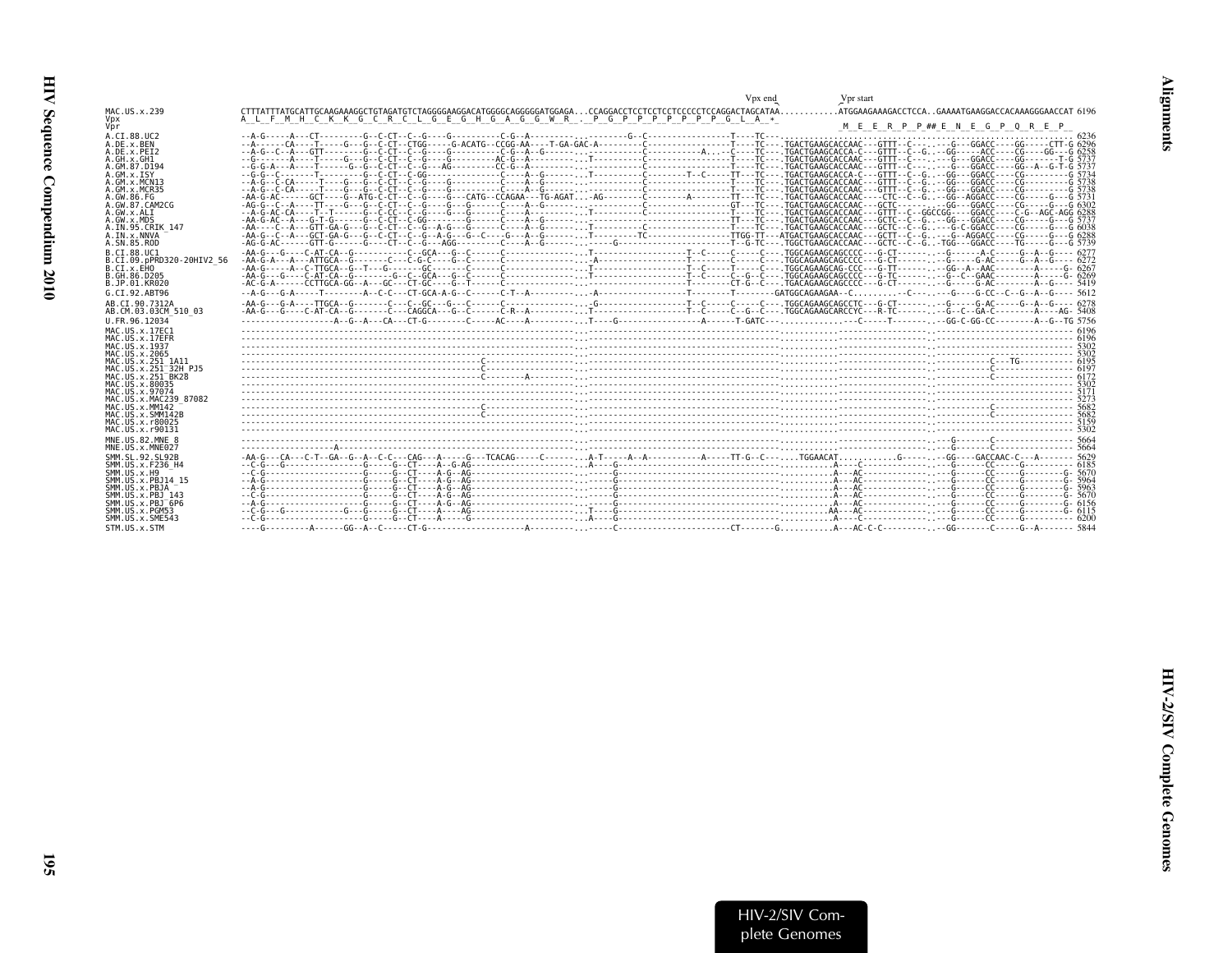|                                               | Tat exon 1 start                                                                                                                                                                                                                                                                                          |
|-----------------------------------------------|-----------------------------------------------------------------------------------------------------------------------------------------------------------------------------------------------------------------------------------------------------------------------------------------------------------|
| MAC.US.x.239                                  | GGGATGAATGGGTAGTGGAGGTTCTGGAAGAACTGAAAGAAGCAGCCTTTAAAACATTTTGATCCTCGCTTGCTAACTGCACTTGGTAATCATATCTATAATAGACATGGAGACACCCCTTGAGGGAGCAGCAGCAGCACTCATTAGAATCCTCCCAACGAGCCCTTTCATGCAT 6366<br>W D E W V V E V L E E L K E E A L K H F D P R L L T A L G N H I Y N R H G D T L E G A G E L I R I L O R A L F M H |
| Vpr<br>Tat exon 1                             | M E T P L R E O E N S L E S S N E R S S C I                                                                                                                                                                                                                                                               |
| A.CT.88.UC2<br>A.DE.X.BEN                     |                                                                                                                                                                                                                                                                                                           |
| A.DE.x.PEI2                                   |                                                                                                                                                                                                                                                                                                           |
| A.GH.X.GH1<br>A.GM.87.D194                    |                                                                                                                                                                                                                                                                                                           |
| A.GM.x.ISY                                    |                                                                                                                                                                                                                                                                                                           |
| A.GM.x.MCN13<br>A.GM.x.MCR35                  |                                                                                                                                                                                                                                                                                                           |
| A.GW.86.FG<br>A. GW. 87. CAM2CG               |                                                                                                                                                                                                                                                                                                           |
| A.GW.x.ALI                                    |                                                                                                                                                                                                                                                                                                           |
| A.GW.x.MDS<br>A.IN.95.CRIK 147                |                                                                                                                                                                                                                                                                                                           |
| A.IN.x.NNVA<br>A.SN.85.ROD                    |                                                                                                                                                                                                                                                                                                           |
| B.CI.88.UC1                                   |                                                                                                                                                                                                                                                                                                           |
| B.CI.09.pPRD320-20HIV2 56<br>B.CI.x.EHO       |                                                                                                                                                                                                                                                                                                           |
| B. GH. 86. D205                               |                                                                                                                                                                                                                                                                                                           |
| B.JP.01.KR020<br>G.CI.92.ABT96                |                                                                                                                                                                                                                                                                                                           |
| AB.CI.90.7312A                                |                                                                                                                                                                                                                                                                                                           |
| AB.CM.03.03CM 510 03                          |                                                                                                                                                                                                                                                                                                           |
| U.FR.96.12034<br>MAC.US.x.17EC1               |                                                                                                                                                                                                                                                                                                           |
| MAC.US.x.17EFR                                |                                                                                                                                                                                                                                                                                                           |
| MAC. US. x. 1937<br>MAC.US.x.2065             |                                                                                                                                                                                                                                                                                                           |
| MAC.US.x.251 1A11<br>MAC.US.x.251 32H PJ5     |                                                                                                                                                                                                                                                                                                           |
| MAC.US.x.251 <sup>-</sup> BK28                |                                                                                                                                                                                                                                                                                                           |
| MAC.US.x.80035<br>MAC. US. x. 97074           |                                                                                                                                                                                                                                                                                                           |
| MAC.US.x.MAC239 87082<br>MAC.US.x.MM142       |                                                                                                                                                                                                                                                                                                           |
| MAC.US.x.SMM142B                              |                                                                                                                                                                                                                                                                                                           |
| MAC.US.x.r80025<br>MAC.US.x.r90131            |                                                                                                                                                                                                                                                                                                           |
| MNE.US.82.MNE 8                               |                                                                                                                                                                                                                                                                                                           |
| MNE.US.x.MNE027<br>SMM. SL. 92. SL92B         |                                                                                                                                                                                                                                                                                                           |
| SMM.US.x.F236 H4                              |                                                                                                                                                                                                                                                                                                           |
| $SMM.$ US $\times$ H9<br>SMM. US. x. PBJ14 15 |                                                                                                                                                                                                                                                                                                           |
| SMM.US.x.PBJA<br>SMM. US. x. PBJ 143          |                                                                                                                                                                                                                                                                                                           |
| SMM.US.x.PBJ 6P6                              |                                                                                                                                                                                                                                                                                                           |
| SMM.US.x.PGM53<br>SMM.US.x.SME543             |                                                                                                                                                                                                                                                                                                           |
| STM IIS Y STM                                 |                                                                                                                                                                                                                                                                                                           |

<span id="page-43-0"></span>**961**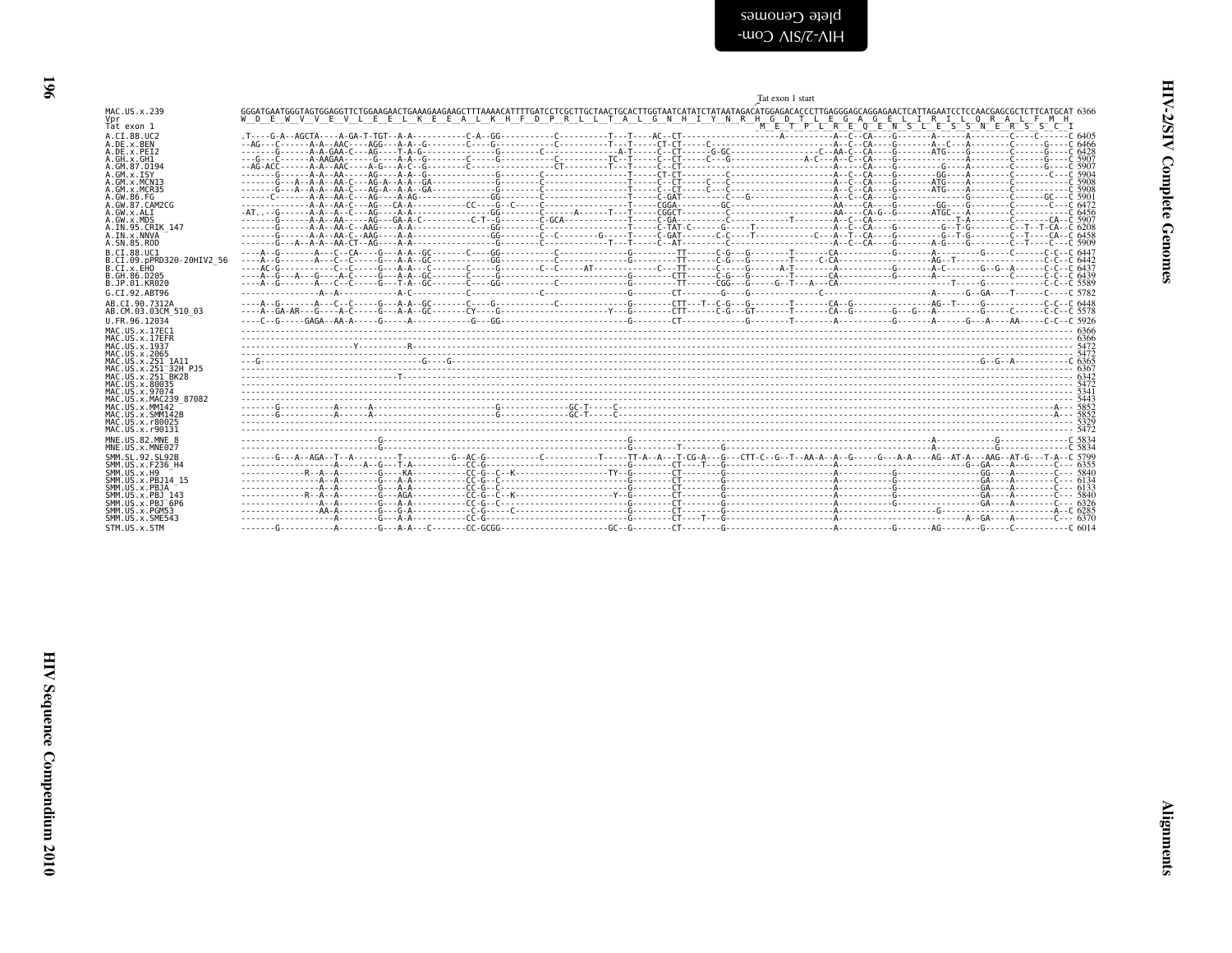<span id="page-44-0"></span>

|                                                      | Vpr end                                                                                                                                                                                                                                                                        | Rev exon 1 start |
|------------------------------------------------------|--------------------------------------------------------------------------------------------------------------------------------------------------------------------------------------------------------------------------------------------------------------------------------|------------------|
| MAC.US.x.239<br>Vpr                                  | TTCAGAGGCGGATGCATCCACTCCAGAATCGGCCAACCTGGGGGAGGAAATCCTCTCTCAGCTATACCGCCCTCTAGAAGCATGCTATAACACATGCTATTGTAAAAAGTGTTGCCACTTTGCCAGTTTTGTTTATGTAAAAAAGGCTTGGGGATATGTTATGAGCAAT 6536<br>FRGCIHSRIGO PGGGGRPLSAIPPSRSML*<br>SEADASTPESAN LGEETLSOLYRPLEACYNTCYCKKCCYHCOFCFLKKGLGICYEO |                  |
| Tat exon 1<br>Rev exon 1                             |                                                                                                                                                                                                                                                                                | $M - S - N$      |
| A.CI.88.UC2<br>A.DE.x.BEN                            |                                                                                                                                                                                                                                                                                |                  |
| A.DE.X.PEI2<br>A.GH.x.GH1                            |                                                                                                                                                                                                                                                                                |                  |
| A.GM.87.D194<br>A.GM.X.ISY                           |                                                                                                                                                                                                                                                                                |                  |
| A.GM.X.MCN13<br>A.GM.x.MCR35                         |                                                                                                                                                                                                                                                                                |                  |
| A.GW.86.FG<br>A. GW. 87. CAM2CG                      |                                                                                                                                                                                                                                                                                |                  |
| A.GW.x.ALT<br>A.GW.x.MDS                             |                                                                                                                                                                                                                                                                                |                  |
| A.IN.95.CRIK 147<br>A.IN.x.NNVA                      |                                                                                                                                                                                                                                                                                |                  |
| A.SN.85.ROD<br>B.CT.88.UC1                           |                                                                                                                                                                                                                                                                                |                  |
| B.CI.09.pPRD320-20HIV2 56<br>B.CT.x.EHO              |                                                                                                                                                                                                                                                                                |                  |
| B.GH.86.D205<br>B.JP.01.KR020                        |                                                                                                                                                                                                                                                                                |                  |
| G.CI.92.ABT96<br>AB.CI.90.7312A                      |                                                                                                                                                                                                                                                                                |                  |
| AB.CM.03.03CM 510 03                                 |                                                                                                                                                                                                                                                                                |                  |
| U.FR.96.12034<br>MAC.US.x.17EC1                      |                                                                                                                                                                                                                                                                                |                  |
| MAC.US.x.17EFR<br>MAC.US.x.1937                      |                                                                                                                                                                                                                                                                                |                  |
| MAC.US.x.2065<br>MAC.US.x.251 1A11                   |                                                                                                                                                                                                                                                                                |                  |
| MAC.US.x.251 32H PJ5<br>MAC. US. x. 251 BK28         |                                                                                                                                                                                                                                                                                |                  |
| MAC.US.x.80035<br>MAC.US.x.97074                     |                                                                                                                                                                                                                                                                                |                  |
| MAC.US.x.MAC239 87082<br>MAC.US.x.MM142              |                                                                                                                                                                                                                                                                                |                  |
| MAC.US.x.SMM142B<br>MAC.US.x.r80025                  |                                                                                                                                                                                                                                                                                |                  |
| MAC.US.x.r90131<br>MNE.US.82.MNE 8                   |                                                                                                                                                                                                                                                                                |                  |
| MNE.US.x.MNE027<br>SMM. SL. 92. SL92B                |                                                                                                                                                                                                                                                                                |                  |
| SMM. US. x. F236 H4<br>SMM.US.x.H9                   |                                                                                                                                                                                                                                                                                |                  |
| SMM. US. x. PBJ14 15<br>SMM.US.x.PBJA                |                                                                                                                                                                                                                                                                                |                  |
| SMM. U.S. x. PB.1 143<br>SMM.US.x.PBJ <sup>6P6</sup> |                                                                                                                                                                                                                                                                                |                  |
| SMM.US.x.PGM53<br>SMM.US.x.SME543                    | e 1258 ) مستحدث المستحدث المستحدث المستحدث المستحدث المستحدث المستحدث المستحدث المستحدث المستحدث المستحدث المس<br>2058 ) وستحدث المستحدث المستحدث المستحدث المستحدث المستحدث المستحدث المستحدث المستحدث المستحدث المستحدث المستح                                               |                  |
| STM.US.x.STM                                         |                                                                                                                                                                                                                                                                                |                  |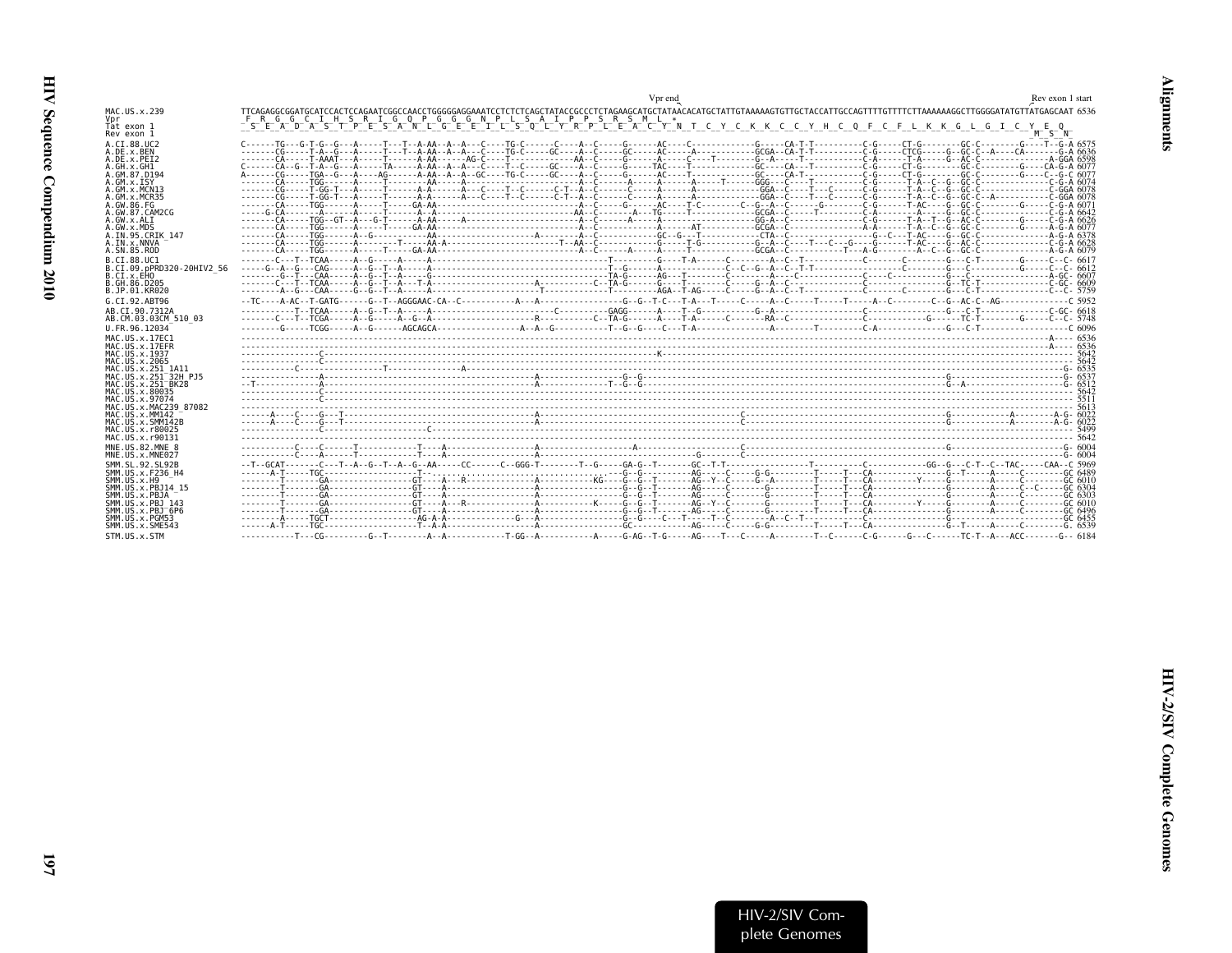<span id="page-45-0"></span>blete Genomes<br>HIV-2/SIV Com-

| $\mathbf{0}$             |  |  |  |
|--------------------------|--|--|--|
| $\overline{\phantom{a}}$ |  |  |  |

|                                                                                                                                                                                                                                                                                                                                                                        |                                           | Env signal peptide start<br>Tat Rev exon 1 end Tat Rev intron start | Env signal peptide end_Env gp120 start |
|------------------------------------------------------------------------------------------------------------------------------------------------------------------------------------------------------------------------------------------------------------------------------------------------------------------------------------------------------------------------|-------------------------------------------|---------------------------------------------------------------------|----------------------------------------|
| MAC.US.x.239                                                                                                                                                                                                                                                                                                                                                           |                                           |                                                                     |                                        |
| Env<br>Tat exon 1<br>Rev exon 1<br>A.CI.88.UC2<br>A.DE.x.BEN<br>A.DE.x.PEI2<br>A.GH.x.GH1<br>A.GM.87.D194<br>$A.GM.x.$ ISY<br>A.GM.x.MCN13<br>A.GM.x.MCR35<br>A.GW.86.FG<br>A.GW.87.CAM2CG<br>A.GW.x.ALI<br>A.GW.x.MDS<br>A. IN. 95. CRIK 147<br>A.IN.x.NNVA<br>A.SN.85.ROD<br>B.CT.88.UC1<br>B.CI.09.pPRD320-20HIV2 56<br>B.CI.X.EHO<br>B.GH.86.D205<br>B.JP.01.KR020 | S R K R R R T P K K A K A N T S S A S N K |                                                                     |                                        |
| G.CI.92.ABT96<br>AB.CI.90.7312A                                                                                                                                                                                                                                                                                                                                        |                                           |                                                                     |                                        |
| AB.CM.03.03CM 510 03                                                                                                                                                                                                                                                                                                                                                   |                                           |                                                                     |                                        |
| U.FR.96.12034<br>MAC. US. x. 17EC1<br>MAC.US.x.17EFR<br>MAC.US.x.1937<br>MAC.US.x.2065<br>MAC.US.x.251 1A11<br>MAC.US.x.251 32H PJ5<br>MAC.US.x.251 <sup>-</sup> BK28<br>MAC.US.x.80035<br>MAC.US.x.97074                                                                                                                                                              |                                           |                                                                     |                                        |
| MAC.US.x.MAC239 87082<br>MAC.US.x.MM142<br>MAC.US.x.SMM142B<br>MAC.US.x.r80025<br>MAC.US.x.r90131                                                                                                                                                                                                                                                                      |                                           |                                                                     | $AC-G$<br>$AC-G$                       |
| MNE.US.82.MNE 8<br>MNE.US.x.MNE027                                                                                                                                                                                                                                                                                                                                     |                                           |                                                                     |                                        |
| SMM. SL. 92. SL92B<br>SMM. US. x. F236 H4<br>SMM. US. x.H9<br>SMM.US.x.PBJ14 15<br>SMM.US.x.PBJA<br>SMM.US.x.PBJ 143<br>SMM. US. x. PBJ 6P6<br>SMM.US.x.PGM53<br>SMM. US. x. SME543                                                                                                                                                                                    |                                           |                                                                     |                                        |
| STM.US.x.STM                                                                                                                                                                                                                                                                                                                                                           |                                           |                                                                     |                                        |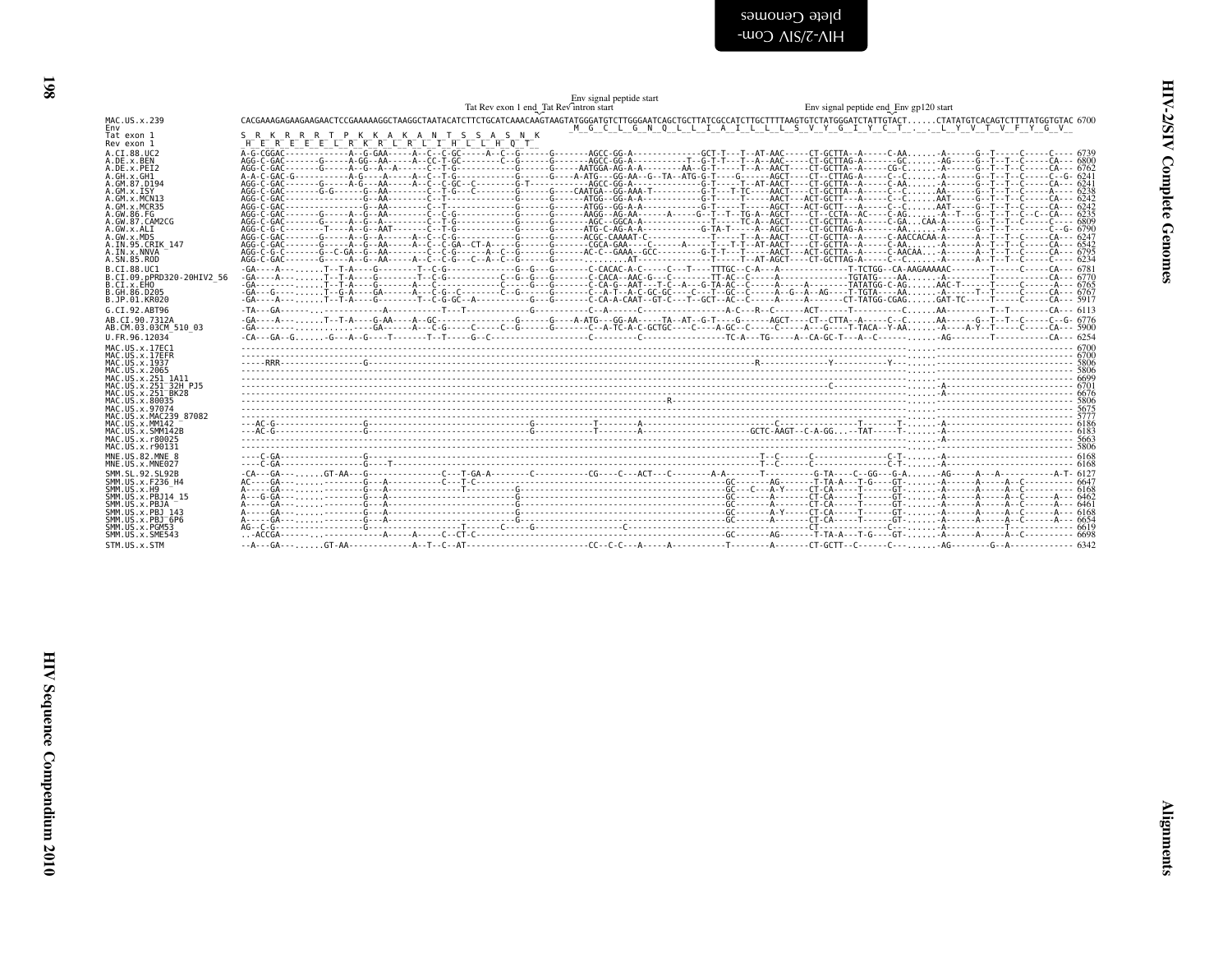<span id="page-46-0"></span>

|                                                | V1 loop end<br>V1 loop start                                                                                                                                                                                                                                                                                                                             |  |
|------------------------------------------------|----------------------------------------------------------------------------------------------------------------------------------------------------------------------------------------------------------------------------------------------------------------------------------------------------------------------------------------------------------|--|
| MAC.US.x.239<br>Env                            | CAGCTTGGAGGAATGCGACAATTCCCCTCTTTTGTGCAACCAAGAATAGGGATACTTGGGGAACAACTCAGTCCCTACCAGATAATGGTGATTATTCAGAAGTGGCCCTTAATGTTACAGAAAGCTTTGATGCCTGGAATAATACAGTCACAGAACAGGCAATAGGGGAATAGGGGAATAGTCCCTCGFACAGAACAGGCAATAGGGGAATAGGGGAATAGG<br>T I P L F C A T K N R D T W G T T O C L P D N G D Y S E V A L N V T E S F D A W N N T V T E O A I E<br>P A<br>WRN<br>A |  |
| A.CI.88.UC2                                    |                                                                                                                                                                                                                                                                                                                                                          |  |
| A.DE.x.BEN<br>A.DE.x.PEI2                      |                                                                                                                                                                                                                                                                                                                                                          |  |
| A.GH.x.GH1                                     |                                                                                                                                                                                                                                                                                                                                                          |  |
| A.GM.87.D194<br>A.GM.X.ISY                     |                                                                                                                                                                                                                                                                                                                                                          |  |
| A.GM.x.MCN13                                   |                                                                                                                                                                                                                                                                                                                                                          |  |
| A.GM.x.MCR35<br>A. GW. 86. FG                  |                                                                                                                                                                                                                                                                                                                                                          |  |
| A.GW.87.CAM2CG                                 |                                                                                                                                                                                                                                                                                                                                                          |  |
| A.GW.x.ALT                                     |                                                                                                                                                                                                                                                                                                                                                          |  |
| A.GW.x.MDS<br>A.IN.95.CRIK 147                 |                                                                                                                                                                                                                                                                                                                                                          |  |
| A.IN.x.NNVA                                    |                                                                                                                                                                                                                                                                                                                                                          |  |
| A.SN.85.ROD                                    |                                                                                                                                                                                                                                                                                                                                                          |  |
| B.CT.88.UC1<br>B.CI.09.pPRD320-20HIV2 56       |                                                                                                                                                                                                                                                                                                                                                          |  |
| B.CI.x.EHO                                     |                                                                                                                                                                                                                                                                                                                                                          |  |
| B.GH.86.D205<br>B.JP.01.KR020                  |                                                                                                                                                                                                                                                                                                                                                          |  |
| G.CI.92.ABT96                                  |                                                                                                                                                                                                                                                                                                                                                          |  |
| AB.CI.90.7312A<br>AB.CM.03.03CM 510 03         |                                                                                                                                                                                                                                                                                                                                                          |  |
| U.FR.96.12034                                  |                                                                                                                                                                                                                                                                                                                                                          |  |
| MAC. US. x. 17EC1                              |                                                                                                                                                                                                                                                                                                                                                          |  |
| MAC.US.x.17EFR                                 |                                                                                                                                                                                                                                                                                                                                                          |  |
| MAC.US.x.1937<br>MAC.US.x.2065                 |                                                                                                                                                                                                                                                                                                                                                          |  |
| MAC.US.x.251 1A11                              |                                                                                                                                                                                                                                                                                                                                                          |  |
| MAC.US.x.251 32H PJ5<br>MAC. US. x. 251 BK28   |                                                                                                                                                                                                                                                                                                                                                          |  |
| MAC.US.x.80035                                 |                                                                                                                                                                                                                                                                                                                                                          |  |
| MAC. US. x. 97074<br>MAC. U.S. x. MAC239 87082 |                                                                                                                                                                                                                                                                                                                                                          |  |
| MAC.US.x.MM142                                 |                                                                                                                                                                                                                                                                                                                                                          |  |
| MAC.US.x.SMM142B<br>MAC.US.x.r80025            |                                                                                                                                                                                                                                                                                                                                                          |  |
| MAC.US.x.r90131                                |                                                                                                                                                                                                                                                                                                                                                          |  |
| MNE.US.82.MNE 8                                |                                                                                                                                                                                                                                                                                                                                                          |  |
| MNE.US.x.MNE027                                |                                                                                                                                                                                                                                                                                                                                                          |  |
| SMM. SL. 92. SL92B<br>SMM. US. x. F236 H4      |                                                                                                                                                                                                                                                                                                                                                          |  |
| SMM. US. x.H9                                  |                                                                                                                                                                                                                                                                                                                                                          |  |
| SMM. US. x. PBJ14 15<br>SMM.US.x.PBJA          | -----A-                                                                                                                                                                                                                                                                                                                                                  |  |
| SMM. U.S. x. PBJ 143                           |                                                                                                                                                                                                                                                                                                                                                          |  |
| SMM.US.x.PBJ <sup>6P6</sup><br>SMM.US.x.PGM53  |                                                                                                                                                                                                                                                                                                                                                          |  |
| SMM.US.x.SME543                                |                                                                                                                                                                                                                                                                                                                                                          |  |
| STM.US.x.STM                                   |                                                                                                                                                                                                                                                                                                                                                          |  |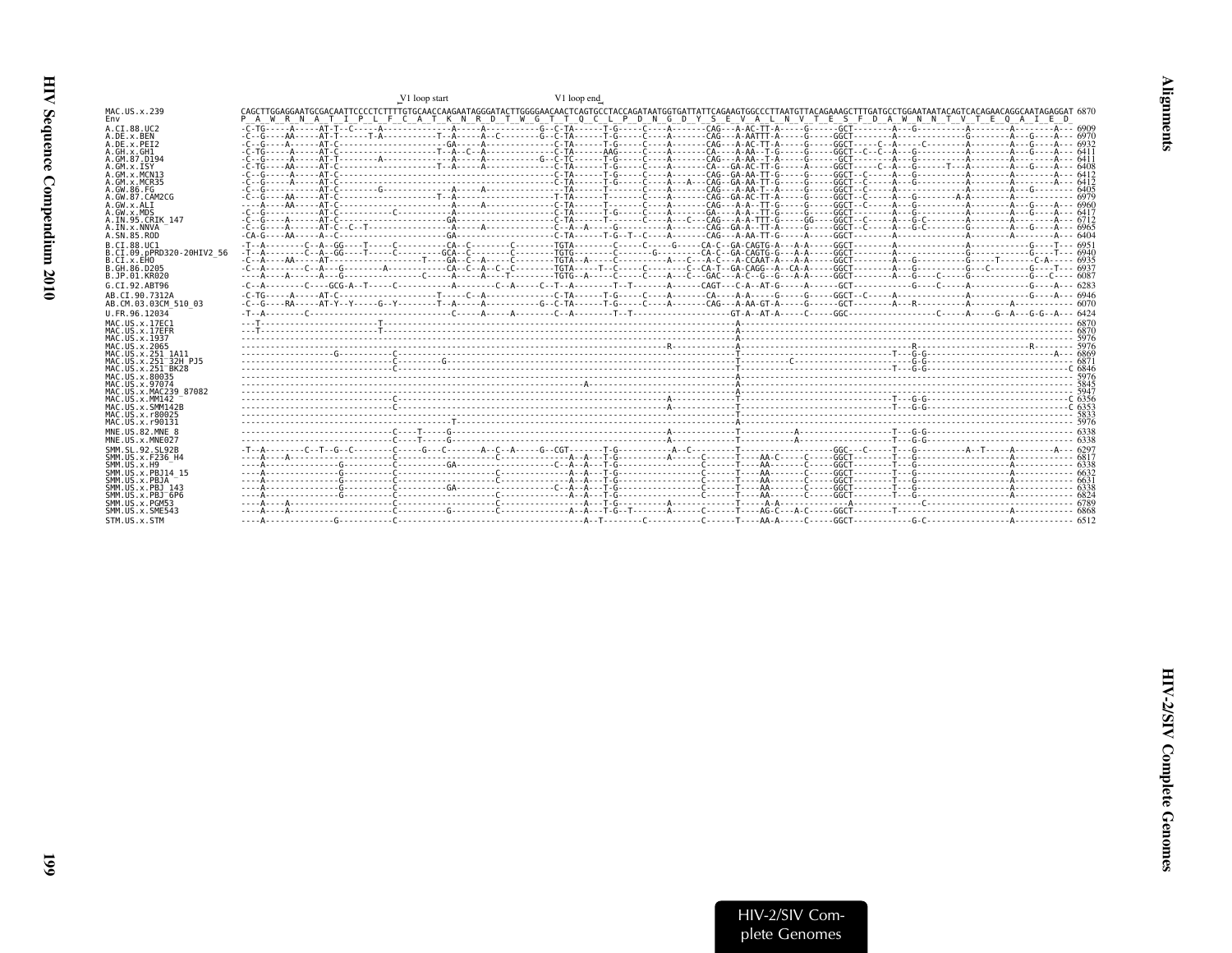| ֧֧֧֧֧֧֧֧֧֧֦֧֦֧֧֧֦֧֧֧֓֓֝֬֝֓֝֬֝֬֓֝֬֓֝֬֓֬֓֝֬֝֬֓֓֓֓<br>֧֪֧֧֧֪֧֧֧֖֧֖֖֧֚֚֚֚֚֚֝֝֬֝֬֝֬֝֬֝֬֝֬֝֬֝ |
|-----------------------------------------------------------------------------------------|
| ١<br>ì                                                                                  |
|                                                                                         |
| ź<br>٢                                                                                  |
|                                                                                         |
| ì                                                                                       |
|                                                                                         |

<span id="page-47-0"></span>

| plete Genomes  |  |
|----------------|--|
| -WOO AIS/Z-AIH |  |

|                                                                                                                                                                                                                                                                                                  |  | V2 loop start |                                                                                                                                                                                                                                                                                                                                  |  |  | ত         |
|--------------------------------------------------------------------------------------------------------------------------------------------------------------------------------------------------------------------------------------------------------------------------------------------------|--|---------------|----------------------------------------------------------------------------------------------------------------------------------------------------------------------------------------------------------------------------------------------------------------------------------------------------------------------------------|--|--|-----------|
|                                                                                                                                                                                                                                                                                                  |  |               |                                                                                                                                                                                                                                                                                                                                  |  |  | Complete  |
| B.CI.09.pPRD320-20HIV2_56<br>B.CI.x.EHO__<br>AB.CM.03.03CM 510 03                                                                                                                                                                                                                                |  |               |                                                                                                                                                                                                                                                                                                                                  |  |  | Genomes   |
| MAC.US.x.17EFT<br>MAC.US.x.17EFT<br>MAC.US.x.2065<br>MAC.US.x.251 1A11<br>MAC.US.x.251 1A11<br>MAC.US.x.251 3EX28<br>MAC.US.x.251 3EX28<br>MAC.US.x.251 3EX28<br>MAC.US.x.80935<br>MAC.US.x.MAC239 87082                                                                                         |  |               |                                                                                                                                                                                                                                                                                                                                  |  |  |           |
| MAC.US.x.SMM142B<br>MAC.US.x.r80025<br>MAC.US.x.r90131<br>MNE.US.82.MNE 8<br>MNE.US.x.MNE027<br>SMM. SL. 92. SL92B                                                                                                                                                                               |  |               |                                                                                                                                                                                                                                                                                                                                  |  |  |           |
| SMM . SL . 92 . SL 928<br>SMM . US . x . F236 – H4<br>SMM . US . x . H9<br>SMM . US . x . PB314 – 15<br>SMM . US . x . PB34<br>SMM . US . x . PB3 – 143<br>SMM . US . x . PB3 – 6P6<br>SMM . US . x . PB3 – 6P6<br>SMM . US . x . PB3 – 6P6<br>SMM.US.x.PGM53<br>SMM.US.x.SME543<br>STM.US.x.STM |  |               | $A = \begin{bmatrix} 1 & 0 & 0 & 0 \\ 0 & 0 & 0 & 0 \\ 0 & 0 & 0 & 0 \\ 0 & 0 & 0 & 0 \\ 0 & 0 & 0 & 0 \\ 0 & 0 & 0 & 0 \\ 0 & 0 & 0 & 0 \\ 0 & 0 & 0 & 0 \\ 0 & 0 & 0 & 0 \\ 0 & 0 & 0 & 0 \\ 0 & 0 & 0 & 0 \\ 0 & 0 & 0 & 0 \\ 0 & 0 & 0 & 0 \\ 0 & 0 & 0 & 0 \\ 0 & 0 & 0 & 0 \\ 0 & 0 & 0 & 0 \\ 0 & 0 & 0 & 0 \\ 0 & 0 & 0$ |  |  |           |
|                                                                                                                                                                                                                                                                                                  |  |               |                                                                                                                                                                                                                                                                                                                                  |  |  |           |
|                                                                                                                                                                                                                                                                                                  |  |               |                                                                                                                                                                                                                                                                                                                                  |  |  |           |
|                                                                                                                                                                                                                                                                                                  |  |               |                                                                                                                                                                                                                                                                                                                                  |  |  |           |
|                                                                                                                                                                                                                                                                                                  |  |               |                                                                                                                                                                                                                                                                                                                                  |  |  |           |
|                                                                                                                                                                                                                                                                                                  |  |               |                                                                                                                                                                                                                                                                                                                                  |  |  | lignments |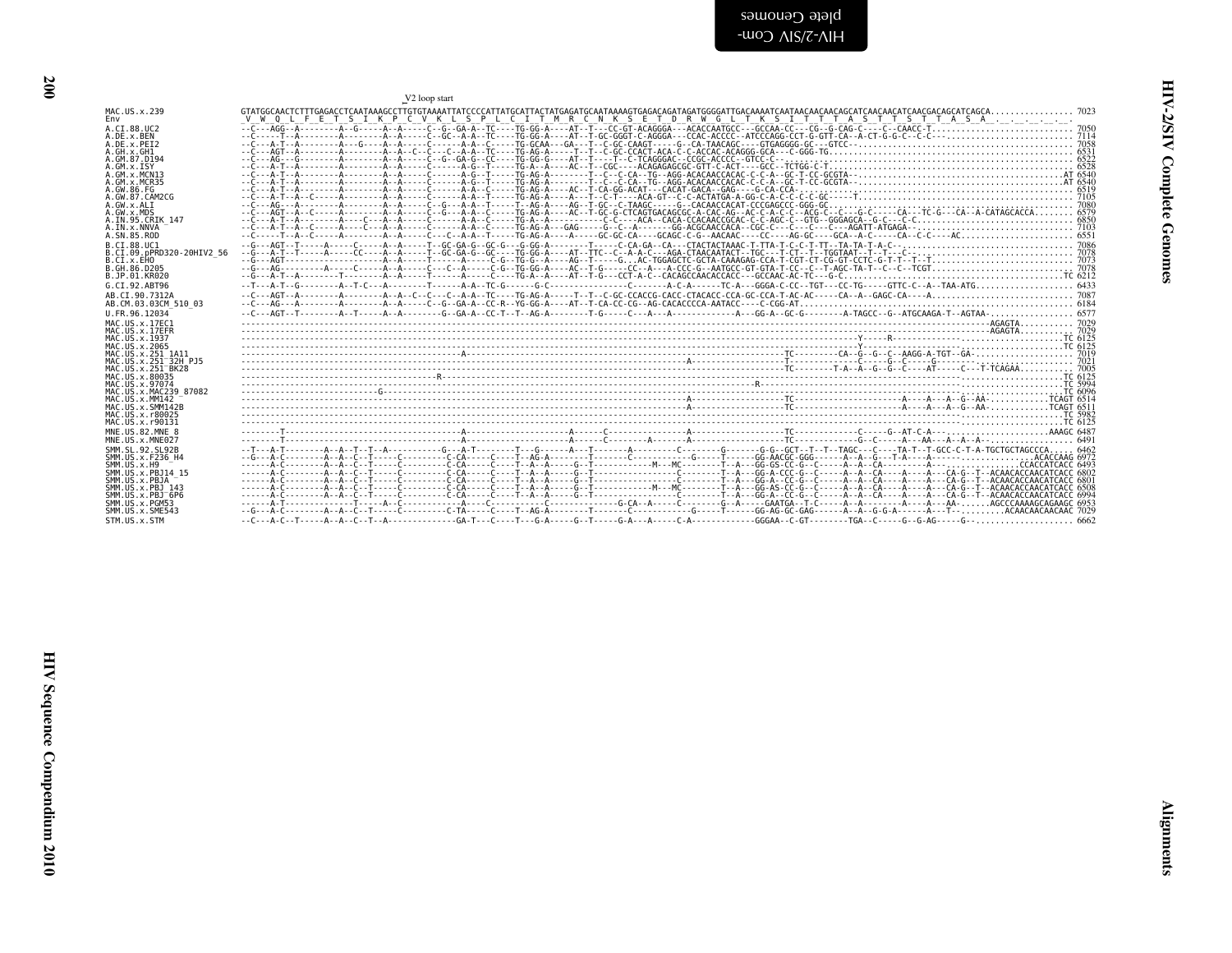<span id="page-48-0"></span>

|                                                                                                                                                                                                                                    | V <sub>2</sub> loop end                                                                                                                                                                                                                                                                                                                                                                                                                                                                          | V3 loop start |
|------------------------------------------------------------------------------------------------------------------------------------------------------------------------------------------------------------------------------------|--------------------------------------------------------------------------------------------------------------------------------------------------------------------------------------------------------------------------------------------------------------------------------------------------------------------------------------------------------------------------------------------------------------------------------------------------------------------------------------------------|---------------|
| MAC.US.x.239<br>Env                                                                                                                                                                                                                | AAAGTAGACATGAATGAATGAGATATTCTTGTATAGCCCAGGATAATTGCACAGGCTTGGAACAAGAGAAATGATAAGCTGTAAATTCAACATGACAGGGTTAAAAAGAGAGAAAAAGAGAGTACAATGAAACTTGGTACCAGATTTGGTATGTG 7186<br>. K V D M V N E T S S C I A Q D N C T . G L E Q E Q M I S C K F N M T G L K R D K K K E Y N E T W Y S A D L V C                                                                                                                                                                                                              |               |
| A.CI.88.UC2<br>A.DE.x.BEN<br>A.DE.x.PEI2<br>A.GH.x.GH1<br>A.GM.87.D194<br>A.GM.X.ISY<br>A.GM.X.MCN13<br>A.GM.x.MCR35<br>A.GW.86.FG<br>A.GW.87.CAM2CG<br>A.GW.x.ALI<br>A.GW.x.MDS<br>A.IN.95.CRIK 147<br>A.IN.x.NNVA<br>A.SN.85.ROD | G--AT-A--C--A---C---A--C---A--A-CA-C-GC---T-----A-A-GGAGT--AG-GG-AG-CGAT---CGG----T-----C--CT---T---CC-C-GC-A--T-G-----A-------AAAG---G-A--T----- 7213<br>AAAACCC--GACAGA-A-A-G-----A-TCC--A--C---CG-GCAA-C--C---T------A---G-GC--G-G---AG-GG--G-C-AT---C----T-----T---------A---G--G---T-----G-C-A--T-------GAAG---G-A--T----- 6707                                                                                                                                                             |               |
| B.CT.88.UC1<br>B.CI.09.pPRD320-20HIV2 56<br>B.CI.x.EHO<br>B.GH.86.D205<br>B.JP.01.KR020<br>G.CT.92.ABT96<br>AB.CI.90.7312A<br>AB.CM.03.03CM 510 03<br>U.FR.96.12034                                                                | TC--A-A--T-AC----C--C--A---C-A----TAAAA-T--C-CC---C-G--AA-A-G--T---AA-C-CAG-TGA----T-C--T---------AC--GG------C-A---T--G--C--C--C--C-----GAAAA------A-AG--CA 7249<br>ATAG-A--------AG-A-T-C-A---G-TAAAGCTA-C--C---T-G--AA-A-G--T---AG-TG--G-T-A----CC--T---------AC---G-CA--TG---G-A--T----G--A-A-G--C-- 7235<br>1.1.1.1<br>G-AA-A-----A--AGAGC--------CGAA-TA---GC---T----A--A---------A-C-T--G---T---G---T---T-----C-----G---T----C-----C---T---C------C----T---A----T---CAT--CA-A--T---- 6731 |               |
| MAC.US.x.17EC1<br>MAC.US.x.17EFR<br>MAC.US.x.1937<br>MAC.US.x.2065<br>MAC.US.x.251 1A11<br>MAC.US.x.251 32H PJ5<br>MAC.US.x.251 BK28<br>MAC. US. x.80035<br>MAC. US. x. 97074<br>MAC.US.x.MAC239 87082                             |                                                                                                                                                                                                                                                                                                                                                                                                                                                                                                  |               |
| MAC.US.x.MM142<br>MAC.US.x.SMM142B<br>MAC.US.x.r80025<br>MAC.US.x.r90131<br>MNE.US.82.MNE 8                                                                                                                                        |                                                                                                                                                                                                                                                                                                                                                                                                                                                                                                  |               |
| MNE.US.x.MNE027<br>SMM. SL. 92. SL92B<br>SMM. US. x. F236 H4<br>SMM.US.x.H9<br>SMM. US. x. PBJ14 15<br>SMM.US.x.PBJA<br>SMM.US.x.PBJ 143<br>SMM.US.x.PBJ <sup>-6P6</sup><br>SMM.US.x.PGM53<br>SMM.US.x.SME543<br>STM.US.x.STM      |                                                                                                                                                                                                                                                                                                                                                                                                                                                                                                  |               |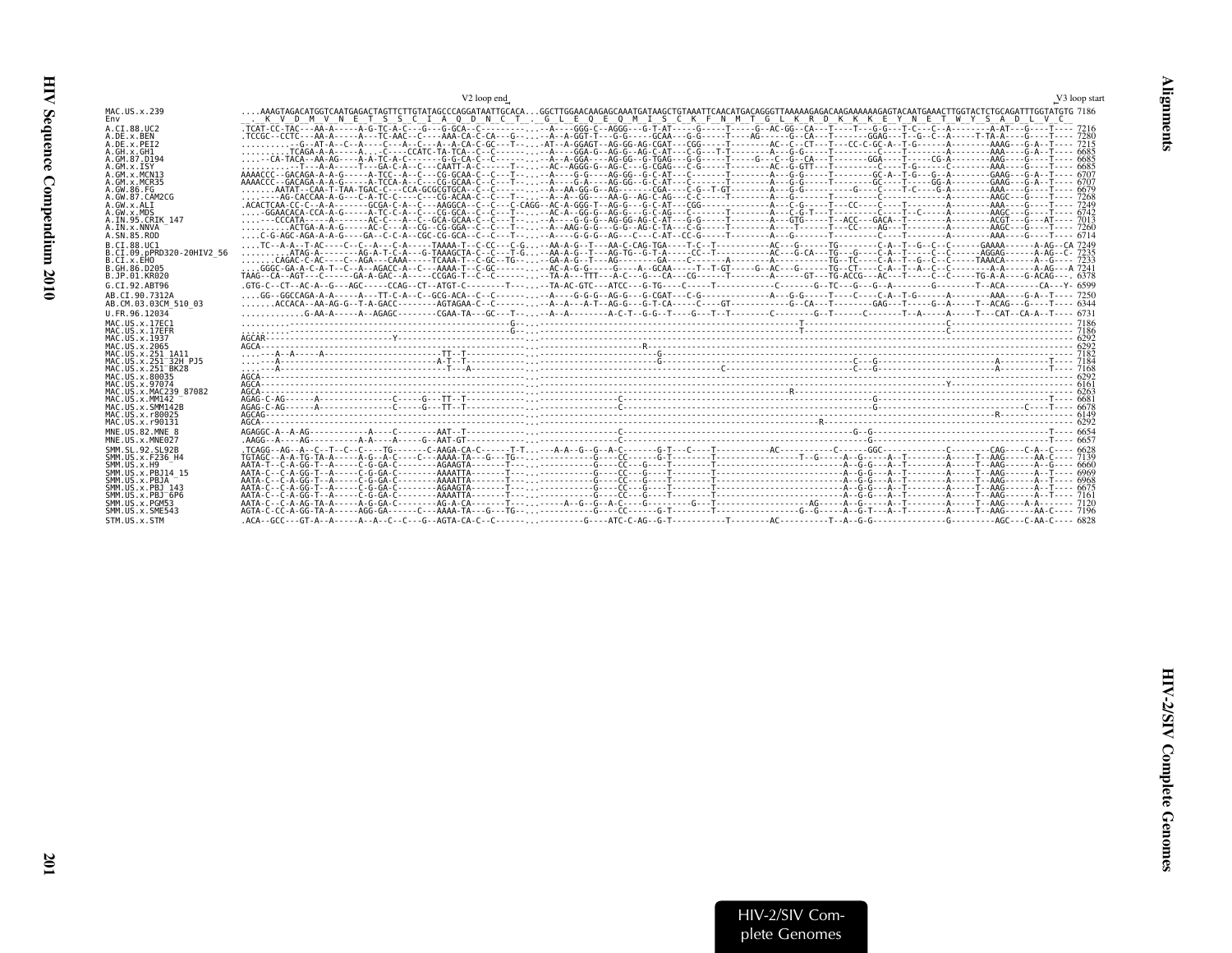| <b>TOT</b>            |  |
|-----------------------|--|
| へんこうこう                |  |
| ì<br>ì<br>ĭ<br>i<br>F |  |

| plete Cenomes<br>$-W2$ AIS/7-AIH                                                                                                                                                                                                                                                                              |          |
|---------------------------------------------------------------------------------------------------------------------------------------------------------------------------------------------------------------------------------------------------------------------------------------------------------------|----------|
|                                                                                                                                                                                                                                                                                                               |          |
| AACAAGGGAATAACACTGGTAATGAAAGTAGATGTTACATGAACCACTGTAACACTTCTGTTATCCAAGAGTCTTGTGAACAATATATGGATGCTATTAGATTTAGGTATTGCGACCTCCAGGTTATGCTTTGCTTATGATGTAATGACACAAATTATTCAGGC 7353<br>E O G N N . T G N E S R C Y M N H C N T S V I O E S C D K H Y W D A I R F R Y C A P P G Y A L L R C N D T N Y S G<br>- CA-TAAC . |          |
|                                                                                                                                                                                                                                                                                                               |          |
|                                                                                                                                                                                                                                                                                                               | $- 7353$ |
|                                                                                                                                                                                                                                                                                                               |          |

202

MAC.US.x.239

A.CI.88.UC2

A.DE.X.BEN<br>A.DE.X.PET2

A.GH.X.GH1<br>A.GM.87.D194

A.GM.X.ISY<br>A.GM.X.MCN13

A. GM. X. MCN35<br>A. GM. X. MCR35<br>A. GW. 86. FG<br>A. GW. X. ALI

A. IN. x. NNVA<br>A. SN. 85. ROD B.CI.88.UC1

B. GH. 86. D205<br>B. JP. 01. KR020

G.CI.92.ABT96

AB.CI.90.7312A

U.FR.96.12034

MAC.US.x.17EC1

MAC.US.x.17EFR<br>MAC.US.x.1937

MNE.US.82.MNE 8 MNE.US.x.MNE027 SMM. SL. 92. SL92B SMM. US. x. F236\_H4<br>SMM. US. x. H9 SMM. US. x. PBJ14\_15<br>SMM. US. x. PBJ14\_15 SMM.US.x.FBJA<br>SMM.US.x.PBJ\_143<br>SMM.US.x.PBJ<sup>-6P6</sup> SMM.US.x.PGM53<br>SMM.US.x.SME543 STM.US.x.STM

AB.CM.03.03CM 510 03

MAC.US.x.2065<br>MAC.US.x.251\_1A11<br>MAC.US.x.251\_1A11<br>MAC.US.x.251\_32H\_PJ5<br>MAC.US.x.251\_BK28 MAC.US.x.80035<br>MAC.US.x.97074 MAC.US.x.MAC239\_87082<br>MAC.US.x.MM142 MAC.US.x.SMM142B<br>MAC.US.x.r80025 MAC. US. x. r90131

A.GW.X.ALL<br>A.GW.X.MDS<br>A.IN.95.CRIK 147

B.CI.09.pPRD320-20HIV2\_56<br>B.CI.x.EHO

Env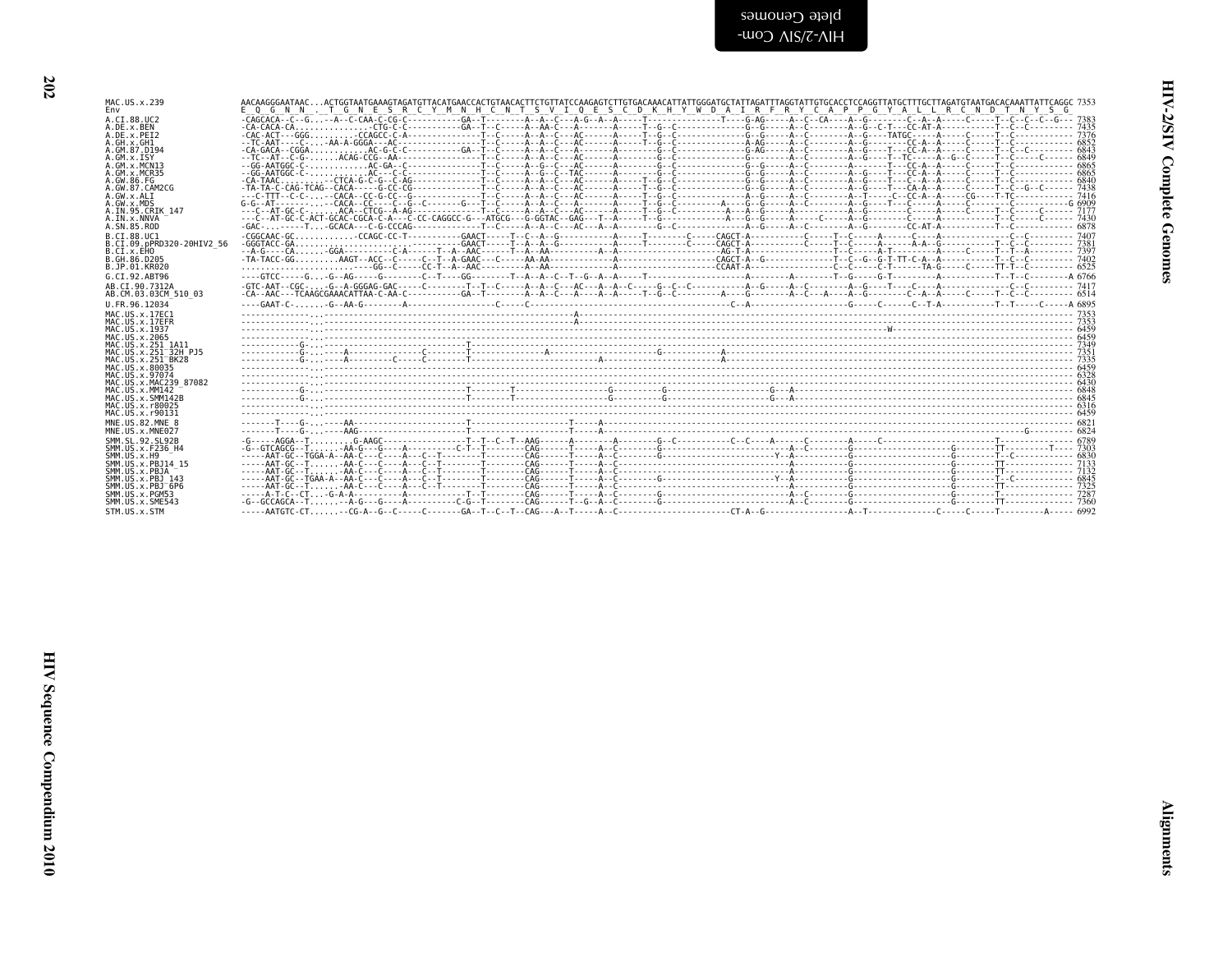<span id="page-50-0"></span>

|                                    | V3 loop end                                                                                                             |
|------------------------------------|-------------------------------------------------------------------------------------------------------------------------|
| MAC.US.x.239<br>Env                | S K V V V S S C T R M M E T O T S T W F G F N G T R A E N R T Y I Y W H G R D N R T I I S<br>F M P K C<br>L N K Y Y N L |
| A.CI.88.UC2                        |                                                                                                                         |
| A.DE.x.BEN                         |                                                                                                                         |
| A.DE.x.PET2                        | $- GA$                                                                                                                  |
| A.GH.x.GH1                         | $ CGA$                                                                                                                  |
| A.GM.87.D194                       |                                                                                                                         |
| A.GM.X.ISY<br>A.GM.x.MCN13         | $- GA$                                                                                                                  |
| A.GM.x.MCR35                       |                                                                                                                         |
| A.GW.86.FG                         |                                                                                                                         |
| A.GW.87.CAM2CG                     |                                                                                                                         |
| A.GW.x.ALT                         |                                                                                                                         |
| A.GW.x.MDS                         |                                                                                                                         |
| A. IN. 95. CRIK 147                |                                                                                                                         |
| A.IN.x.NNVA                        |                                                                                                                         |
| A.SN.85.ROD                        |                                                                                                                         |
| B.CT.88.UC1                        |                                                                                                                         |
| B.CI.09.pPRD320-20HIV2 56          |                                                                                                                         |
| B.CT.x.EHO                         |                                                                                                                         |
| B. GH. 86. D205<br>B.JP.01.KR020   |                                                                                                                         |
| G.CI.92.ABT96                      |                                                                                                                         |
| AB.CI.90.7312A                     |                                                                                                                         |
| AB.CM.03.03CM 510 03               |                                                                                                                         |
| U.FR.96.12034                      |                                                                                                                         |
| MAC. US. x. 17EC1                  |                                                                                                                         |
| MAC.US.x.17EFR                     |                                                                                                                         |
| MAC. US. x. 1937                   |                                                                                                                         |
| MAC. US. x. 2065                   |                                                                                                                         |
| MAC. US. x. 251 1A11               |                                                                                                                         |
| MAC.US.x.251 32H PJ5               |                                                                                                                         |
| MAC.US.x.251 BK28                  |                                                                                                                         |
| MAC.US.x.80035                     |                                                                                                                         |
| MAC. U.S. x. 97074                 |                                                                                                                         |
| MAC.US.x.MAC239 87082              |                                                                                                                         |
| MAC.US.x.MM142                     |                                                                                                                         |
| MAC. US. x. SMM142B                |                                                                                                                         |
| MAC.US.x.r80025                    |                                                                                                                         |
| MAC.US.x.r90131                    |                                                                                                                         |
| MNE.US.82.MNE 8<br>MNE.US.x.MNE027 |                                                                                                                         |
| SMM. SL. 92. SL92B                 |                                                                                                                         |
| SMM.US.x.F236 H4                   |                                                                                                                         |
| SMM. US. x. H9                     |                                                                                                                         |
| SMM.US.x.PBJ14 15                  |                                                                                                                         |
| SMM.US.x.PBJA                      |                                                                                                                         |
| SMM. US. x. PBJ 143                |                                                                                                                         |
| SMM.US.x.PBJ <sup>6P6</sup>        |                                                                                                                         |
| SMM.US.x.PGM53                     |                                                                                                                         |
| SMM.US.x.SME543                    |                                                                                                                         |
| STM.US.x.STM                       |                                                                                                                         |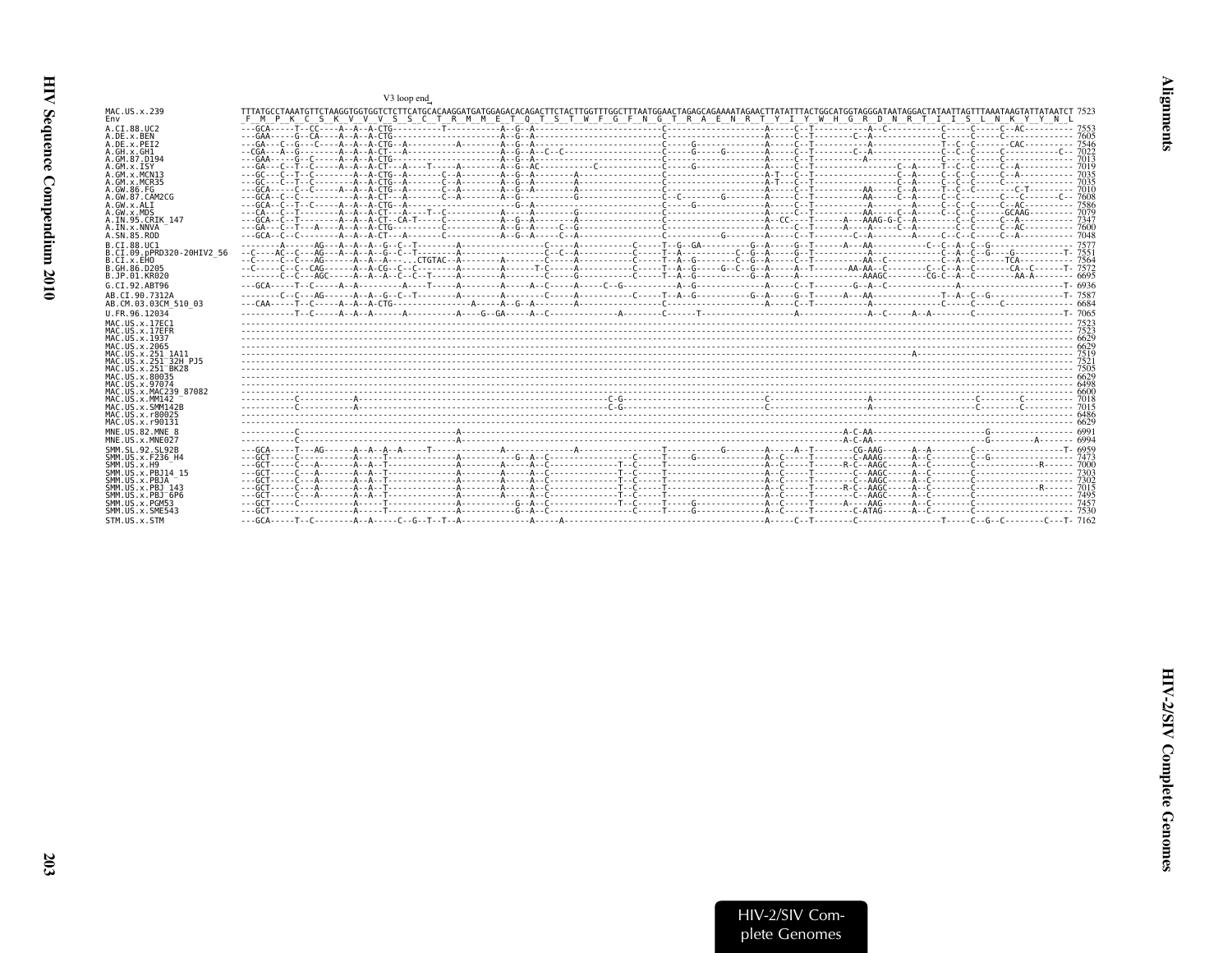<span id="page-51-0"></span>

|                                                                                                                                                                                                                                                                                                        | V4 loop start | V4 loop end                                                                                                                                                                                                                                                                                                                                                                                                                                                                                                                                                                                                                                                                                                                                                                 |
|--------------------------------------------------------------------------------------------------------------------------------------------------------------------------------------------------------------------------------------------------------------------------------------------------------|---------------|-----------------------------------------------------------------------------------------------------------------------------------------------------------------------------------------------------------------------------------------------------------------------------------------------------------------------------------------------------------------------------------------------------------------------------------------------------------------------------------------------------------------------------------------------------------------------------------------------------------------------------------------------------------------------------------------------------------------------------------------------------------------------------|
| MAC.US.x.239<br>Env                                                                                                                                                                                                                                                                                    |               | AACAATGAAATGTAGAAGACCAGGAAATAAGACAGTTTTACCAGTCACCATTATGTCTGGATTGGTTTTCCACCCACAACCAATCAATGATAGGCCAAAGGCATGGTTTTGGAGGAAAATGGAAGGATGCAATAAAAGAGGTGAAGCCAGACCA 7684<br><u>T M K C R R P G N K T V L P V T I M S G L V F H S 0 P . I N D R P K 0 A W C W F G G K W K D A I K E V K O</u>                                                                                                                                                                                                                                                                                                                                                                                                                                                                                         |
| A.CI.88.UC2<br>A.DE.x.BEN<br>A.DE.x.PEI2<br>A.GH.X.GH1<br>A.GM.87.D194<br>A.GM.x.ISY<br>A.GM.x.MCN13<br>A.GM.x.MCR35<br>A.GW.86.FG<br>A.GW.87.CAM2CG<br>A.GW.x.ALI<br>A.GW.x.MDS<br>A.IN.95.CRIK 147<br>A.IN.x.NNVA<br>A.SN.85.ROD<br>B.CI.88.UC1                                                      |               | $c_{\texttt{1},\texttt{2},\texttt{3},\texttt{3}}$ . And the set of the set of the set of the set of the set of the set of the set of the set of the set of the set of the set of the set of the set of the set of the set of the set of the set of<br>C------C-T----AG--G-------------T------G---A-A--AC---G--A--GAGA--G--T-----CG--GATC--------A-A-A-C-----------C--------TG-T-----A-A--C--GC-G--------A--A--C-7710<br>CT-CT--C-T----AG--G-----------A----GG-----A-A--AC-------A----A--G--T--T--C--G-G----AGA--A--T-G---A-----C------C----C-AGA--C--G-AGA--C--GC-G-----A---G-A---- 7240<br>$C-T-T-PA-T-T$<br>------C-T--C----G-----G--C-------CA-----A-A--C-----A--C--AA-----T--G--G--TC----ACC--A--C-GA----T---C---AAG----C---TA--A--C----GG-----A--G-----G--------- 7738 |
| B.CI.09.pPRD320-20HIV2 56<br>B.CI.X.EHO<br>B.GH.86.D205<br>B.JP.01.KR020                                                                                                                                                                                                                               |               |                                                                                                                                                                                                                                                                                                                                                                                                                                                                                                                                                                                                                                                                                                                                                                             |
| G.CI.92.ABT96<br>AB.CI.90.7312A<br>AB.CM.03.03CM 510 03<br>U.FR.96.12034                                                                                                                                                                                                                               |               |                                                                                                                                                                                                                                                                                                                                                                                                                                                                                                                                                                                                                                                                                                                                                                             |
| MAC.US.x.17EC1<br>MAC.US.x.17EFR<br>MAC.US.x.1937<br>MAC.US.x.2065<br>MAC.US.x.251 1A11<br>MAC.US.x.251 <sup>-32H</sup> PJ5<br>MAC.US.x.251 <sup>-</sup> BK28<br>MAC.US.x.80035<br>MAC.US.x.97074<br>MAC.US.x.MAC239 87082<br>MAC.US.x.MM142<br>MAC.US.x.SMM142B<br>MAC.US.x.r80025<br>MAC.US.x.r90131 |               |                                                                                                                                                                                                                                                                                                                                                                                                                                                                                                                                                                                                                                                                                                                                                                             |
| MNE.US.82.MNE 8<br>MNE.US.x.MNE027                                                                                                                                                                                                                                                                     |               |                                                                                                                                                                                                                                                                                                                                                                                                                                                                                                                                                                                                                                                                                                                                                                             |
| SMM. SL. 92. SL92B<br>SMM.US.x.F236 H4<br>SMM.US.x.H9<br>SMM.US.x.PBJ14 15<br>SMM.US.x.PBJA<br>SMM.US.x.PBJ 143<br>SMM.US.x.PBJ <sup>-</sup> 6P6<br>SMM.US.x.PGM53<br>SMM.US.x.SME543                                                                                                                  |               |                                                                                                                                                                                                                                                                                                                                                                                                                                                                                                                                                                                                                                                                                                                                                                             |
| STM.US.x.STM                                                                                                                                                                                                                                                                                           |               |                                                                                                                                                                                                                                                                                                                                                                                                                                                                                                                                                                                                                                                                                                                                                                             |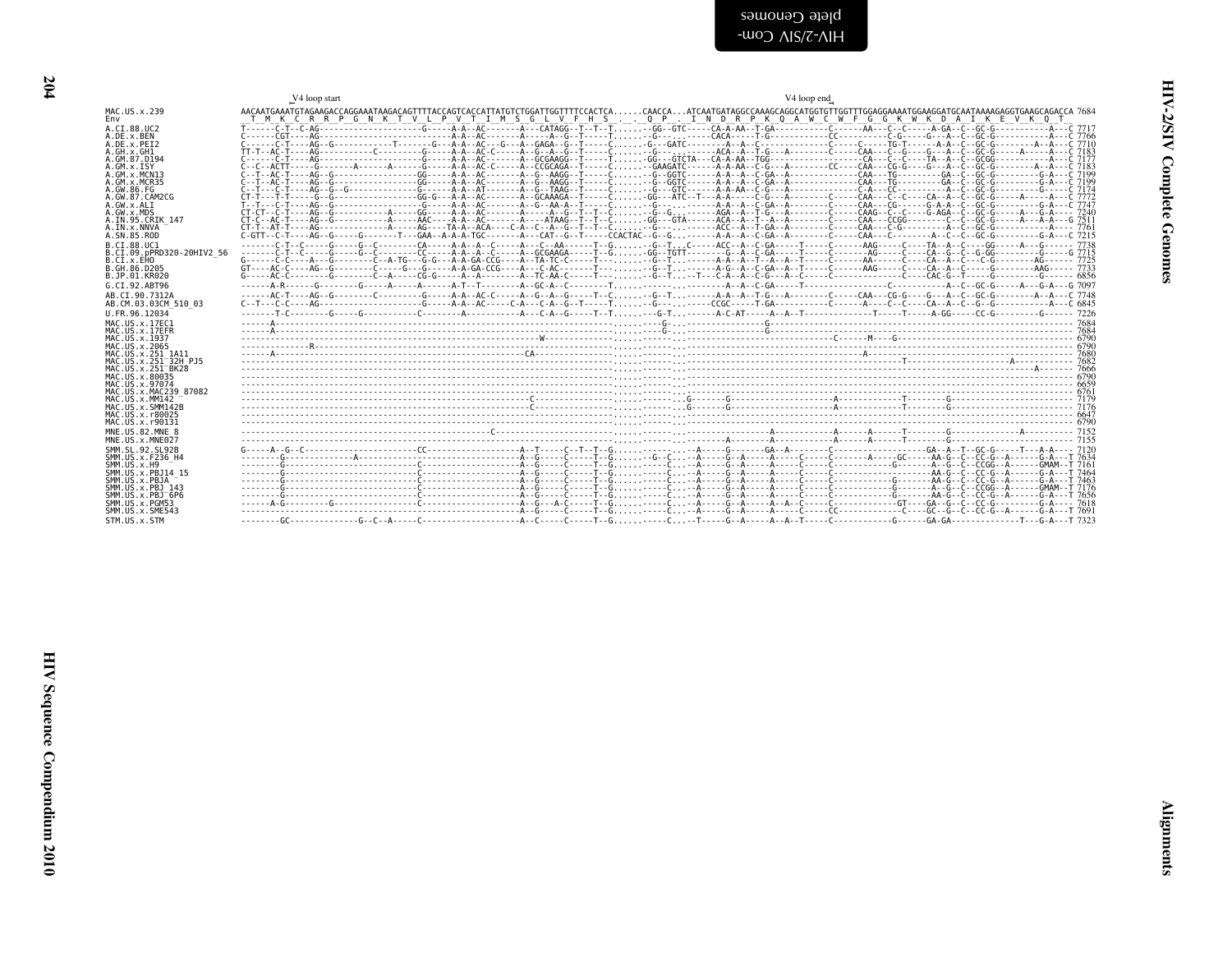<span id="page-52-0"></span>

|                                                              | V5 loop start                                                                                                     |
|--------------------------------------------------------------|-------------------------------------------------------------------------------------------------------------------|
| MAC.US.x.239                                                 |                                                                                                                   |
| Env                                                          | I V K H P R Y T G . T N N T D K I N L T . A P G . G G D P E V T F M W T N C R G E F L Y C K M N W F L N W V E D R |
| A.CI.88.UC2                                                  |                                                                                                                   |
| A.DE.x.BEN                                                   |                                                                                                                   |
| A.DE.X.PEI2                                                  |                                                                                                                   |
| A.GH.x.GH1                                                   |                                                                                                                   |
| A. GM. 87. D194                                              |                                                                                                                   |
| A.GM.x.ISY                                                   |                                                                                                                   |
| A.GM.x.MCN13<br>A.GM.x.MCR35<br>A.GW.86.FG<br>A.GW.87.CAM2CG | $---CA$                                                                                                           |
| A.GW.x.ALT                                                   |                                                                                                                   |
| A.GW.x.MDS                                                   |                                                                                                                   |
| A.IN.95.CRIK 147                                             |                                                                                                                   |
| A.IN.x.NNVA<br>A.SN.85.ROD<br>B.CT.88.UC1                    |                                                                                                                   |
| B.CI.09.pPRD320-20HIV2 56                                    |                                                                                                                   |
| B.CI.X.EHO                                                   |                                                                                                                   |
| B.GH.86.D205                                                 |                                                                                                                   |
| B.JP.01.KR020<br>G.CI.92.ABT96                               |                                                                                                                   |
| AB.CI.90.7312A                                               |                                                                                                                   |
| AB.CM.03.03CM 510 03                                         |                                                                                                                   |
| U.FR.96.12034                                                |                                                                                                                   |
| MAC.US.x.17EC1                                               |                                                                                                                   |
| MAC.US.x.17EFR                                               |                                                                                                                   |
| MAC.US.x.1937                                                |                                                                                                                   |
| MAC.US.x.2065                                                |                                                                                                                   |
| MAC.US.x.251 1A11                                            |                                                                                                                   |
| MAC.US.x.251 <sup>-</sup> 32H PJ5                            |                                                                                                                   |
| MAC.US.x.251 <sup>-</sup> BK28                               |                                                                                                                   |
| MAC.US.x.80035                                               |                                                                                                                   |
| MAC.US.x.97074                                               |                                                                                                                   |
| MAC.US.x.MAC239 87082                                        |                                                                                                                   |
| MAC. U.S. x. MM142                                           |                                                                                                                   |
| MAC.US.x.SMM142B                                             |                                                                                                                   |
| MAC.US.x.r80025                                              |                                                                                                                   |
| MAC.US.x.r90131                                              |                                                                                                                   |
| MNE.US.82.MNE 8                                              |                                                                                                                   |
| MNE.US.x.MNE027                                              |                                                                                                                   |
| SMM. SL. 92. SL92B                                           |                                                                                                                   |
| SMM. US. x. F236 H4                                          |                                                                                                                   |
| SMM. US. x.H9                                                |                                                                                                                   |
| SMM.US.x.PBJ14 15                                            |                                                                                                                   |
| SMM.US.x.PBJA                                                |                                                                                                                   |
| SMM.US.x.PBJ 143                                             |                                                                                                                   |
| SMM.US.x.PBJ 6P6                                             |                                                                                                                   |
| SMM.US.x.PGM53                                               |                                                                                                                   |
| SMM.US.x.SME543                                              |                                                                                                                   |
| STM.US.x.STM                                                 |                                                                                                                   |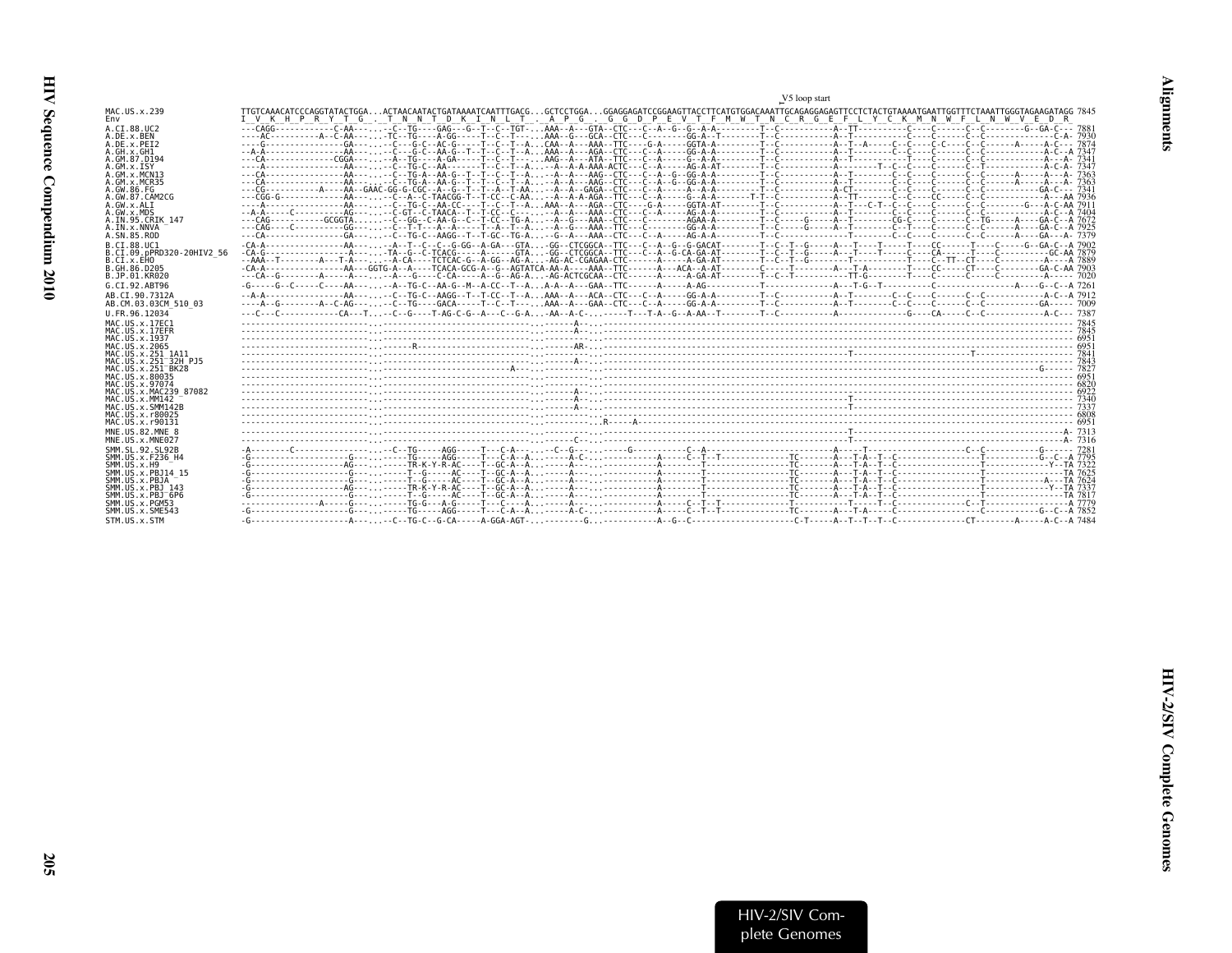<span id="page-53-0"></span>

|                                              | V5 loop end                                                                                                                                                         |
|----------------------------------------------|---------------------------------------------------------------------------------------------------------------------------------------------------------------------|
| MAC.US.x.239                                 | AATACAGCTAACCAGAAGCCAAAGGAACAGCATAAAAGGAATTACGTGCCATGTCATATTAGACAAATAATCAACACTTGGCATAAAGTAGGCAAAAATGTTTATTTGCCTCCAAGAGAGGGGAGACCTCACGTGTAACTCCACGTGTGACCAGGTCT 8000 |
| Env<br>A.CI.88.UC2                           | NTAN OKPKE OHKRNY VPCHIROIINT WHK VGKNVY LPPREGDLTCNSTVT<br>-S                                                                                                      |
| A.DE.X.BEN                                   |                                                                                                                                                                     |
| A.DE.x.PET2                                  |                                                                                                                                                                     |
| A.GH.x.GH1<br>A.GM.87.D194                   |                                                                                                                                                                     |
| A.GM.X.ISY                                   |                                                                                                                                                                     |
| A.GM.X.MCN13<br>A. GM. x. MCR35              |                                                                                                                                                                     |
| A.GW.86.FG                                   |                                                                                                                                                                     |
| A. GW. 87. CAM2CG                            |                                                                                                                                                                     |
| A.GW.x.ALI<br>A.GW.x.MDS                     |                                                                                                                                                                     |
| A.IN.95.CRIK 147                             |                                                                                                                                                                     |
| A.IN.x.NNVA                                  |                                                                                                                                                                     |
| A.SN.85.ROD                                  |                                                                                                                                                                     |
| B.CT.88.UC1<br>B.CI.09.pPRD320-20HIV2 56     |                                                                                                                                                                     |
| B.CI.X.EHO                                   |                                                                                                                                                                     |
| B.GH.86.D205<br>B.JP.01.KR020                |                                                                                                                                                                     |
| G.CI.92.ABT96                                |                                                                                                                                                                     |
| AB.CI.90.7312A                               |                                                                                                                                                                     |
| AB.CM.03.03CM 510 03                         |                                                                                                                                                                     |
| U.FR.96.12034                                |                                                                                                                                                                     |
| MAC.US.x.17EC1<br>MAC.US.x.17EFR             |                                                                                                                                                                     |
| MAC.US.x.1937                                |                                                                                                                                                                     |
| MAC.US.x.2065                                |                                                                                                                                                                     |
| MAC. US. x. 251 1A11<br>MAC.US.x.251 32H PJ5 |                                                                                                                                                                     |
| MAC.US.x.251 <sup>-</sup> BK28               |                                                                                                                                                                     |
| MAC. US. x.80035                             | <u> 106 - 117 - 118 - 118 - 118 - 118 - 118 - 118 - 118 - 118 - 118 - 118 - 118 - 118 - 118 - 118 - 118 - 118 - 1</u>                                               |
| MAC.US.x.97074<br>MAC.US.x.MAC239 87082      |                                                                                                                                                                     |
| MAC.US.x.MM142                               |                                                                                                                                                                     |
| MAC.US.x.SMM142B<br>MAC.US.x.r80025          |                                                                                                                                                                     |
| MAC.US.x.r90131                              |                                                                                                                                                                     |
| MNE.US.82.MNE 8<br>MNE.US.x.MNE027           |                                                                                                                                                                     |
| SMM. SL. 92. SL92B                           |                                                                                                                                                                     |
| SMM.US.x.F236 H4                             |                                                                                                                                                                     |
| SMM. US. x.H9                                |                                                                                                                                                                     |
| SMM. US. x. PBJ14 15<br>SMM.US.x.PBJA        |                                                                                                                                                                     |
| SMM.US.x.PBJ 143                             |                                                                                                                                                                     |
| SMM.US.x.PBJ <sup>6P6</sup>                  |                                                                                                                                                                     |
| SMM.US.x.PGM53<br>SMM.US.x.SME543            |                                                                                                                                                                     |
| STM.US.x.STM                                 |                                                                                                                                                                     |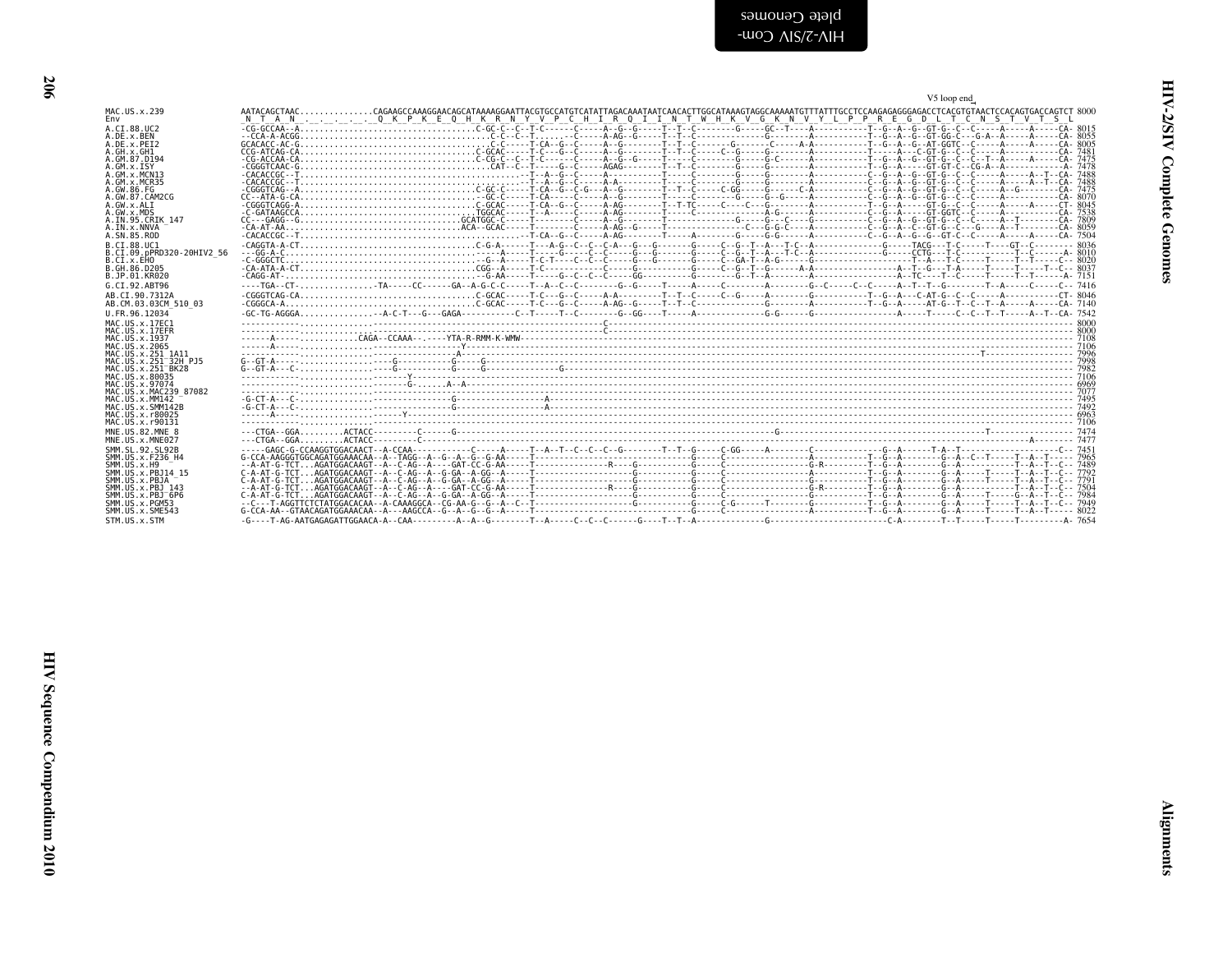<span id="page-54-0"></span>

|                                                                                         | Rev Responsive Element (RRE) start                                                                                                                                                                                                                                                                             |
|-----------------------------------------------------------------------------------------|----------------------------------------------------------------------------------------------------------------------------------------------------------------------------------------------------------------------------------------------------------------------------------------------------------------|
| MAC.US.x.239<br>Env                                                                     | $\,$ CATAGCAAACATAGATTGG $\, \ldots \, \ldots \,$ ATTGATGGAAACCAAACTAATATCACCATGAGTGCAGAGGTGGCAGAACTGTATCGATTGGAATTGGAATTATAAATTAGTAGAGATCACTCCAATTGGCCTTGGCCCCCACAGATGTGAAGAGGTACACTACTGGTGGCA 8161<br>D W I D G N O T N I T M S A E V A E L Y R L E L G D Y K L V E I T P I G L A P T D V K R Y T T G<br>IAN |
| A.CT.88.UC2                                                                             |                                                                                                                                                                                                                                                                                                                |
| A.DE.x.BEN                                                                              |                                                                                                                                                                                                                                                                                                                |
| A.DE.x.PET2                                                                             |                                                                                                                                                                                                                                                                                                                |
| A.GH.x.GH1                                                                              |                                                                                                                                                                                                                                                                                                                |
| A.GM.87.D194                                                                            |                                                                                                                                                                                                                                                                                                                |
| A.GM.X.ISY                                                                              |                                                                                                                                                                                                                                                                                                                |
| A.GM.X.MCN13                                                                            |                                                                                                                                                                                                                                                                                                                |
| A. GM. x. MCR35                                                                         |                                                                                                                                                                                                                                                                                                                |
| A.GW.86.FG                                                                              |                                                                                                                                                                                                                                                                                                                |
| A.GW.87.CAM2CG                                                                          |                                                                                                                                                                                                                                                                                                                |
| A.GW. x.ALT<br>A.GW.x.MDS<br>A.IN.95.CRIK 147<br>A.IN.x.NNVA<br>A.SN.85.ROD             |                                                                                                                                                                                                                                                                                                                |
| B.CT.88.UC1<br>B.CI.09.pPRD320-20HIV2 56<br>B.CI.X.EHO<br>B.GH.86.D205<br>B.JP.01.KR020 |                                                                                                                                                                                                                                                                                                                |
| G.CI.92.ABT96                                                                           |                                                                                                                                                                                                                                                                                                                |
| AB.CI.90.7312A                                                                          |                                                                                                                                                                                                                                                                                                                |
| AB.CM.03.03CM 510 03                                                                    |                                                                                                                                                                                                                                                                                                                |
| U.FR.96.12034                                                                           |                                                                                                                                                                                                                                                                                                                |
| MAC.US.x.17EC1<br>MAC.US.x.17EFR<br>MAC.US.x.1937<br>MAC.US.x.2065                      |                                                                                                                                                                                                                                                                                                                |
| MAC.US.x.251 1A11<br>MAC.US.x.251 32H PJ5<br>MAC. US. x. 251 BK28                       |                                                                                                                                                                                                                                                                                                                |
| MAC.US.x.80035                                                                          |                                                                                                                                                                                                                                                                                                                |
| MAC. U.S. x. 97074                                                                      |                                                                                                                                                                                                                                                                                                                |
| MAC.US.x.MAC239 87082                                                                   |                                                                                                                                                                                                                                                                                                                |
| MAC.US.x.MM142                                                                          |                                                                                                                                                                                                                                                                                                                |
| MAC.US.x.SMM142B                                                                        |                                                                                                                                                                                                                                                                                                                |
| MAC.US.x.r80025                                                                         |                                                                                                                                                                                                                                                                                                                |
| MAC.US.x.r90131                                                                         |                                                                                                                                                                                                                                                                                                                |
| MNE.US.82.MNE 8                                                                         |                                                                                                                                                                                                                                                                                                                |
| MNE.US.x.MNE027                                                                         |                                                                                                                                                                                                                                                                                                                |
| SMM.SL.92.SL92B                                                                         |                                                                                                                                                                                                                                                                                                                |
| SMM.US.x.F236 H4                                                                        |                                                                                                                                                                                                                                                                                                                |
| SMM.US.x.H9                                                                             |                                                                                                                                                                                                                                                                                                                |
| SMM. U.S. x. PB. 114 15                                                                 |                                                                                                                                                                                                                                                                                                                |
| SMM.US.x.PBJA                                                                           |                                                                                                                                                                                                                                                                                                                |
| SMM.US.x.PBJ 143                                                                        |                                                                                                                                                                                                                                                                                                                |
| SMM.US.x.PBJ 6P6                                                                        |                                                                                                                                                                                                                                                                                                                |
| SMM.US.x.PGM53                                                                          |                                                                                                                                                                                                                                                                                                                |
| SMM. U.S. x. SME543                                                                     |                                                                                                                                                                                                                                                                                                                |
| STM.US.x.STM                                                                            |                                                                                                                                                                                                                                                                                                                |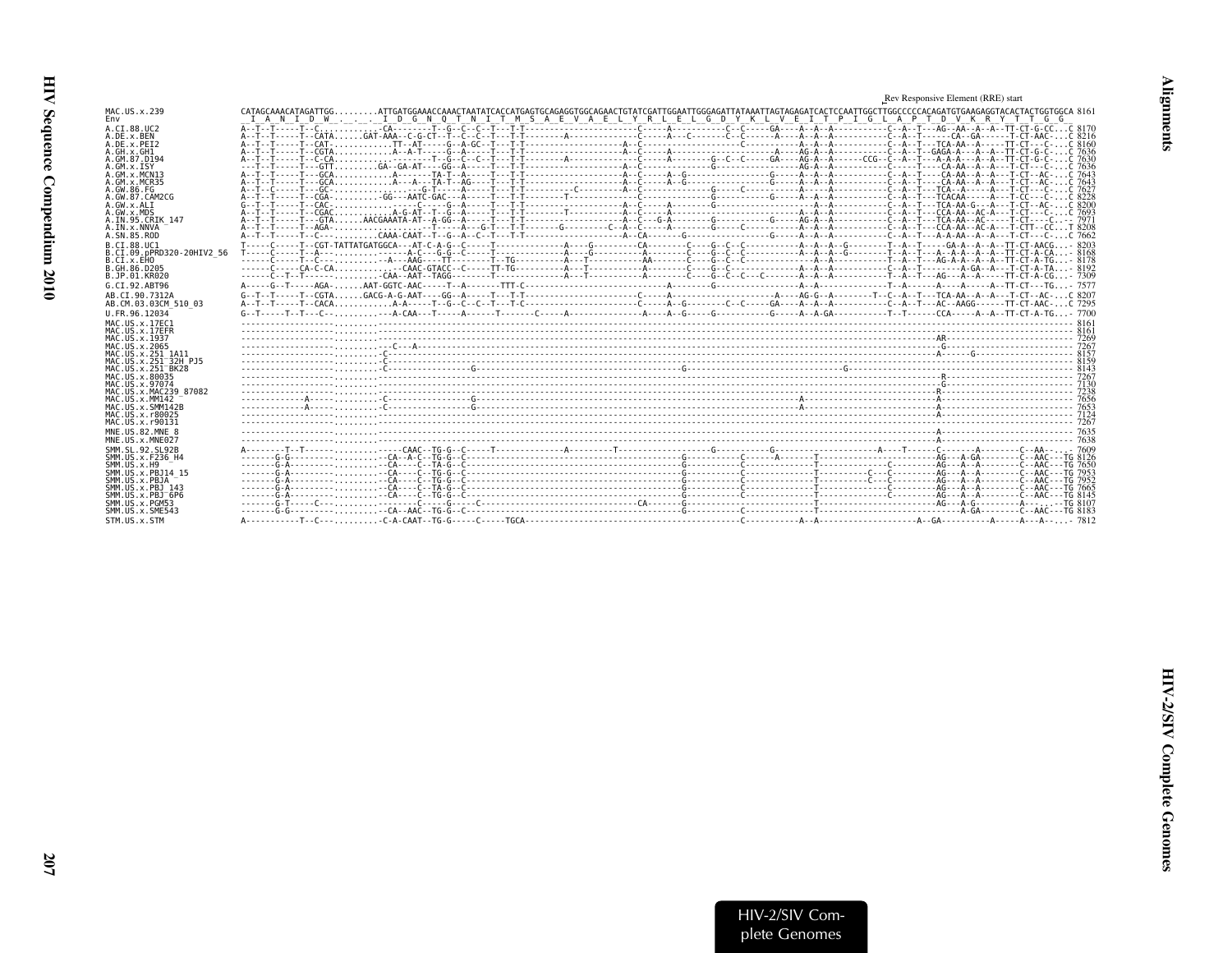| į |  |
|---|--|
| Ē |  |
| i |  |

<span id="page-55-0"></span>

| pete (ienomes  |
|----------------|
| -WOO AIS/Z-AIH |

|                                                  | Env gp120 end_Env gp41 start |                                                                                                                                                                                                                                                                                                                                                     |  |  |  |  |  |
|--------------------------------------------------|------------------------------|-----------------------------------------------------------------------------------------------------------------------------------------------------------------------------------------------------------------------------------------------------------------------------------------------------------------------------------------------------|--|--|--|--|--|
| MAC.US.x.239                                     |                              | CCTCAAGAAATAAAAGAGGGGTCTTTGTGCTAGGGTTCTTGGGTTTTCTCGCAACGGCAGGTTCTGCAATGGGCGGCGTCGTTGACCGCTGACCGCTCAGTCCCGAACTTTATTGGCTGGGATAGTGCAGCAACAGCAACAGCTGTTGGACGTGGTCAAGAGACAACAACAACAGCAACAGCAACAGCAACAGCAACAGCAACAGCAACAGCAACAGCAACA<br>T S R N K R G V F V L G F L G F L A T A G S A M G A A S L T L T A Q S R T L L A G I V Q Q Q Q Q L L D V V K R Q Q |  |  |  |  |  |
| A.CI.88.UC2<br>A.DE.x.BEN                        |                              |                                                                                                                                                                                                                                                                                                                                                     |  |  |  |  |  |
| A.DE.x.PEI2                                      |                              |                                                                                                                                                                                                                                                                                                                                                     |  |  |  |  |  |
| A.GH.x.GH1<br>A.GM.87.D194                       |                              |                                                                                                                                                                                                                                                                                                                                                     |  |  |  |  |  |
| A.GM.x.ISY<br>A.GM.x.MCN13                       |                              |                                                                                                                                                                                                                                                                                                                                                     |  |  |  |  |  |
| A.GM.x.MCR35                                     |                              |                                                                                                                                                                                                                                                                                                                                                     |  |  |  |  |  |
| A.GW.86.FG<br>A.GW.87.CAM2CG                     |                              |                                                                                                                                                                                                                                                                                                                                                     |  |  |  |  |  |
| A.GW.x.ALI<br>A.GW.x.MDS                         |                              |                                                                                                                                                                                                                                                                                                                                                     |  |  |  |  |  |
| A.IN.95.CRIK 147                                 |                              |                                                                                                                                                                                                                                                                                                                                                     |  |  |  |  |  |
| A.IN.x.NNVA<br>A.SN.85.ROD                       |                              |                                                                                                                                                                                                                                                                                                                                                     |  |  |  |  |  |
| B.CI.88.UC1                                      |                              | $AC - B - C$                                                                                                                                                                                                                                                                                                                                        |  |  |  |  |  |
| B.CI.09.pPRD320-20HIV2 56<br>B.CI.x.EHO          |                              |                                                                                                                                                                                                                                                                                                                                                     |  |  |  |  |  |
| B.GH.86.D205<br>B.JP.01.KR020                    |                              |                                                                                                                                                                                                                                                                                                                                                     |  |  |  |  |  |
| G.CI.92.ABT96                                    |                              |                                                                                                                                                                                                                                                                                                                                                     |  |  |  |  |  |
| AB.CI.90.7312A                                   |                              |                                                                                                                                                                                                                                                                                                                                                     |  |  |  |  |  |
| AB.CM.03.03CM 510 03<br>U.FR.96.12034            |                              |                                                                                                                                                                                                                                                                                                                                                     |  |  |  |  |  |
| MAC.US.x.17EC1                                   |                              |                                                                                                                                                                                                                                                                                                                                                     |  |  |  |  |  |
| MAC.US.x.17EFR<br>MAC.US.x.1937                  |                              |                                                                                                                                                                                                                                                                                                                                                     |  |  |  |  |  |
| MAC.US.x.2065<br>MAC.US.x.251 1A11               |                              |                                                                                                                                                                                                                                                                                                                                                     |  |  |  |  |  |
| MAC.US.x.251 <sup>-</sup> 32H P.15               |                              |                                                                                                                                                                                                                                                                                                                                                     |  |  |  |  |  |
| MAC.US.x.251 <sup>-</sup> BK28<br>MAC.US.x.80035 |                              |                                                                                                                                                                                                                                                                                                                                                     |  |  |  |  |  |
| MAC.US.x.97074<br>MAC.US.x.MAC239 87082          |                              |                                                                                                                                                                                                                                                                                                                                                     |  |  |  |  |  |
| MAC.US.x.MM142                                   |                              |                                                                                                                                                                                                                                                                                                                                                     |  |  |  |  |  |
| MAC.US.x.SMM142B<br>MAC.US.x.r80025              |                              |                                                                                                                                                                                                                                                                                                                                                     |  |  |  |  |  |
| MAC.US.x.r90131                                  |                              |                                                                                                                                                                                                                                                                                                                                                     |  |  |  |  |  |
| MNE.US.82.MNE 8<br>MNE.US.x.MNE027               |                              |                                                                                                                                                                                                                                                                                                                                                     |  |  |  |  |  |
| SMM.SL.92.SL92B                                  |                              |                                                                                                                                                                                                                                                                                                                                                     |  |  |  |  |  |
| SMM.US.x.F236 H4<br>SMM.US.x.H9                  |                              |                                                                                                                                                                                                                                                                                                                                                     |  |  |  |  |  |
| SMM.US.x.PBJ14 15<br>SMM.US.x.PBJA               |                              |                                                                                                                                                                                                                                                                                                                                                     |  |  |  |  |  |
| SMM.US.x.PBJ 143                                 |                              |                                                                                                                                                                                                                                                                                                                                                     |  |  |  |  |  |
| SMM.US.x.PBJ <sup>-</sup> 6P6<br>SMM.US.x.PGM53  |                              |                                                                                                                                                                                                                                                                                                                                                     |  |  |  |  |  |
| SMM.US.x.SME543                                  |                              |                                                                                                                                                                                                                                                                                                                                                     |  |  |  |  |  |
| STM.US.x.STM                                     |                              |                                                                                                                                                                                                                                                                                                                                                     |  |  |  |  |  |

208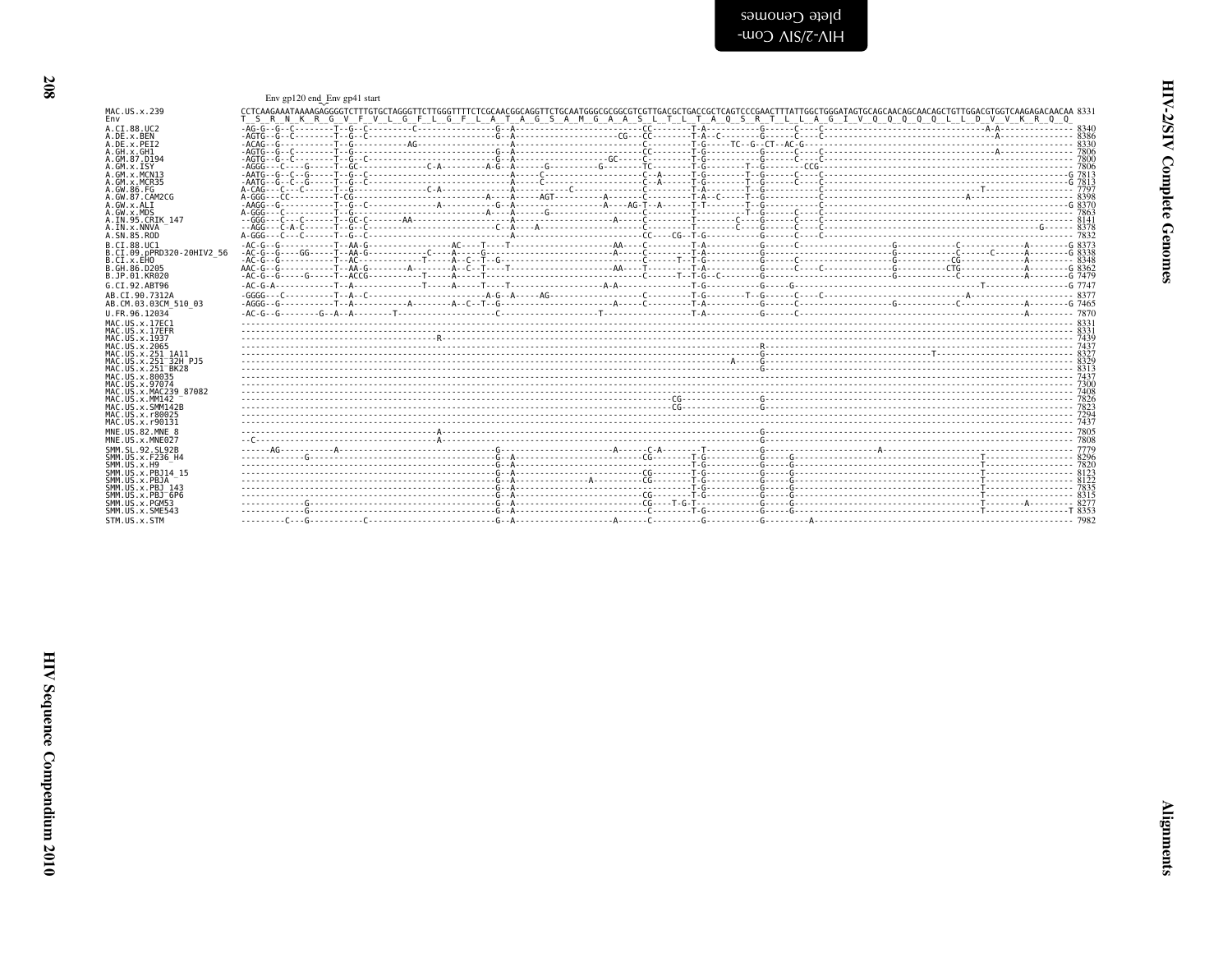<span id="page-56-0"></span>

|                                         |                                                                                                           | RRE end |
|-----------------------------------------|-----------------------------------------------------------------------------------------------------------|---------|
| MAC.US.x.239                            | E L L R L T V W G T K N L O T R V T A I E K Y L K D O A O L N A W G C A F R O V C H T T V P W P N A S L T |         |
| Env<br>A.CI.88.UC2                      |                                                                                                           |         |
| A.DE.x.BEN                              |                                                                                                           |         |
| A.DE.X.PEI2                             |                                                                                                           |         |
| A. GH. x. GH1                           |                                                                                                           |         |
| A.GM.87.D194<br>A.GM.X.ISY              | $---A$                                                                                                    |         |
| A.GM.x.MCN13                            |                                                                                                           |         |
| A.GM.x.MCR35                            |                                                                                                           |         |
| A. GW. 86. FG                           |                                                                                                           |         |
| A.GW.87.CAM2CG                          |                                                                                                           |         |
| A.GW.x.ALI<br>A.GW.x.MDS                |                                                                                                           |         |
| A.IN.95.CRIK 147                        |                                                                                                           |         |
| A.IN.x.NNVA                             |                                                                                                           |         |
| A.SN.85.ROD                             |                                                                                                           |         |
| B.CT.88.UC1                             |                                                                                                           |         |
| B.CI.09.pPRD320-20HIV2 56<br>B.CI.x.EHO |                                                                                                           |         |
| B.GH.86.D205                            |                                                                                                           |         |
| B.JP.01.KR020                           |                                                                                                           |         |
| G.CI.92.ABT96                           |                                                                                                           |         |
| AB.CI.90.7312A                          |                                                                                                           |         |
| AB.CM.03.03CM 510 03                    |                                                                                                           |         |
| U.FR.96.12034                           |                                                                                                           |         |
| MAC. US. x. 17EC1                       |                                                                                                           |         |
| MAC.US.x.17EFR<br>MAC.US.x.1937         |                                                                                                           |         |
| MAC. US. x. 2065                        |                                                                                                           |         |
| MAC.US.x.251 1A11                       |                                                                                                           |         |
| MAC. US. x. 251 <sup>-32H</sup> P.15    |                                                                                                           |         |
| MAC.US.x.251 BK28<br>MAC.US.x.80035     |                                                                                                           |         |
| MAC.US.x.97074                          |                                                                                                           |         |
| MAC.US.x.MAC239 87082                   |                                                                                                           |         |
| MAC. U.S. x. MM142<br>MAC.US.x.SMM142B  |                                                                                                           |         |
| MAC.US.x.r80025                         |                                                                                                           |         |
| MAC.US.x.r90131                         |                                                                                                           |         |
| MNE.US.82.MNE 8                         |                                                                                                           |         |
| MNE.US.x.MNE027                         |                                                                                                           |         |
| SMM. SL. 92. SL92B                      |                                                                                                           |         |
| SMM.US.x.F236 H4                        |                                                                                                           |         |
| SMM. US. x.H9<br>SMM. US. x. PBJ14 15   |                                                                                                           |         |
| SMM.US.x.PBJA                           |                                                                                                           |         |
| SMM. U.S. x. PB.1 143                   |                                                                                                           |         |
| SMM.US.x.PBJ 6P6                        |                                                                                                           |         |
| SMM.US.x.PGM53                          |                                                                                                           |         |
| SMM.US.x.SME543                         |                                                                                                           |         |
| STM.US.x.STM                            |                                                                                                           |         |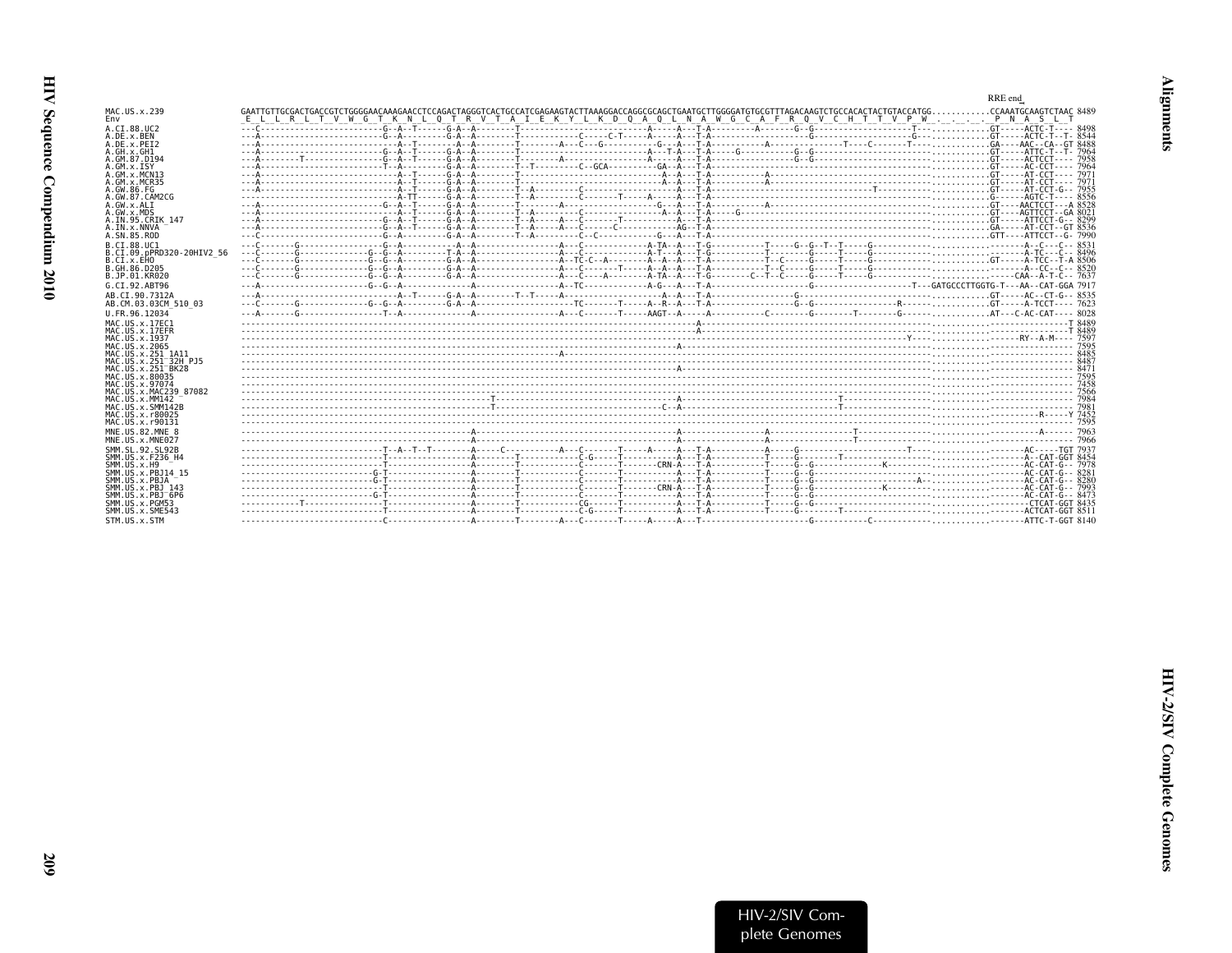blete Genomes<br>PHV-2/SIV Com-

| MAC.US.x.239<br>Env                       | ACCAAAGTGGAACAATGAGACTTGGCAAGAGTGGAAGGGAAAGGTTGACTTCTTGGAAGAAAATATAACAGCCCTCCTAGAGGAGGAAGAATTCAACAAGAAGAAGAACATGTATGAATTACAAAAGTTGAATTAGCTGGGATGTTTGGCAATTGGTTTGACCTTGCTTTGCTTTGCTTTGCTTTGCTTTGCTTTGCTTTGCTTTGCTTTGCTTTGCTTTGC<br>W Q E W E R K V D F L E E N I T A L L E E A Q I Q Q E K N M Y E L Q K L N S W D V F G N W F D<br>P K W N N E T |  |
|-------------------------------------------|--------------------------------------------------------------------------------------------------------------------------------------------------------------------------------------------------------------------------------------------------------------------------------------------------------------------------------------------------|--|
| A.CI.88.UC2                               |                                                                                                                                                                                                                                                                                                                                                  |  |
| A.DE.x.BEN                                |                                                                                                                                                                                                                                                                                                                                                  |  |
| A.DE.x.PEI2                               |                                                                                                                                                                                                                                                                                                                                                  |  |
| A.GH.x.GH1<br>A.GM.87.D194                |                                                                                                                                                                                                                                                                                                                                                  |  |
| A.GM.X.ISY                                |                                                                                                                                                                                                                                                                                                                                                  |  |
| A.GM.X.MCN13                              |                                                                                                                                                                                                                                                                                                                                                  |  |
| A.GM.x.MCR35                              |                                                                                                                                                                                                                                                                                                                                                  |  |
| A.GW.86.FG                                |                                                                                                                                                                                                                                                                                                                                                  |  |
| A.GW.87.CAM2CG<br>A.GW.x.ALI              |                                                                                                                                                                                                                                                                                                                                                  |  |
| A.GW.x.MDS                                |                                                                                                                                                                                                                                                                                                                                                  |  |
| A. IN. 95. CRIK 147                       |                                                                                                                                                                                                                                                                                                                                                  |  |
| A.IN.x.NNVA                               |                                                                                                                                                                                                                                                                                                                                                  |  |
| A.SN.85.ROD                               |                                                                                                                                                                                                                                                                                                                                                  |  |
| B.CI.88.UC1                               |                                                                                                                                                                                                                                                                                                                                                  |  |
| B.CI.09.pPRD320-20HIV2 56                 |                                                                                                                                                                                                                                                                                                                                                  |  |
| B.CI.X.EHO                                |                                                                                                                                                                                                                                                                                                                                                  |  |
| B.GH.86.D205<br>B.JP.01.KR020             |                                                                                                                                                                                                                                                                                                                                                  |  |
| G.CI.92.ABT96                             |                                                                                                                                                                                                                                                                                                                                                  |  |
|                                           |                                                                                                                                                                                                                                                                                                                                                  |  |
| AB.CI.90.7312A<br>AB.CM.03.03CM 510 03    | $6 - 7 - 6 - 6 - 8 - 8 - 6 - 6 - 6 - 6 - 6$                                                                                                                                                                                                                                                                                                      |  |
| U.FR.96.12034                             |                                                                                                                                                                                                                                                                                                                                                  |  |
| MAC.US.x.17EC1                            |                                                                                                                                                                                                                                                                                                                                                  |  |
| MAC.US.x.17EFR                            |                                                                                                                                                                                                                                                                                                                                                  |  |
| MAC.US.x.1937                             |                                                                                                                                                                                                                                                                                                                                                  |  |
| MAC. US. x. 2065                          |                                                                                                                                                                                                                                                                                                                                                  |  |
| MAC.US.x.251 1A11                         |                                                                                                                                                                                                                                                                                                                                                  |  |
| MAC.US.x.251 32H PJ5                      |                                                                                                                                                                                                                                                                                                                                                  |  |
| MAC.US.x.251 BK28<br>MAC.US.x.80035       |                                                                                                                                                                                                                                                                                                                                                  |  |
| MAC.US.x.97074                            |                                                                                                                                                                                                                                                                                                                                                  |  |
| MAC.US.x.MAC239 87082                     |                                                                                                                                                                                                                                                                                                                                                  |  |
| MAC.US.x.MM142                            |                                                                                                                                                                                                                                                                                                                                                  |  |
| MAC.US.x.SMM142B                          |                                                                                                                                                                                                                                                                                                                                                  |  |
| MAC.US.x.r80025<br>MAC.US.x.r90131        |                                                                                                                                                                                                                                                                                                                                                  |  |
|                                           |                                                                                                                                                                                                                                                                                                                                                  |  |
| MNE.US.82.MNE 8<br>MNE.US.x.MNE027        |                                                                                                                                                                                                                                                                                                                                                  |  |
|                                           |                                                                                                                                                                                                                                                                                                                                                  |  |
| SMM. SL. 92. SL92B<br>SMM. US. x. F236 H4 | $c - 6 - 6 - 1$                                                                                                                                                                                                                                                                                                                                  |  |
| SMM. US. x.H9                             |                                                                                                                                                                                                                                                                                                                                                  |  |
| SMM. US. x. PBJ14 15                      |                                                                                                                                                                                                                                                                                                                                                  |  |
| SMM.US.x.PBJA                             |                                                                                                                                                                                                                                                                                                                                                  |  |
| SMM. US. x. PBJ 143                       |                                                                                                                                                                                                                                                                                                                                                  |  |
| SMM.US.x.PBJ 6P6                          |                                                                                                                                                                                                                                                                                                                                                  |  |
| SMM.US.x.PGM53<br>SMM.US.x.SME543         |                                                                                                                                                                                                                                                                                                                                                  |  |
| STM. US. x. STM                           |                                                                                                                                                                                                                                                                                                                                                  |  |
|                                           |                                                                                                                                                                                                                                                                                                                                                  |  |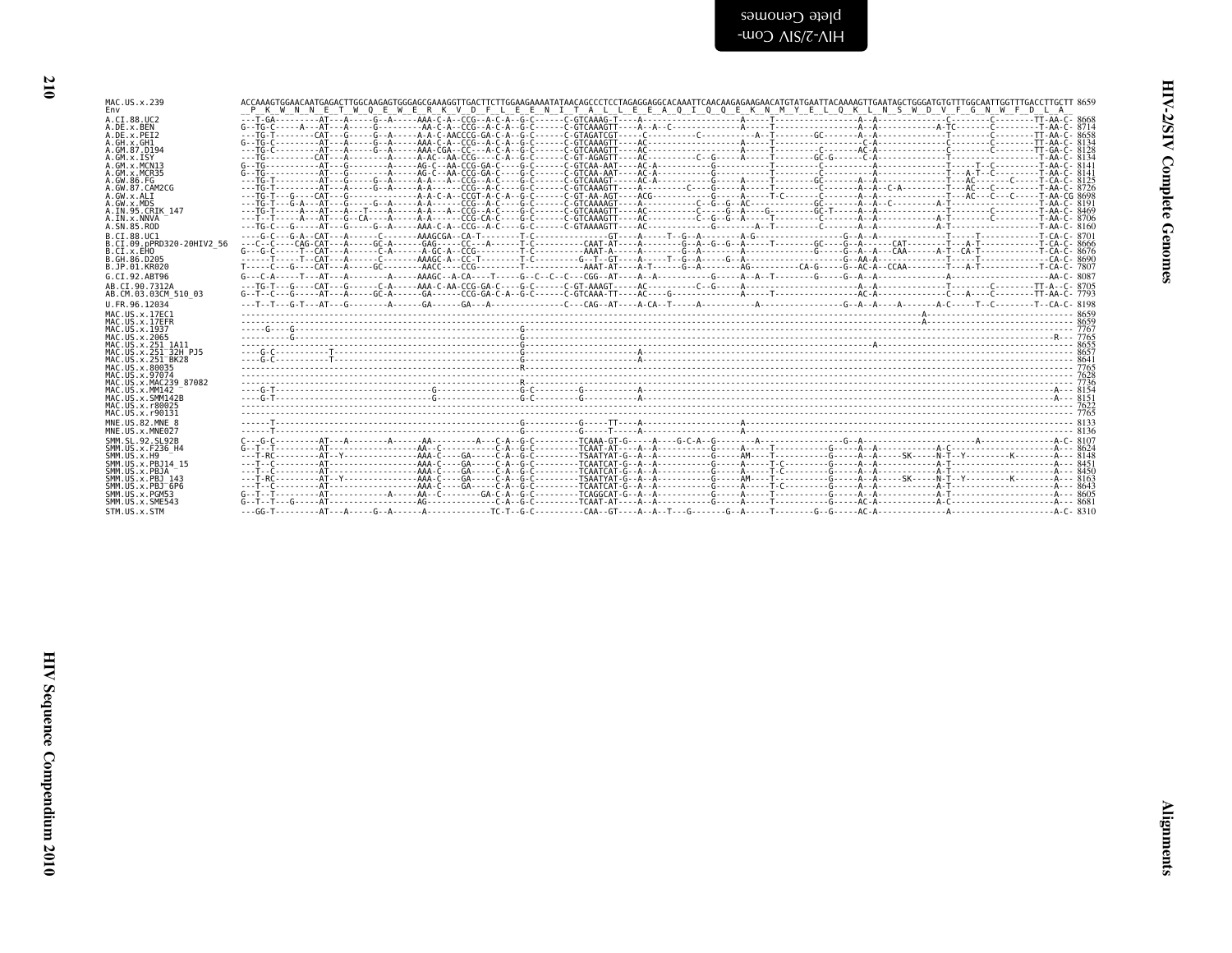<span id="page-58-0"></span>

|                                                  |                                                                                                                                                                                  | Tat Rev intron end Tat Rev exon 2 start |
|--------------------------------------------------|----------------------------------------------------------------------------------------------------------------------------------------------------------------------------------|-----------------------------------------|
| MAC.US.x.239                                     | CTTGGATAAAGTATATACAATATGGAGTTTATATAGTTGTAGGAGTAATACTGTTAAGAATAGTGATCTATATAGTACAAATGCTAGGTAAGGTAAGGCGAGGGGTATAGGCCAGTGTTCTCTTCCCCACCCTCTTATTTCCAGCAGACCCATATCCAACAGGACCCGGCA 8829 |                                         |
| Env<br>Tat exon 2                                | S W I K Y I O Y G V Y I V V G V I L L R I V I Y I V O M L A K L R O G Y R P V F S S P P S Y F O O T H I O O D P A                                                                | $P$ $T$ $S$ $N$ $R$ $T$ $R$ $R$         |
| Rev exon 2                                       |                                                                                                                                                                                  | N P Y P T G P G                         |
| A.CT.88.UC2<br>A.DE.x.BEN                        |                                                                                                                                                                                  |                                         |
| A.DE.X.PET2                                      |                                                                                                                                                                                  |                                         |
| A.GH.X.GH1<br>A.GM.87.D194                       |                                                                                                                                                                                  |                                         |
| A.GM.X.ISY                                       |                                                                                                                                                                                  |                                         |
| A.GM.x.MCN13<br>A.GM.x.MCR35                     |                                                                                                                                                                                  |                                         |
| A.GW.86.FG<br>A.GW.87.CAM2CG                     |                                                                                                                                                                                  |                                         |
| A.GW.x.ALI                                       |                                                                                                                                                                                  |                                         |
| A.GW.x.MDS<br>A.IN.95.CRIK 147                   |                                                                                                                                                                                  |                                         |
| A. IN. x. NNVA                                   |                                                                                                                                                                                  |                                         |
| A.SN.85.ROD                                      |                                                                                                                                                                                  |                                         |
| B.CI.88.UC1<br>B.CI.09.pPRD320-20HIV2 56         |                                                                                                                                                                                  |                                         |
| B.CT.x.EHO                                       |                                                                                                                                                                                  |                                         |
| B.GH.86.D205<br>B.JP.01.KR020                    |                                                                                                                                                                                  |                                         |
| G.CI.92.ABT96                                    |                                                                                                                                                                                  |                                         |
| AB.CI.90.7312A<br>AB.CM.03.03CM 510 03           |                                                                                                                                                                                  |                                         |
| U.FR.96.12034                                    |                                                                                                                                                                                  |                                         |
| MAC.US.x.17EC1                                   |                                                                                                                                                                                  |                                         |
| MAC.US.x.17EFR<br>MAC.US.x.1937                  |                                                                                                                                                                                  |                                         |
| MAC.US.x.2065<br>MAC.US.x.251 1A11               |                                                                                                                                                                                  |                                         |
| MAC.US.x.251 32H PJ5                             |                                                                                                                                                                                  |                                         |
| MAC.US.x.251 <sup>-</sup> BK28<br>MAC.US.x.80035 |                                                                                                                                                                                  |                                         |
| MAC.US.x.97074                                   |                                                                                                                                                                                  |                                         |
| MAC.US.x.MAC239 87082<br>MAC.US.x.MM142          |                                                                                                                                                                                  |                                         |
| MAC.US.x.SMM142B                                 |                                                                                                                                                                                  |                                         |
| MAC.US.x.r80025<br>MAC.US.x.r90131               |                                                                                                                                                                                  |                                         |
| MNE.US.82.MNE 8                                  |                                                                                                                                                                                  |                                         |
| MNE.US.x.MNE027                                  |                                                                                                                                                                                  |                                         |
| SMM. SL. 92. SL92B<br>SMM.US.x.F236 H4           |                                                                                                                                                                                  |                                         |
| SMM. US. x.H9<br>SMM.US.x.PBJ14 15               |                                                                                                                                                                                  |                                         |
| SMM.US.x.PBJA                                    |                                                                                                                                                                                  |                                         |
| SMM.US.x.PBJ 143<br>SMM.US.x.PBJ <sup>6P6</sup>  |                                                                                                                                                                                  |                                         |
| SMM. U.S. x. PGM53                               |                                                                                                                                                                                  |                                         |
| SMM.US.x.SME543                                  |                                                                                                                                                                                  |                                         |
| STM.US.x.STM                                     |                                                                                                                                                                                  |                                         |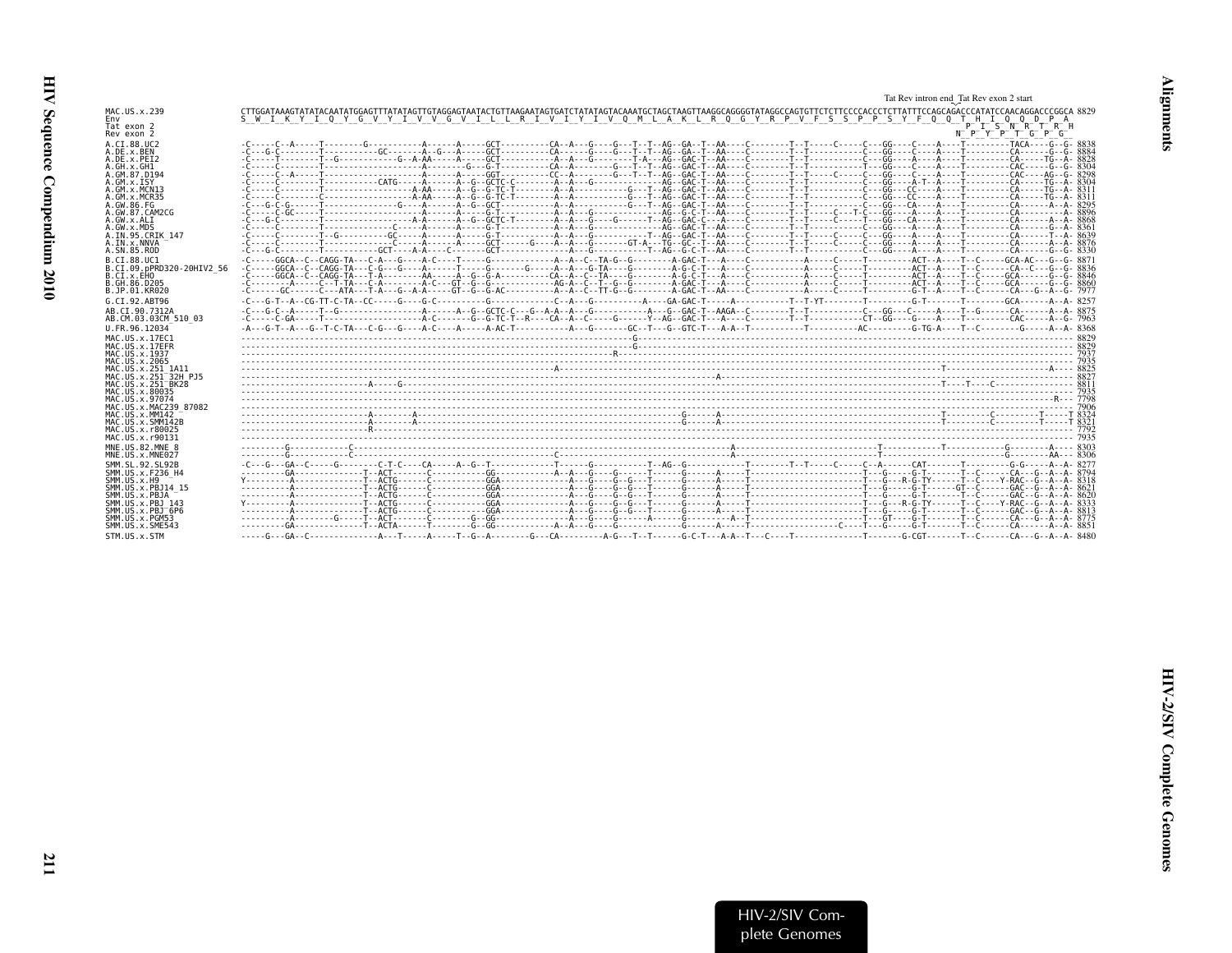<span id="page-59-0"></span>plete Genomes  $-$ ullo-SNS/ $\overline{C}$ Com-

|                                      | Tat end                                                                                                                                                                                                                                                                                                                             |
|--------------------------------------|-------------------------------------------------------------------------------------------------------------------------------------------------------------------------------------------------------------------------------------------------------------------------------------------------------------------------------------|
| MAC.US.x.239                         | CTGCCAACCAGAGAAGGCAAAGAAGACGGTGGAGAAGGCGGTGGCAACAGCTCCTGGCCTTGGCAGATAGAATATTCATTTCCTGATCCGCCAACTGGTATTCGCCTCTTGGCTATTCAGCAACTGCAGCCTTCCAGAACCTTGCTATTCAGAGACCTTGCTATTCAGAGAGTATACGCAGAGTATACCAGAGTATACCCCCCAGQ<br>L P T R E G K E R D G G E G G G N S S W P W Q I E Y I H F L I R Q L I R L L T W L F S N C R T L L S R V Y Q I L Q |
| Env                                  | $C$ $D$ $P$ $E$ $K$ $A$ $K$ $K$ $E$ $T$ $V$ $E$ $K$ $A$ $V$ $A$ $T$ $A$ $P$ $G$ $L$ $G$ $R$                                                                                                                                                                                                                                         |
| Tat exon 2                           | 宋                                                                                                                                                                                                                                                                                                                                   |
| Rev exon 2                           | TANORROKKRRWRRKWOOLIALADRIYSFPDPPTDIPLDLAIQQLQNLAIESIPDPP                                                                                                                                                                                                                                                                           |
| A.CI.88.UC2                          |                                                                                                                                                                                                                                                                                                                                     |
| A.DE.X.BEN                           |                                                                                                                                                                                                                                                                                                                                     |
| A.DE.X.PEI2                          |                                                                                                                                                                                                                                                                                                                                     |
| A.GH.x.GH1                           |                                                                                                                                                                                                                                                                                                                                     |
| A.GM.87.D194                         |                                                                                                                                                                                                                                                                                                                                     |
| A.GM.X.ISY                           |                                                                                                                                                                                                                                                                                                                                     |
| A.GM.x.MCN13                         |                                                                                                                                                                                                                                                                                                                                     |
| A.GM.x.MCR35                         |                                                                                                                                                                                                                                                                                                                                     |
| A.GW.86.FG                           |                                                                                                                                                                                                                                                                                                                                     |
| A.GW.87.CAM2CG                       |                                                                                                                                                                                                                                                                                                                                     |
| A.GW.x.ALI                           |                                                                                                                                                                                                                                                                                                                                     |
| A.GW.x.MDS                           |                                                                                                                                                                                                                                                                                                                                     |
| A.IN.95.CRIK 147                     |                                                                                                                                                                                                                                                                                                                                     |
| A.IN.x.NNVA                          |                                                                                                                                                                                                                                                                                                                                     |
| A.SN.85.ROD                          |                                                                                                                                                                                                                                                                                                                                     |
| B.CI.88.UC1                          |                                                                                                                                                                                                                                                                                                                                     |
| B.CI.09.pPRD320-20HIV2 56            |                                                                                                                                                                                                                                                                                                                                     |
| B.CI.X.EHO                           |                                                                                                                                                                                                                                                                                                                                     |
| B. GH. 86. D205                      |                                                                                                                                                                                                                                                                                                                                     |
| B.JP.01.KR020                        |                                                                                                                                                                                                                                                                                                                                     |
| G.CI.92.ABT96                        |                                                                                                                                                                                                                                                                                                                                     |
| AB.CI.90.7312A                       |                                                                                                                                                                                                                                                                                                                                     |
| AB.CM.03.03CM 510 03                 |                                                                                                                                                                                                                                                                                                                                     |
| U.FR.96.12034                        | $-0.1$ $-0.04$ $-0.04$ $-0.06$ $-0.01$ $-0.01$ $-0.01$ $-0.01$ $-0.01$ $-0.01$ $-0.01$ $-0.01$ $-0.01$ $-0.01$ $-0.01$ $-0.01$ $-0.01$ $-0.01$ $-0.01$ $-0.01$ $-0.01$ $-0.01$ $-0.01$ $-0.01$ $-0.01$ $-0.01$ $-0.01$ $-0.01$                                                                                                      |
| MAC. US. x. 17EC1                    |                                                                                                                                                                                                                                                                                                                                     |
| MAC.US.x.17EFR                       |                                                                                                                                                                                                                                                                                                                                     |
| MAC.US.x.1937                        |                                                                                                                                                                                                                                                                                                                                     |
| MAC.US.x.2065                        |                                                                                                                                                                                                                                                                                                                                     |
| MAC.US.x.251 1A11                    |                                                                                                                                                                                                                                                                                                                                     |
| MAC. US. x. 251 <sup>-32H</sup> P.15 |                                                                                                                                                                                                                                                                                                                                     |
| MAC.US.x.251 <sup>-</sup> BK28       |                                                                                                                                                                                                                                                                                                                                     |
| MAC.US.x.80035                       |                                                                                                                                                                                                                                                                                                                                     |
| MAC.US.x.97074                       |                                                                                                                                                                                                                                                                                                                                     |
| MAC.US.x.MAC239 87082                |                                                                                                                                                                                                                                                                                                                                     |
| MAC.US.x.MM142                       |                                                                                                                                                                                                                                                                                                                                     |
| MAC.US.x.SMM142B                     |                                                                                                                                                                                                                                                                                                                                     |
| MAC.US.x.r80025                      |                                                                                                                                                                                                                                                                                                                                     |
| MAC.US.x.r90131                      |                                                                                                                                                                                                                                                                                                                                     |
| MNE.US.82.MNE 8                      |                                                                                                                                                                                                                                                                                                                                     |
| MNE.US.x.MNE027                      |                                                                                                                                                                                                                                                                                                                                     |
| SMM. SL. 92. SL92B                   |                                                                                                                                                                                                                                                                                                                                     |
| SMM.US.x.F236 H4                     |                                                                                                                                                                                                                                                                                                                                     |
| SMM. US. x.H9                        |                                                                                                                                                                                                                                                                                                                                     |
| SMM. US. x. PBJ14 15                 |                                                                                                                                                                                                                                                                                                                                     |
| SMM.US.x.PBJA                        |                                                                                                                                                                                                                                                                                                                                     |
| SMM.US.x.PBJ 143                     |                                                                                                                                                                                                                                                                                                                                     |
| SMM.US.x.PBJ <sup>6P6</sup>          |                                                                                                                                                                                                                                                                                                                                     |
| SMM.US.x.PGM53                       |                                                                                                                                                                                                                                                                                                                                     |
| SMM. U.S. x. SME543                  |                                                                                                                                                                                                                                                                                                                                     |

STM.US.x.STM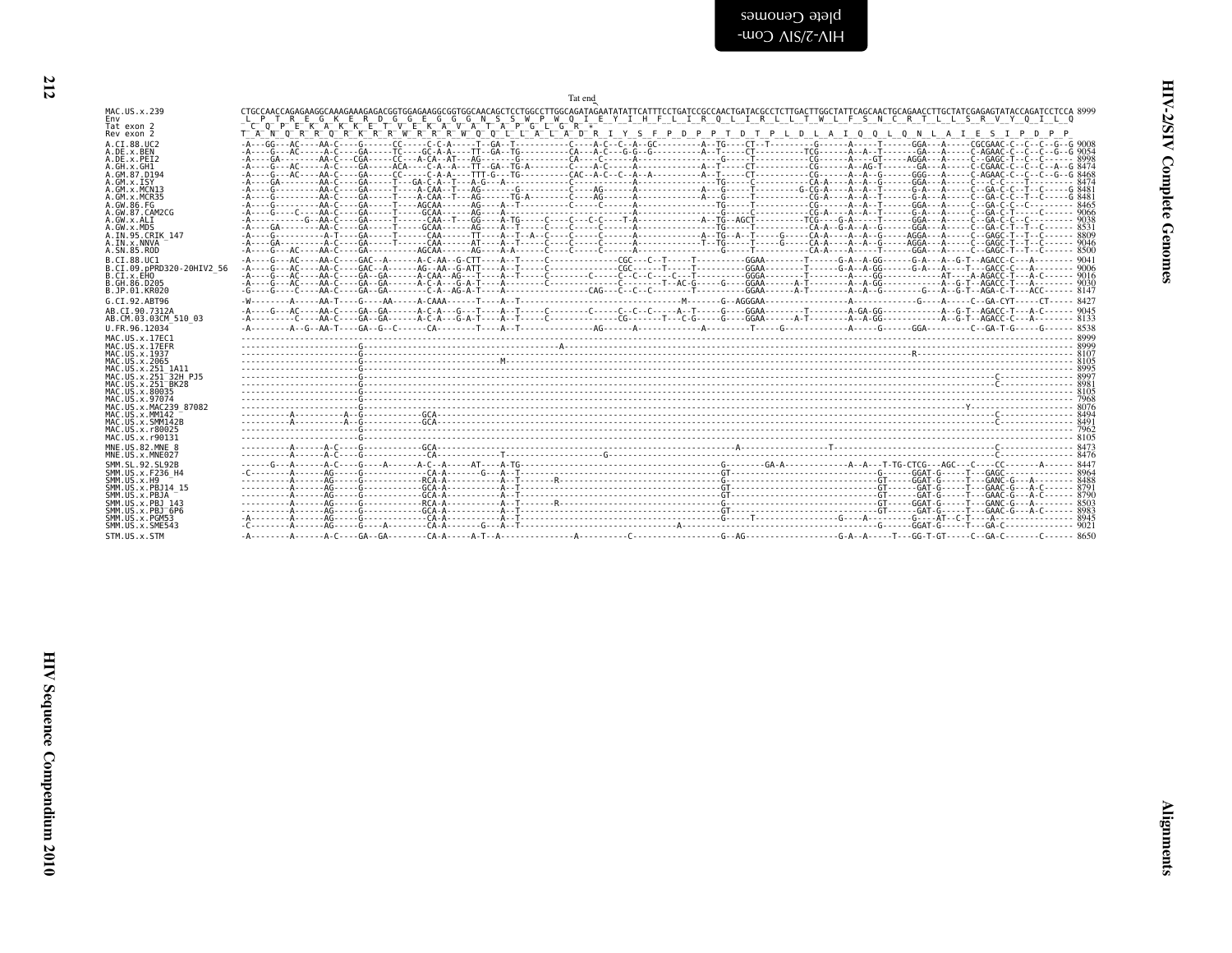<span id="page-60-0"></span>

|                                                                                                                                                           | Nef start<br>Rev end                                                                                                                                                                                                                                                                                                                                          |  |
|-----------------------------------------------------------------------------------------------------------------------------------------------------------|---------------------------------------------------------------------------------------------------------------------------------------------------------------------------------------------------------------------------------------------------------------------------------------------------------------------------------------------------------------|--|
| MAC.US.x.239<br>Env<br>Nef                                                                                                                                | ACCAATACTCCAGAGGCTCTCTGCGACCCTACAGAGGATTCGAGAGGTCCTCAGGACTGAACTGAACTGACCTACATATGGGTGGAGATATTTCCATGAGGCGGTCCAGGCCGTCTGGAGATATTGCGACAGAGACTCTTGCGGCGCGTCCAGGAGACTCTTGCGAGAGACTCTTGCGGGAGACCCGTCCAGAGACCTCTTGCGACAGACTCTTGCGGGCGC<br>PILORLSATLORIREVLRTELTYLOYGWSYFHEAVOAVWRSATETLAGAWGD#LWET<br>M G G A I S M R R S R P S G D L R O R L L R A R G E T# Y G R L |  |
| Rev exon 2<br>A.CT.88.UC2<br>A.DE.x.BEN<br>A.DE.X.PEI2<br>A.GH.x.GH1<br>A.GM.87.D194<br>A.GM.X.ISY                                                        | T N T P E A L C D P T E D S R S P Q<br>$D *$                                                                                                                                                                                                                                                                                                                  |  |
| A.GM.X.MCN13<br>A.GM.x.MCR35<br>A.GW.86.FG<br>A.GW.87.CAM2CG<br>A.GW.x.ALI<br>A.GW.x.MDS<br>A.IN.95.CRIK 147<br>A.IN.x.NNVA                               |                                                                                                                                                                                                                                                                                                                                                               |  |
| A.SN.85.ROD<br>B.CT.88.UC1<br>B.CI.09.pPRD320-20HIV2 56<br>B.CI.X.EHO<br>B.GH.86.D205<br>B.JP.01.KR020                                                    |                                                                                                                                                                                                                                                                                                                                                               |  |
| G.CI.92.ABT96<br>AB.CI.90.7312A<br>AB.CM.03.03CM 510 03<br>U.FR.96.12034                                                                                  |                                                                                                                                                                                                                                                                                                                                                               |  |
| MAC.US.x.17EC1<br>MAC.US.x.17EFR<br>MAC. US. x. 1937<br>MAC.US.x.2065<br>MAC.US.x.251 1A11<br>MAC.US.x.251 32H PJ5<br>MAC.US.x.251 BK28<br>MAC.US.x.80035 |                                                                                                                                                                                                                                                                                                                                                               |  |
| MAC.US.x.97074<br>MAC.US.x.MAC239 87082<br>MAC.US.x.MM142<br>MAC.US.x.SMM142B<br>MAC.US.x.r80025<br>MAC.US.x.r90131<br>MNE.US.82.MNE 8                    |                                                                                                                                                                                                                                                                                                                                                               |  |
| MNE.US.x.MNE027<br>SMM. SL. 92. SL92B<br>SMM.US.x.F236 H4<br>SMM. US. x.H9<br>SMM.US.x.PBJ14 15<br>SMM.US.x.PBJA<br>SMM.US.x.PBJ 143                      |                                                                                                                                                                                                                                                                                                                                                               |  |
| SMM.US.x.PBJ 6P6<br>SMM.US.x.PGM53<br>SMM.US.x.SME543<br>STM.US.x.STM                                                                                     |                                                                                                                                                                                                                                                                                                                                                               |  |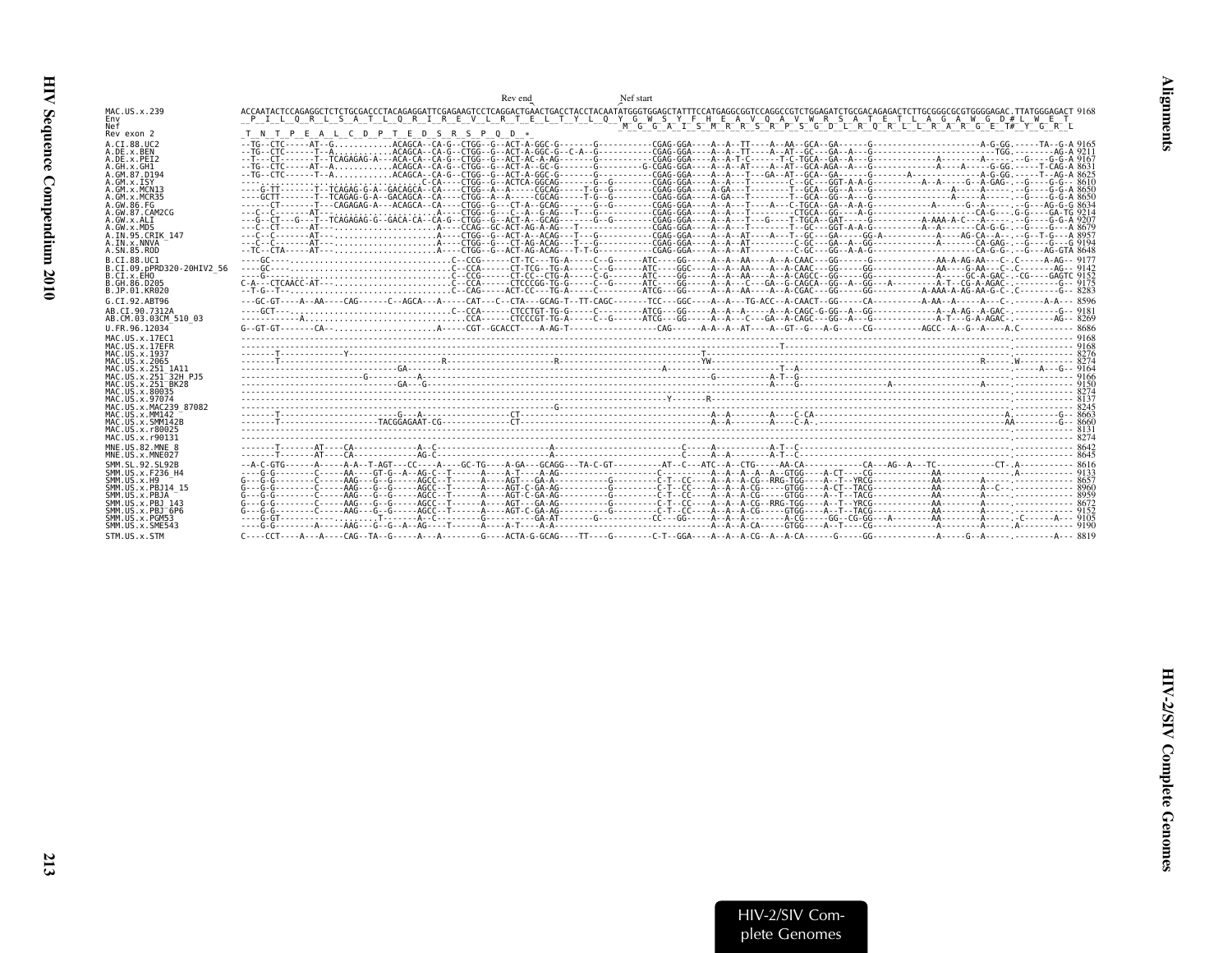<span id="page-61-0"></span>blete Genomes<br>HIV-2/SIV Com-

|                                                                                           | Env gp41, gp160 end                                                                                                                                                                                                   |
|-------------------------------------------------------------------------------------------|-----------------------------------------------------------------------------------------------------------------------------------------------------------------------------------------------------------------------|
| MAC.US.x.239                                                                              | CTTAGGAGAGGTGGAAGATGGATACTCCCATCCCAGGAGGATTAGACAAGGGCTTGAGCTCACTCTCTTGTGAGGGACAGAAATACAATCAGGGACAGTATATGAATACTCCATGGAGAAAACCCAGCTGAAGAGAAAAATTAGCATACAGAA 9326<br>L R R G G R W I L A I P R R I R O G L E L T L L . * |
| <b>Nef</b>                                                                                | L G E V E D G Y S Q S P G G L D K G L S S L S C . E G Q K Y N Q G Q Y M N T P W R N . P A E E R E K L A Y R                                                                                                           |
| A.CI.88.UC2                                                                               |                                                                                                                                                                                                                       |
| A.DE.x.BEN                                                                                |                                                                                                                                                                                                                       |
| A.DE.x.PEI2                                                                               |                                                                                                                                                                                                                       |
| A.GH.x.GH1                                                                                |                                                                                                                                                                                                                       |
| A.GM.87.D194                                                                              |                                                                                                                                                                                                                       |
| A.GM.x.ISY                                                                                |                                                                                                                                                                                                                       |
| A.GM.x.MCN13                                                                              |                                                                                                                                                                                                                       |
| A.GM.x.MCR35                                                                              |                                                                                                                                                                                                                       |
| A.GW.86.FG                                                                                |                                                                                                                                                                                                                       |
| A. GW. 87. CAM2CG                                                                         | T-ACAAC-CAT------GG-A--C--T--GG---A--A----C----G--AGCA--A---G-----C-----CG-------CG------GG-C-T-------C-----CC------GC-----GC-G----GG-G---A-G-----GC-9372                                                             |
| A.GW.x.ALI                                                                                |                                                                                                                                                                                                                       |
| A.GW.x.MDS                                                                                |                                                                                                                                                                                                                       |
| A.IN.95.CRIK 147                                                                          |                                                                                                                                                                                                                       |
| A.IN.x.NNVA                                                                               |                                                                                                                                                                                                                       |
| A.SN.85.ROD                                                                               |                                                                                                                                                                                                                       |
| B.CI.88.UC1                                                                               |                                                                                                                                                                                                                       |
| B.CI.09.pPRD320-20HIV2 56                                                                 |                                                                                                                                                                                                                       |
| B.CI.X.EHO                                                                                |                                                                                                                                                                                                                       |
| B. GH. 86. D205                                                                           |                                                                                                                                                                                                                       |
| B.JP.01.KR020                                                                             |                                                                                                                                                                                                                       |
| G.CI.92.ABT96                                                                             |                                                                                                                                                                                                                       |
| AB.CI.90.7312A                                                                            |                                                                                                                                                                                                                       |
| AB.CM.03.03CM 510 03                                                                      |                                                                                                                                                                                                                       |
| U.FR.96.12034                                                                             | --GG--C-G-T----------C-T-GA--T--A--A-------C--G-----AT-------G-G--T------G-CCAAGGC--T-G-G-A--G--TC-------A--T------C-____C-_-AAC--G--A---T-------C---CA--T------CA--T-----CA--T-AGC 8850                              |
| MAC.US.x.17EC1                                                                            |                                                                                                                                                                                                                       |
| MAC.US.x.17EFR                                                                            |                                                                                                                                                                                                                       |
| MAC.US.x.1937                                                                             |                                                                                                                                                                                                                       |
| MAC.US.x.2065                                                                             |                                                                                                                                                                                                                       |
| MAC.US.x.251 1A11                                                                         |                                                                                                                                                                                                                       |
| MAC.US.x.251 32H PJ5                                                                      |                                                                                                                                                                                                                       |
| MAC.US.x.251 <sup>-</sup> BK28                                                            |                                                                                                                                                                                                                       |
| MAC.US.x.80035                                                                            |                                                                                                                                                                                                                       |
| MAC.US.x.97074                                                                            |                                                                                                                                                                                                                       |
| MAC.US.x.MAC239 87082                                                                     |                                                                                                                                                                                                                       |
| MAC.US.x.MM142                                                                            |                                                                                                                                                                                                                       |
| MAC.US.x.SMM142B                                                                          |                                                                                                                                                                                                                       |
| MAC.US.x.r80025                                                                           |                                                                                                                                                                                                                       |
| MAC.US.x.r90131                                                                           |                                                                                                                                                                                                                       |
| MNE.US.82.MNE 8                                                                           |                                                                                                                                                                                                                       |
| MNE.US.x.MNE027<br>SMM. SL. 92. SL92B                                                     |                                                                                                                                                                                                                       |
| SMM.US.x.F236 H4<br>SMM.US.x.H9<br>SMM.US.x.PBJ14 15<br>SMM.US.x.PBJA<br>SMM.US.x.PBJ 143 |                                                                                                                                                                                                                       |
| $SMM. US. x. PBJ-6P6$<br>SMM.US.x.PGM53<br>SMM.US.x.SME543<br>STM.US.x.STM                |                                                                                                                                                                                                                       |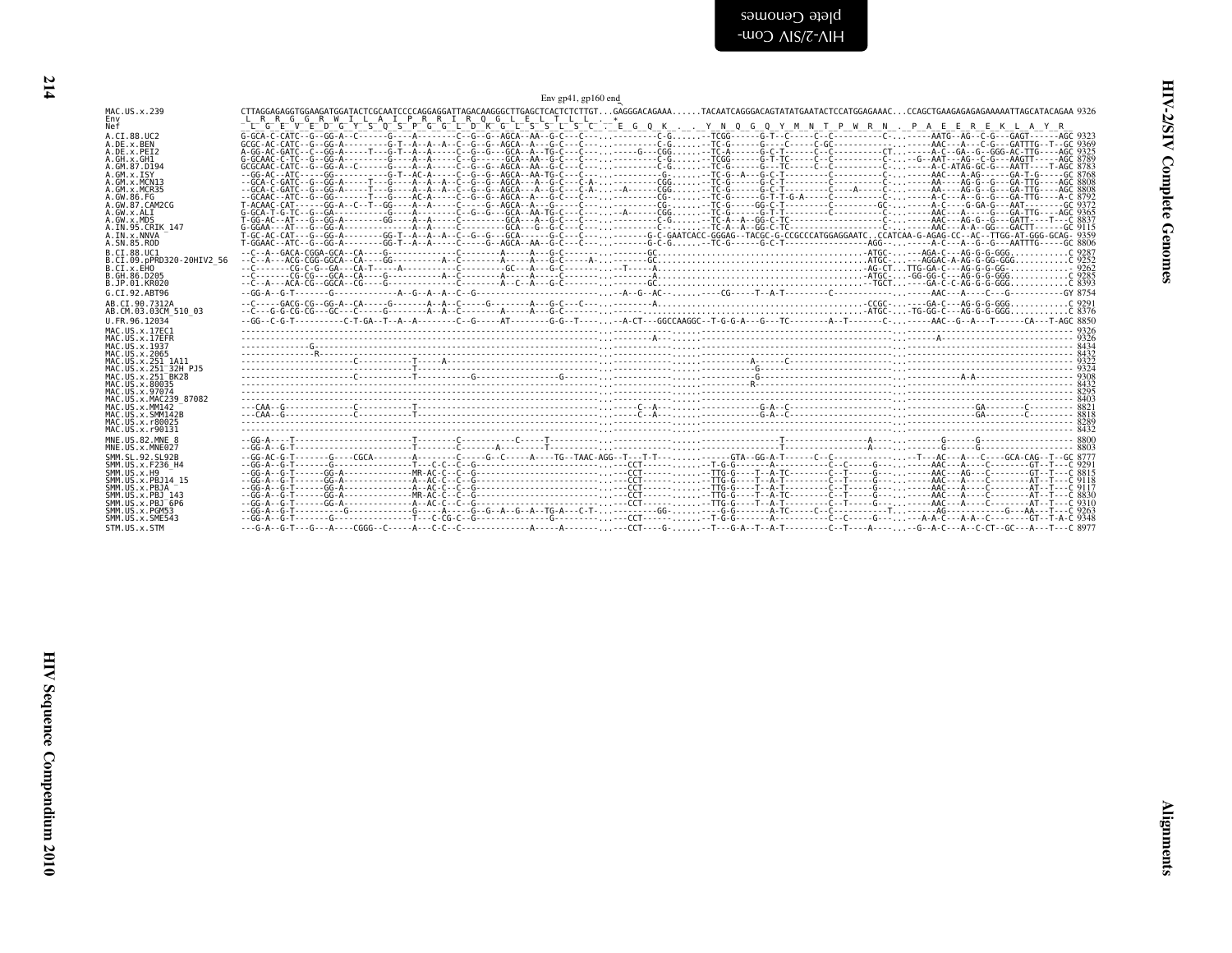<span id="page-62-0"></span>

|                                                                                       | Premature stop in SMM239                                                                                                                                                                                                                                                                                                   | 3' LTR U3 start |
|---------------------------------------------------------------------------------------|----------------------------------------------------------------------------------------------------------------------------------------------------------------------------------------------------------------------------------------------------------------------------------------------------------------------------|-----------------|
| MAC.US.x.239<br>Nef                                                                   | AACAAAATATGGATGATATAGATGAGTAAGATGATGACTTGGTAGGGGTATCAGTGAGGCCAAAAGTTCCCCTAAGAACAATGAGTTACAAATTGGCAATAGACATGTCTCATTTTATAAAAGAAGAGAGGGGGACTGGAAGGGATTTATTACAGTGCAAGAAGAAGGATTTATTACAGTGCAAGAAGAAGG 9490<br>K 0 N M D D I D E * D D D . L V G V S V R . P K V P L R T M S Y K L A I D M S H F I K E K G G L E G I Y Y S A R R |                 |
| A.CI.88.UC2<br>A.DE.x.BEN<br>A.DE.x.PEI2                                              |                                                                                                                                                                                                                                                                                                                            |                 |
| A.GH.x.GH1<br>A.GM.87.D194<br>A.GM.X.ISY                                              |                                                                                                                                                                                                                                                                                                                            |                 |
| A.GM.X.MCN13<br>A.GM.x.MCR35<br>A. GW. 86. FG<br>A.GW.87.CAM2CG                       |                                                                                                                                                                                                                                                                                                                            |                 |
| A.GW.x.ALI<br>A.GW.x.MDS<br>A.IN.95.CRIK 147                                          |                                                                                                                                                                                                                                                                                                                            |                 |
| A. IN. x. NNVA<br>A.SN.85.ROD<br>B.CT.88.UC1                                          |                                                                                                                                                                                                                                                                                                                            |                 |
| B.CI.09.pPRD320-20HIV2 56<br>B.CI.X.EHO<br>B. GH. 86. D205                            |                                                                                                                                                                                                                                                                                                                            |                 |
| B.JP.01.KR020<br>G.CI.92.ABT96                                                        |                                                                                                                                                                                                                                                                                                                            |                 |
| AB.CI.90.7312A<br>AB.CM.03.03CM 510 03                                                |                                                                                                                                                                                                                                                                                                                            |                 |
| U.FR.96.12034<br>MAC. US. x. 17EC1                                                    |                                                                                                                                                                                                                                                                                                                            |                 |
| MAC.US.x.17EFR<br>MAC.US.x.1937                                                       |                                                                                                                                                                                                                                                                                                                            |                 |
| MAC. US. x. 2065<br>MAC.US.x.251 1A11<br>MAC.US.x.251 32H PJ5                         |                                                                                                                                                                                                                                                                                                                            |                 |
| MAC.US.x.251 BK28<br>MAC.US.x.80035<br>MAC.US.x.97074                                 |                                                                                                                                                                                                                                                                                                                            |                 |
| MAC.US.x.MAC239 87082<br>MAC. US. x. MM142<br>MAC. U.S. x. SMM142B<br>MAC.US.x.r80025 |                                                                                                                                                                                                                                                                                                                            |                 |
| MAC.US.x.r90131<br>MNE.US.82.MNE 8                                                    |                                                                                                                                                                                                                                                                                                                            |                 |
| MNE.US.x.MNE027<br>SMM. SL. 92. SL92B                                                 | $-6-6$ T $6-1$                                                                                                                                                                                                                                                                                                             |                 |
| SMM.US.x.F236 H4<br>SMM. US. x.H9<br>SMM. US. x. PBJ14 15                             |                                                                                                                                                                                                                                                                                                                            |                 |
| SMM.US.x.PBJA<br>SMM. U.S. x. PBJ 143<br>SMM.US.x.PBJ <sup>6P6</sup>                  |                                                                                                                                                                                                                                                                                                                            |                 |
| SMM.US.x.PGM53<br>SMM.US.x.SME543                                                     |                                                                                                                                                                                                                                                                                                                            | $--9427$        |
| STM.US.x.STM                                                                          |                                                                                                                                                                                                                                                                                                                            |                 |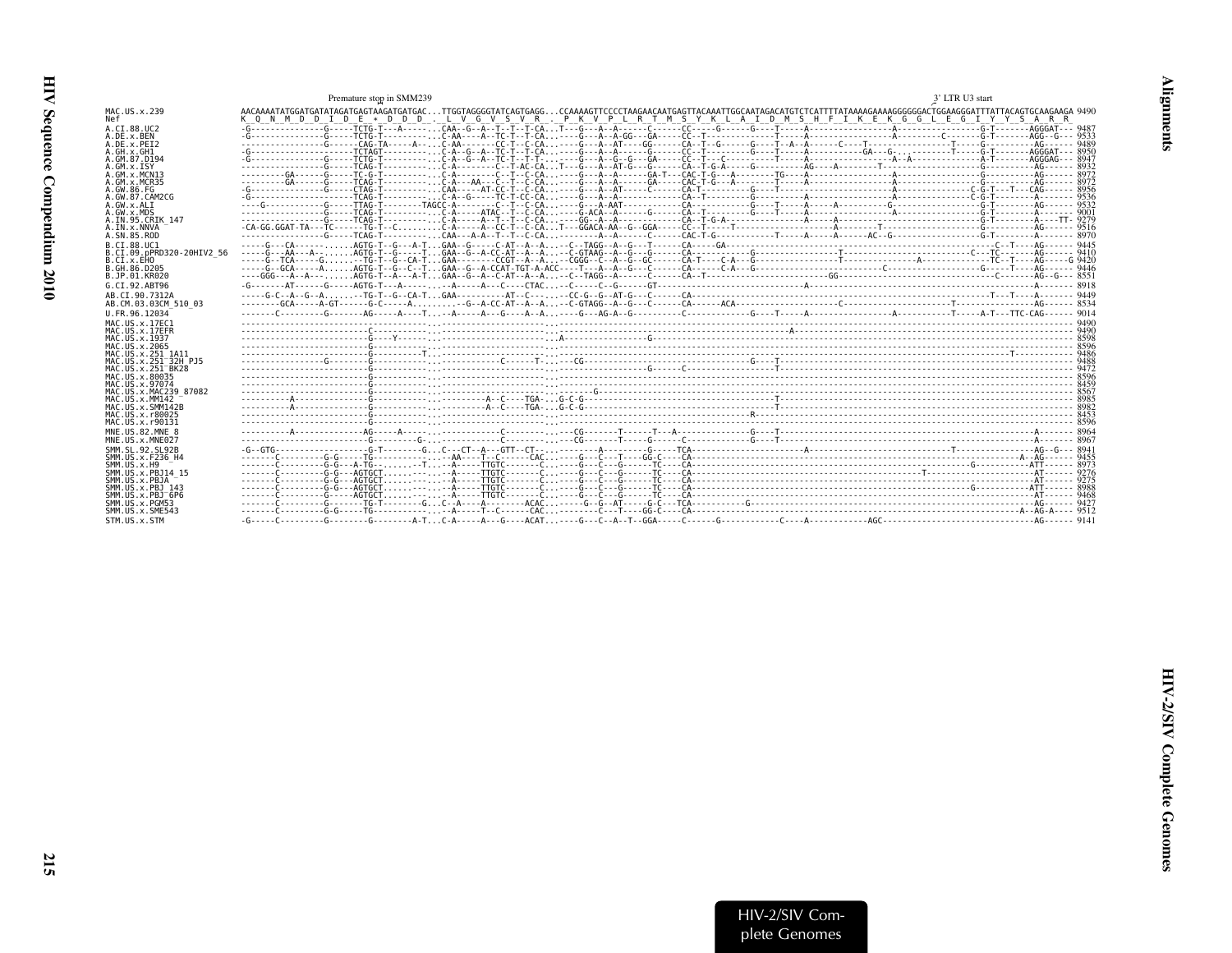| ים<br>ד |
|---------|
| i       |
|         |

| alah Cenomes   |  |  |
|----------------|--|--|
| -WO∩ ∧IS/7-∧IH |  |  |

| MAC.US.x.239<br><b>Nef</b>                                                                           | DIYLEKEE GIIPD WODYTS GP GIRYP KTF GWL WKL V P V N V S D E A Q E D E E<br>HRIL                                                                                                                                             |  |
|------------------------------------------------------------------------------------------------------|----------------------------------------------------------------------------------------------------------------------------------------------------------------------------------------------------------------------------|--|
| A.CI.88.UC2<br>A.DE.x.BEN<br>A.DE.x.PEI2<br>A.GH.x.GH1                                               |                                                                                                                                                                                                                            |  |
| A.GM.87.D194<br>A.GM.x. ISY<br>A.GM.x.MCN13<br>A.GM.x.MCR35                                          |                                                                                                                                                                                                                            |  |
| A.GW.86.FG<br>A.GW.87.CAM2CG<br>A.GW.x.ALI<br>A.GW.x.MDS                                             |                                                                                                                                                                                                                            |  |
| A.IN.95.CRIK 147<br>A.IN.x.NNVA<br>A.SN.85.ROD<br>B.CI.88.UC1                                        |                                                                                                                                                                                                                            |  |
| B.CI.09.pPRD320-20HIV2 56<br>B.CI.x.EHO<br>B. GH. 86. D205<br>B.JP.01.KR020                          |                                                                                                                                                                                                                            |  |
| G.CT.92.ABT96<br>AB.CT.90.7312A                                                                      | Grant-Criteria-Grant-George TrendGrant-GGGT-GArrence-Archive-Archive-Grant-Grant-Germanic Criteria-Grant-Grant-Grant-Grant-Grant-Grant-Grant-Grant-Grant-Grant-Grant-Grant-Grant-Grant-Grant-Grant-Grant-Grant-Grant-Grant |  |
| AB.CM.03.03CM 510 03<br>U.FR.96.12034                                                                |                                                                                                                                                                                                                            |  |
| MAC.US.x.17EC1<br>MAC.US.x.17EFR<br>MAC. US. x. 1937<br>MAC.US.x.2065                                |                                                                                                                                                                                                                            |  |
| MAC.US.x.251 1A11<br>MAC. US. x. 251 32H P.15<br>MAC. US. x. 251 <sup>-</sup> BK28<br>MAC.US.x.80035 |                                                                                                                                                                                                                            |  |
| MAC.US.x.97074<br>MAC.US.x.MAC239 87082<br>MAC.US.x.MM142<br>MAC.US.x.SMM142B                        |                                                                                                                                                                                                                            |  |
| MAC.US.x.r80025<br>MAC.US.x.r90131<br>MNE.US.82.MNE 8                                                |                                                                                                                                                                                                                            |  |
| MNE.US.x.MNE027<br>SMM.SL.92.SL92B                                                                   |                                                                                                                                                                                                                            |  |
| SMM. U.S. x. F236 H4<br>SMM. US. x.H9<br>SMM.US.x.PBJ14 15                                           |                                                                                                                                                                                                                            |  |
| SMM.US.x.PBJA<br>SMM.US.x.PBJ 143<br>SMM.US.x.PBJ 6P6<br>SMM.US.x.PGM53                              |                                                                                                                                                                                                                            |  |
| SMM.US.x.SME543<br>STM.US.x.STM                                                                      |                                                                                                                                                                                                                            |  |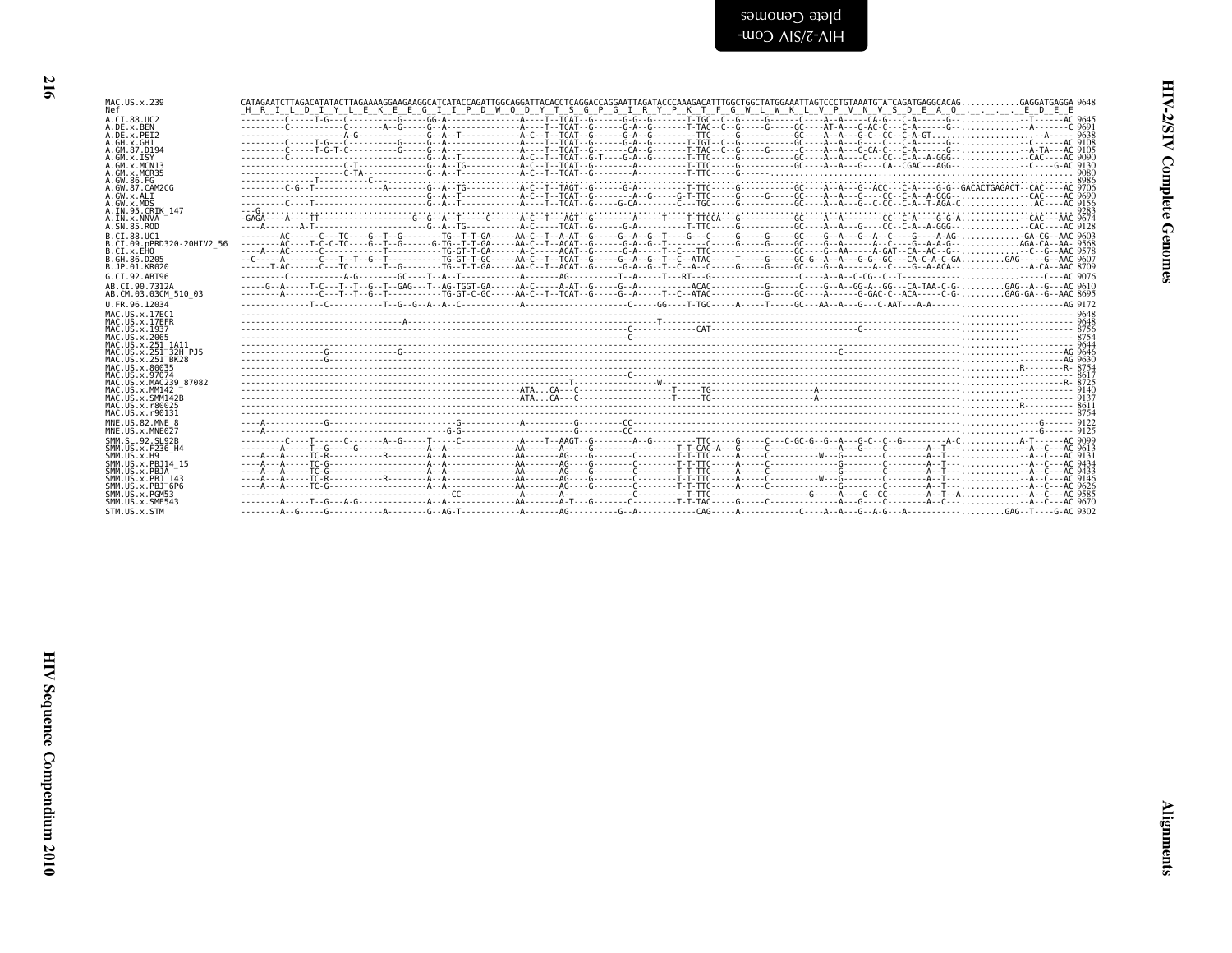<span id="page-64-0"></span>

|                                                                 | TCF-1 alpha binding                                                                                             |  |
|-----------------------------------------------------------------|-----------------------------------------------------------------------------------------------------------------|--|
| MAC.US.x.239<br>Nef                                             | H Y L M H P A O T S O W D D P W G E V L A W K F D P T L A Y T Y E A Y V R Y P E E F G S K S G L S E E E V R R R |  |
| A.CI.88.UC2<br>A.DE.x.BEN<br>A.DE.X.PEI2                        |                                                                                                                 |  |
| A.GH.x.GH1<br>A.GM.87.D194<br>$A.GM.x.$ TSY                     |                                                                                                                 |  |
| A.GM.x.MCN13<br>A.GM.x.MCR35<br>A.GW.86.FG                      |                                                                                                                 |  |
| A.GW.87.CAM2CG<br>A.GW.x.ALI<br>A.GW.x.MDS<br>A.IN.95.CRIK 147  |                                                                                                                 |  |
| A.IN.x.NNVA<br>A.SN.85.ROD<br>B.CT.88.UC1                       |                                                                                                                 |  |
| B.CI.09.pPRD320-20HIV2 56<br>B.CI.x.EHO<br>B.GH.86.D205         |                                                                                                                 |  |
| B.JP.01.KR020<br>G.CI.92.ABT96                                  |                                                                                                                 |  |
| AB.CI.90.7312A<br>AB.CM.03.03CM 510 03                          |                                                                                                                 |  |
| U.FR.96.12034<br>MAC.US.x.17EC1                                 |                                                                                                                 |  |
| MAC.US.x.17EFR<br>MAC.US.x.1937<br>MAC.US.x.2065                |                                                                                                                 |  |
| MAC.US.x.251 1A11<br>MAC.US.x.251 32H P.15<br>MAC.US.x.251 BK28 |                                                                                                                 |  |
| MAC.US.x.80035<br>MAC.US.x.97074<br>MAC.US.x.MAC239 87082       |                                                                                                                 |  |
| MAC.US.x.MM142<br>MAC.US.x.SMM142B<br>MAC.US.x.r80025           |                                                                                                                 |  |
| MAC.US.x.r90131<br>MNE.US.82.MNE 8<br>MNE.US.x.MNE027           |                                                                                                                 |  |
| SMM. SL. 92. SL92B<br>SMM.US.x.F236 H4<br>SMM. US. x.H9         |                                                                                                                 |  |
| SMM. US. x. PBJ14 15<br>SMM.US.x.PBJA<br>SMM.US.x.PBJ 143       |                                                                                                                 |  |
| SMM.US.x.PBJ 6P6<br>SMM.US.x.PGM53<br>SMM.US.x.SME543           |                                                                                                                 |  |
| STM.US.x.STM                                                    |                                                                                                                 |  |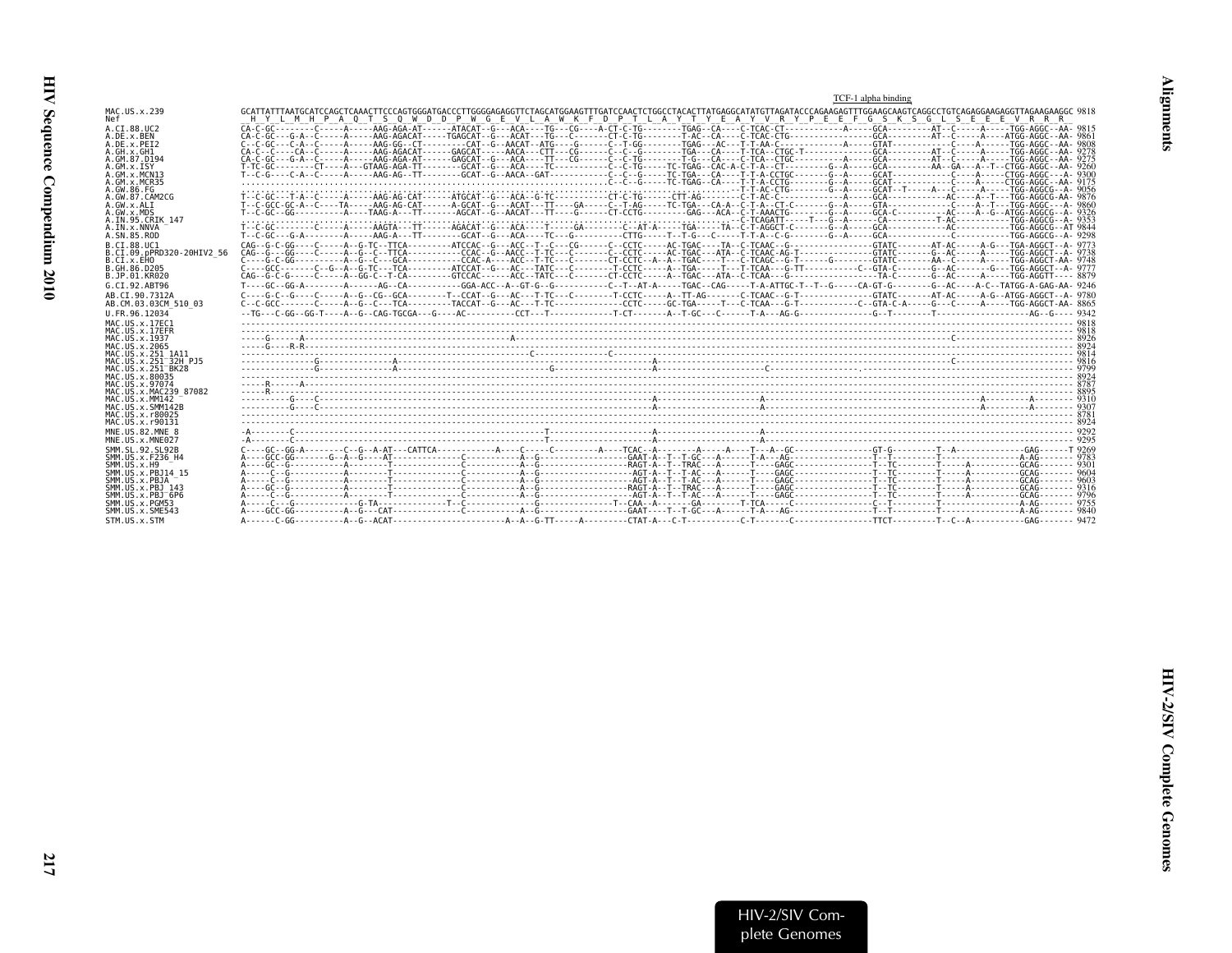<span id="page-65-0"></span>HI*N-SISA* Cowblete Genomes

| MAC.US.x.239<br>Nef<br>A.CI.88.UC2<br>A.DE.X.BEN<br>A.DE.X.PEI2<br>A . OH . x . CH1<br>A . GM . x . GH1<br>A . GM . x . ISY<br>A . GM . x . MCR35<br>A . GM . x . MCR35<br>A . GM . 86 . FG<br>A . GM . 87 . CAM2CG<br>A.GW.x.ALI<br>A.GW.x.MDS<br>A.IN.95.CRIK 147<br>A.IN.x.NNVA<br>A.SN.85.ROD<br>B.CT.88.UC1<br>B.CT.89.pPRD320-20HIV2_56<br>B.CT.x.EH0<br>B.GH.86.D205<br>B.JP.01.KR020<br>G.CI.92.ABT96<br>AB.CI.90.7312A<br>AB.CM.03.03CM_510 03<br>U.FR.96.12034<br>MAC.US.x.17EC1<br>MAC.US.x.17EFR<br>MAC.US.x.1937<br>MAC. US. x. 2965<br>MAC. US. x. 251 - 1411<br>MAC. US. x. 251 - 1411<br>MAC. US. x. 251 - 16K2<br>MAC. US. x. 80035<br>MAC. US. x. 80035<br>MAC.US.x.97074<br>MAC.US.x.MAC239_87082<br>MAC.US.x.MM142<br>MAC.US.x.SMM142B<br>MAC. US. x. r80025<br>MAC.US.x.r90131<br>MNE.US.82.MNE 8<br>MNE.US.x.MNE027<br>MM. SL. 92. SLAME<br>SMM. US. x. F236 H4<br>SMM. US. x. H9<br>SMM. US. x. PB314 15<br>SMM. US. x. PB314 15<br>SMM. US. x. PB3143<br>SMM. US. x. PB3 143<br>SMM. US. x. PB3<br>SMM. US. x. PB3<br>SMM. US. x. PGM53<br>SMM. US. x. SME543<br>STM.US.x.STM | $\begin{bmatrix} \mathbf{a}_1 & \mathbf{b}_2 & \mathbf{c}_3 & \mathbf{c}_4 & \mathbf{c}_5 & \mathbf{c}_6 & \mathbf{c}_7 & \mathbf{c}_8 & \mathbf{c}_8 & \mathbf{c}_7 & \mathbf{c}_8 & \mathbf{c}_8 & \mathbf{c}_9 & \mathbf{c}_9 & \mathbf{c}_9 & \mathbf{c}_9 & \mathbf{c}_9 & \mathbf{c}_9 & \mathbf{c}_9 & \mathbf{c}_9 & \mathbf{c}_9 & \mathbf{c}_9 & \mathbf{c}_9 & \mathbf{c}_9 & \mathbf{c}_9 & \mathbf{c}_9 & \mathbf{c}_$ | Nef end | $NF-K-B-H$<br>$NF-K-B-I$ |
|-------------------------------------------------------------------------------------------------------------------------------------------------------------------------------------------------------------------------------------------------------------------------------------------------------------------------------------------------------------------------------------------------------------------------------------------------------------------------------------------------------------------------------------------------------------------------------------------------------------------------------------------------------------------------------------------------------------------------------------------------------------------------------------------------------------------------------------------------------------------------------------------------------------------------------------------------------------------------------------------------------------------------------------------------------------------------------------------------------|-------------------------------------------------------------------------------------------------------------------------------------------------------------------------------------------------------------------------------------------------------------------------------------------------------------------------------------------------------------------------------------------------------------------------------------|---------|--------------------------|
|                                                                                                                                                                                                                                                                                                                                                                                                                                                                                                                                                                                                                                                                                                                                                                                                                                                                                                                                                                                                                                                                                                       |                                                                                                                                                                                                                                                                                                                                                                                                                                     |         |                          |
|                                                                                                                                                                                                                                                                                                                                                                                                                                                                                                                                                                                                                                                                                                                                                                                                                                                                                                                                                                                                                                                                                                       |                                                                                                                                                                                                                                                                                                                                                                                                                                     |         |                          |
|                                                                                                                                                                                                                                                                                                                                                                                                                                                                                                                                                                                                                                                                                                                                                                                                                                                                                                                                                                                                                                                                                                       |                                                                                                                                                                                                                                                                                                                                                                                                                                     |         |                          |
|                                                                                                                                                                                                                                                                                                                                                                                                                                                                                                                                                                                                                                                                                                                                                                                                                                                                                                                                                                                                                                                                                                       |                                                                                                                                                                                                                                                                                                                                                                                                                                     |         |                          |
|                                                                                                                                                                                                                                                                                                                                                                                                                                                                                                                                                                                                                                                                                                                                                                                                                                                                                                                                                                                                                                                                                                       |                                                                                                                                                                                                                                                                                                                                                                                                                                     |         |                          |
|                                                                                                                                                                                                                                                                                                                                                                                                                                                                                                                                                                                                                                                                                                                                                                                                                                                                                                                                                                                                                                                                                                       |                                                                                                                                                                                                                                                                                                                                                                                                                                     |         |                          |
|                                                                                                                                                                                                                                                                                                                                                                                                                                                                                                                                                                                                                                                                                                                                                                                                                                                                                                                                                                                                                                                                                                       |                                                                                                                                                                                                                                                                                                                                                                                                                                     |         |                          |
|                                                                                                                                                                                                                                                                                                                                                                                                                                                                                                                                                                                                                                                                                                                                                                                                                                                                                                                                                                                                                                                                                                       |                                                                                                                                                                                                                                                                                                                                                                                                                                     |         |                          |
|                                                                                                                                                                                                                                                                                                                                                                                                                                                                                                                                                                                                                                                                                                                                                                                                                                                                                                                                                                                                                                                                                                       |                                                                                                                                                                                                                                                                                                                                                                                                                                     |         |                          |
|                                                                                                                                                                                                                                                                                                                                                                                                                                                                                                                                                                                                                                                                                                                                                                                                                                                                                                                                                                                                                                                                                                       |                                                                                                                                                                                                                                                                                                                                                                                                                                     |         |                          |
|                                                                                                                                                                                                                                                                                                                                                                                                                                                                                                                                                                                                                                                                                                                                                                                                                                                                                                                                                                                                                                                                                                       |                                                                                                                                                                                                                                                                                                                                                                                                                                     |         |                          |
|                                                                                                                                                                                                                                                                                                                                                                                                                                                                                                                                                                                                                                                                                                                                                                                                                                                                                                                                                                                                                                                                                                       |                                                                                                                                                                                                                                                                                                                                                                                                                                     |         |                          |
|                                                                                                                                                                                                                                                                                                                                                                                                                                                                                                                                                                                                                                                                                                                                                                                                                                                                                                                                                                                                                                                                                                       |                                                                                                                                                                                                                                                                                                                                                                                                                                     |         |                          |
|                                                                                                                                                                                                                                                                                                                                                                                                                                                                                                                                                                                                                                                                                                                                                                                                                                                                                                                                                                                                                                                                                                       |                                                                                                                                                                                                                                                                                                                                                                                                                                     |         |                          |
|                                                                                                                                                                                                                                                                                                                                                                                                                                                                                                                                                                                                                                                                                                                                                                                                                                                                                                                                                                                                                                                                                                       |                                                                                                                                                                                                                                                                                                                                                                                                                                     |         |                          |
|                                                                                                                                                                                                                                                                                                                                                                                                                                                                                                                                                                                                                                                                                                                                                                                                                                                                                                                                                                                                                                                                                                       |                                                                                                                                                                                                                                                                                                                                                                                                                                     |         |                          |
|                                                                                                                                                                                                                                                                                                                                                                                                                                                                                                                                                                                                                                                                                                                                                                                                                                                                                                                                                                                                                                                                                                       |                                                                                                                                                                                                                                                                                                                                                                                                                                     |         |                          |
|                                                                                                                                                                                                                                                                                                                                                                                                                                                                                                                                                                                                                                                                                                                                                                                                                                                                                                                                                                                                                                                                                                       |                                                                                                                                                                                                                                                                                                                                                                                                                                     |         |                          |
|                                                                                                                                                                                                                                                                                                                                                                                                                                                                                                                                                                                                                                                                                                                                                                                                                                                                                                                                                                                                                                                                                                       |                                                                                                                                                                                                                                                                                                                                                                                                                                     |         |                          |
|                                                                                                                                                                                                                                                                                                                                                                                                                                                                                                                                                                                                                                                                                                                                                                                                                                                                                                                                                                                                                                                                                                       |                                                                                                                                                                                                                                                                                                                                                                                                                                     |         |                          |
|                                                                                                                                                                                                                                                                                                                                                                                                                                                                                                                                                                                                                                                                                                                                                                                                                                                                                                                                                                                                                                                                                                       |                                                                                                                                                                                                                                                                                                                                                                                                                                     |         |                          |
|                                                                                                                                                                                                                                                                                                                                                                                                                                                                                                                                                                                                                                                                                                                                                                                                                                                                                                                                                                                                                                                                                                       |                                                                                                                                                                                                                                                                                                                                                                                                                                     |         |                          |
|                                                                                                                                                                                                                                                                                                                                                                                                                                                                                                                                                                                                                                                                                                                                                                                                                                                                                                                                                                                                                                                                                                       |                                                                                                                                                                                                                                                                                                                                                                                                                                     |         |                          |
|                                                                                                                                                                                                                                                                                                                                                                                                                                                                                                                                                                                                                                                                                                                                                                                                                                                                                                                                                                                                                                                                                                       |                                                                                                                                                                                                                                                                                                                                                                                                                                     |         |                          |
|                                                                                                                                                                                                                                                                                                                                                                                                                                                                                                                                                                                                                                                                                                                                                                                                                                                                                                                                                                                                                                                                                                       |                                                                                                                                                                                                                                                                                                                                                                                                                                     |         |                          |
|                                                                                                                                                                                                                                                                                                                                                                                                                                                                                                                                                                                                                                                                                                                                                                                                                                                                                                                                                                                                                                                                                                       |                                                                                                                                                                                                                                                                                                                                                                                                                                     |         |                          |
|                                                                                                                                                                                                                                                                                                                                                                                                                                                                                                                                                                                                                                                                                                                                                                                                                                                                                                                                                                                                                                                                                                       |                                                                                                                                                                                                                                                                                                                                                                                                                                     |         |                          |
|                                                                                                                                                                                                                                                                                                                                                                                                                                                                                                                                                                                                                                                                                                                                                                                                                                                                                                                                                                                                                                                                                                       |                                                                                                                                                                                                                                                                                                                                                                                                                                     |         |                          |
|                                                                                                                                                                                                                                                                                                                                                                                                                                                                                                                                                                                                                                                                                                                                                                                                                                                                                                                                                                                                                                                                                                       |                                                                                                                                                                                                                                                                                                                                                                                                                                     |         |                          |
|                                                                                                                                                                                                                                                                                                                                                                                                                                                                                                                                                                                                                                                                                                                                                                                                                                                                                                                                                                                                                                                                                                       |                                                                                                                                                                                                                                                                                                                                                                                                                                     |         |                          |
|                                                                                                                                                                                                                                                                                                                                                                                                                                                                                                                                                                                                                                                                                                                                                                                                                                                                                                                                                                                                                                                                                                       |                                                                                                                                                                                                                                                                                                                                                                                                                                     |         |                          |
|                                                                                                                                                                                                                                                                                                                                                                                                                                                                                                                                                                                                                                                                                                                                                                                                                                                                                                                                                                                                                                                                                                       |                                                                                                                                                                                                                                                                                                                                                                                                                                     |         |                          |
|                                                                                                                                                                                                                                                                                                                                                                                                                                                                                                                                                                                                                                                                                                                                                                                                                                                                                                                                                                                                                                                                                                       |                                                                                                                                                                                                                                                                                                                                                                                                                                     |         |                          |
|                                                                                                                                                                                                                                                                                                                                                                                                                                                                                                                                                                                                                                                                                                                                                                                                                                                                                                                                                                                                                                                                                                       |                                                                                                                                                                                                                                                                                                                                                                                                                                     |         |                          |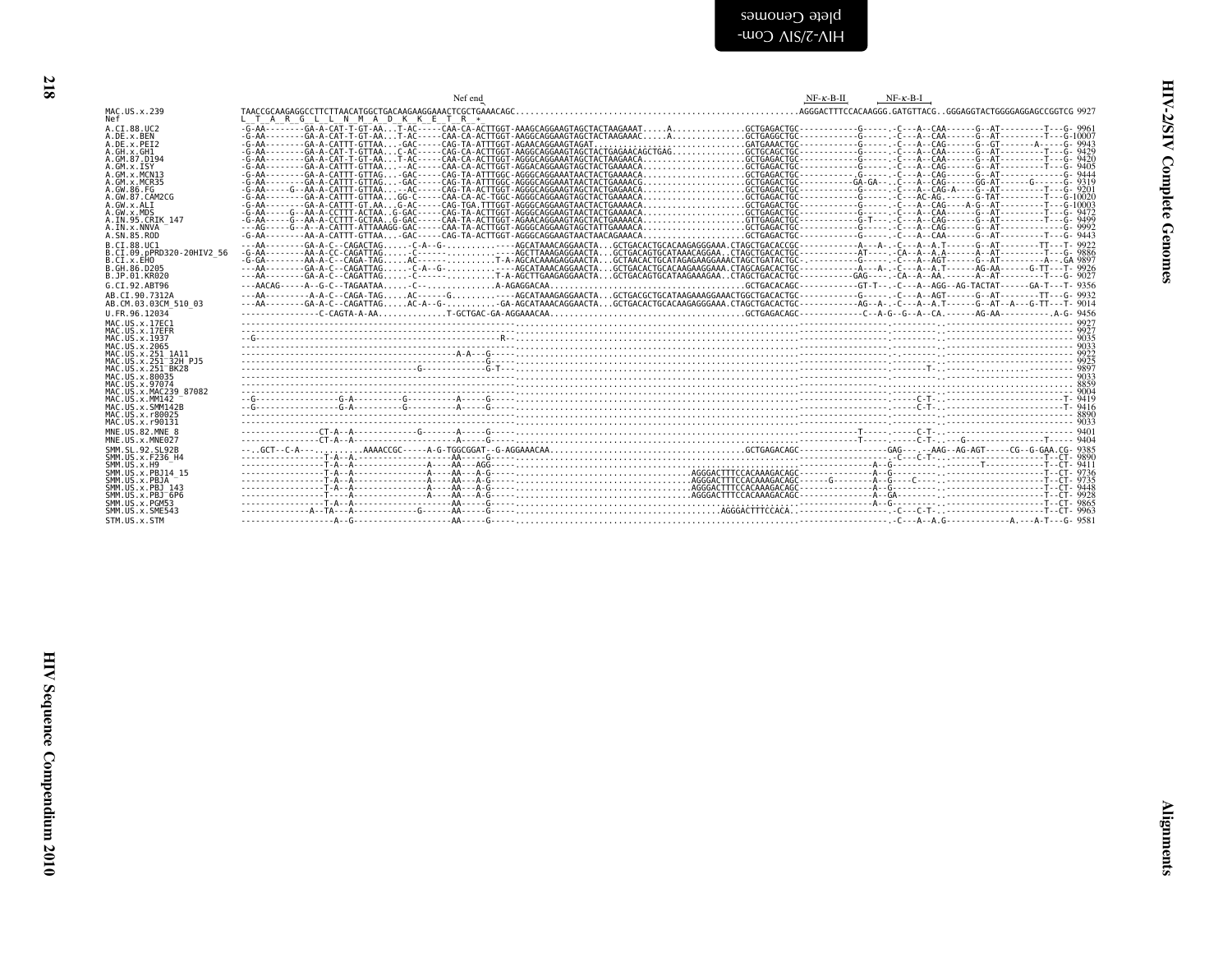<span id="page-66-0"></span>

|                                           | TAR element start<br>3' LTR U3 end <sup>37</sup> LTR repeat start<br>TATA box |  |
|-------------------------------------------|-------------------------------------------------------------------------------|--|
| MAC.US.x.239                              |                                                                               |  |
| A.CT.88.UC2                               |                                                                               |  |
| A.DE.x.BEN                                |                                                                               |  |
| A.DE.X.PEI2<br>A.GH.x.GH1                 |                                                                               |  |
| A.GM.87.D194                              |                                                                               |  |
| A.GM.X.ISY<br>A.GM.X.MCN13                |                                                                               |  |
| A.GM.x.MCR35                              |                                                                               |  |
| A.GW.86.FG                                |                                                                               |  |
| A.GW.87.CAM2CG<br>A.GW.x.ALT              |                                                                               |  |
| A.GW.x.MDS                                |                                                                               |  |
| A. IN. 95. CRIK 147<br>A.IN.x.NNVA        |                                                                               |  |
| A.SN.85.ROD                               |                                                                               |  |
| B.CT.88.UC1                               |                                                                               |  |
| B.CI.09.pPRD320-20HIV2 56<br>B.CI.x.EHO   |                                                                               |  |
| B.GH.86.D205                              |                                                                               |  |
| B.JP.01.KR020                             |                                                                               |  |
| G.CI.92.ABT96                             |                                                                               |  |
| AB.CT.90.7312A<br>AB.CM.03.03CM 510 03    |                                                                               |  |
| U.FR.96.12034                             |                                                                               |  |
| MAC. US. x. 17EC1                         |                                                                               |  |
| MAC.US.x.17EFR                            |                                                                               |  |
| MAC.US.x.1937<br>MAC.US.x.2065            |                                                                               |  |
| MAC.US.x.251 1A11                         |                                                                               |  |
| MAC.US.x.251 32H PJ5<br>MAC.US.x.251 BK28 |                                                                               |  |
| MAC.US.x.80035                            |                                                                               |  |
| MAC.US.x.97074                            |                                                                               |  |
| MAC.US.x.MAC239 87082<br>MAC.US.x.MM142   |                                                                               |  |
| MAC.US.x.SMM142B                          |                                                                               |  |
| MAC.US.x.r80025<br>MAC.US.x.r90131        |                                                                               |  |
| MNE.US.82.MNE 8                           |                                                                               |  |
| MNE.US.x.MNE027                           |                                                                               |  |
| SMM. SL. 92. SL92B                        |                                                                               |  |
| SMM.US.x.F236 H4<br>SMM.US.x.H9           |                                                                               |  |
| SMM.US.x.PBJ14 15                         |                                                                               |  |
| SMM.US.x.PBJA<br>SMM.US.x.PBJ 143         |                                                                               |  |
| SMM.US.x.PBJ 6P6                          |                                                                               |  |
| SMM.US.x.PGM53                            |                                                                               |  |
| SMM.US.x.SME543<br>STM.US.x.STM           |                                                                               |  |
|                                           |                                                                               |  |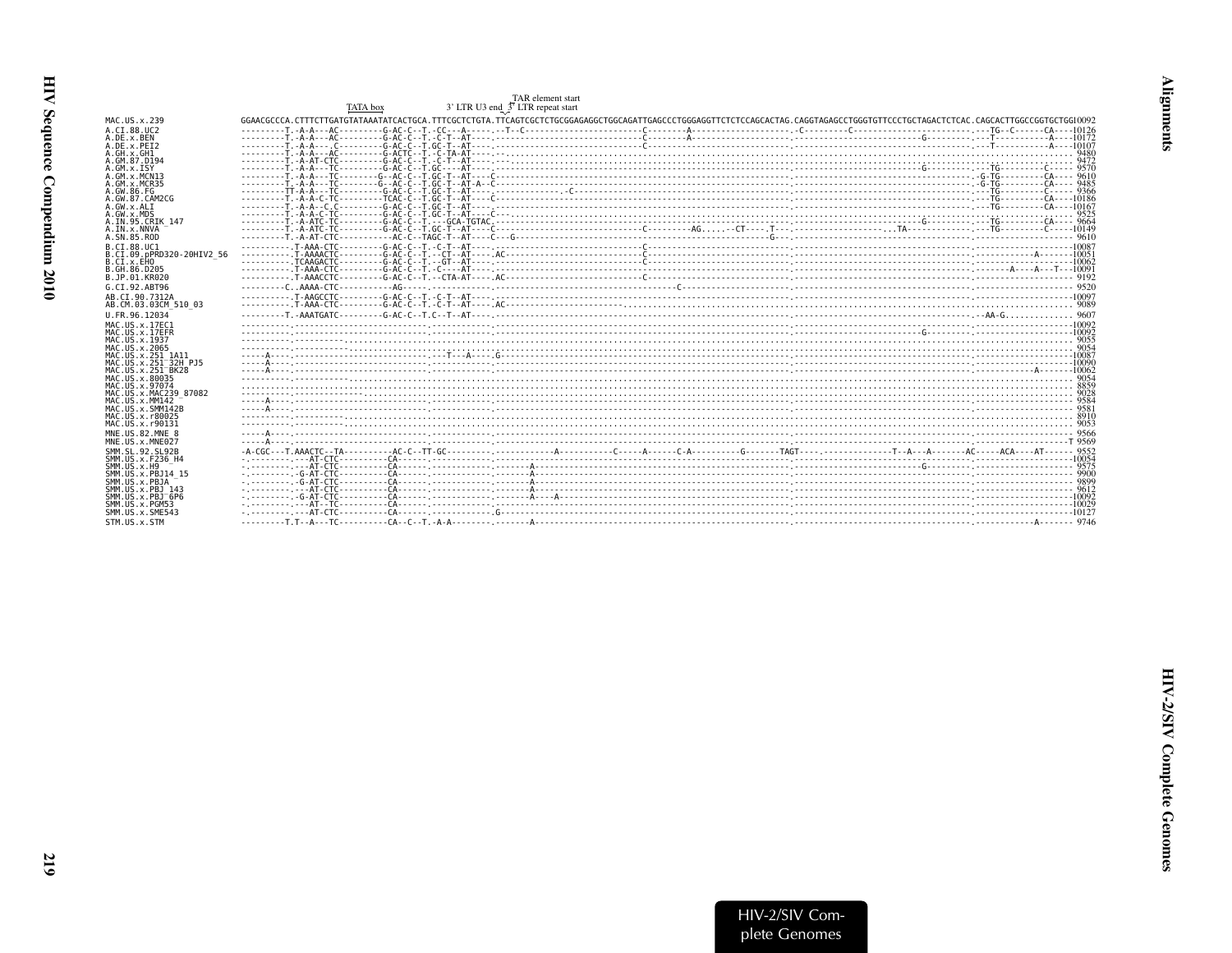<span id="page-67-0"></span>

|                                        | TAR element end | Poly-A signal 3' LTR R repeat end 3' LTR U5 start |                                                                                                                                                                                                                                                                                                                            |  |
|----------------------------------------|-----------------|---------------------------------------------------|----------------------------------------------------------------------------------------------------------------------------------------------------------------------------------------------------------------------------------------------------------------------------------------------------------------------------|--|
| MAC.US.x.239                           |                 |                                                   | GCAGAGTGACTCCACGCTTGCTTGCTTAAAG . CCCTCTTCAATAAAG . CTGCCATTTTAGAAGTAGGCTAGTGTGTTCCCCATCTCTCCCAGCCGCCGCCTGGTCAACTCGGTACTCAATAA . TAAGAAGACCCTGGTCTGTTAGGACCCTTTCTGCTTTCGGAAACI0257                                                                                                                                         |  |
| A.CI.88.UC2                            |                 |                                                   |                                                                                                                                                                                                                                                                                                                            |  |
| A.DE.x.BEN                             |                 |                                                   |                                                                                                                                                                                                                                                                                                                            |  |
| A.DE.X.PEI2<br>A.GH.x.GH1              |                 |                                                   |                                                                                                                                                                                                                                                                                                                            |  |
| A.GM.87.D194                           |                 |                                                   |                                                                                                                                                                                                                                                                                                                            |  |
| A.GM.x. ISY                            |                 |                                                   |                                                                                                                                                                                                                                                                                                                            |  |
| A.GM.X.MCN13                           |                 |                                                   | $\begin{bmatrix} 0 & 0 & 0 & 0 \\ 0 & 0 & 0 & 0 & 0 \\ 0 & 0 & 0 & 0 & 0 \\ 0 & 0 & 0 & 0 & 0 & 0 \\ 0 & 0 & 0 & 0 & 0 & 0 \\ 0 & 0 & 0 & 0 & 0 & 0 \\ 0 & 0 & 0 & 0 & 0 & 0 \\ 0 & 0 & 0 & 0 & 0 & 0 \\ 0 & 0 & 0 & 0 & 0 & 0 \\ 0 & 0 & 0 & 0 & 0 & 0 & 0 \\ 0 & 0 & 0 & 0 & 0 & 0 & 0 \\ 0 & 0 & 0 & 0 & 0 & 0 & 0 \\ $ |  |
| A.GM.x.MCR35<br>A.GW.86.FG             |                 |                                                   | 6431                                                                                                                                                                                                                                                                                                                       |  |
| A.GW.87.CAM2CG                         |                 |                                                   |                                                                                                                                                                                                                                                                                                                            |  |
| A.GW.x.ALT                             |                 |                                                   |                                                                                                                                                                                                                                                                                                                            |  |
| A.GW.x.MDS                             |                 |                                                   |                                                                                                                                                                                                                                                                                                                            |  |
| A.IN.95.CRIK 147                       |                 |                                                   |                                                                                                                                                                                                                                                                                                                            |  |
| A. IN. x. NNVA<br>A.SN.85.ROD          |                 |                                                   |                                                                                                                                                                                                                                                                                                                            |  |
| B.CT.88.UC1                            |                 |                                                   |                                                                                                                                                                                                                                                                                                                            |  |
| B.CI.09.pPRD320-20HIV2 56              |                 |                                                   |                                                                                                                                                                                                                                                                                                                            |  |
| B.CI.X.EHO                             |                 |                                                   |                                                                                                                                                                                                                                                                                                                            |  |
| B.GH.86.D205                           |                 |                                                   |                                                                                                                                                                                                                                                                                                                            |  |
| B.JP.01.KR020                          |                 |                                                   |                                                                                                                                                                                                                                                                                                                            |  |
| G.CI.92.ABT96                          |                 |                                                   |                                                                                                                                                                                                                                                                                                                            |  |
| AB.CI.90.7312A                         |                 |                                                   |                                                                                                                                                                                                                                                                                                                            |  |
| AB.CM.03.03CM 510 03                   |                 |                                                   |                                                                                                                                                                                                                                                                                                                            |  |
| U.FR.96.12034                          |                 |                                                   |                                                                                                                                                                                                                                                                                                                            |  |
| MAC.US.x.17EC1                         |                 |                                                   |                                                                                                                                                                                                                                                                                                                            |  |
| MAC.US.x.17EFR<br>MAC.US.x.1937        |                 |                                                   |                                                                                                                                                                                                                                                                                                                            |  |
| MAC. US. x. 2065                       |                 |                                                   |                                                                                                                                                                                                                                                                                                                            |  |
| MAC.US.x.251 1A11                      |                 |                                                   |                                                                                                                                                                                                                                                                                                                            |  |
| MAC.US.x.251 <sup>-32H</sup> P.15      |                 |                                                   |                                                                                                                                                                                                                                                                                                                            |  |
| MAC. US. x. 251 <sup>-</sup> BK28      |                 |                                                   |                                                                                                                                                                                                                                                                                                                            |  |
| MAC.US.x.80035<br>MAC. US. x. 97074    |                 |                                                   |                                                                                                                                                                                                                                                                                                                            |  |
| MAC.US.x.MAC239 87082                  |                 |                                                   |                                                                                                                                                                                                                                                                                                                            |  |
| MAC.US.x.MM142                         |                 |                                                   |                                                                                                                                                                                                                                                                                                                            |  |
| MAC.US.x.SMM142B                       |                 |                                                   |                                                                                                                                                                                                                                                                                                                            |  |
| MAC. US. x. r80025<br>MAC.US.x.r90131  |                 |                                                   |                                                                                                                                                                                                                                                                                                                            |  |
| MNE.US.82.MNE 8                        |                 |                                                   |                                                                                                                                                                                                                                                                                                                            |  |
| MNE.US.x.MNE027                        |                 |                                                   |                                                                                                                                                                                                                                                                                                                            |  |
| SMM. SL. 92. SL92B                     |                 |                                                   |                                                                                                                                                                                                                                                                                                                            |  |
| SMM. US. x. F236 H4                    |                 |                                                   |                                                                                                                                                                                                                                                                                                                            |  |
| SMM. US. x.H9                          |                 |                                                   |                                                                                                                                                                                                                                                                                                                            |  |
| SMM. US. x. PBJ14 15                   |                 |                                                   |                                                                                                                                                                                                                                                                                                                            |  |
| SMM.US.x.PBJA<br>SMM. U.S. x. PB.1 143 |                 |                                                   |                                                                                                                                                                                                                                                                                                                            |  |
| SMM.US.x.PBJ 6P6                       |                 |                                                   |                                                                                                                                                                                                                                                                                                                            |  |
| SMM.US.x.PGM53                         |                 |                                                   |                                                                                                                                                                                                                                                                                                                            |  |
| SMM.US.x.SME543                        |                 |                                                   |                                                                                                                                                                                                                                                                                                                            |  |
| STM.US.x.STM                           |                 |                                                   |                                                                                                                                                                                                                                                                                                                            |  |